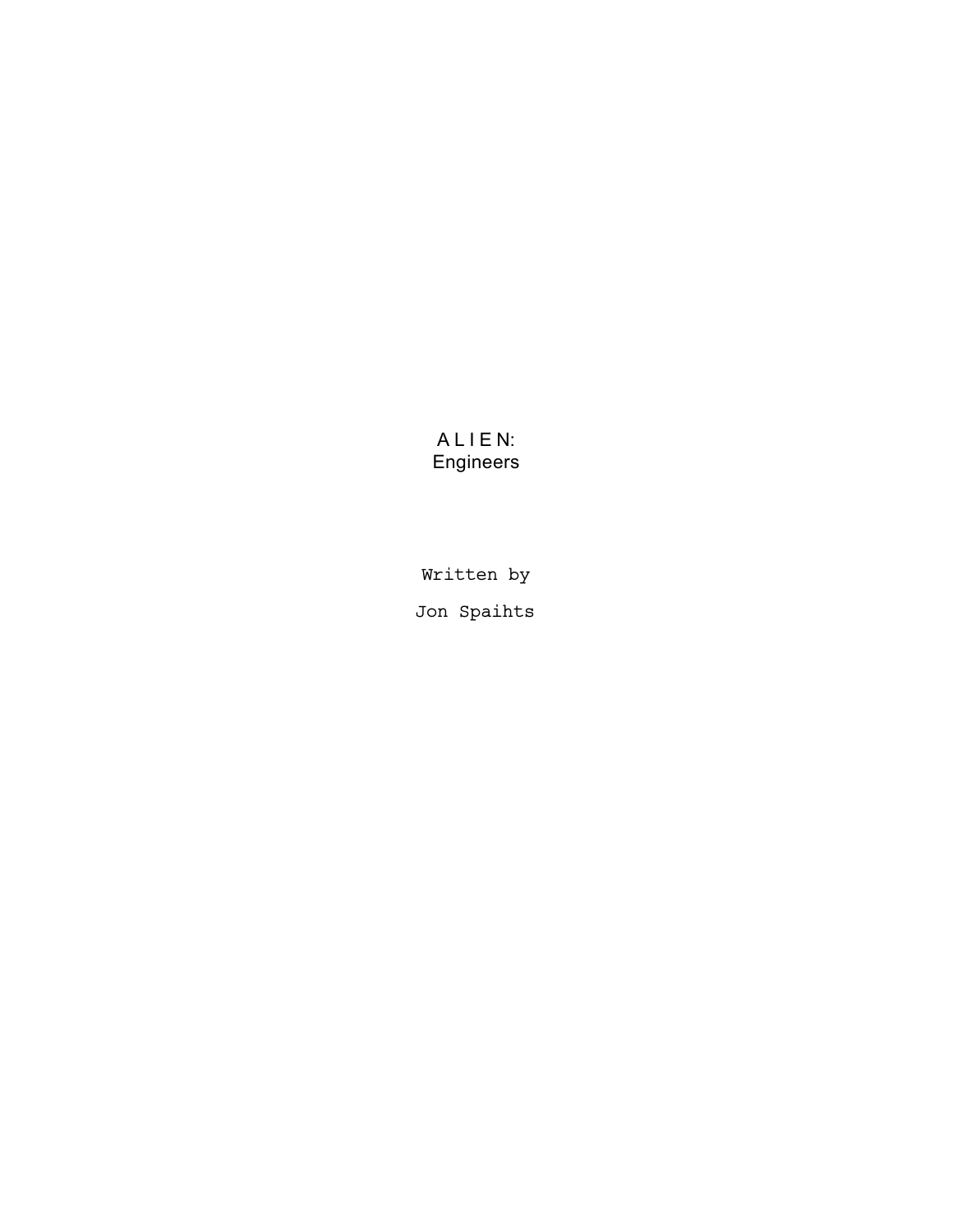FADE IN:

EXT. EARTH - DAY (12,000 B.C.)

The world turns below us, vast and slow.

A RUMBLE. A shadow sweeps over the land. We move with the shadow. We cast the shadow.

Landscapes slide by. Reduced by altitude to abstractions: river deltas, forests and flood plains. A raw natural world. No trace of civilization.

The shadow glides over mountains and glaciers. Across an ocean and a pale beach. Over lowland plain at the foot of a VOLCANIC MOUNTAIN it stops.

EXT. LOWLAND PLAIN - DAY

THREE FIGURES walk out of the shadow.

They are men - and yet not men. Their skin is snow-white. Their features heavy and classical - as if Rodin's Thinker had risen from his seat. Their smooth heads are earless and hairless. Their glittering eyes entirely black.

Against the stark land their height is impossible to judge.

They are ENGINEERS.

Two of them are cloaked in dark robes of strange design.

The third is naked.

One of the cloaked Engineers opens a featureless black box: inside lies a cake of dark, sticky material.

The naked one lifts the dark cake with ceremonial slowness. It hums and buzzes. Foams into iridescent spheres. He raises the seething cake to his mouth like the sacrament.

BLACK SCARABS boil out of the dark material. Swarm over his lips. Glittering insects that chitter and bite.

Under the swarm his lips melt away. A horrific vision of teeth, black blood, dissolving bone. They are devouring him.

# FLASH ON:

A fevered glimpse of the microscopic: cells rupture and bleed. Protein chains unfold. A DNA spiral unravels.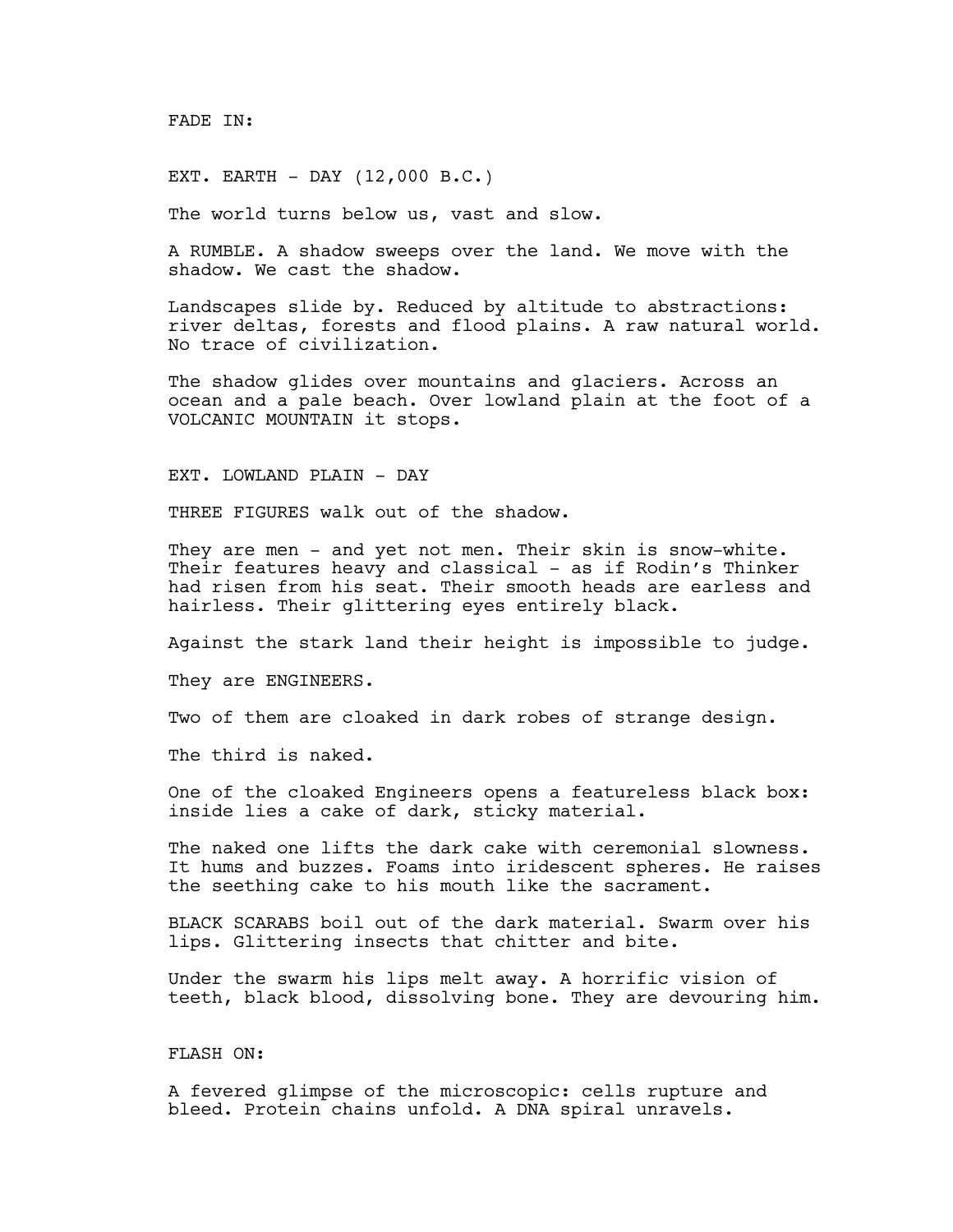The scarabs fill their bellies with genetic material.

THE ENGINEER

...spreads his arms. Stands cruciform, nearly headless.

The scarabs swarm his shoulders, his chest. When they reach his hips, he collapses sideways, toppling majestically like a felled tree. Engulfed.

The two cloaked Engineers watch impassively.

Behind them, a vast black SHIP hangs in the sky.

As if blown by a great gust of wind, the scarabs disperse in their millions in all directions. Living DNA on the wing. Where the sacrificial victim fell, nothing remains.

EXT. FOREST - DAY

A pristine wilderness. The VOLCANIC MOUNTAIN in the distance.

A PRIMITIVE WOMAN stands on a height, staring in amazement: far off a great dark ship hovers over the plain.

A black scarab lands on the back of her neck. Bites deep. Injecting its cargo of DNA into her blood.

#### FLASH ON:

A microscopic invasion. Cells pierced and infused. DNA strands twining and mating.

CLOSE ON THE WOMAN

Pupils dilating with shock, breath hissing into her lungs.

She slaps the back of her neck. Looks at her hand. The scarab lies in her palm.

As she watches, it crumbles to dust and blows away.

FADE TO BLACK.

## ON BLACK

Drifting motes of light against the dark: a starscape.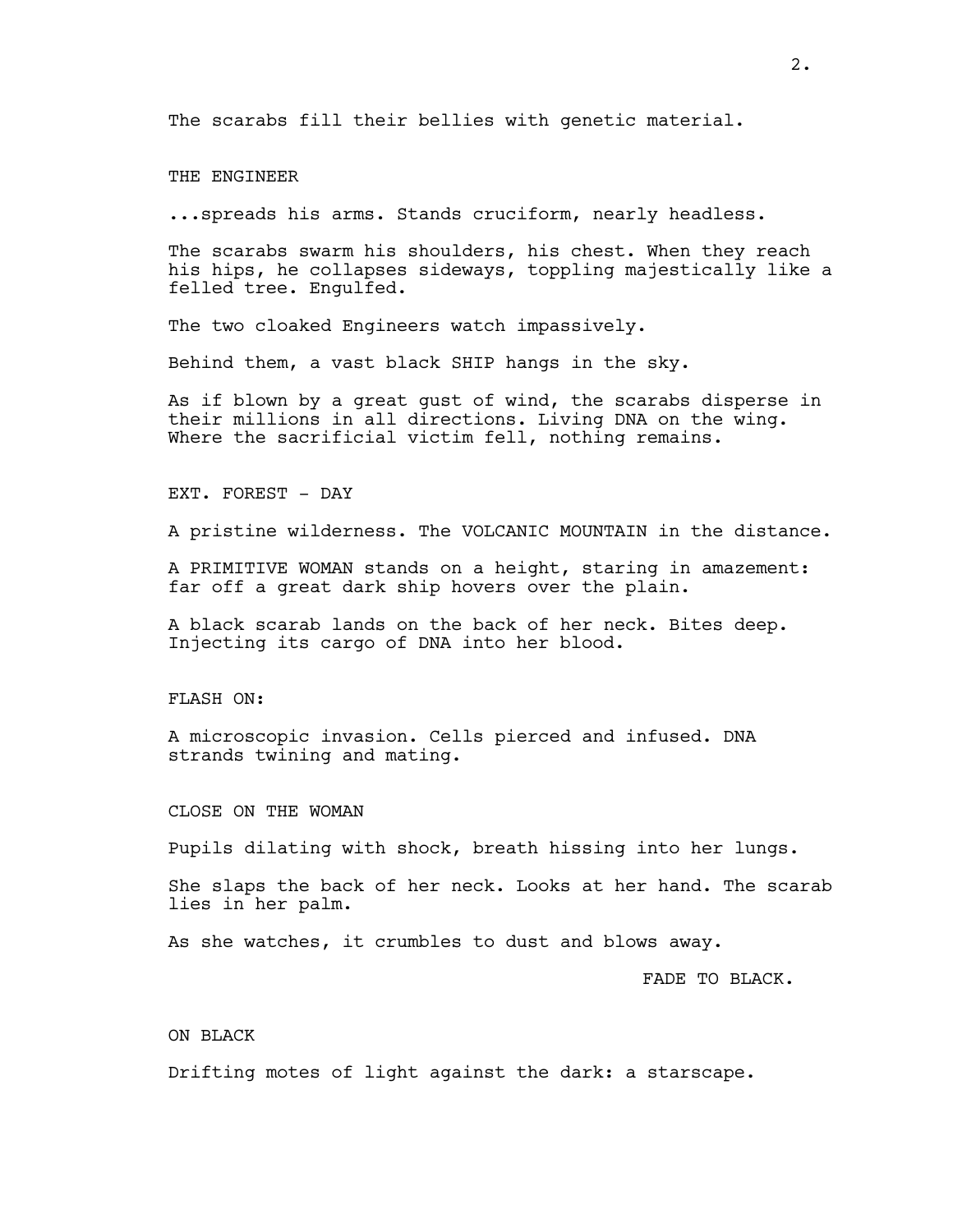An EXCAVATOR floats into view: a sturdy vehicle equipped with robotic arms. Bright floodlights beat at the darkness. Inside the cockpit - a bubble of glass - sits a BEAUTIFUL WOMAN.

This is DR. JOCELYN WATTS, 32, a precocious scholar of many disciplines. A scientist accustomed to field work.

The cockpit is sweltering: she wears shorts, boots, a T-shirt - and still her arms and legs gleam with sweat.

Watts works the controls. The excavator descends toward a rocky surface. Silt billows up as the excavator approaches: we're not in space at all, but deep underwater.

The excavator's thrusters are cowled propellers. The "stars" are plankton shining in the floodlights.

INT. EXCAVATOR - CONTINUOUS

Watts steers the excavator to a steeply sloping cliff wall. A sea-trench yawns below her, its depths lost in darkness.

> WATTS Moving to survey site B... closing on object four. The large oblong.

She watches the screen of a ground-penetrating radar system. A bright signal return: something hidden in the cliff in front of her. Something big.

> WATTS (CONT'D) There you are.

EXT. SEA TRENCH - CONTINUOUS

Watts carves into the cliff with the excavator's digger arm. Silt and boulders fall into the yawning trench below. She brings a water cannon to bear: uses its jet to blast away loose silt and stones.

The cliff face collapses: a muddy landslide into the deeps.

Watts backs away from the collapse, thrusters whirring to keep her out of the turbulence. A cloud of silt clears.

In her floodlight beams, the OBELISK stands revealed - its outlines worn by the ages. Easily thirty feet tall.

Watts stares at the obelisk, stunned. Her voice is husky:

**WATTS** Martin. Here.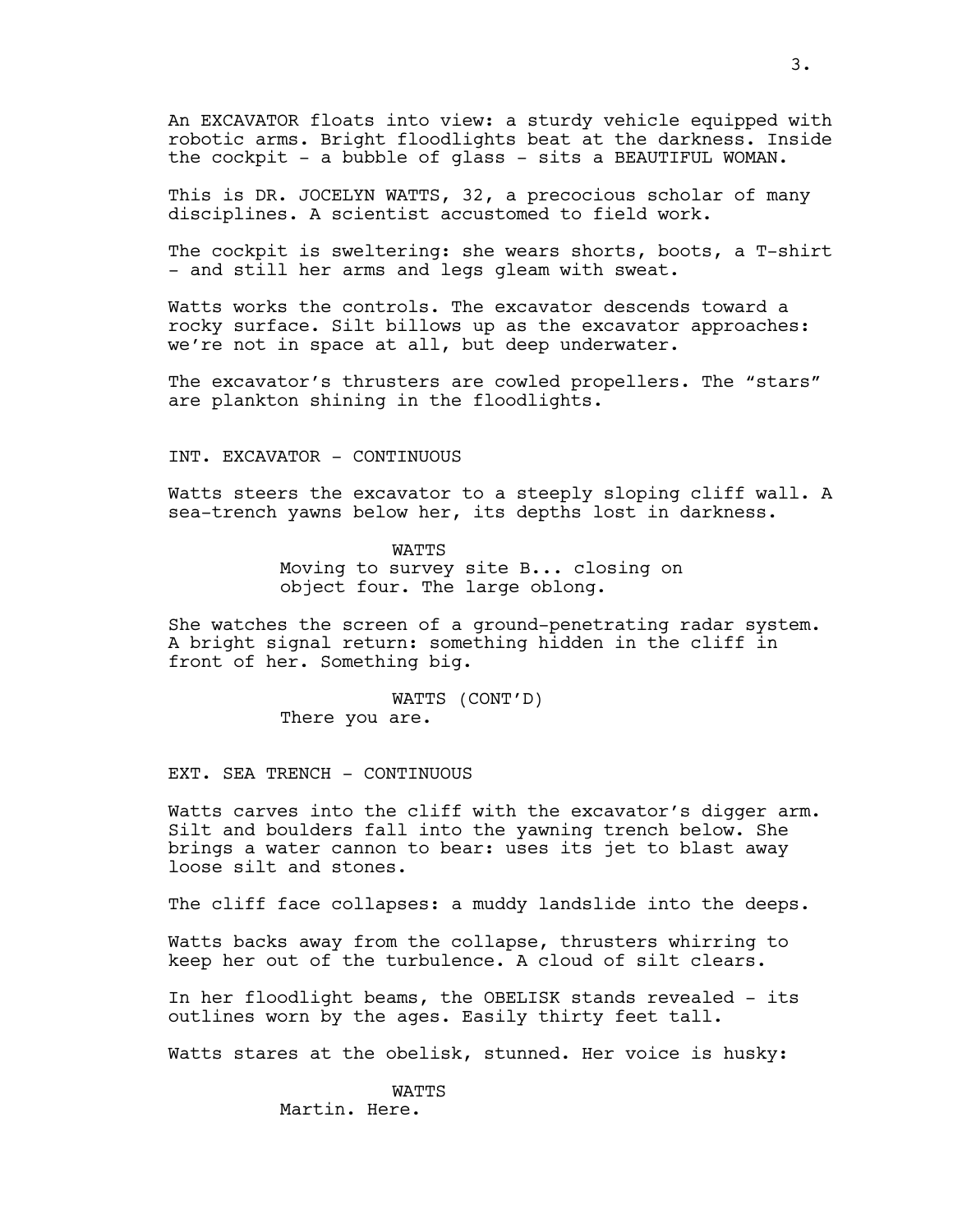A second excavator glides out of the dark.

At the controls: PROFESSOR MARTIN HOLLOWAY, 48, visionary genius and archaeologist. Dark-haired and lean, with the rangy build of a frontiersman. He's dressed in work trousers and a T-shirt. Stubbly chin.

He plays his floodlights over the obelisk.

### HOLLOWAY

Look at that.

# INT. WATTS'S EXCAVATOR

Watts floats her excavator down the front of the obelisk. Scanning the alien text. Suddenly she stops. Grips the obelisk with her excavator's arms to anchor herself in place.

> **WATTS** You need to see this.

> > HOLLOWAY (V.O.)

Coming.

EXT. SEA TRENCH

Holloway pilots his excavator expertly up to Watts's. Mates the two vehicles at their aft hatchways.

INT. WATTS'S EXCAVATOR

Behind Watts, a hatch opens with a splatter of water.

Holloway climbs in. Squeezes into her cockpit. A tight fit. He's distracted by her body, pressed so close - but she has eyes only for the inscrutable writing outside the glass.

> WATTS Same thing again.

HOLLOWAY What do you see?

WATTS An ephemeris - a star map. (pointing) Radius, inclination, azimuth...more data here...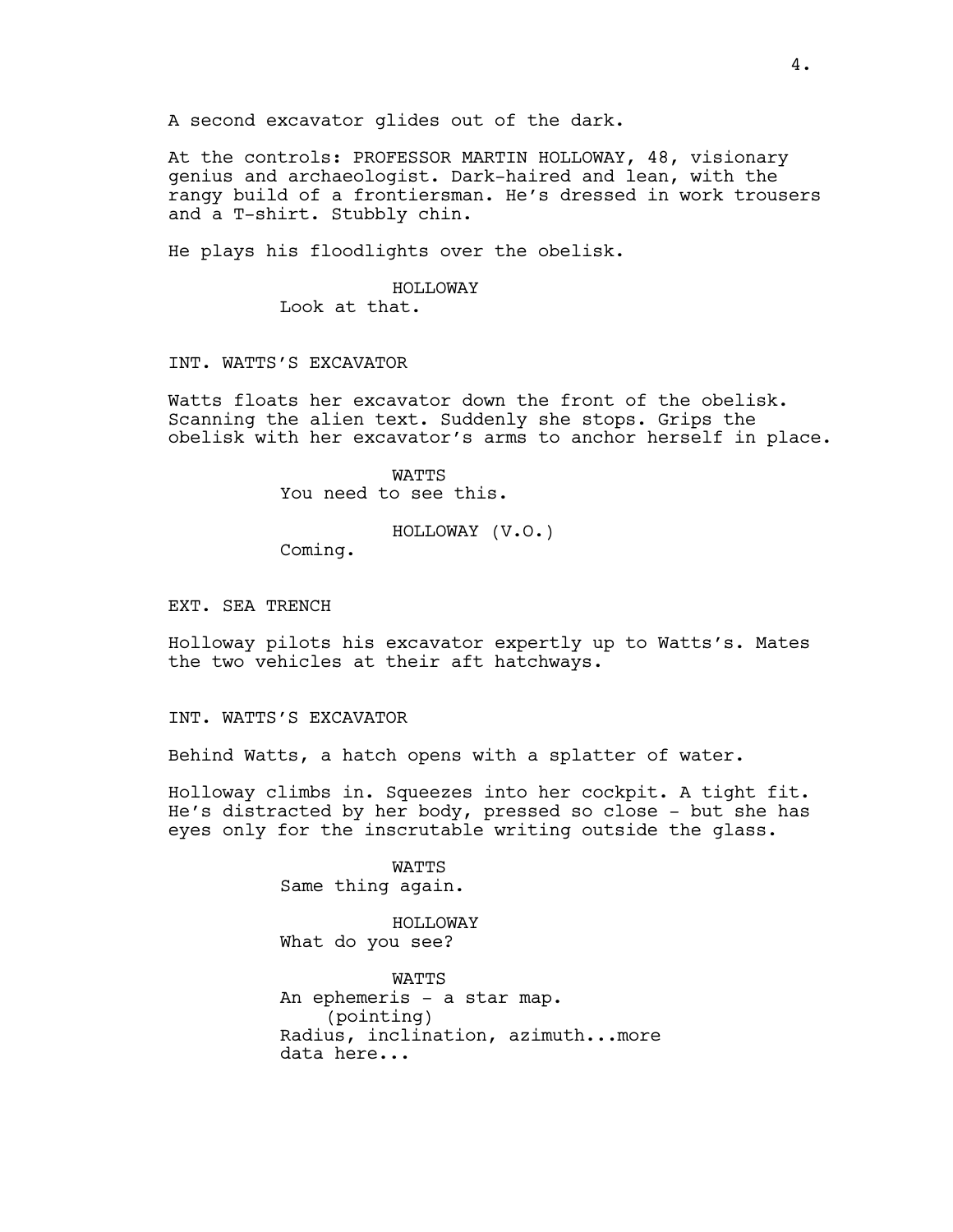HOLLOWAY If we can get epoch and equinox out of that...

WATTS Can we raise this thing?

HOLLOWAY (shakes his head) Hundreds of tons.

EXT. MEDITERRANEAN SEA - DAY

A research vessel at anchor on a turquoise sea. Bright sun.

In the distance, a coastline dotted with villas. The horizon is dominated by the VOLCANIC PEAK - the same peak we saw in the distance in the prologue.

Aboard the research vessel, cranes lift Watts and Holloway's excavators out of the sea and onto the deck.

INT. RESEARCH VESSEL - AFT DECK - DAY

Under an awning, PRINTS of the obelisk's faces are stretched on the deck - fifteen feet long.

Watts and Holloway crawl over the alien text, red markers in hand. Parsing, translating, calculating.

They're tanned, fit, the wind in their hair. The Mediterranean coast in the distance. It's an idyllic way to work. But they're utterly absorbed in the task at hand.

AFT DECK - NIGHT

They're still at it. Lights illuminate the workspace. The obelisk prints are blanketed with markings and annotations.

Holloway sits at a table. Watts sits on the marked-up prints. Both working through calculations on electronic slates.

Holloway looks up.

HOLLOWAY I have a solution. A single match.

WATTS Me too. Checked it twice.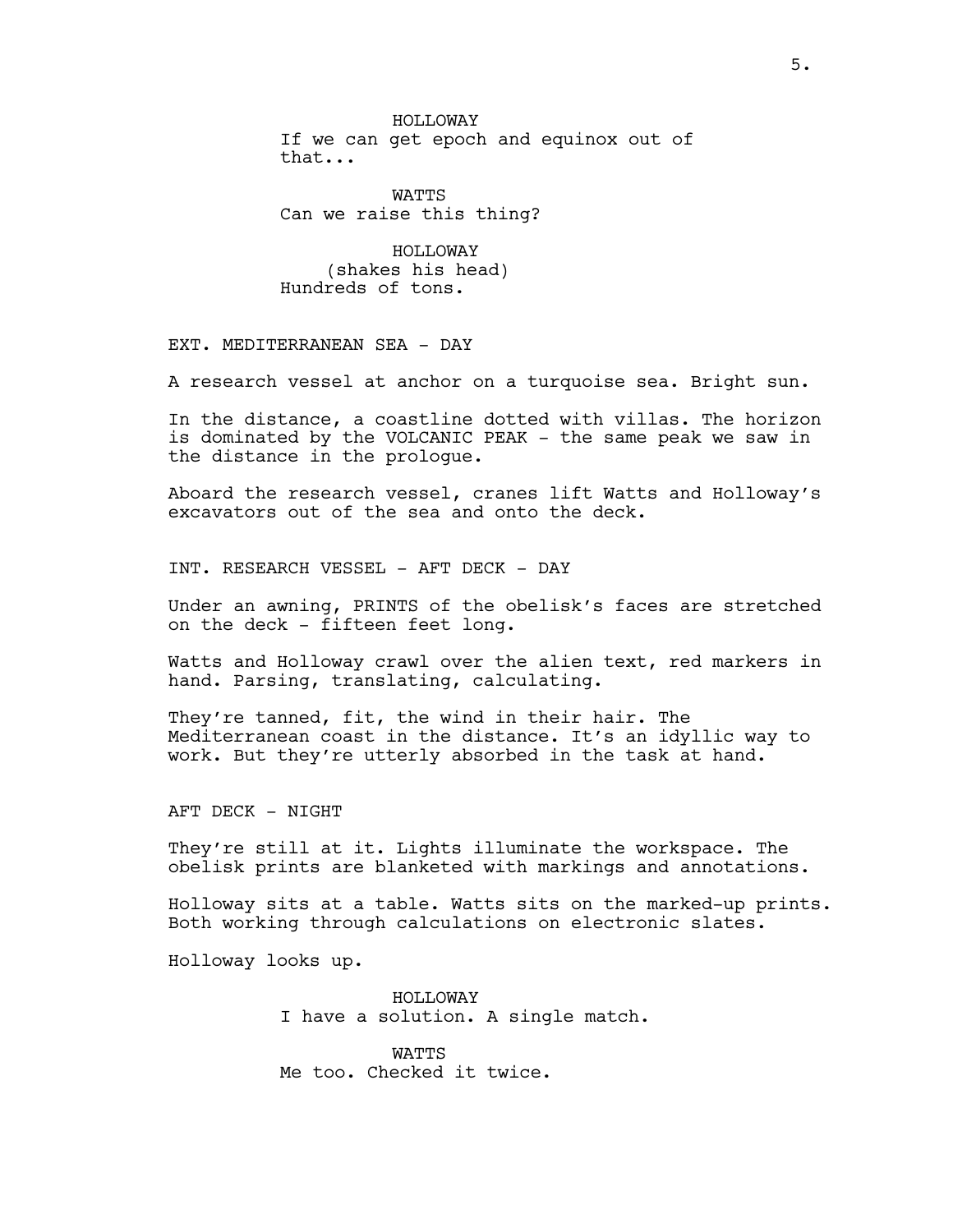You first.

Watts holds up her slate: it displays a set of stellar coordinates. A detailed star map. Holloway holds up his own slate: an exact match. They lock eyes in electric excitement.

> WATTS What do we do now?

> HOLLOWAY We go there.

EXT. WEYLAND'S WHEEL (EARTH ORBIT)

A gleaming space station like a five-spoked wheel rotates grandly against the Pacific Ocean a thousand miles below. Black letters on the white metal read: WEYLAND'S WHEEL.

A round shuttlecraft approaches the station.

INT. SHUTTLECRAFT (ZERO GRAVITY)

A spacecraft no bigger than a private jet.

Holloway and Watts sit strapped into acceleration chairs. The only two passengers aboard. New to space travel, Watts tears her eyes from the spectacle of Earth outside the window.

Holloway plays with a pen, batting it from hand to hand in the zero gravity.

> WATTS What's first? You do climate, I do genetics?

HOLLOWAY Archaeology first. Let our ancestors tell the tale.

**WATTS** You think he's serious?

HOLLOWAY Serious enough to send his private shuttle.

WATTS Weyland can send his shuttle out for pizza. (delicately) (MORE)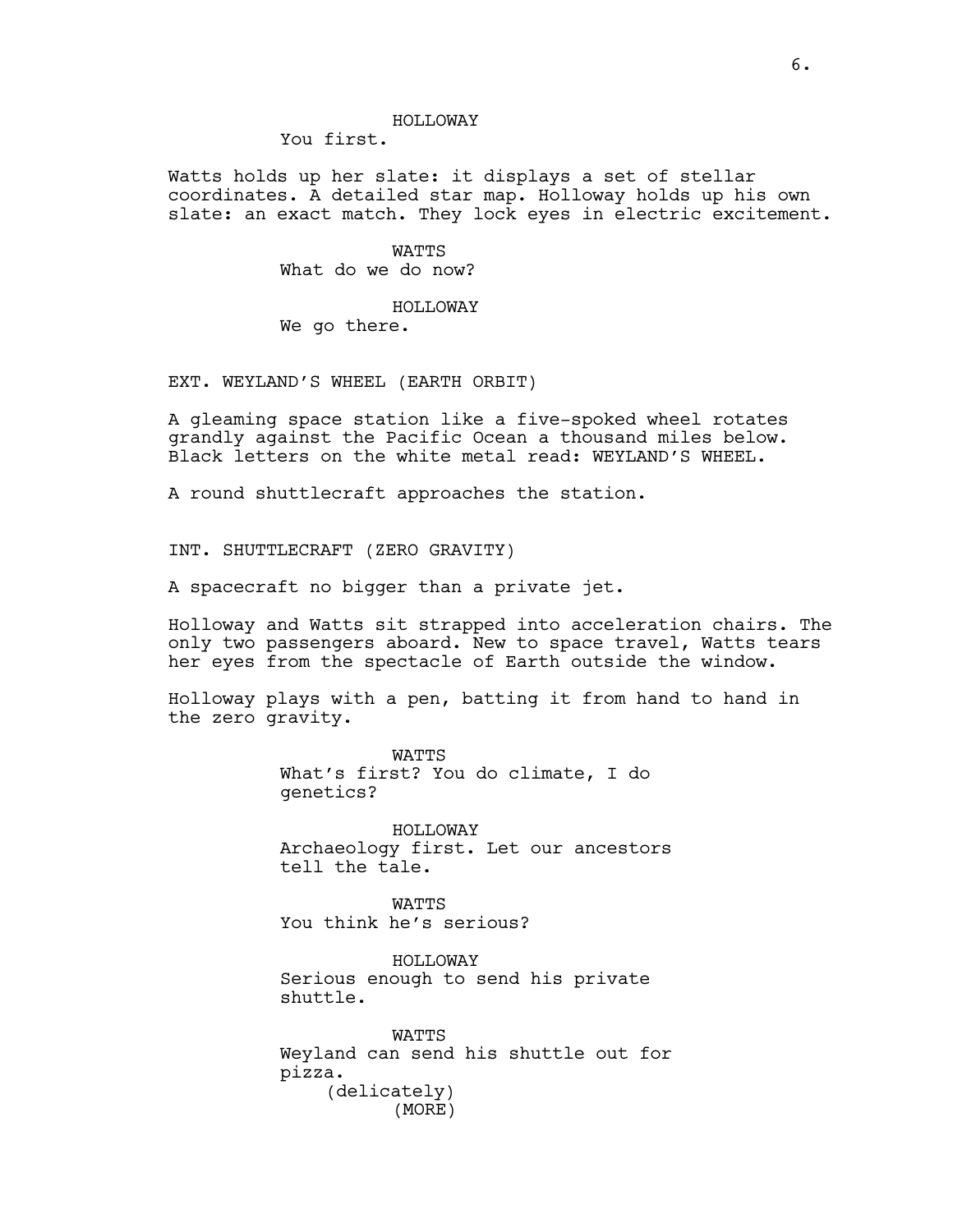Martin. If this meeting goes like the others, maybe we should... WATTS (CONT'D)

HOLLOWAY It won't go like the others.

WATTS How do you know?

Holloway plucks the pen from the air. He points out the window, where the crescent Moon shines like a toothy grin.

> HOLLOWAY Heaven smiles on our enterprise.

EXT. WEYLAND'S WHEEL

The shuttle docks with the Wheel's hub - a perfect fit.

INT. WEYLAND'S WHEEL - SPOKE ELEVATOR (ZERO GRAVITY)

A gleaming capsule elevator with windows to the stars.

Holloway and Watts float weightlessly inside, moving from handhold to handhold. The door closes.

Watts grabs Holloway by the collar. Pulls them roughly together. They kiss. Not for the first time. They have a way.

Watts's hair and clothing float free: she's a naiad in Holloway's arms.

EXT. WEYLAND'S WHEEL

The elevator descends along the spoke to the rim.

INT. WEYLAND'S WHEEL - RIM - FOYER

A luxurious lobby. Tasteful lighting. Eames-era furniture in wood and chrome: the past's vision of the future.

At the rim, the Wheel's rotation supplies gravity. An elevator door opens. Watts and Holloway step out - Holloway with a sleek metal folio slung over his shoulder.

The floor is the outer surface of the Wheel: in both directions it curves upward out of sight.

The walls are all windows: on one side, Earth rotates lazily. On the other, a wheeling field of stars.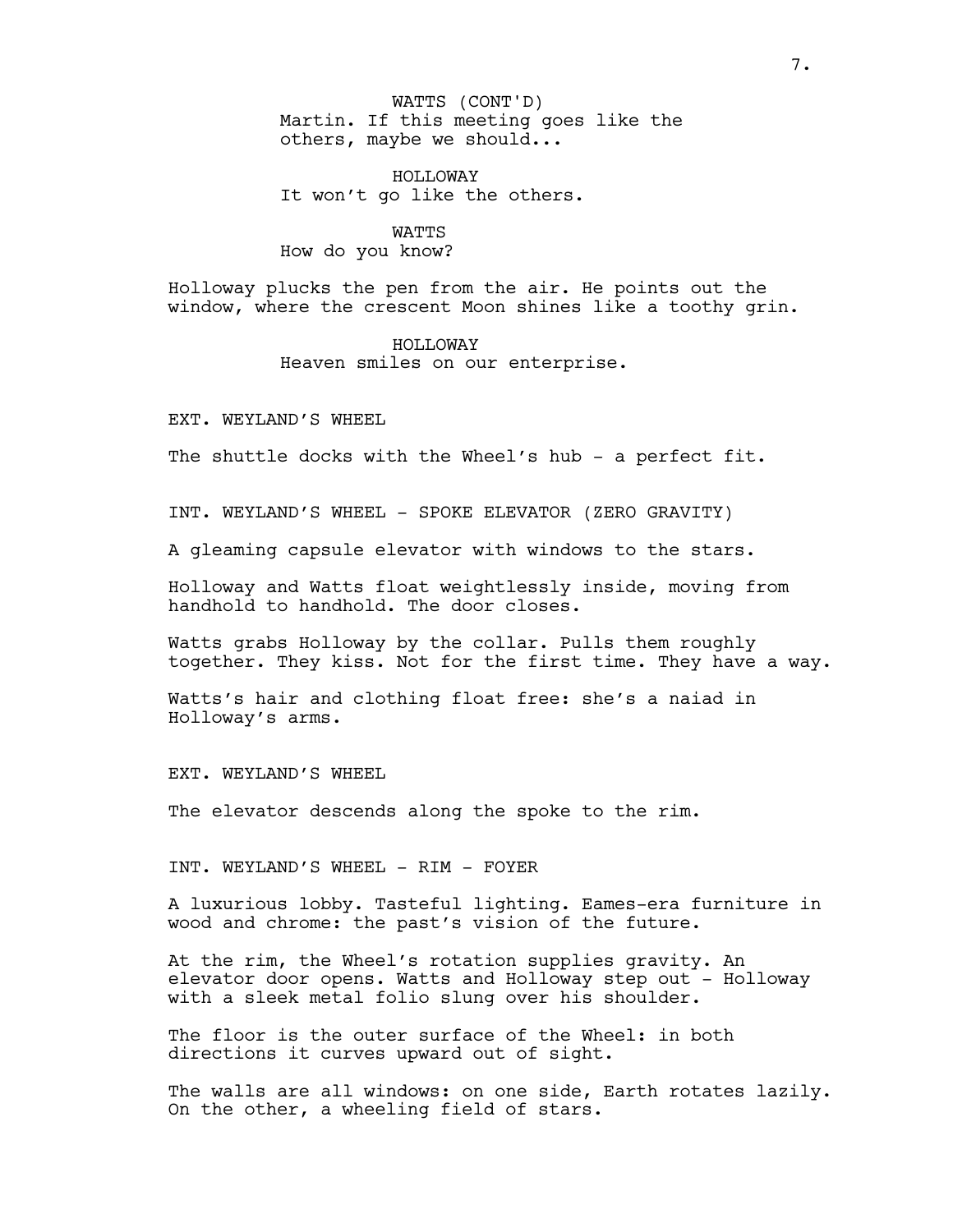DAVID, an android, stands waiting for them. He's cunningly built, but no one would mistake him for a real human being.

> DAVID Professor Holloway. Dr. Watts. My name is DAVID.

> > WATTS

Hello, DAVID.

DAVID Mr. Weyland's eager to meet you.

He strides off across the foyer. Watts and Holloway exchange a wondering glance and follow.

# EXHIBIT HALL

DAVID leads past models of planets, moons and asteroids. Holographic labels and data swirl around them.

> DAVID These are all the planetary bodies on which Weyland Industries has mining claims.

The end of the hall is dominated by a huge globe of Mars. Markings indicate widespread surface activity.

> DAVID (CONT'D) And Mars. Weyland's crown jewel.

HOLLOWAY How is that going? The terraforming.

WATTS They say you're getting diminishing returns. It's not working.

DAVID

It's the greatest engineering project ever attempted. Challenges are inevitable. Mr. Weyland's a determined man.

# WEYLAND'S OFFICE

PETER WEYLAND sits behind a mahogany desk. He's a Warren Buffet type: a country sage, horse-sense and hard knocks. He might be seventy years old, or a hundred and seventy.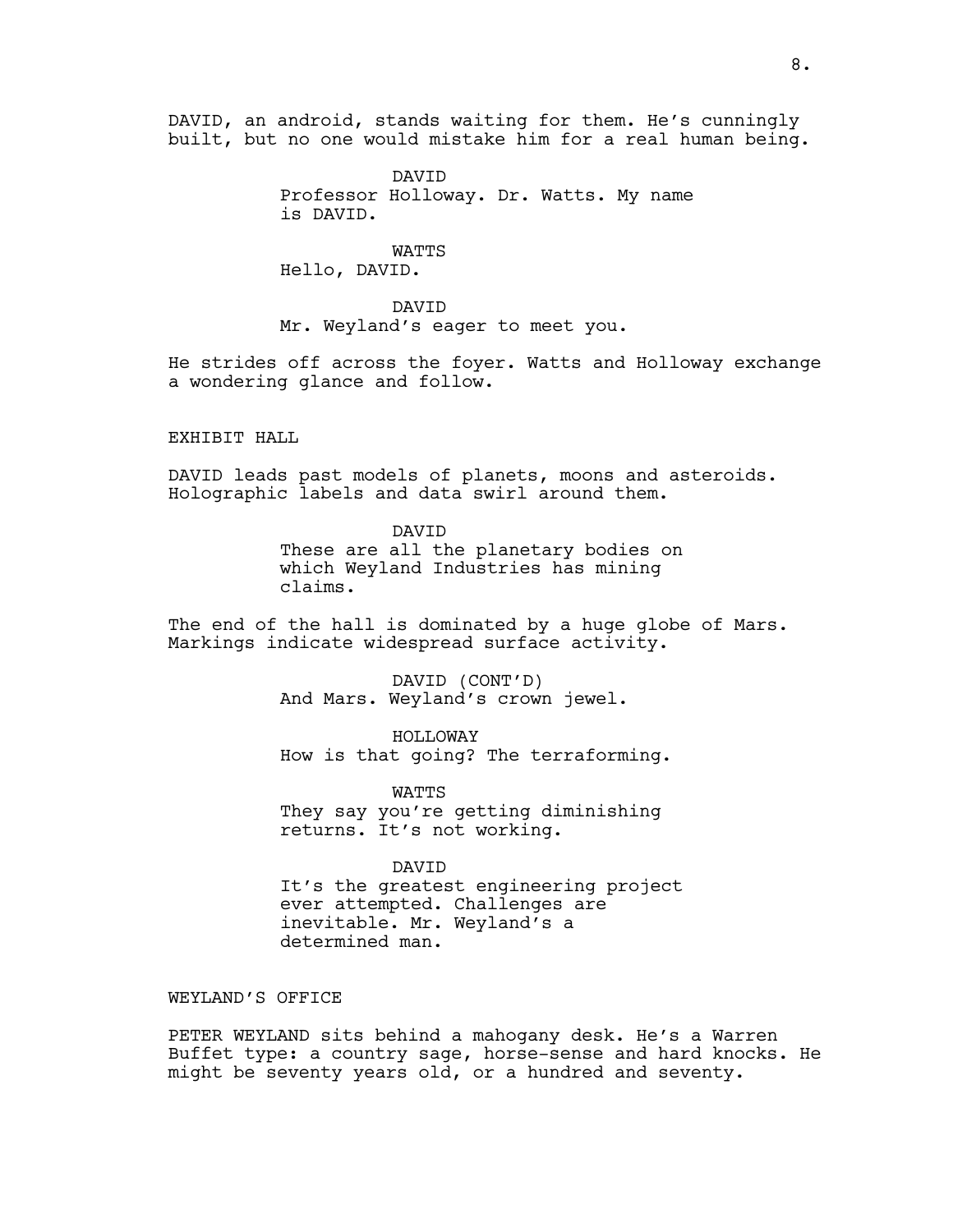Behind him stands DIRECTOR LYDIA VICKERS, a slim woman of 45 in a costly business suit. Shrewd and watchful. Once a great beauty, she now trades in ruthlessness.

DAVID stands against the wall.

Watts and Holloway settle into chairs in front of Weyland - Holloway holding the metal folio.

> WEYLAND Professor Holloway. Ms. Watts.

> > WATTS

*Doctor* Watts.

WEYLAND Forgive me. Peter Weyland.

He notices Watts looking curiously at DAVID. He smiles.

WEYLAND (CONT'D) Ah. DAVID here's a prototype. Our 80 series. One of a kind for now, but if he performs, he will be legion. (his smile fades) What do you want here?

Holloway looks at him, startled.

HOLLOWAY We sent you a prospectus that...

WEYLAND Assume I know nothing.

Holloway swallows. Lays the metal folio on Weyland's desk.

HOLLOWAY I'm an archaeologist.

He touches a tiny remote. Holographs appear in the air over Weyland's desk: the folio is a three-dimensional imager.

Pictures of a younger Holloway in the field: excavating ruins in Egypt, China, Peru, Greece.

> HOLLOWAY (CONT'D) In my studies I discovered a pattern I couldn't explain. Every eleven hundred years, sudden advances in agriculture, tool use, technology. Inventions. Something caused a great leap forward. Every eleven centuries. The pattern holds as far back as our data goes. (MORE)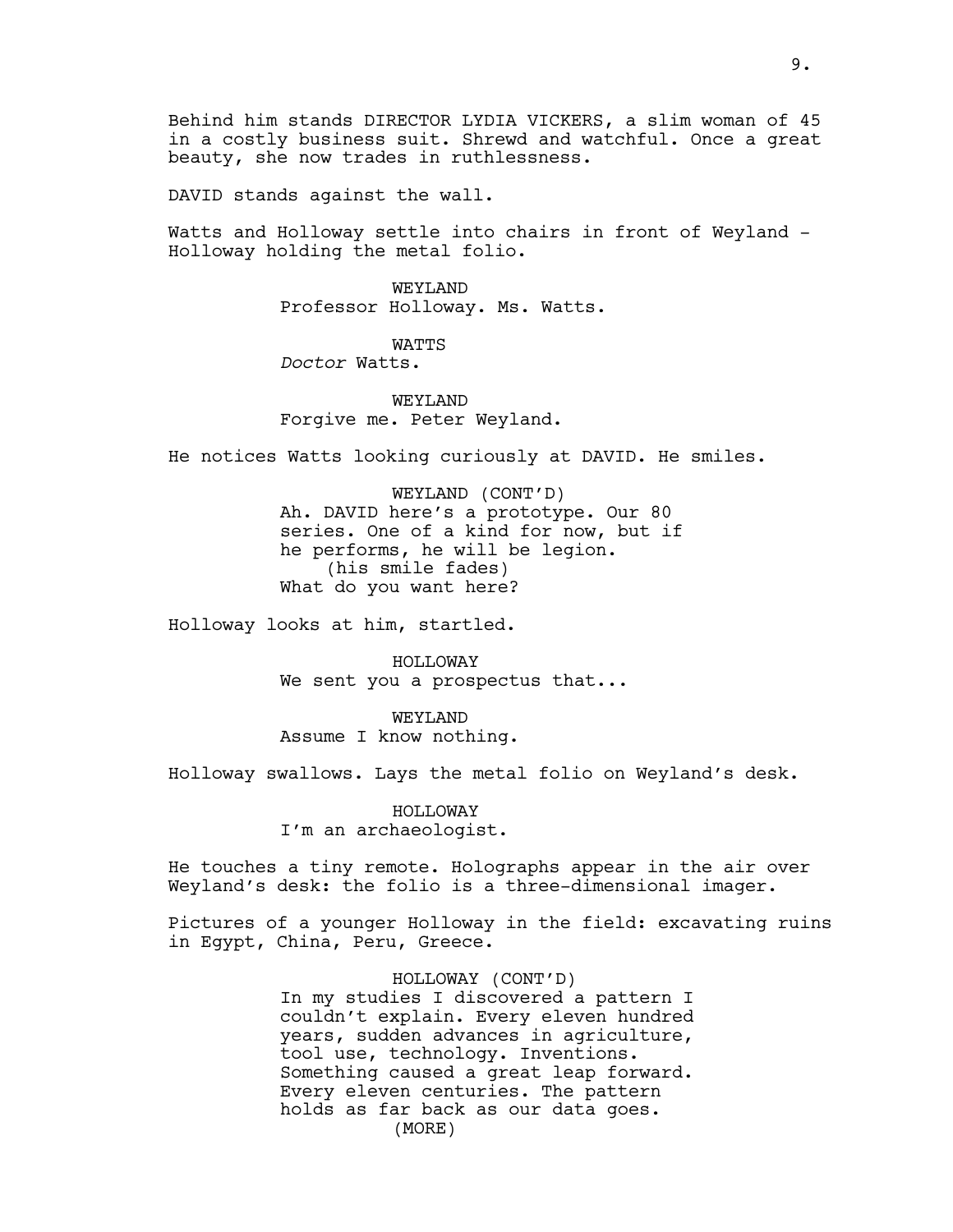Tens of thousands of years. I had to understand this. It became the focus of my work. HOLLOWAY (CONT'D)

Weyland nods. Holloway glances at Watts and forges on.

HOLLOWAY (CONT'D) Dr. Watts was a student of mine.

Watts touches her own remote. The holographic display turns to scientific diagrams. Images of a very young and beautiful Watts in the laboratory.

#### **WATTS**

I was analyzing historical changes in human DNA. I found the same pattern. Every eleven centuries, a pulse of new information in the genome of the human race. All over the world. Evolution can't do that. Something was changing us. Changing the DNA of our species.

#### HOLLOWAY

Humanity's been visited. Visited by...*beings* from somewhere else.

Behind Weyland, Vickers can't suppress a scowl of disdain.

#### VICKERS You mean *aliens*.

A beat. The others had forgotten Vickers was there.

#### WEYLAND

Lydia Vickers, Director of Operations. Practically my right hand.

HOLLOWAY

They guided us to civilization. Lifted us up, again and again. I call them the Engineers.

**WATTS** 

Once you know what you're looking for, it's amazing how the evidence falls into place.

Photographs flicker through the display: Holloway and Watts in the field, excavating new sites. Intimately close.

Their finds: columns of writing on stone tablets in Egypt, China, Cambodia, Peru. Patterns of lines, curves, and dots.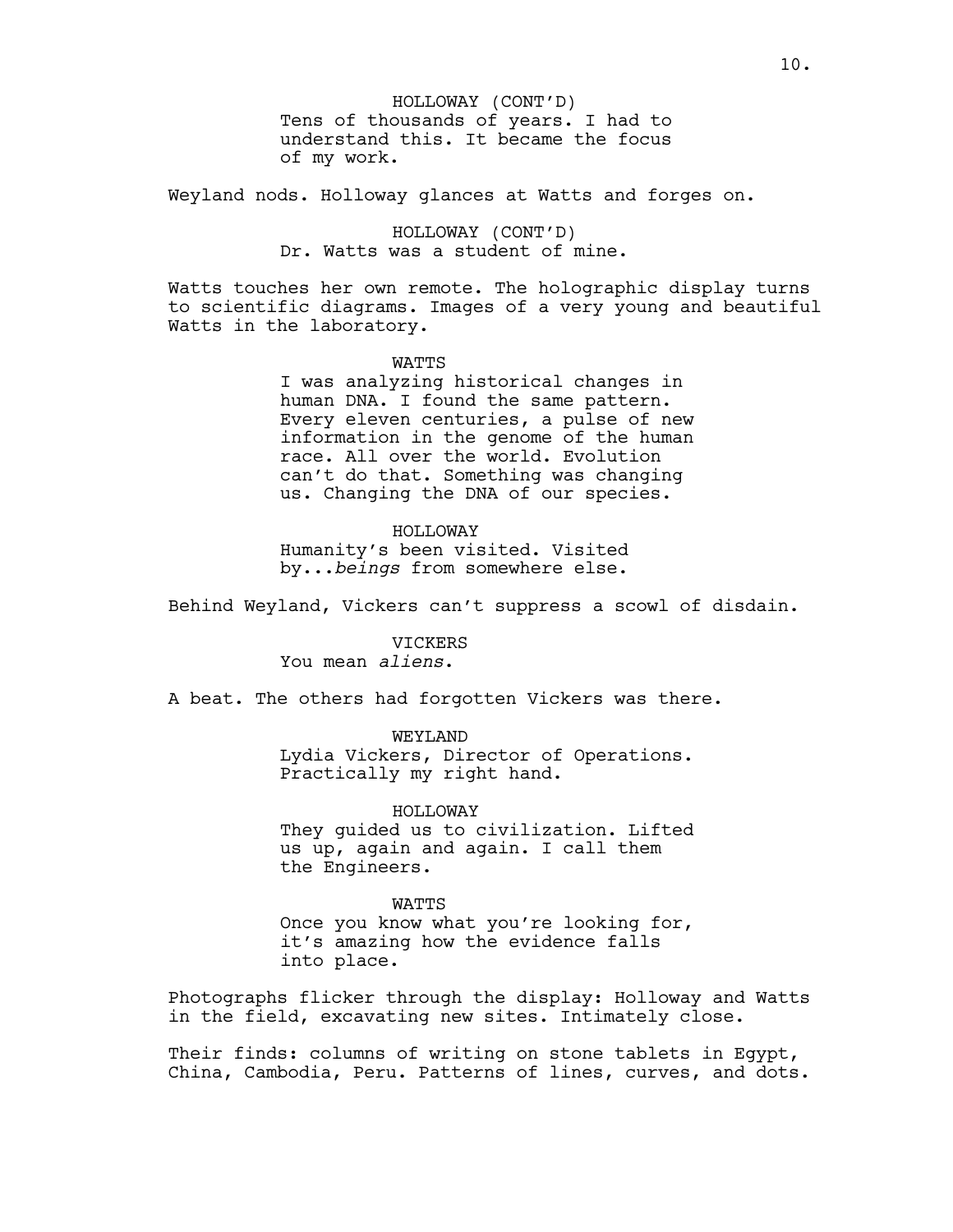HOLLOWAY

This is the writing of the Engineers. We've found it on every continent. And last year, we found our Rosetta Stone.

The display shows the Engineer obelisk under the sea.

### WATTS

The writing is a formula giving the location of a single star in our sky.

# WEYLAND

Which star?

# HOLLOWAY

We're keeping that confidential for now. But that's where we want to go.

## WEYLAND

You want me to pay for an *interstellar* research expedition!

# HOLLOWAY

It's a chance to be part of a revolution in scientific...

## WEYLAND

Don't sell me, professor. You've been turned down by every university and government agency under the sun. Nobody's going to gamble that kind of money on your *hunch*.

Holloway deflates. Watts winces. This is a bloodbath.

WEYLAND (CONT'D) Nobody but me. (he grins) I've read your research.

HOLLOWAY That's impossible. Our research is-

## WEYLAND

Quantum encoded on secure servers, yeah. We have an A.I. division, you should know. Doing impressive things. (he leans across the desk) I know which star you're wishing on.

The scientists stare at Weyland.

WATTS You're bluffing.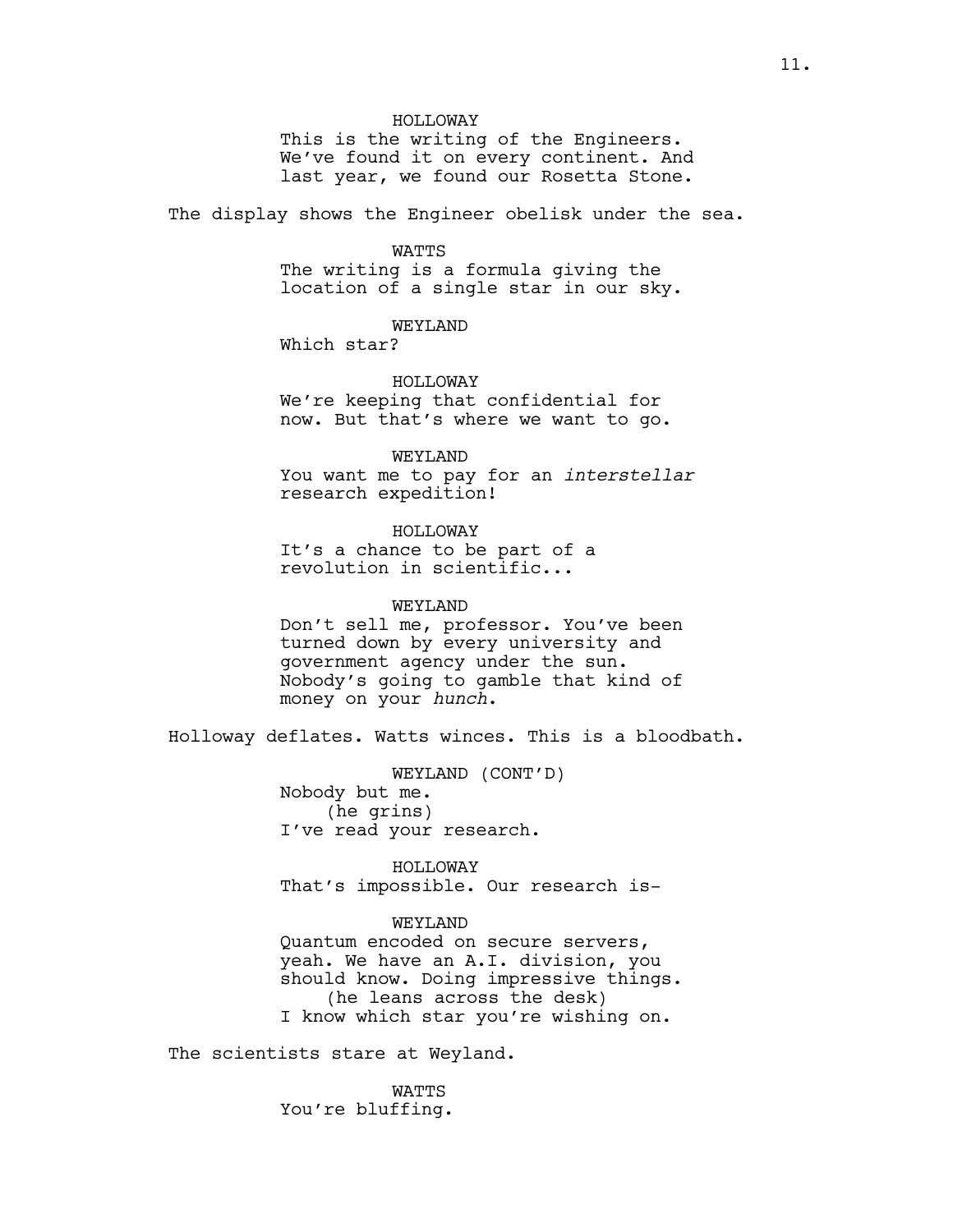WEYLAND Zeta Two Reticuli.

He regards their shocked faces with satisfaction.

WEYLAND (CONT'D) You know how I got this rich? I ask myself: what does God spend his time doing? And I go and do that.

Watts laughs incredulously. Stifles it. Weyland's not joking.

WEYLAND (CONT'D) Biotechnology was good to me. Fusion power. Lately doing well with gravity systems.

He swivels his chair toward the window. Earth shines outside.

WEYLAND (CONT'D) But what's the first thing God did?

**WATTS** He made the Heaven and the Earth.

Weyland jabs a finger at her like she's won a carnival prize.

WEYLAND That's what I'm talking about. You left out my favorite part. The piece about Earth. DAVID.

#### DAVID

For eons, Earth's climate swung from hothouse to ice age. Explosions of life, then mass extinctions. But twelve thousand years ago the swings stopped. The Holocene Epoch began - a period of anomalous tranquility. The rise of civilization began only then.

Holloway and Watts stare at DAVID with new appreciation.

HOLLOWAY That's right.

**WATTS** 

And that change coincides with a visit by the Engineers. They didn't just change us. They changed our world.

WEYLAND That's the piece I mean. Engineering Earth. God stuff.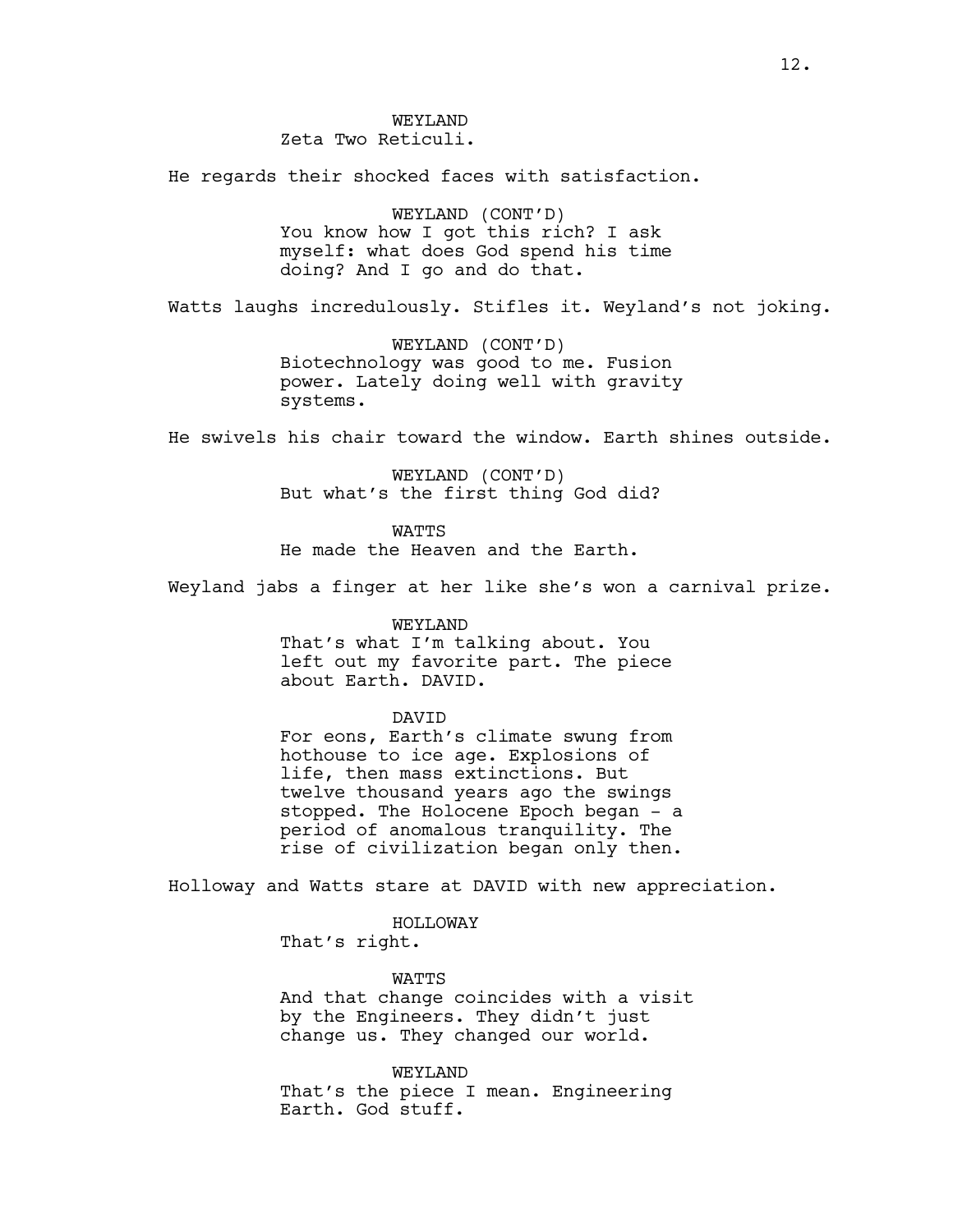He swivels back to his desk. Rummages in a drawer.

WEYLAND (CONT'D) My people checked your science. They say it's solid.

He pulls a thick contract out. Drops it in front of Holloway.

WEYLAND (CONT'D) I'll give you your expedition. Ship and crew, supplies, support. One condition.

Holloway picks up the contract with the cautious joy of a man double-checking a lottery ticket. His voice is husky:

# HOLLOWAY

What's that?

# WEYLAND

You get the discovery. Control of the site. But any technology you find? Anything at all. That's mine.

Holloway reaches out slowly and picks up the contract. Riffles the pages of small-print legalese.

> WEYLAND (CONT'D) You take DAVID with you. My eyes and ears. And Vickers...you're going too.

Vickers stares at Weyland in shock.

WHITE LANDSCAPE

A glittering formation of white crystals. Diamond on diamond.

The structures grow more complex as the view widens. Leaves and branches of crystal. A shimmering field of white jewels.

A landscape of white crystals, smooth as snow.

EXT. DEEP SPACE

A black void shot with stars, far from any sun.

A sturdy prospecting ship forges through space, travel-worn but built to last. It carries the Weyland Industries logo. The name painted on its hull is *MAGELLAN.*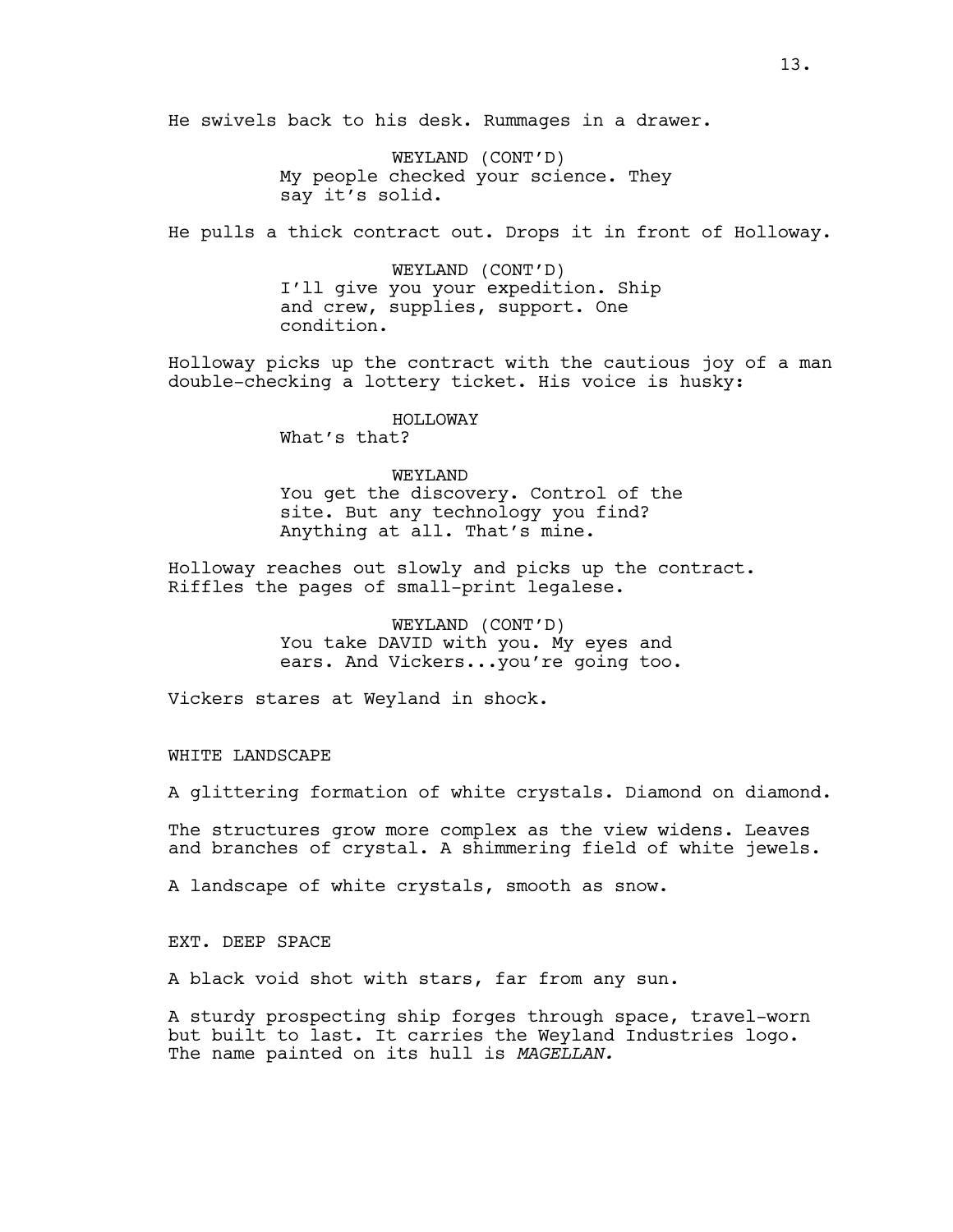# INT. *MAGELLAN* - BRIDGE

The ship's nerve center and control room. Six control stations, empty and quiet. Interior lights dimmed to blue.

The entire forward bulkhead of the Bridge is a window: wall to wall, floor to ceiling.

At the window stands the android DAVID.

He gazes at the cosmos with an expression of utter serenity. After a long moment he turns away. Massive shutters close over the window as he walks off.

#### CORRIDOR

DAVID walks the ship's long central corridor. The ship is silent. The lights dimmed to blue. He is alone.

#### HYPERSLEEP COMPARTMENT

A long steel room containing a dozen plexiglass sarcophagi, six on each side. Sleep freezers. Inside each freezer: the shadowy shape of a human body rimed with frost.

DAVID walks through the compartment, surveying the sleepers.

# WORKROOM

DAVID sits at a display table, moving intricate technical documents across the surface with waves of his hands.

His eyes intent on his work. If he is reading, then he's reading at a speed no human could match.

# WHITE LANDSCAPE

We pull away from the frosted crystalline horizon, the smooth white curves like snowy fields. Form becomes clear.

It's the body of a woman. It's Watts.

#### INT. HYPERSLEEP FREEZER

Watts lies asleep in her underwear in a plexiglass freezer. Pale. Frost on her skin. Venus sculpted in ice. There are IV lines in her elbows and ankles.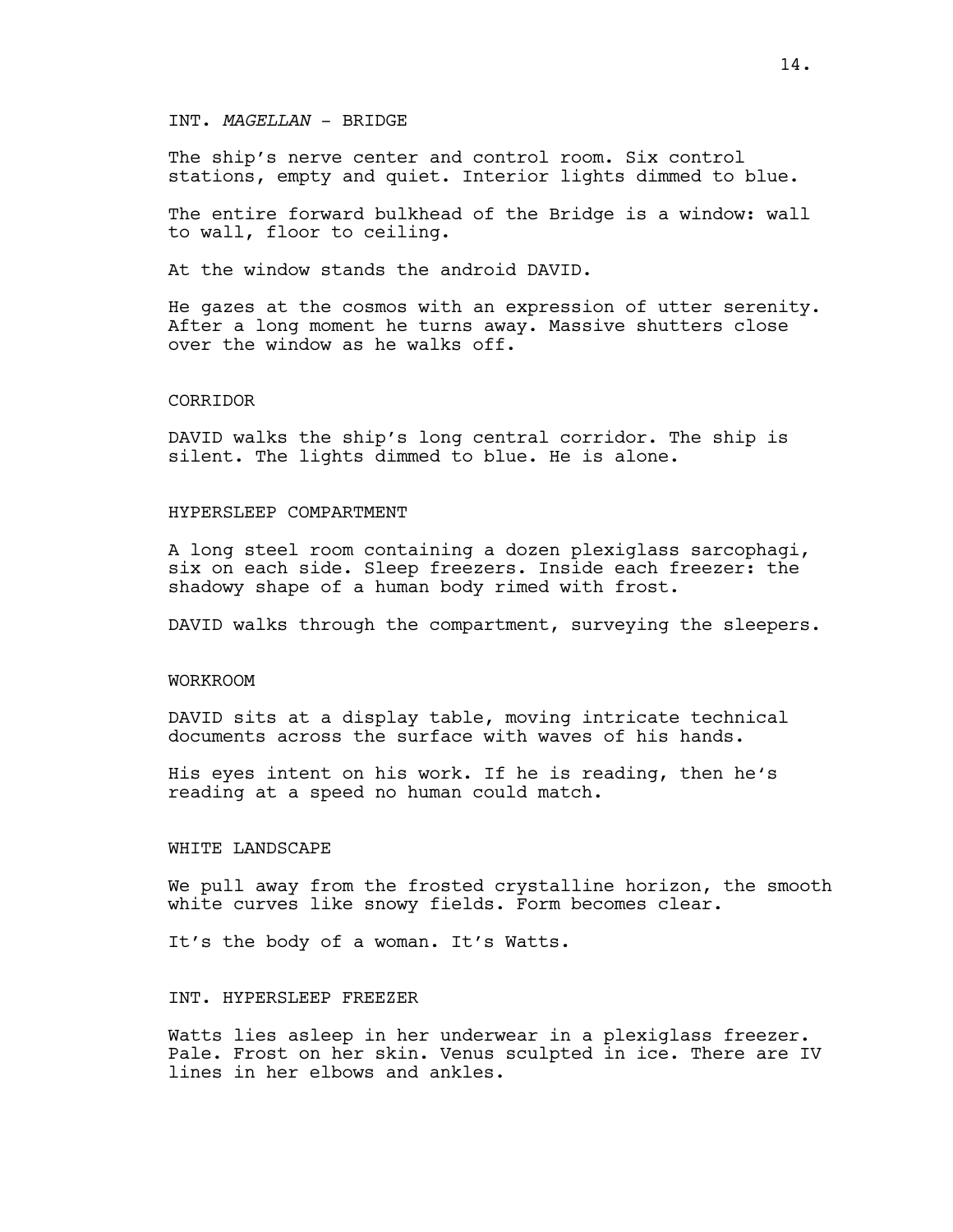Shapes move into view beyond her, outside the freezer. FACES. Pressed to the glass.

# HYPERSLEEP COMPARTMENT

All of the freezers are open and empty, save two. Holloway lies in one. In the next, Watts. Three men in blue coveralls crouch beside Watts's freezer, staring inside.

They are DOWNS, 30, a lean fidgety crewman. STILLWELL, 40, a sturdy fellow with the geniality of a labrador. And KAMAROV, 26, whose dark, brooding air belongs to a man twice his age.

### DOWNS

Look at that.

Kamarov opens the lid of Watt's freezer. Leans over her. Watts stirs in her sleep, a drowsy angel.

# KAMAROV

She wakes up slow.

Watts wakes to find three men looming above her. Disoriented, she pulls away. Tangles her hands in her IV lines.

> HOLLOWAY (O.S.) Get out of there!

Holloway's voice cracks like a whip. The crewmen jump back.

Holloway sits up in the next freezer over. He yanks the IV lines out of his arms and legs. Climbs out of the freezer.

> STILLWELL Just looking.

HOLLOWAY Give us a moment, will you?

The crewmen file out: Stillwell sheepishly, Downs and Kamarov surly. Holloway goes to Watts. Gently removes the IV lines from her ankles while she plucks the ones from her arms.

WATTS

I'm out of sorts. Sorry.

HOLLOWAY

Never worry.

He helps her up.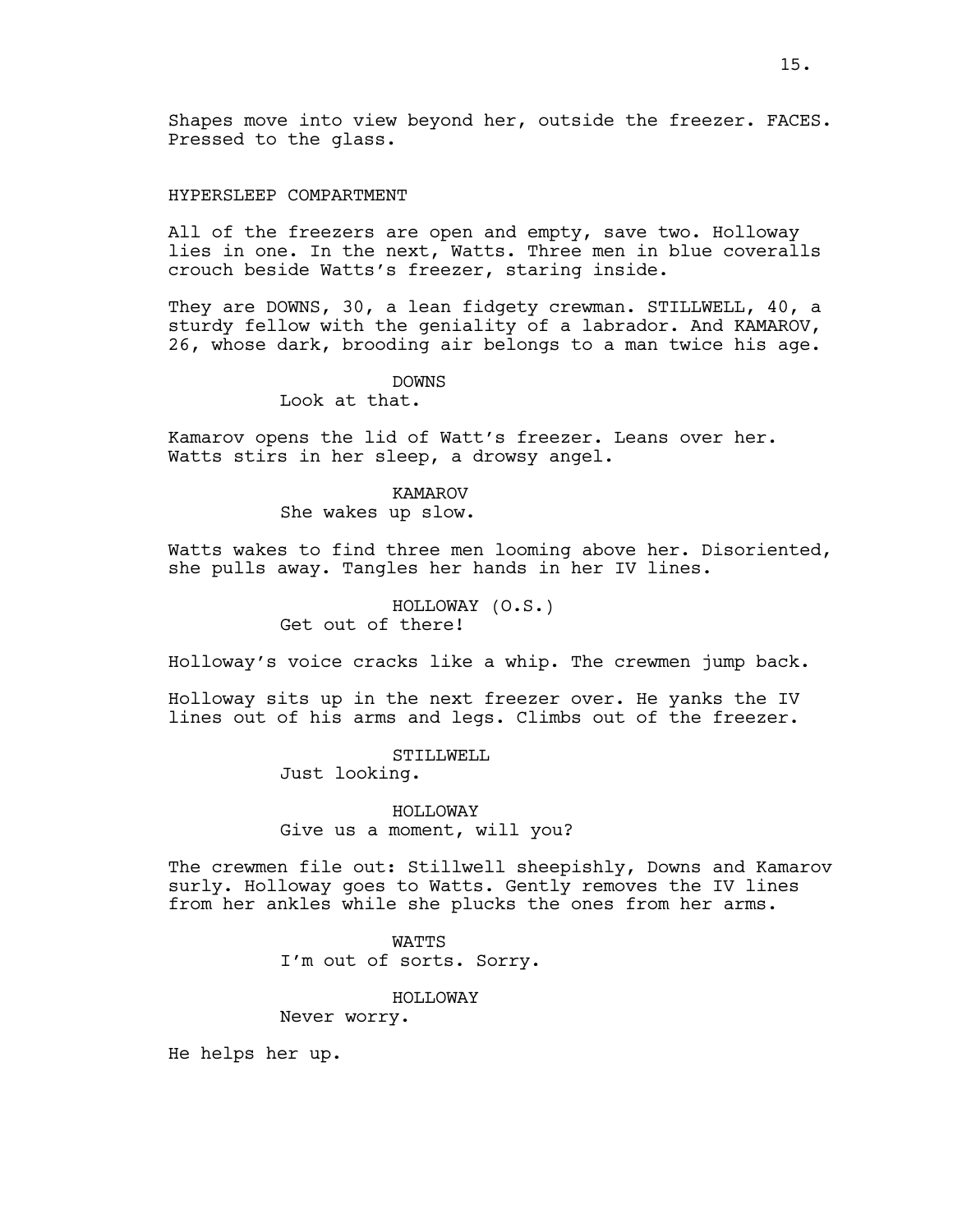INT. MESS ROOM

Holloway and Watts sit at a table, both a bit hung over. They wear civilian clothes. Warmly dressed, they still look cold.

They nurse mugs of coffee and nibble packaged snack bars. Watts hunches over, shivering.

> **WATTS** My head's buzzing.

HOLLOWAY You just slept two and a half years. It'll pass.

**WATTS** Like you've done this before.

HOLLOWAY I've read all about it.

Two ship's officers enter the room wearing blue coveralls with rank insignia: GLASSE, 45, a stocky man with thick black hair, and BRICK, 50, a bald man with a bristling mustache.

They look at Watts and Holloway with little pleasure.

BRICK Sleep okay?

WATTS Yes, thanks...

GLASSE Captain'll see you now.

INT. *MAGELLAN* - CAPTAIN'S WARDROOM

CAPTAIN JANEK, 45, sits at his desk. With his bristling beard and powerful build he has a swashbuckling look, like the captain of a whaling ship.

Holloway and Watts sit on a steel bench in front of him.

He sits scanning his orders: a plastic packet with Weyland Industries logos, cracked open. Watermarked papers inside.

> JANEK Zeta Two Reticuli was surveyed already. A hundred years ago.

WATTS By an unmanned probe. Very crude.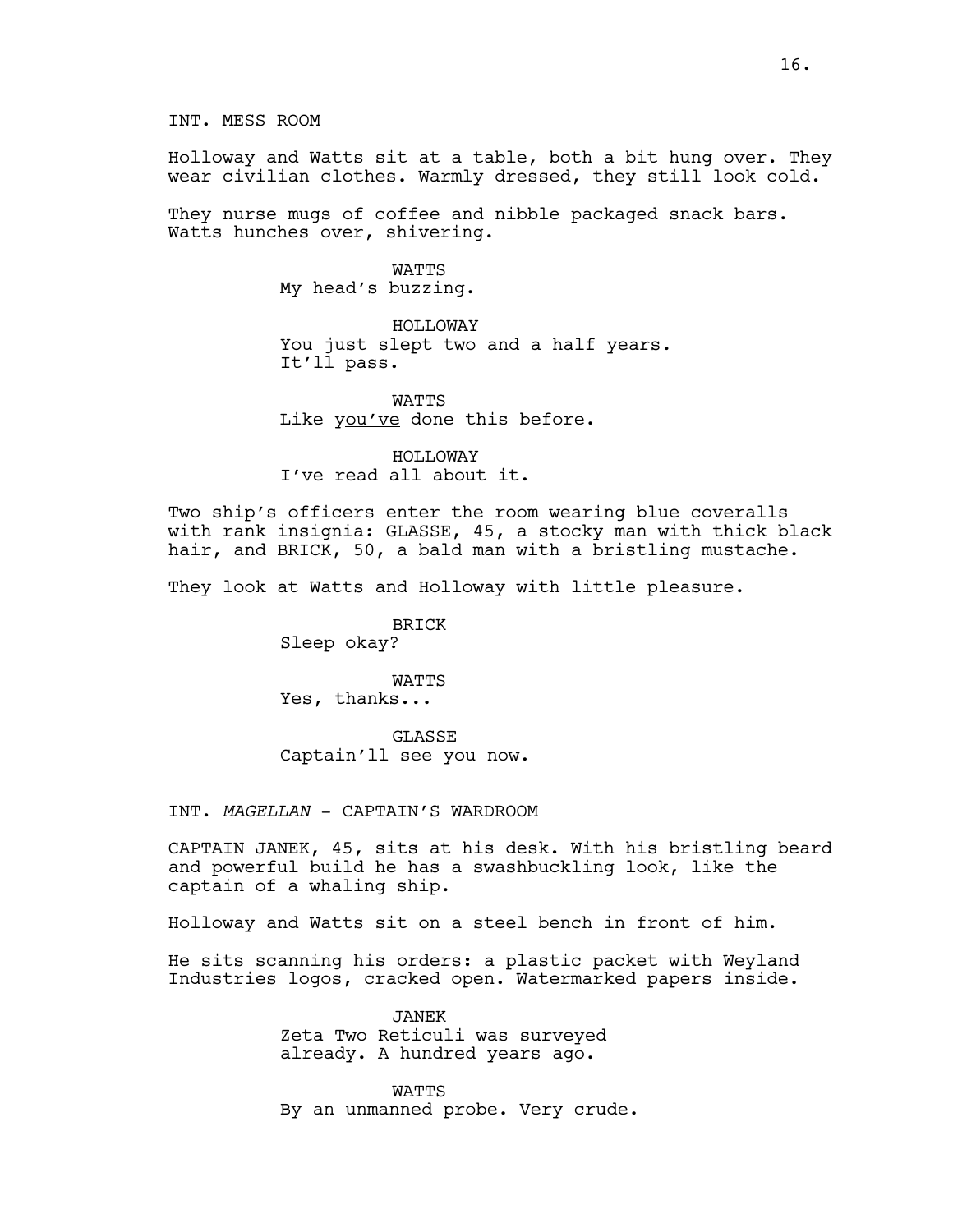JANEK No Earthlike planets.

WATTS

No.

JANEK So what are you looking for?

HOLLOWAY Proof of the Engineers' existence.

WATTS Confirmation of Professor Holloway's theories would change everything. There'd be science before Holloway and science after.

Janek rubs his face wearily with his hands.

#### JANEK

Your ticket. I'll put the ship where you want. Run your scans.

HOLLOWAY Captain, your crew's been up for a week. We could've used the time. Why'd

JANEK

you wait to wake us?

Better for discipline. (off their silence) Men ship out as prospectors for one reason: the percentage. Find a gold mine or a habitable planet, and you're set for life.

(he laughs bitterly) But this contract says no percentage. No bounty. Just triple pay. The men aren't happy.

HOLLOWAY You unhappy too?

JANEK

I'm always unhappy.

He stands. Presses his palm against a wall panel. A safe opens. He pulls out a massive pistol in a gunbelt. Tosses the orders into the safe. Lays the gun atop them and locks it up.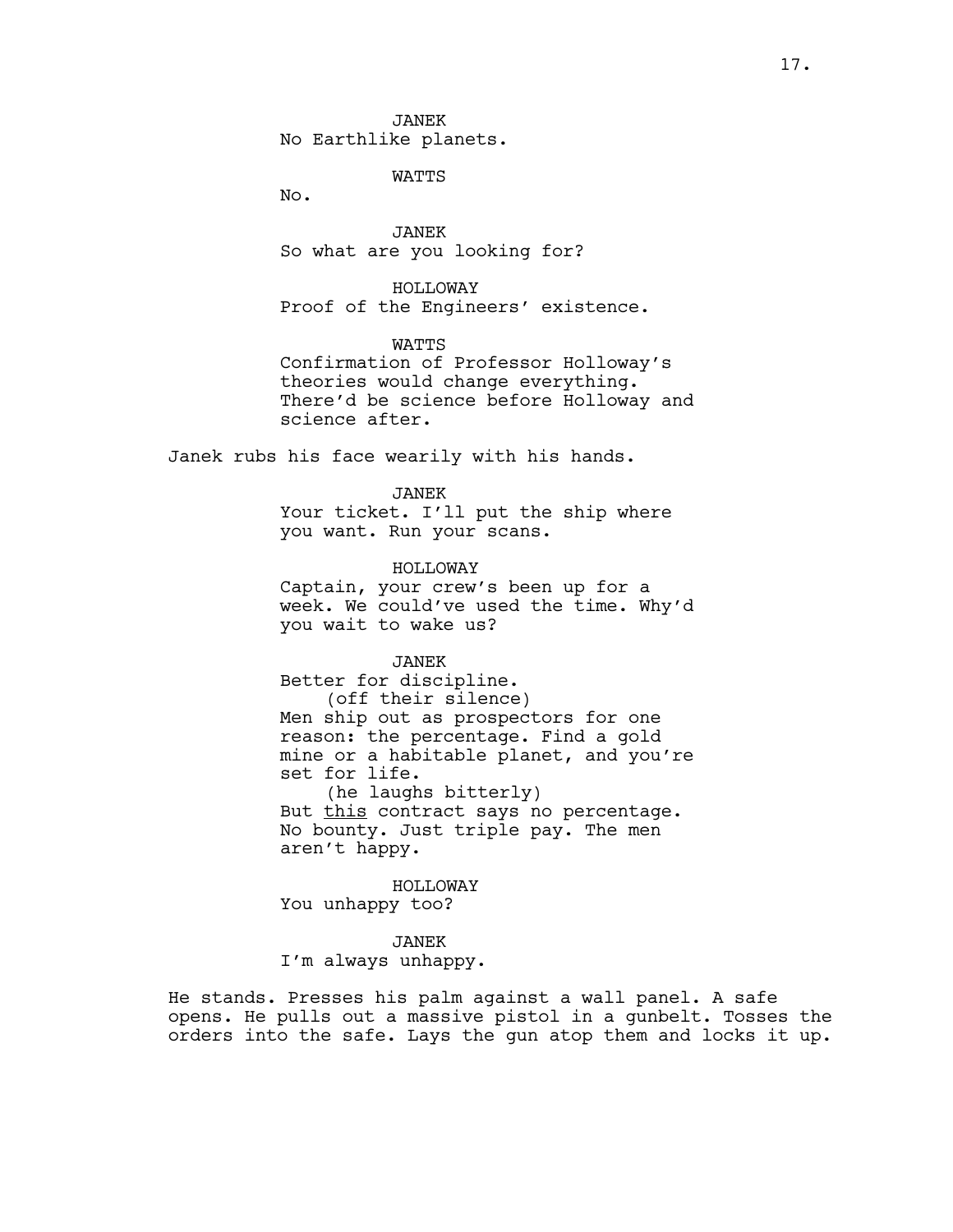SCIENTISTS' CABIN

Holloway and Watts take possession of their cabin: a simple but spacious room with twin beds and a window to the stars.

They drop duffel bags on the bed.

Holloway surveys the arrangement. Frowns. He releases the magnets that lock the beds down. Slides the beds together.

INT. SCIENTISTS' WORKROOM - DAY

Holloway and Watts set up their workspace - a central display table and huge display surfaces on the walls. Fascinating documents slide under their fingertips: an Engineer alphabet. Ancient art. Climate and genetic data.

DAVID appears in the doorway.

**WATTS** DAVID. I wondered when we'd see you.

DAVID I trust your database is in order. I set it up myself.

WATTS All's well, I think.

DAVID turns to go. Hesitates in the doorway.

DAVID I should tell you: the time you spent sleeping, I spent studying your research.

Holloway and Watts look at the android, his words sinking in.

**WATTS** You studied our work for two and a half years.

DAVID It's quite a data set.

HOLLOWAY So you've seen *everything*. Well. What do you think?

DAVID glances over the documents displayed around the room.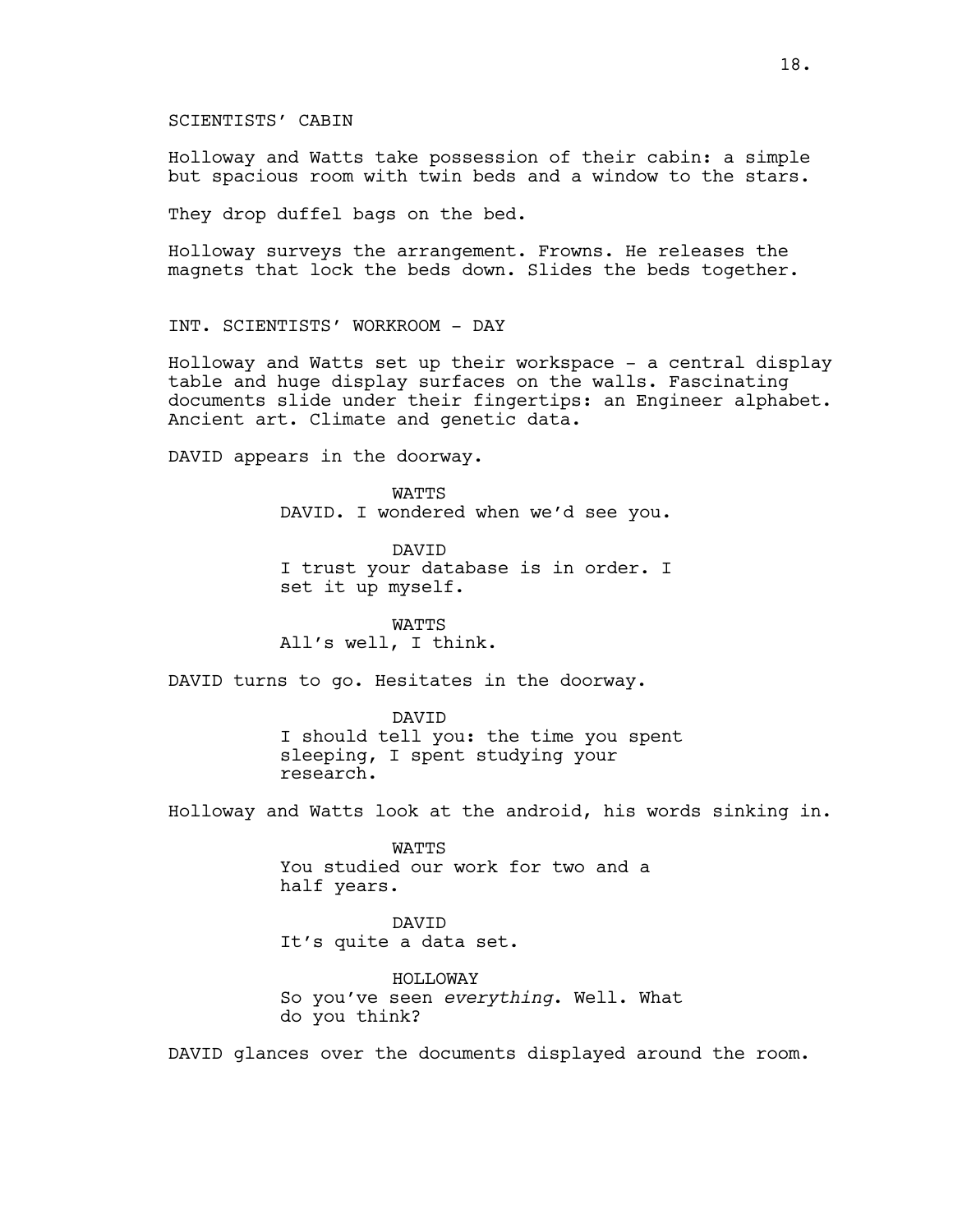# DAVID

Your hypothesis is...bold. The audacity of it. Your climate data's undeniable: the Holocene Epoch was engineered. Dr. Watts, your genetic studies are equally conclusive. Pulses of cultural change are harder to prove, but even there your case is strong. I believe in your "Engineers."

BREAK ROOM

A utilitarian sitting room. Steel benches and table bolted to the deck. Seated here are two Weyland Industries technicians:

ANDREW CHANCE, 50, a stocky computer engineer with a genial bearing and a bristling salt-and-pepper mustache.

MONA RAVEL, 45, a dour, rangy woman with a plain face, her hair pulled severely back. A physicist and chemist.

They wear black Weyland Industries jackets. They radiate intelligence and competence. These are pros.

DAVID leads Holloway and Watts past the break room. Holloway spots the technicians. Strides in to greet them.

#### HOLLOWAY

Weyland Industries! Mr. Chance. Ms. Ravel. You remember Dr. Watts.

Watts and the technicians exchange greetings.

HOLLOWAY (CONT'D) About the materials I gave you. Some of the technical aspects...

CHANCE We'll handle our end of the job.

# RAVEL If there *is* a job.

Holloway blinks at her. Chance explains, not unkindly:

**CHANCE** We only have a job if you find something.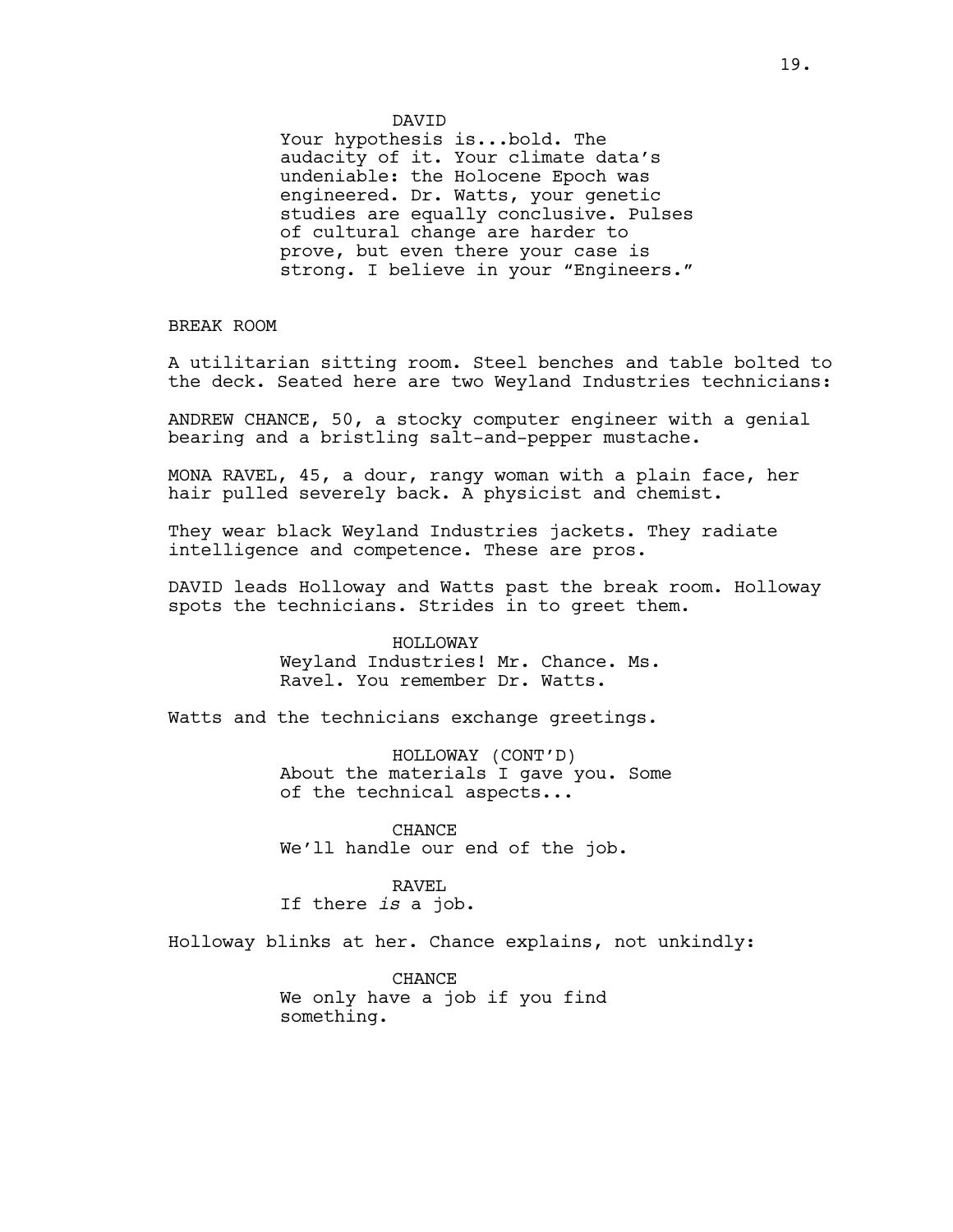#### CORRIDOR

Holloway and Watts follow the imperturbable DAVID down a steel corridor to Vickers's cabin door.

# VICKERS'S SUITE

An open-plan cabin like an urban loft apartment. Watts and Holloway follow DAVID inside. Vickers rises to meet them.

The walls are industrial steel - but the floors are lushly carpeted, the furniture opulent. A king-sized bed, a mahogany desk, a dining table.

Gleaming machines ensure Vickers never need step outside: a private hypersleep freezer, an autokitchen, a medical pod.

# WATTS

Is that a Pauling medical pod? There's only ten of those things on Earth! I guess nine, now.

# VICKERS

I told Mr. Weyland I wouldn't compromise my standard of living. He accommodated me.

# HOLLOWAY

I know, I had to cut my manifest. This used to be the number four cargo bay.

# VICKERS

What can I do for you, Professor?

Holloway gestures with the slate he's brought with him.

#### HOLLOWAY

We're about to reach the system periphery. I thought you'd want to see the search protocols we -

# **VICKERS**

No. I was set to be the next CEO of Weyland Industries. Then you came along and sold Mr. Weyland on...*this*. So here I am. Out of the running. I'll go where I'm told. But don't ask me to play along.

WATTS But when you get back...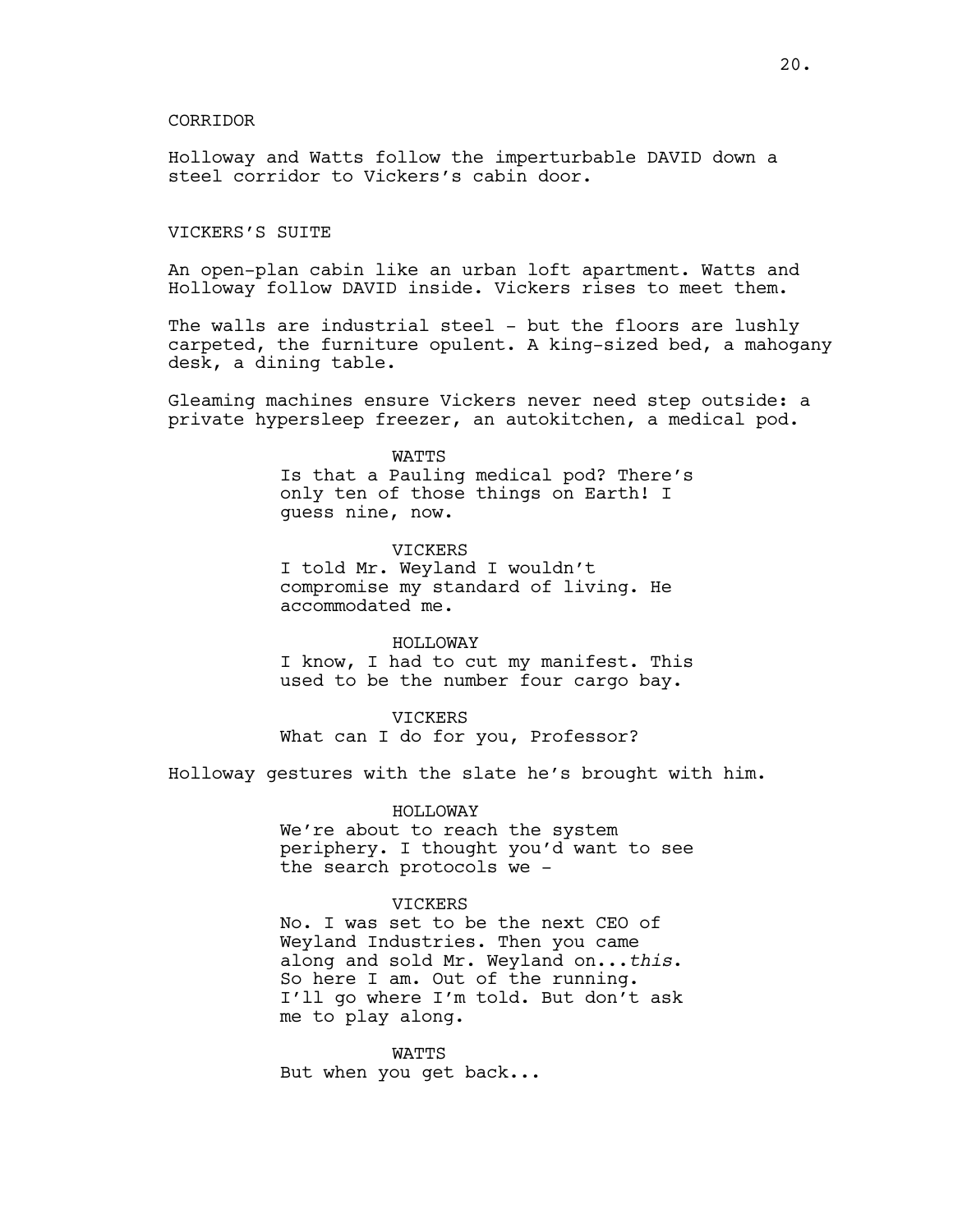**VICKERS** I'll be five years behind the curve. Out of touch. Over.

HOLLOWAY You might make the discovery of the ages.

Vickers looks at him as if she's dealing with a child.

HOLLOWAY (CONT'D) You don't believe in what we're doing.

**VICKERS** Mr. Weyland believes. That's enough.

She walks them toward the door. Interview's over.

VICKERS (CONT'D) Now we're out of communication, you can tell the crew what we're doing.

**WATTS** They don't know? They volunteered.

VICKERS They volunteered blind. Classified job, triple pay.

CARGO BAY

The crew - Brick, Glasse, Stillwell, Downs, and Kamarov - sit on crates in an improvised lecture hall. Holloway and Watts in front of them. Janek at the back of the room.

A hologram shows ancient images of divine visitations. The crew is visibly spooked.

DOWNS

Aliens.

GLASSE You shitting me?

Stillwell is staring at the frightening images: gods and titans towering over mortals.

HOLLOWAY

I think all our mythologies are racememories of the Engineers. Horus the Sun God. Prometheus bringing fire from heaven. A pillar of fire, a pillar of smoke. The Engineers are the gods.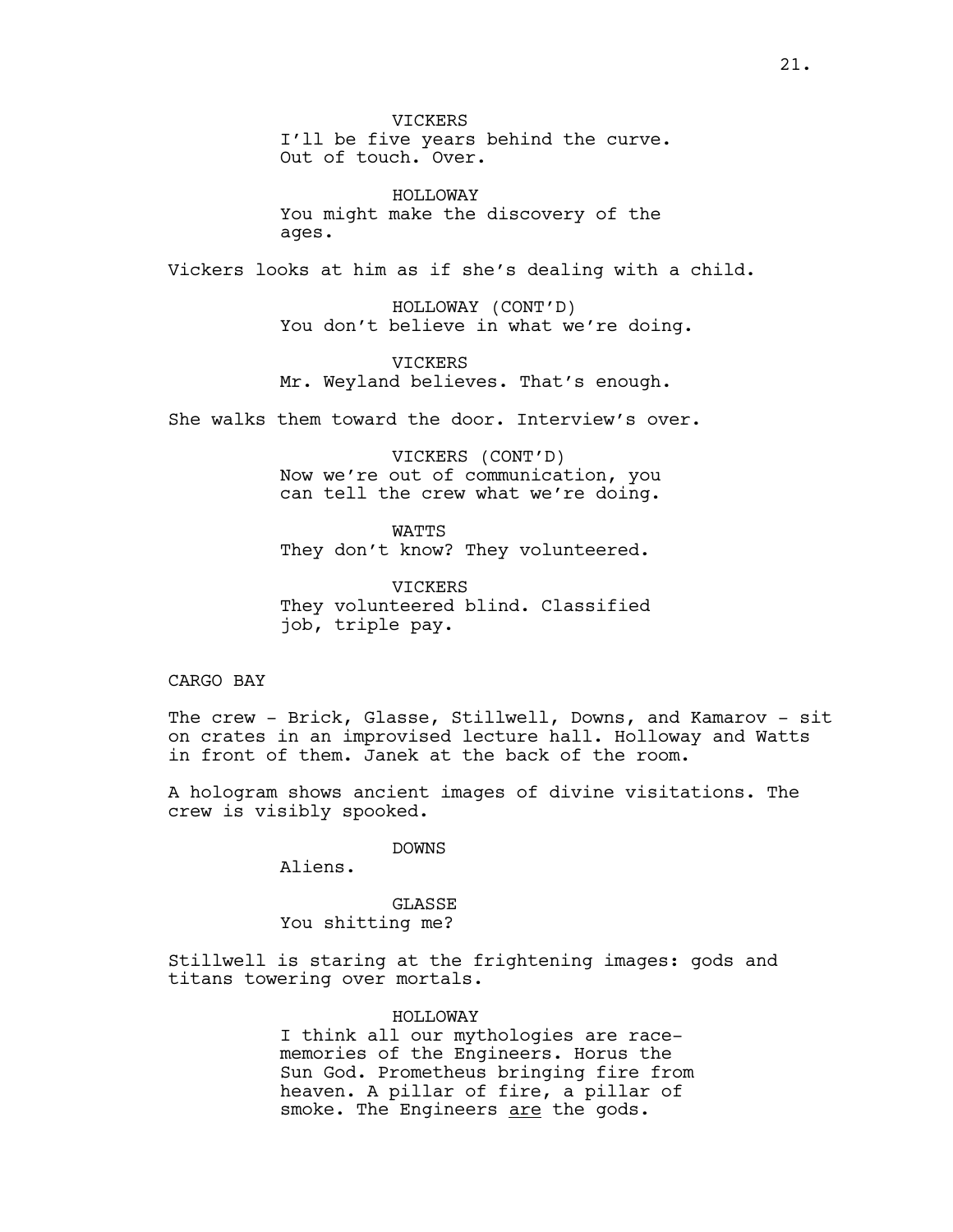Kamarov stiffens, smelling blasphemy.

KAMAROV The *mythology* gods maybe. God is God.

STILLWELL Kamarov. Let him talk.

Stillwell's staring unhappily at the ancient images: gods towering over mortals, inhuman and terrifying.

> STILLWELL (CONT'D) So we're going to meet these things?

> > WATTS

We probably won't meet anyone. You'd expect a star-traveling race to generate radio or laser signals. Fusion drives and gravity drives have clear signatures. But Zeta Two Reticuli is silent. And the Engineers have gone missing on Earth.

WATTS (CONT'D) By the pattern, they should've come to Earth seventeen centuries ago. And again six centuries ago. But no sign. After twelve thousand years...they stopped coming.

BRICK

Why?

HOLLOWAY Exactly. Why?

JANEK "My God, my God, why have you forsaken me?"

They turn. Janek grins at Holloway across the cargo bay.

JANEK (CONT'D) Is that the question you've come lightyears to answer?

HOLLOWAY Only my first question. I have many.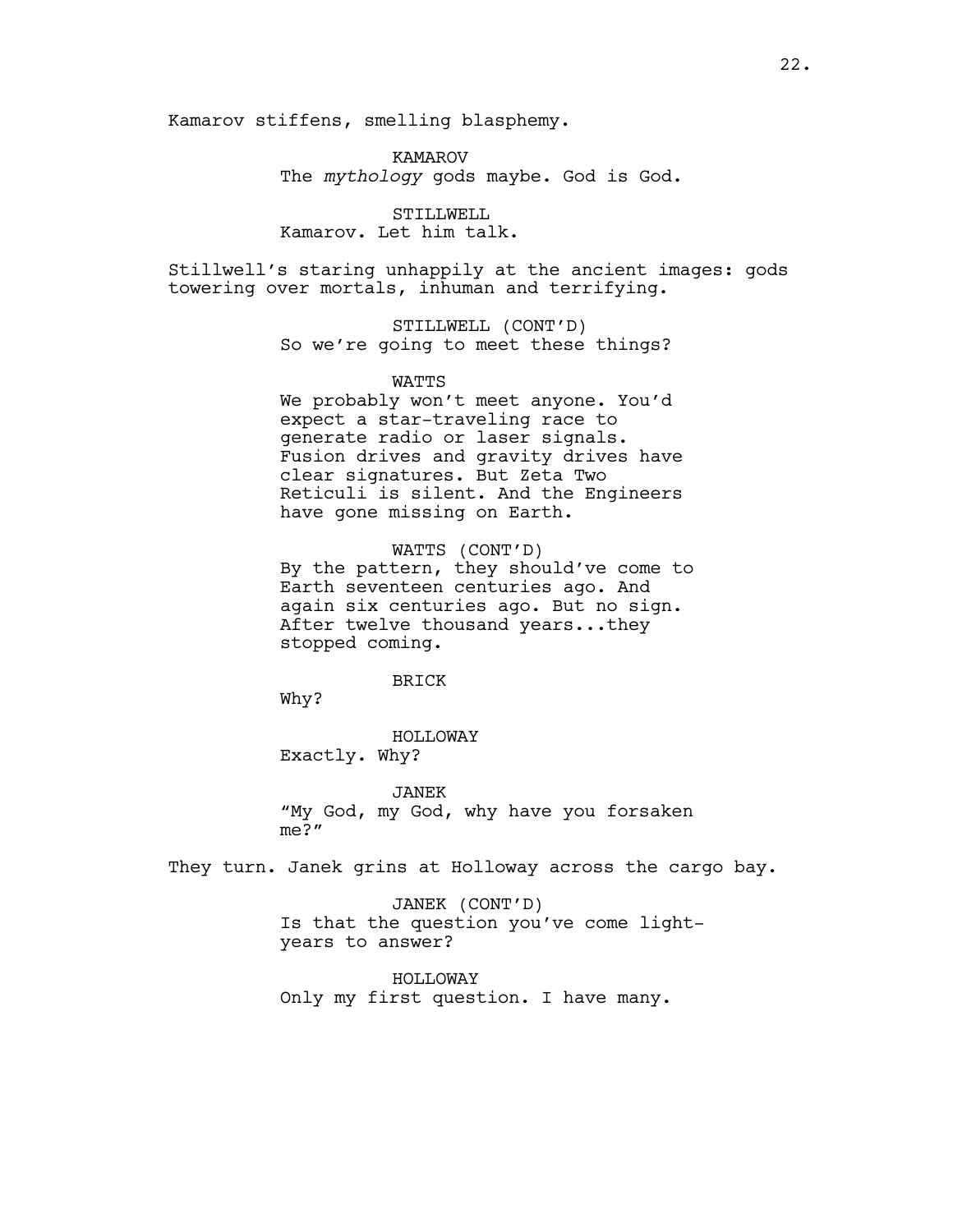# EXT. *MAGELLAN* (ZETA2 RETICULI SYSTEM)

The *Magellan* arrives at the periphery of the system. A distant star like Earth's Sun, surrounded by orbiting planets: mere sparks at this distance.

#### INT. *MAGELLAN* - BRIDGE

Outside the vast Bridge window, the star Zeta<sup>2</sup> Reticuli burns, a cold beacon in the night. Downs, Glasse and Brick sit at consoles. Janek paces in front of the window.

Holloway and Watts enter - and gape at the view. Janek grins at their reaction.

> JANEK Welcome to Zeta Two Reticuli. Edge of the system. Open her eyes.

EXT. *MAGELLAN* (ZETA2 RETICULI SYSTEM)

The *Magellan* opens its eyes: two immense telescopes emerge from the ship. Irises open to expose huge lenses.

Antennae deploy: unfurling like wings, gleaming and vast. Sifting vacuum for any whisper of information.

# INT. *MAGELLAN* - BRIDGE

Outside the window, the planets orbiting Zeta2 Reticuli are no more than bright stars.

# JANEK

Overlay.

A heads-up display appears, overlaid on the glass. The sun is labeled ZETA2 RETICULI. Markers point out the planets and trace the ellipses of their orbits.

Like magic, the planets swell into colorful orbs, each labeled: *Alpha*, *Beta*, *Gamma*...

> DOWNS Seven planets. Two hot rocks, two gas giants, three snowballs. Nothing Earthlike.

Watts grins at Holloway, eyes shining.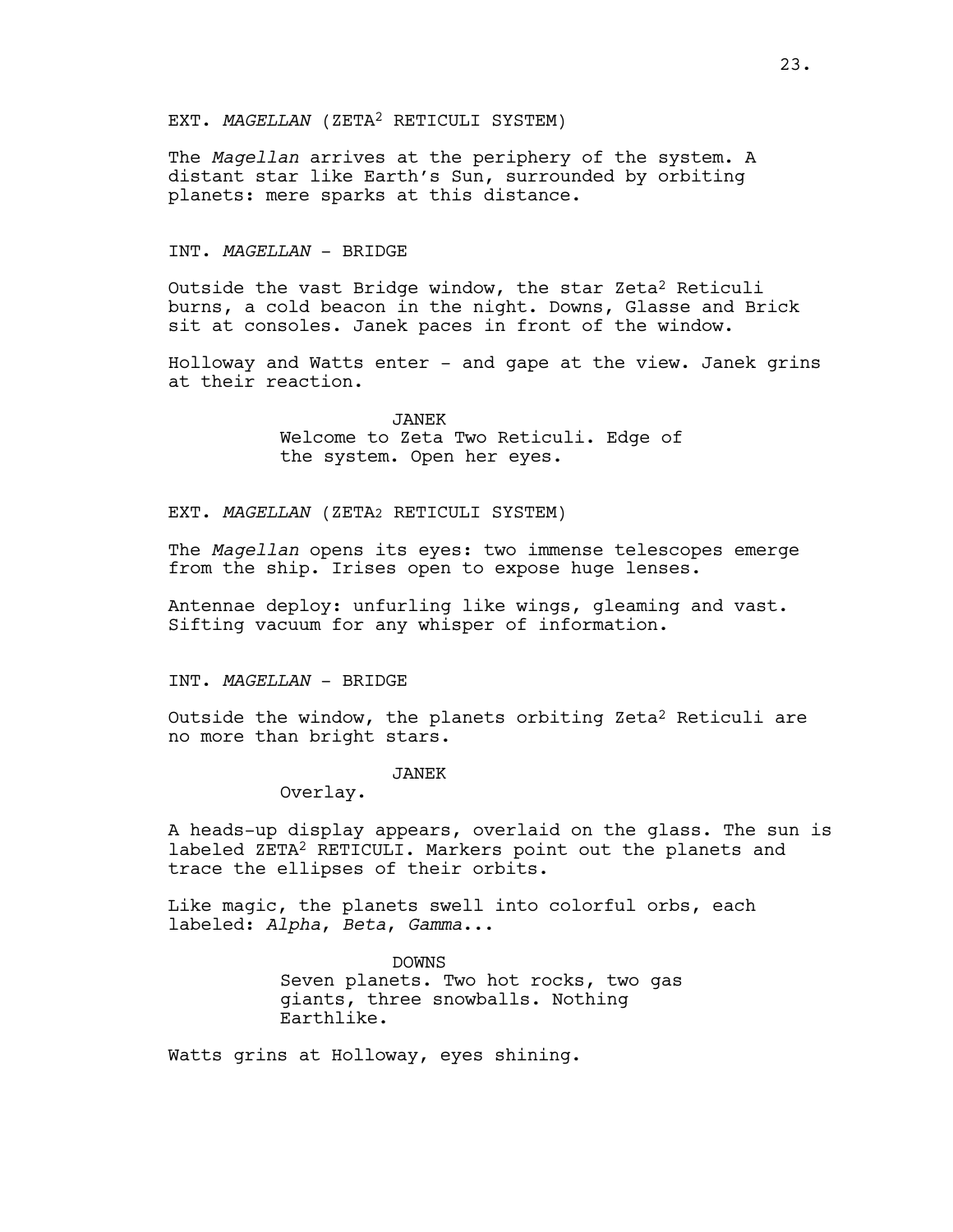**WATTS** First humans in the system.

Vickers walks onto the Bridge with DAVID.

JANEK Director. Good of you to join us.

VICKERS What did I miss?

CAPTAIN JANEK Just getting warmed up. (to Holloway) Professor? You know what you want?

HOLLOWAY EMR scan, thirty hertz to three hundred gigahertz. Spectroscopic passes on every planet and major moon. Infrared and albedo scan for hot spots and light sources.

CAPTAIN JANEK Man knows what he wants. Run it.

EXT. MAGELLAN (ZETA2 RETICULI SYSTEM)

Twin telescopes spin and zoom. Antennae flex and focus.

TELESCOPE POV

The planet nearest the sun rushes closer as the mighty telescopes zoom in.

INT. MAGELLAN - BRIDGE

The *Magellan's* sensors peel planet Alpha like an onion and put it back together again.

A river of data floods the display, bathing the watchers' faces with light: Chemical compounds, magnetic field lines, lunar orbits, topographical data.

The scan moves on to the next planet, and the next.

GLASSE Negative on radio chatter system-wide. Nobody's talking.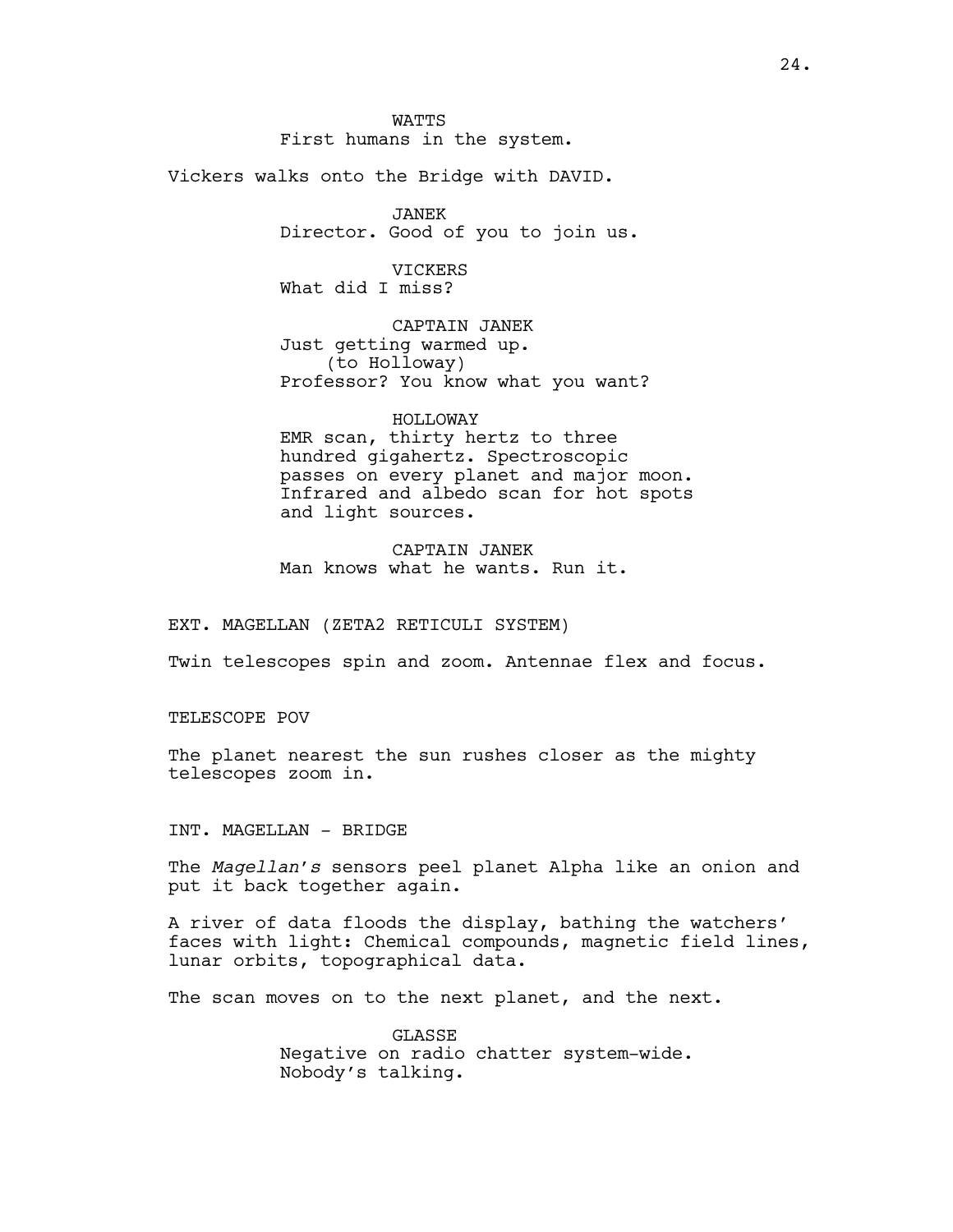BRICK

Negative for laser and maser.

On the H.U.D., the data stream completes the last planet. Begins to illuminate the gas giants' moons.

> GLASSE No biological markers. No artificial light. No industry or agriculture. Dead system. Like always.

DOWNS Piss-poor, too. Low in heavy elements.

BRICK Got a hit! A moon. LV-426.

The display centers on Epsilon, a gas giant with many moons. Data flickers around one of the larger moons: LV-426.

> BRICK (CONT'D) Eighty-six percent Earth's mass. Atmosphere's nitrogen, methane, sulfates. Faint returns for a bunch of metals.

> > HOLLOWAY

Anything else?

The sensors complete their pass on the system's last moon.

JANEK

That is all.

HOLLOWAY Take us in.

JANEK Downs. You heard the man.

DOWNS Aye, Captain. Maneuvering. Eighteen hours to orbit.

EXT. MAGELLAN (ZETA2 RETICULI SYSTEM)

The Magellan retracts its vast antennae and telescopes.

The engines fire: the ship rockets toward the gas giant Epsilon and its mysterious moon.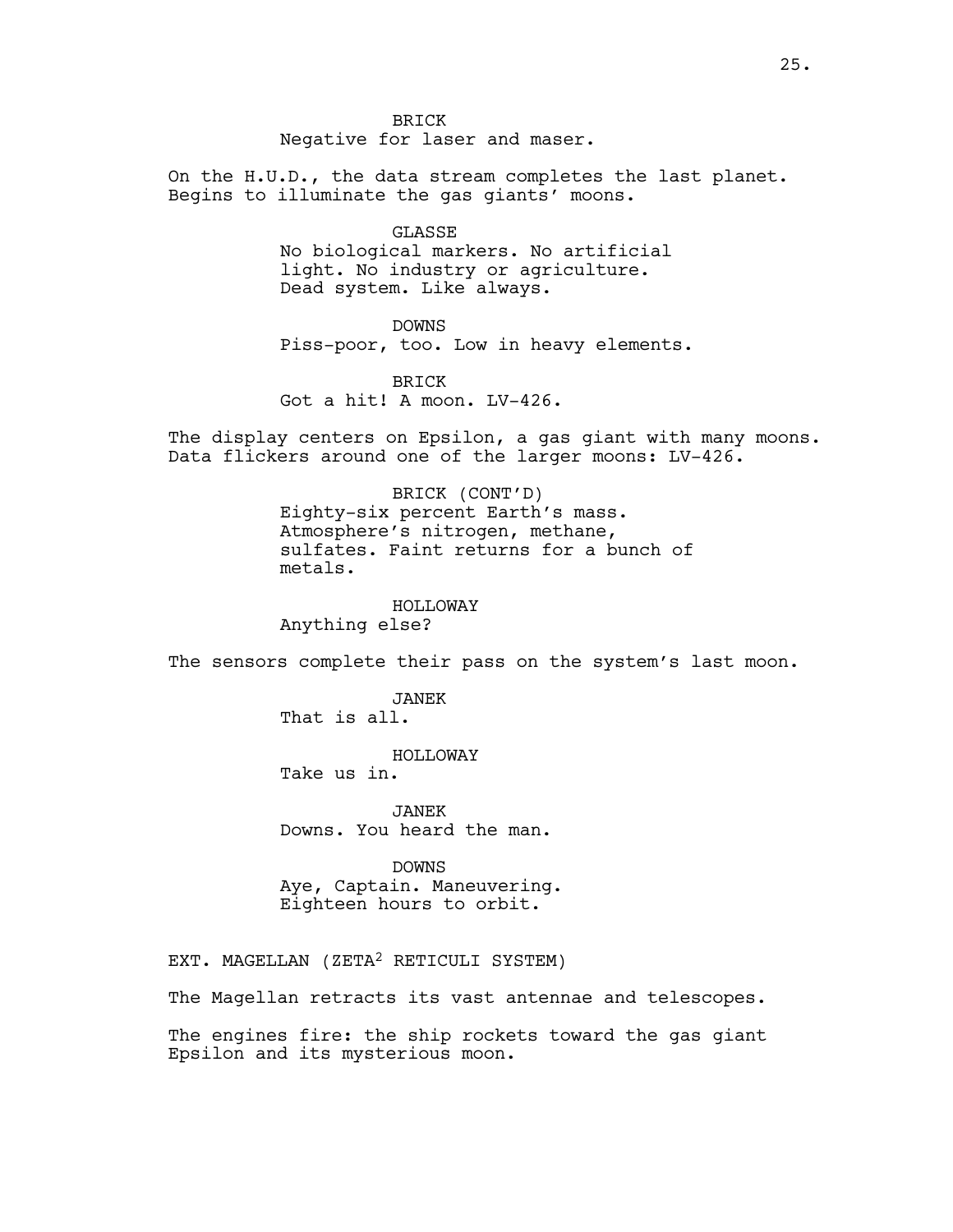PASSAGEWAY

Leaving the Bridge, Holloway and Watts find themselves walking aft alongside DAVID.

> HOLLOWAY DAVID. Enjoy the show?

DAVID I don't know that I "enjoy" things. It was informative.

HOLLOWAY It was, it was. (teasing) You know, I've seen more convincing humanoid robots.

Watts smiles, watching Holloway's sport. DAVID's speech never varies from its agreeable tone.

DAVID

My design's not intended to convince. Simulating humanity is a complex task that diverts resources. My designers dispensed with that burden to optimize for intelligence.

WATTS Why look like a man at all? Why not be a box on wheels?

DAVID Being shaped like you, I can use spaces and equipment designed for you. But I'm not so limited. I hear frequencies you can't hear. I see wavelengths of light invisible to you. I move faster. Exert greater force.

The scientists look at DAVID in wonder.

**WATTS** You see yourself as a superman.

DAVID

No.

He turns his unearthly eyes on them.

DAVID (CONT'D) Not a man at all.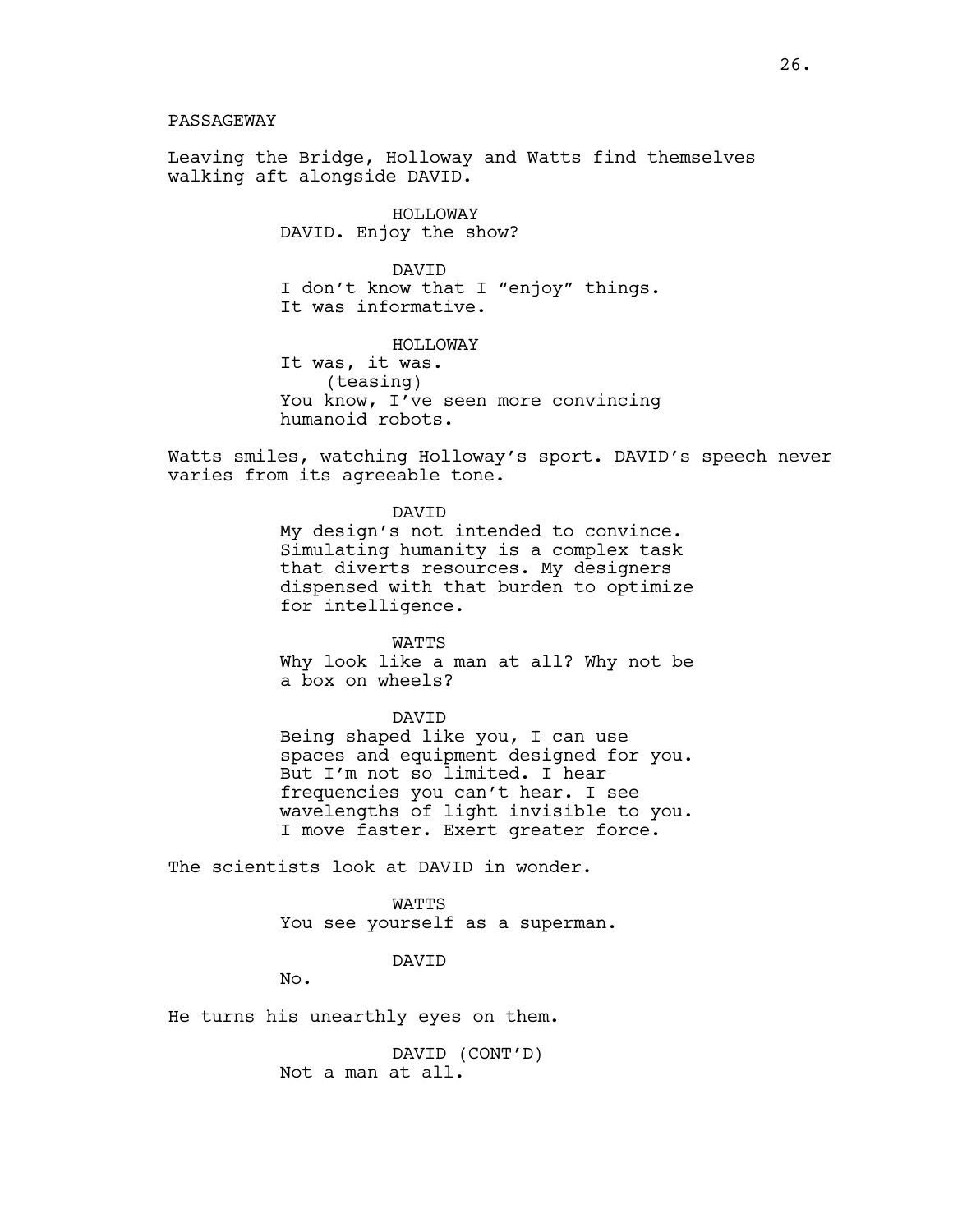# SCIENTISTS' CABIN

Holloway and Watts lie on their bed in their clothes - her head on his chest.

> WATTS What if they're really there? (off his confusion) The Engineers. They could be there. Waiting for us. What then?

He laughs.

HOLLOWAY Then all my dreams come true.

EXT. *MAGELLAN* (LV-426 ORBIT)

The *Magellan* has arrived.

LV-426 is a gray moon shrouded in clouds. Behind it looms its father planet Epsilon, a lurid gas giant banded in red and gold, half swallowed in darkness.

The *Magellan* dives into a forced orbit around LV-426: rockets firing continually, nose pointed down. Telescopes, sensors and antennae sprout once more from its hull.

#### INT. *MAGELLAN* - BRIDGE

Everyone's here. Janek and his crew seated at control stations. Holloway and Watts standing on the foredeck. Vickers and DAVID. Ravel and Chance.

LV-426 fills the window: a gray orb of mist. The ground invisible beneath the clouds. Sporadic lightning flickers.

#### HOLLOWAY

Start with passive systems. We're uninvited guests. Let's be quiet.

That thought sends a nervous shiver through the others. Janek nods at Glass and Brick. They study their instruments.

> BRICK A lot of electromag, all random. That's lightning. Going to bugger up our scans.

HOLLOWAY Go active. Mapping radar.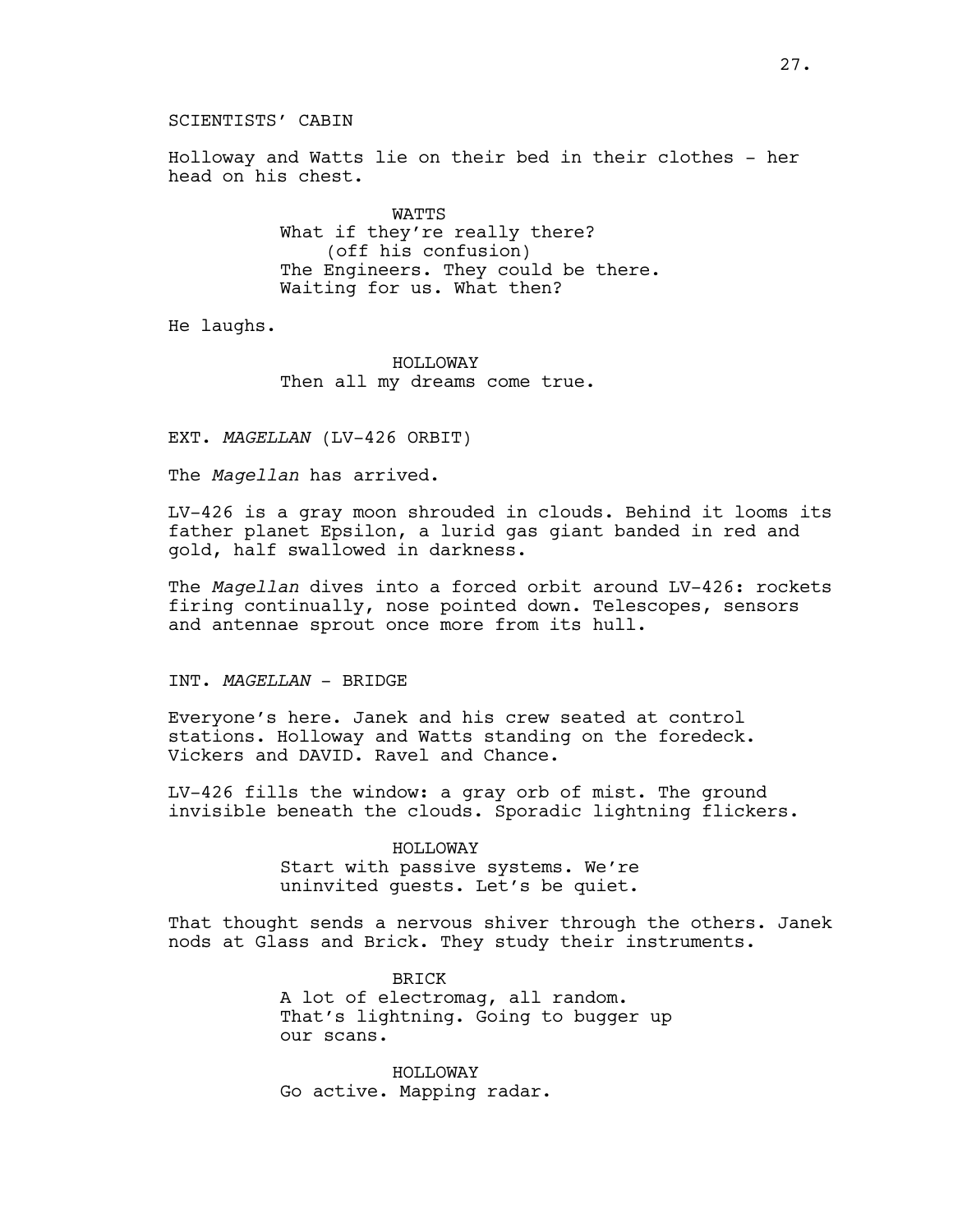Radar emitters extend from their housings like cannons. A THUMP of power as they hammer out a blast of energy.

INT. *MAGELLAN* - BRIDGE

The display paints data on the moonscape as the wavefront comes back: terrain rendered in luminous green.

> JANEK Well, we just rang the doorbell, if anybody's listening.

Kamarov shakes his head fearfully. Crosses himself.

HOLLOWAY What do we see?

BRICK Icecaps at the poles. Frozen methane. Cold down there.

The display fills with light: a wave of terrain data sweeping across the moon's surface as the *Magellan* orbits.

> GLASSE Terrain data rezzing up. Hey! We got hard spots. Radar-opaque. Bright reflections. That's metal.

A jolt of excitement pounds through everyone on the Bridge.

EXT. *MAGELLAN* (LV-426 ORBIT)

The *Magellan* sweeps on around the gray moon, radar emitters humming, antennae and telescopes open wide. The gas giant Epsilon fills the sky behind LV-426.

As it circles, the Magellan launches SATELLITES*.* Metal motes hurled into polar orbits around the Moon.

INT. MAGELLAN - BRIDGE

Twenty-four "hard spots" shine on the moon's surface: an irregular array circling LV-426.

> HOLLOWAY That's not natural.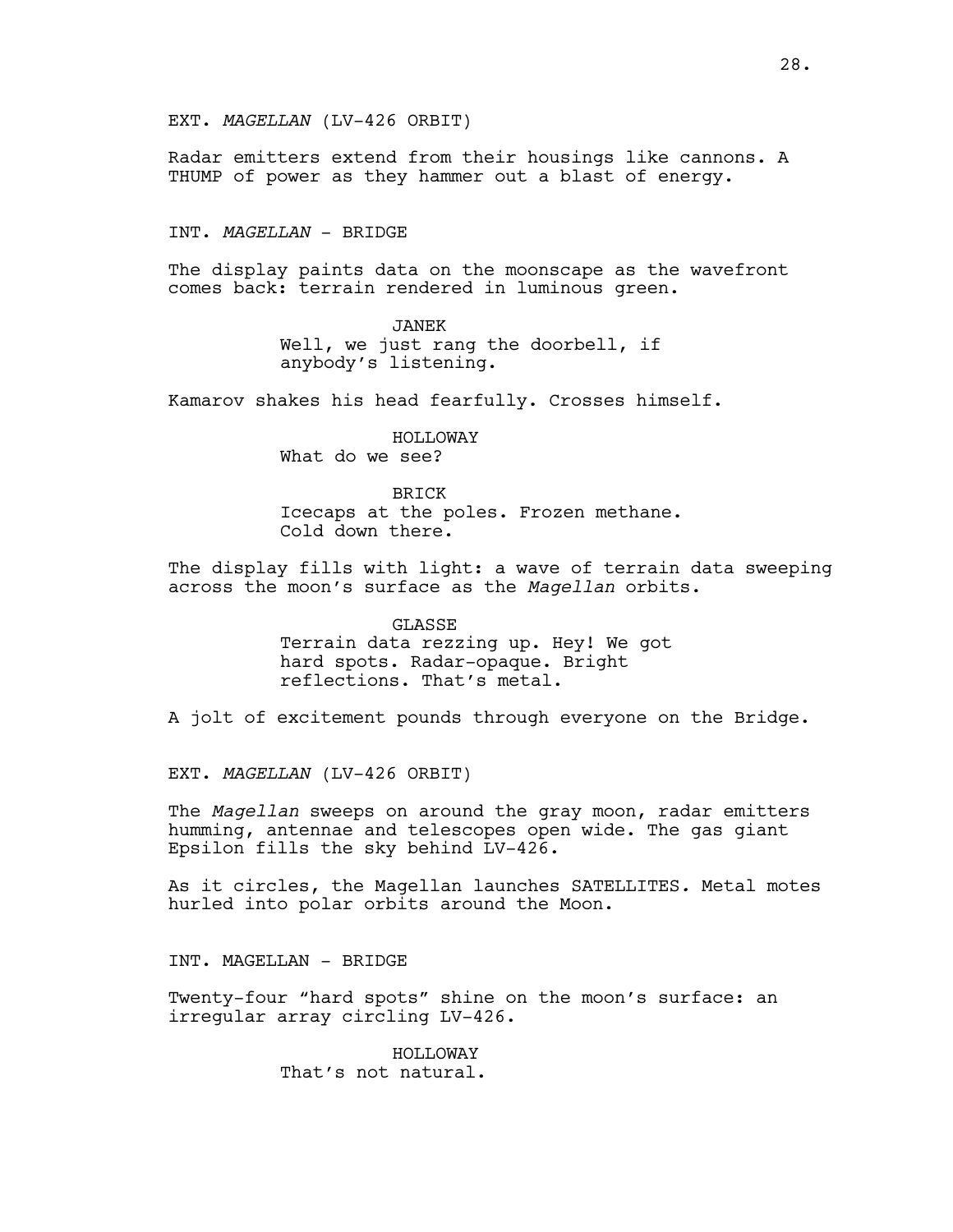MTT<sub>BURN</sub> You see stuff like that sometimes. Mineral deposits. Volcanic ejecta.

**GLASSE** 

Big one there.

A new signal appears on the map. Brighter than the others.

# HOLLOWAY Still quiet?

BRICK No comm signals. No signs of life.

HOLLOWAY I want to get below the clouds.

EXT. *MAGELLAN* (IN ATMOSPHERE)

The prospecting ship descends through buffeting grey clouds. Telescopes and antennae stowed away. Hull streaming vapor as it cuts atmosphere.

Lightning flashes and booms around the descending ship.

INT. *MAGELLAN* - BRIDGE

Everyone strapped into chairs - except Janek, who stands gripping a stanchion, his boots planted on the deck.

The landing engines roar. Wind screams over the hull. Mist whips across the Bridge window, obscuring any view. Watts reaches out. Squeezes Holloway's hand.

The *Magellan* breaks through the cloud cover into clear air.

Below the ship, a vast and eerie landscape is revealed. Wide valleys mottled with thin dark ground cover. Barren crags and spires of rock. Waterless and wind-swept.

Watts gasps. Stares at the grim and foreign country.

EXT. *MAGELLAN* (IN ATMOSPHERE)

The *Magellan* thunders over valleys and craggy ridges of rock.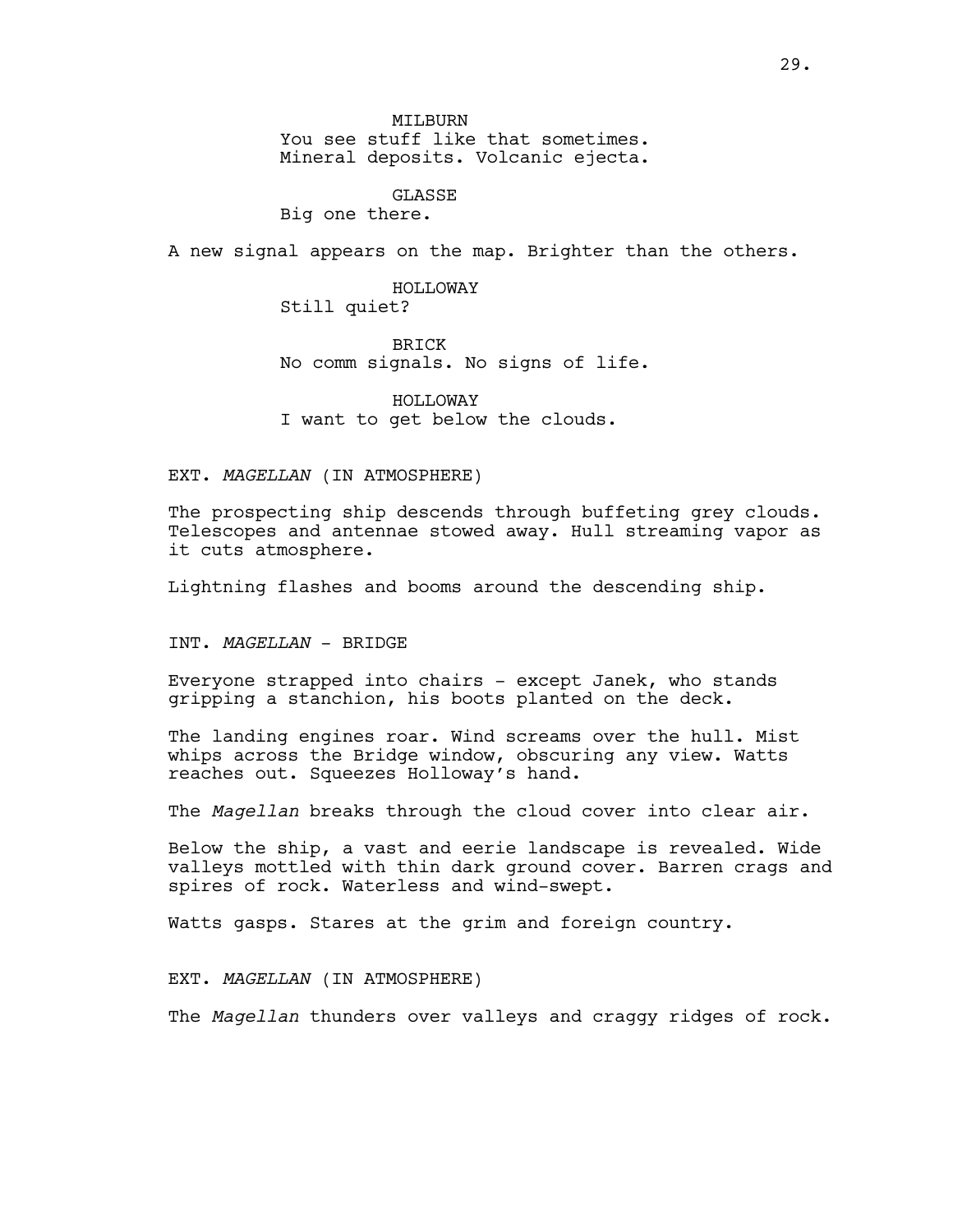Janek takes the helm. Guides the *Magellan* down a valley as if it were a helicopter. A pilot born.

#### GLASSE

# Coming up on site seven.

They crest a mountain higher than Everest.

Before them stretches a dry barren plain. Scattered rocky peaks rise from the desert floor - an alien Monument Valley.

# DOWNS

Nothing.

Holloway points to a smaller mountain peak. Oddly regular.

#### HOLLOWAY

Look there.

Janek expertly swings the *Magellan* sideways. The *Magellan* circles the mount, nose pointed inward.

It revolves below the watchers: flat faces, clean edges - but cracked and timework. It glitters like coal.

> HOLLOWAY (CONT'D) Are we recording?

Glasse nods irritably. Of course they're recording.

Vickers stares at the pyramidal peak, nonplussed. Teetering on the brink of belief. Watts scans the data readouts.

> **WATTS** Tungsten, tantalum, aluminum. That could be technology.

HOLLOWAY Let's see the next one.

# EXT. LV-426 - SECOND PEAK

A second oddly regular peak, even more decrepit than the first, sits on the brink of a vast canyon. Landslides have eaten at its edges.

The *Magellan* purrs over the landscape, dwarfed by the scale. Drops between the canyon walls to circle the mount.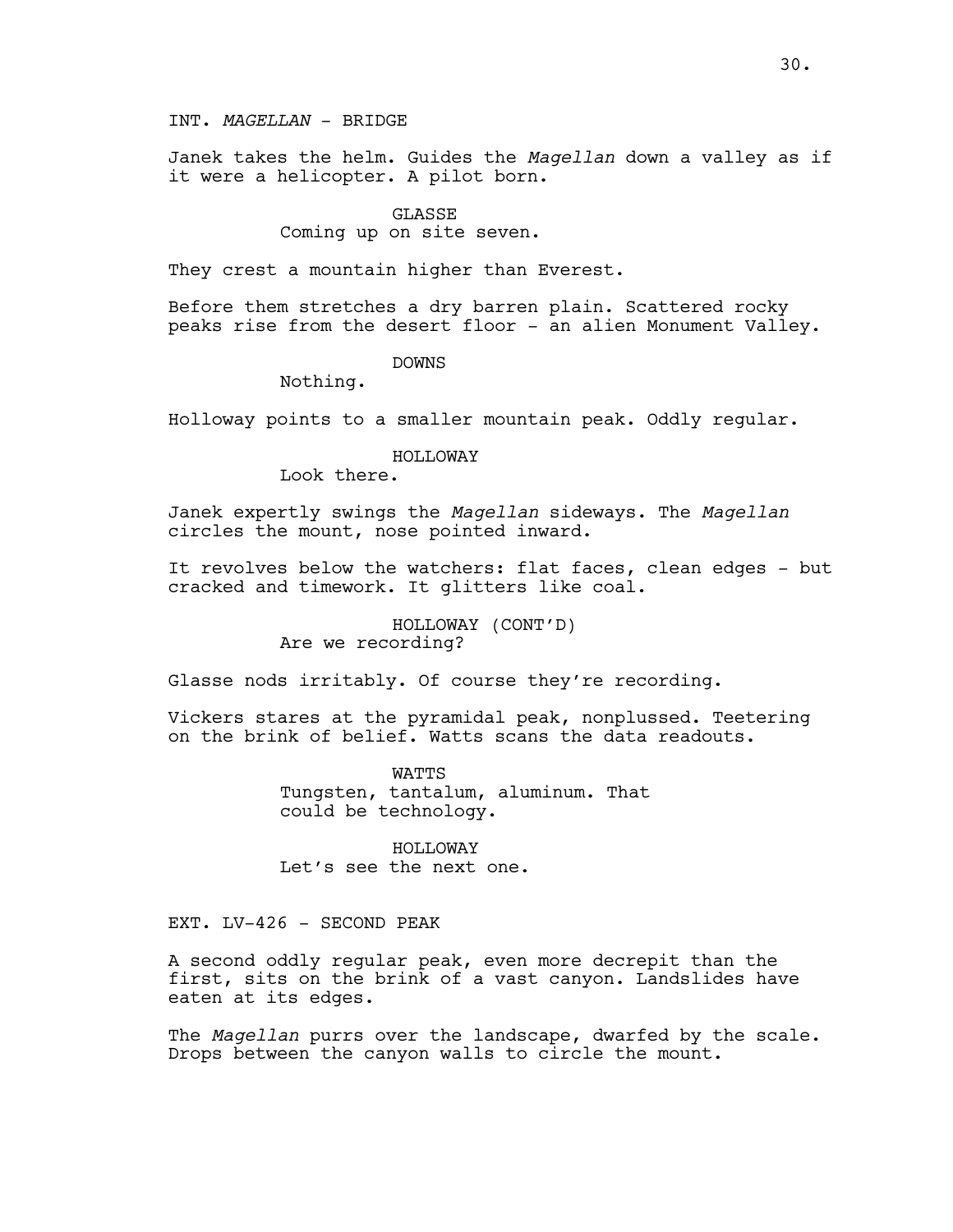INT. *MAGELLAN* - BRIDGE

Holloway and Watts stare at the structure. Beginning to get over the shock. Thinking like scientists again.

> WATTS Identical, apart from weathering.

> MTT<sub>BURN</sub> Could be a rock formation. Carbon crystallizes like that.

The scientists pay him no mind. They're past that.

HOLLOWAY Let's see the big one.

INT. MAGELLAN - BRIDGE

Janek pilots by instruments alone. Clouds obscuring the view.

# BRICK

Closing on the major site...

The ship descends into clear air. A stunning panorama unfolds before them: craters, hundreds of meters across, connected by trenches. Like a pattern of crop-circles sunk in the rock.

In the middle of the central crater  $-$  a huge angular peak, larger than the others. The *Magellan* circles the site. It's awe-inspiring. Cryptic. Huge.

Holloway stares in rapture. Glances at Watts: she nods, eyes shining. She's with him.

The crew's still skeptical - but starting to wonder. They shake their heads and exchange looks.

> BRICK (CONT'D) No radio. No heat sources. Cold as the grave.

HOLLOWAY Nobody home.

Watts looks out at the timeworn peak. Its eroded facets.

WATTS I don't think anybody's been home for a long time.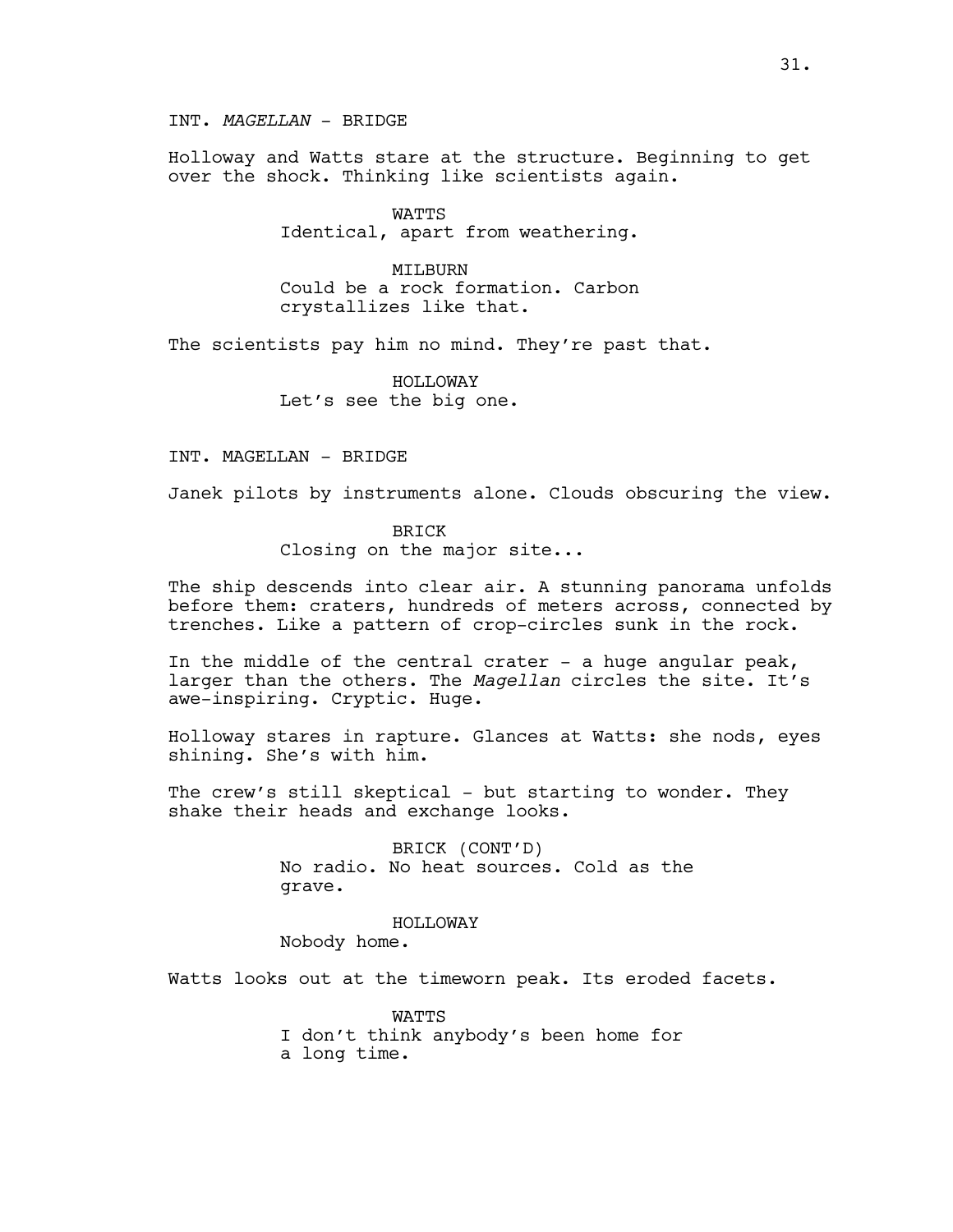# EXT. CRATER COMPLEX - DAY

From the central crater, four canals extend outward like points of the compass. Some connect to smaller craters.

One canal peters out, flush with the desert floor.

The *Magellan* lands at the end of this canal - half a kilometer from the central crater.

INT. MAGELLAN - BRIDGE

They stare out the window, down the wide straight canal at the pyramidal peak in the distance. Holloway looks around.

> HOLLOWAY All right. Let's move.

Janek glances at his instruments.

JANEK There's only six hours of daylight left. Maybe you should hold off.

Watts looks at him incredulously.

WATTS We've got *that* outside the windows and you want to wait 'til tomorrow?

EXT. *MAGELLAN* - AIRLOCK - DAY

The expedition party emerges from the airlocks - riding CARGO ROVERS, robotic vehicles just smart enough to carry their owners around, or follow along behind them.

The rovers' beds are loaded with gear; the explorers ride on running-board seats. All wear space suits.

Holloway drives the first rover with Watts beside him. Stillwell, Kamarov, and Downs in back.

DAVID drives the second rover with Milburn, Fifield, Chance and Ravel aboard.

> WATTS The air here will kill you, so keep an eye on your supply and watch your seals. Pathogen tests are clean.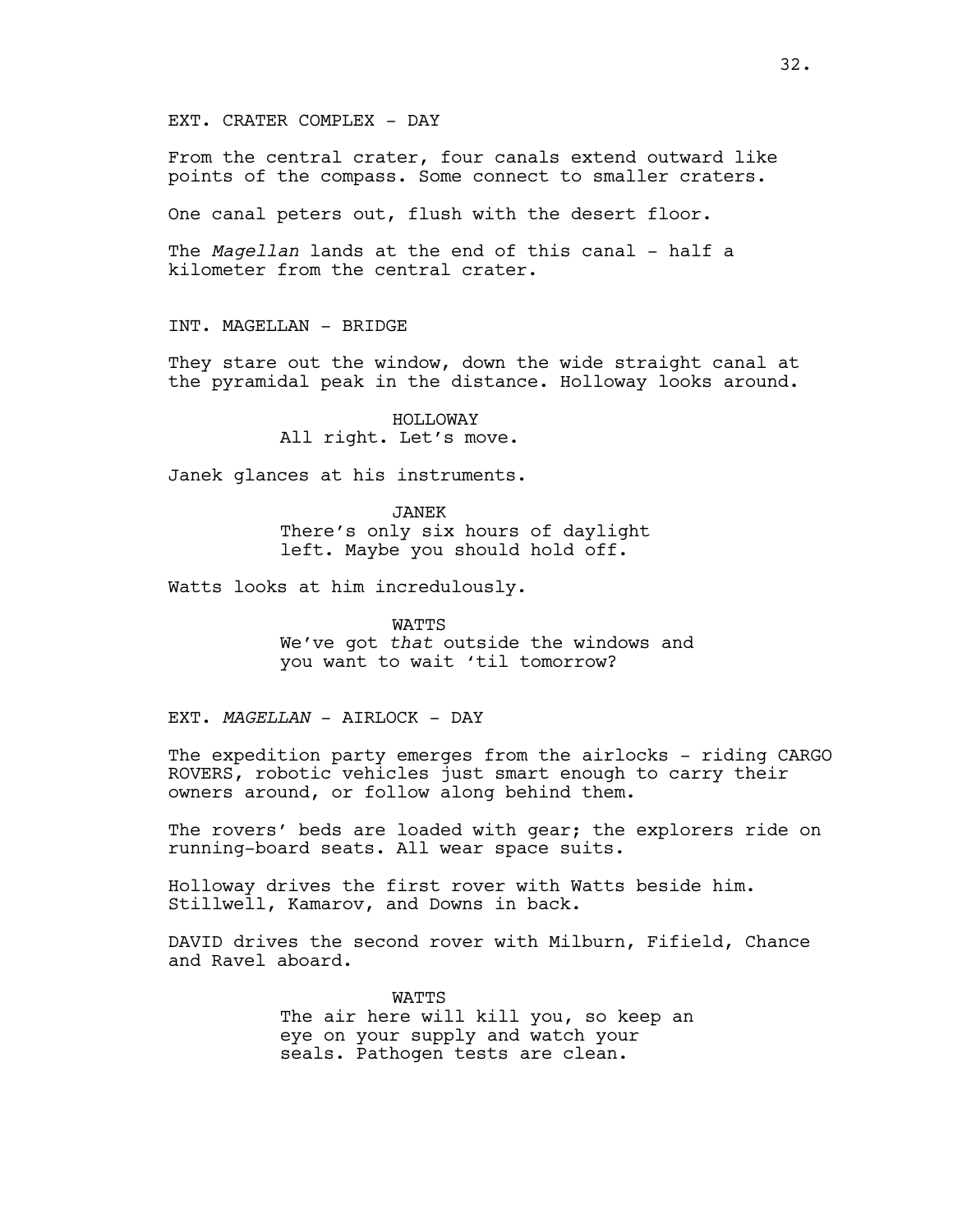HOLLOWAY

Move slowly. Stay together. Don't touch anything. Things may be more fragile than they look - or more dangerous. There might be technologies operating here we don't understand.

The crew of the *Magellan* exchange uneasy looks. Still uncertain what to think.

EXT. ENTRY CANAL - DAY

The trench grows deeper as they follow it toward the central crater - the pyramidal peak framed ahead of them like a monument on a triumphal avenue.

They cross a perpendicular canal. Glancing left and right, they see smaller craters with central peaks of their own.

They pass through the shadow of a high promontory of stone atop one bank of the canal.

We see - and they do not - that the far side of the promontory has a Sphinx-like FACE of monumental size. So eroded that its artificial nature is uncertain.

EXT. CENTRAL CRATER - DAY

The crater floor is a vast enclosed plain. The pyramidal mount looms in the center - colossal in scale.

The rovers enter the crater, trailing plumes of dust. They circle the pyramid.

On the south face of the pyramid, an IRIS DOOR of many blades stands, easily fifty feet high. Seemingly made of the same basaltic stone as the pyramid itself. A huge construction.

The explorers are transfixed in awe. All skepticism banished.

HOLLOWAY Tell me *that's* a natural formation. (he grins) Undeniable proof of alien civilization. You were here on this day, thirty-one December, year of our Lord 2172. History will remember your names.

Watts stares at the iris. Its bottom-most blade is broken; it lies in rubble at the foot of the door. A dark knife-like aperture leads into the pyramid.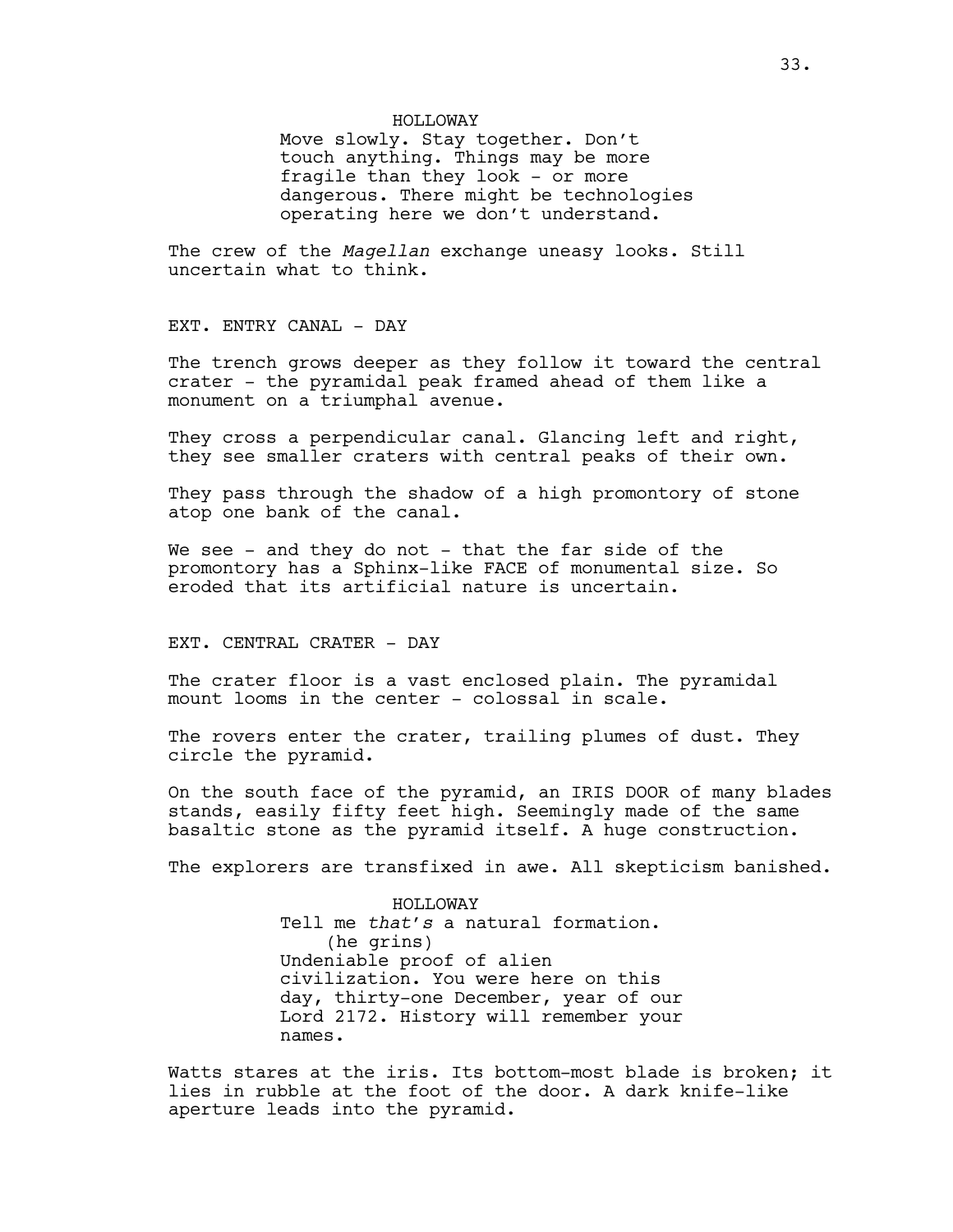# **WATTS** The door's open.

#### INT. MAGELLAN - BRIDGE

Janek and Vickers watch the explorers' progress in the main holographic display: their tinny voices echoing over the comm link. At the sight of the huge iris door in the pyramid, both Janek and Vickers stare in blank astonishment.

# JANEK

Son of a bitch. They were right.

He turns to stare out the window at the pyramid's peak.

Vickers turns and slips out of the Bridge. Hurries away.

#### VICKERS'S SUITE

Vickers strides through her quarters. On the far wall there are two small doors.

She opens the first: steps into a luxurious bathroom. Washes a pill down with a tumbler of water.

Returns to her cabin and opens the second small door.

#### SECRET ROOM - CONTINUOUS

A chamber walled with steel panels. A deep hum of ventilation and power: there's a lot of technology here.

She turns to a console beside the door. Flips a row of switches. The hum deepens. Hidden mechanisms stir to life.

EXT. PYRAMID - IRIS DOOR

On foot, explorers press inside - Holloway and Watts in the lead. Their flashlights cut into the gloom.

The robotic rovers follow them: their six-wheeled chassis with independent suspension trundling over the rubble barrier, sure-footed as goats.

# INT. PYRAMID - ANTECHAMBER

Dark and cavernous. Weak daylight slants in.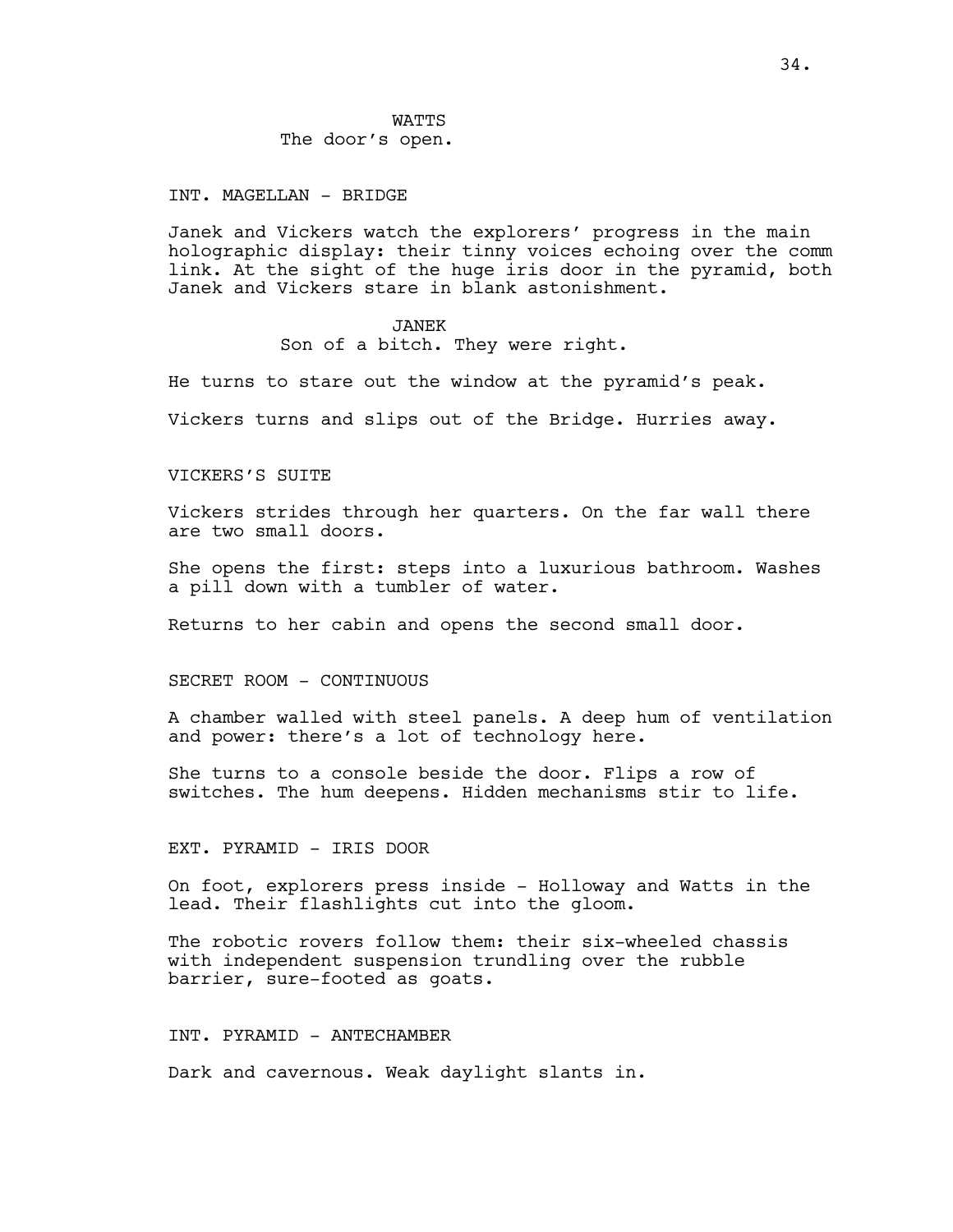The explorers press into the darkness on foot - the cargo rovers' headlights flashing on. They move through a dark cathedral space, empty and bare.

DAVID looks around in fascination, his eyes raking the walls.

# HOLLOWAY

Jocelyn. Here.

His voice trembles with urgency. He shines light on the rock. Symbols engraved on the dark surface. Dots, lines and arcs.

> HOLLOWAY (CONT'D) The writing of the Engineers. Conclusive connection.

DAVID stands beside them. Stares at the alien writing.

DAVID Congratulations, Professor Holloway.

Watts passes her light over the writing, recording it. They move on into the dark.

DAVID lingers. Reading.

PYRAMID - VARIOUS PASSAGES

The interior is a labyrinth. Corridors big as railway tunnels intersecting and diverging.

The explorers wend their way deeper. Several carry map units, whose holographic displays render three-dimensional maps that expand as they explore.

INT. PYRAMID - MASSIVE CHAMBER

Holloway leads the explorers deeper into the complex. The motors of the cargo rovers whine and growl.

DAVID trails the others, eyes raking the blank walls as if he sees something there. He reaches out. Passes his hand through the air as if grasping a cobweb.

A STRANGE RUMBLING NOISE sounds down the corridor, freezing them. Holloway sweeps his light that way. The sound comes again: a DEMONIC VOICE speaking some unearthly language.

Watts looks at Holloway - but his eyes are focused on the dark ahead. He moves forward. A beat. The others follow.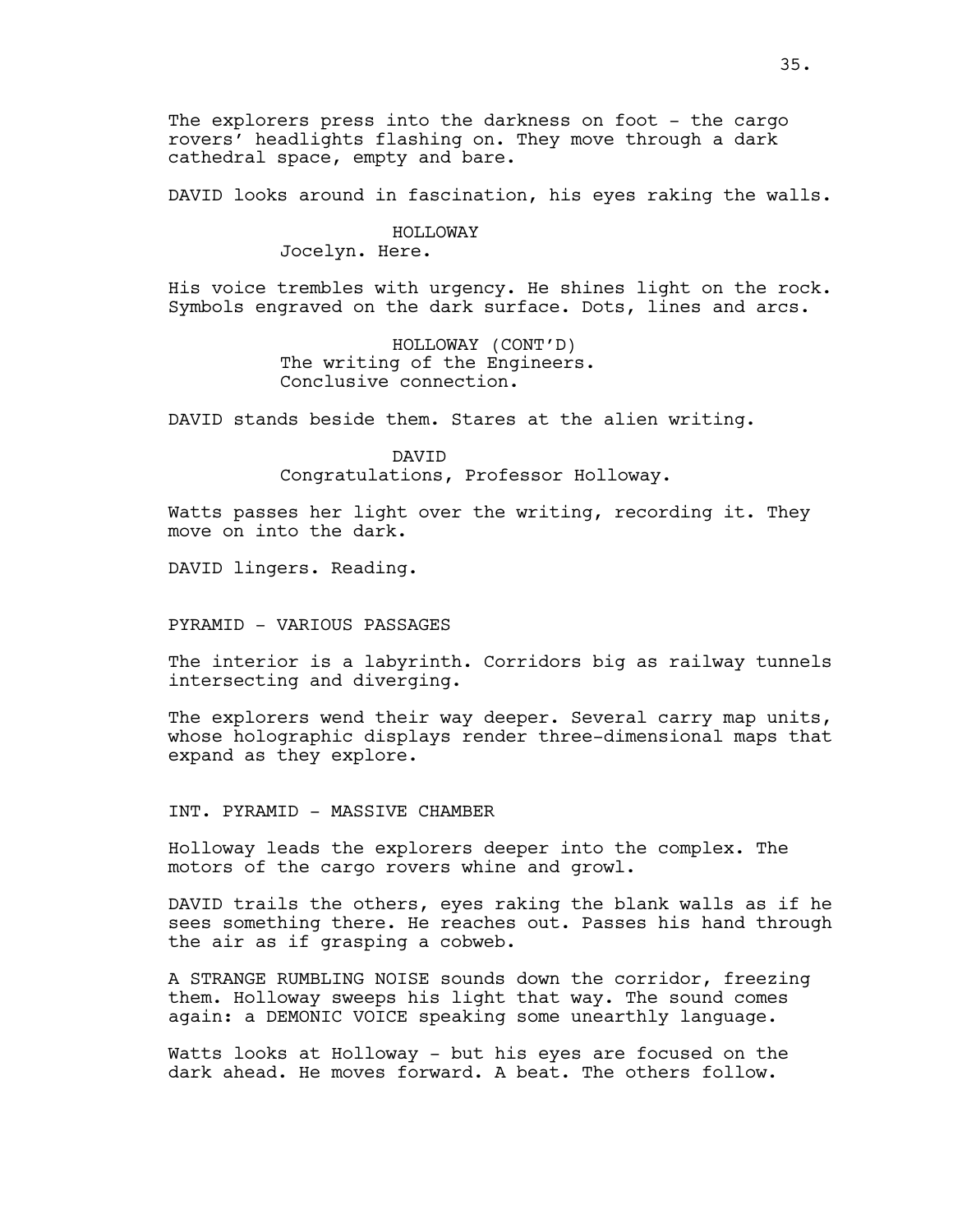An APPARITION appears before them. A PALE, LUMINOUS GIANT fifteen feet tall, with hollow eyes and a grotesque snout. It strides toward them. Speaks in a sonorous voice.

Pandemonium.

Watts backpedals involuntarily. Seeing Holloway stand his ground, she reaches out to him in a panic.

# **WATTS**

Martin. Martin!

But Holloway doesn't budge. Stares at the Apparition in fascination. Everyone else scatters - except DAVID, who stands stock-still by the wall.

Watts watches as the Apparition walks right up to Holloway. Disappears with a sizzle of static as Holloway experiences the creature passing *through* him.

Silence. Watts returns to Holloway's side. Stillwell and Downs are huddled on the deck. Milburn and Fifield have fallen back down the passageway.

> FIFIELD Christ. Christ!

RAVEL It wasn't real.

MTT<sub>BURN</sub> We all saw it.

Unseen by the others, DAVID reaches out and repeats his gesture in the air.

A rumbling sound down the corridor, as before. Moments later, the Apparition appears round the corner again. They stand their ground: the ghostly giant strides toward them, exactly as before, and disappears with a crackle.

HOLLOWAY

Recording?

FIFIELD No more. I'm out.

HOLLOWAY Fifield. Get a grip.

FIFIELD I'm a prospector. You find a load of bauxite, I'm your man. But not this.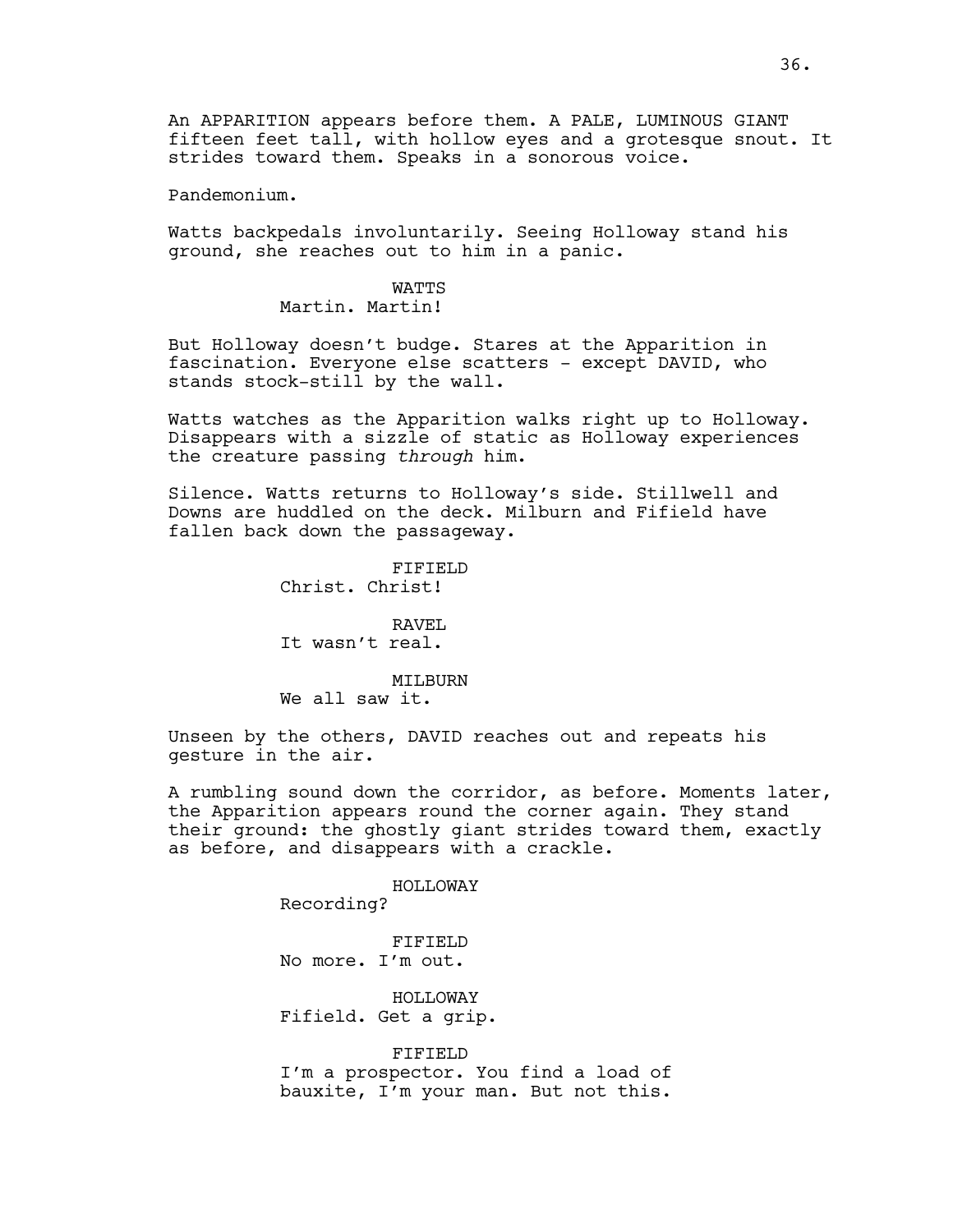MILBURN I should go with him. Buddy system.

HOLLOWAY (disgusted) Fine.

He hauls a heavy rolling case out of the cargo rover.

HOLLOWAY (CONT'D) You can deploy the drones. Drop them in the first or second nexus on your way back.

FIFIELD Give us a rover.

HOLLOWAY And half our gear? It's no more than a mile. You can walk it.

Sulking, Milburn takes the rolling case. The remaining explorers watch Fifield and Milburn backtrack into the dark.

CORE CHAMBER DOOR

Holloway and Watts lead their party up to a massive door, sealed tight. In design and scale, undeniably important. Holloway glances at his map.

> HOLLOWAY This should lead to the core of the pyramid.

WATTS Jack it open? Or cut through?

HOLLOWAY Let's do as little damage as we can.

Ravel waves a sensor over the wall.

RAVEL There's power. Current flowing in the wall.

Chance begins to inspect the frame of the door.

CHANCE Maybe we can hack it. Has to be a mechanism...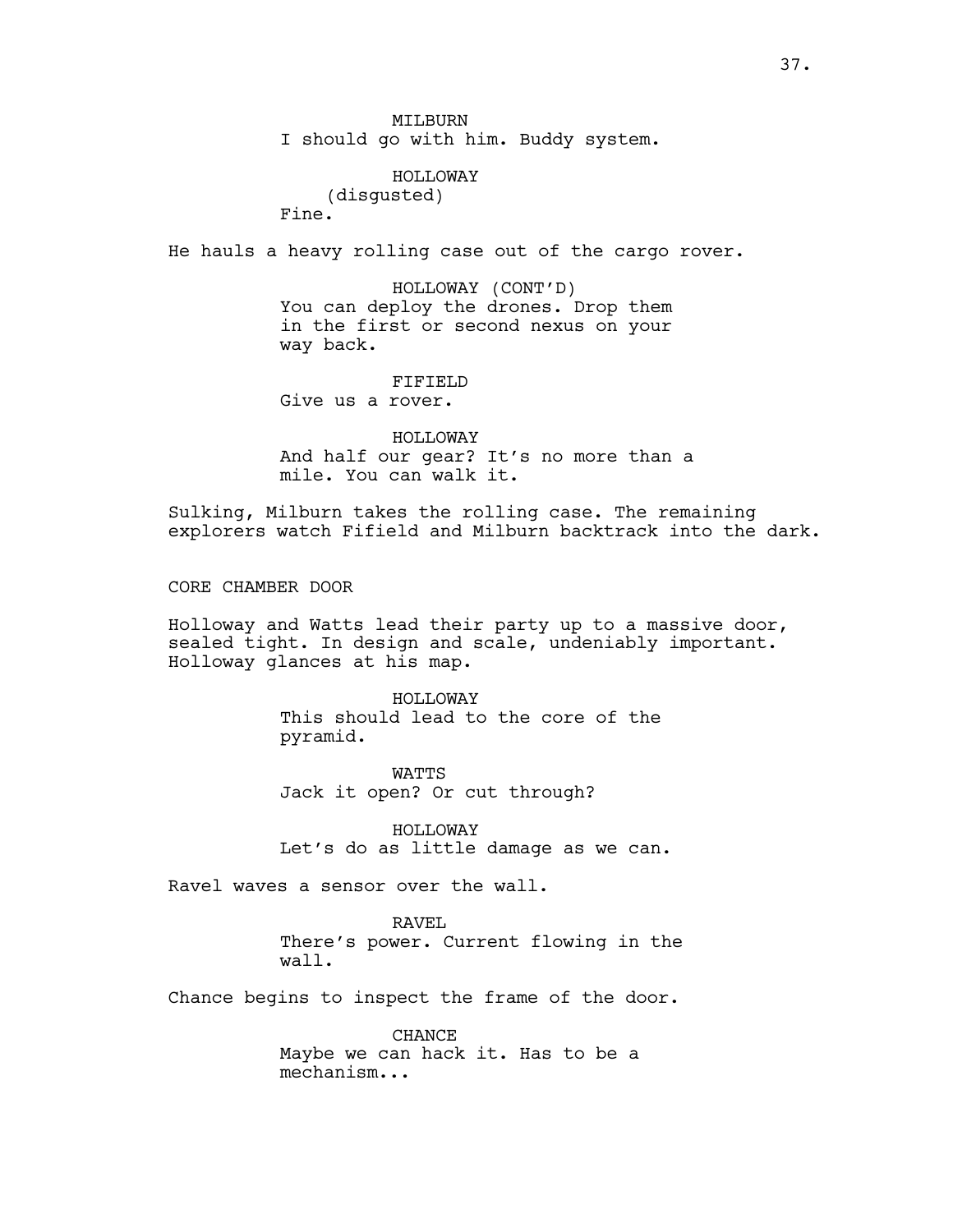DAVID looks as if they fail to see something obvious. He points at a spot on the wall beside the massive slab.

> DAVID Pull up a rover. I want to get up there.

INT. *MAGELLAN* - BRIDGE - DAY

Janek stands at the window, looking down the long canal at the distant pyramid.

The ship's powerful imaging systems stream data: stereoscopic feeds from the explorers' flashlights; a map that grows as they explore. The maze under the pyramid drawn in light.

A globe of LV-426 blooms with terrain and weather data as the satellites feed the ship information.

Vickers appears at Janek's side.

JANEK Director. Taking an interest?

VICKERS It's my operation, isn't it?

INT. PYRAMID - HUB

A junction where multiple passageways converge.

Milburn and Fifield trudge into the space, trundling the probe cases behind them. Tunnels lead away in all directions.

> FIFIELD What do you think?

MILBURN Grand Central Station.

They open the case. CAMERA PROBES tumble out: spheres the size of softballs, studded with lenses and sensors.

Tiny lights come on as the probes awaken. They roll off, dispersing to investigate every passageway. Bumbling into walls and pillars, reversing. Exploring by random walk.

> FIFIELD Let's check the feed. Gimme the map.

MILBURN You had the map unit.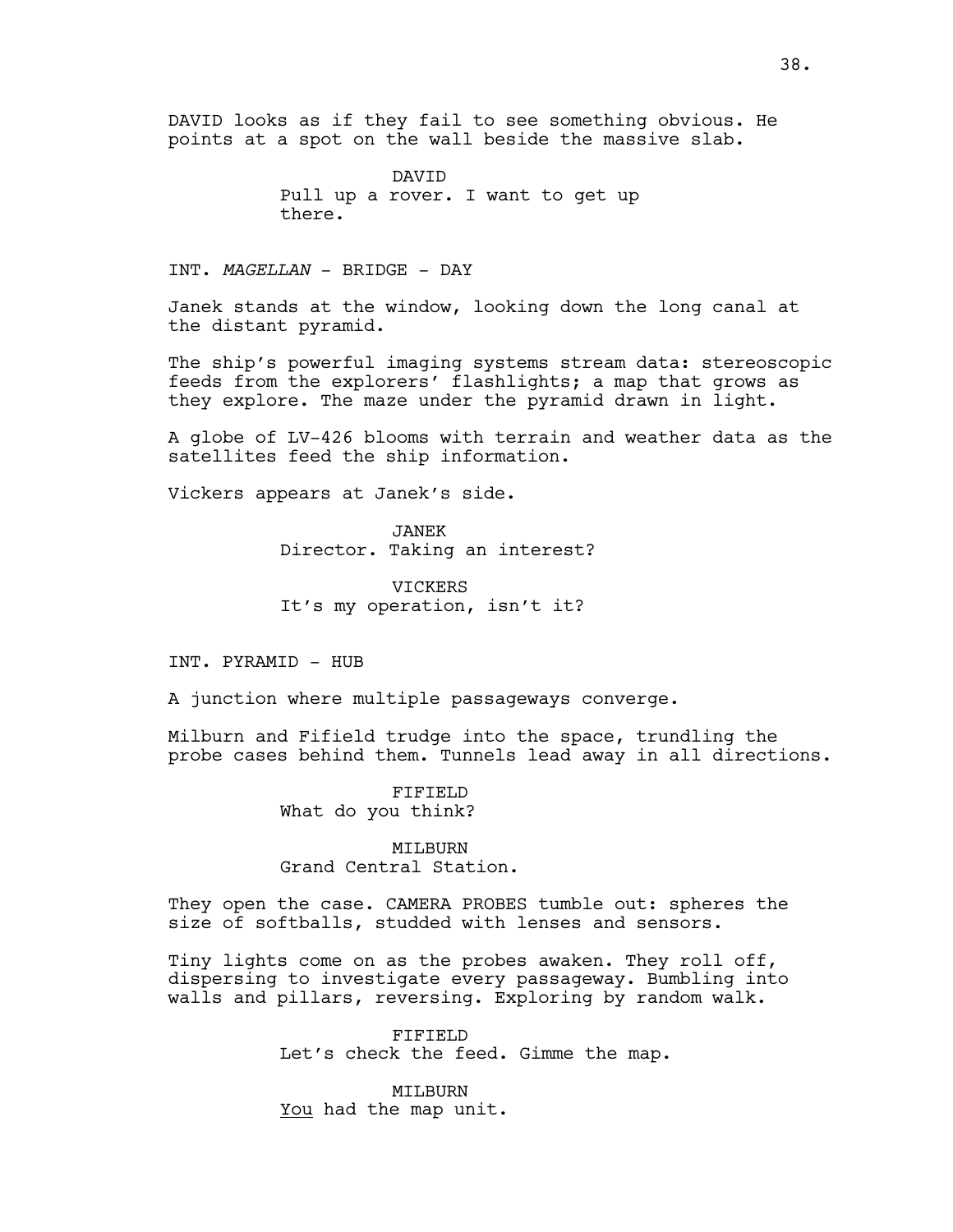### FIFIELD You don't have the map?

They stare at each other.

## MILBURN Are you serious?

He trudges back the way they came, in disgust.

MILBURN (CONT'D)

Come on.

CORE CHAMBER DOOR

DAVID stands on top of one of the cargo rovers. He's cut a hole in the wall beside the door, high up: he works with probes in the mechanisms inside.

> DAVID Looks like a three-state switch.

A deep *BOOM*, echoing inside the ancient walls. Nothing moves.

DAVID (CONT'D)

One moment...

He moves a control. *BOOM*. The immense door begins to rise.

PYRAMID - CORE CHAMBER

The vast central chamber of the pyramid. An immense space.

Holloway walks in, his flashlight searching. Watts hurries after. The others follow, rovers tagging along.

A colossal structure stands in the center of the chamber, convoluted and strange. A mechanism. Chasms yawn in the floor all around it, their depths lost in darkness.

The explorers enter, rovers in train. They lift their eyes: hundreds of feet above them they see the pyramid's apex from within. A SHAFT OF DIFFUSE LIGHT penetrates the pyramid somewhere near the peak.

> RAVEL This is something, now.

DAVID Yes. Yes, it is.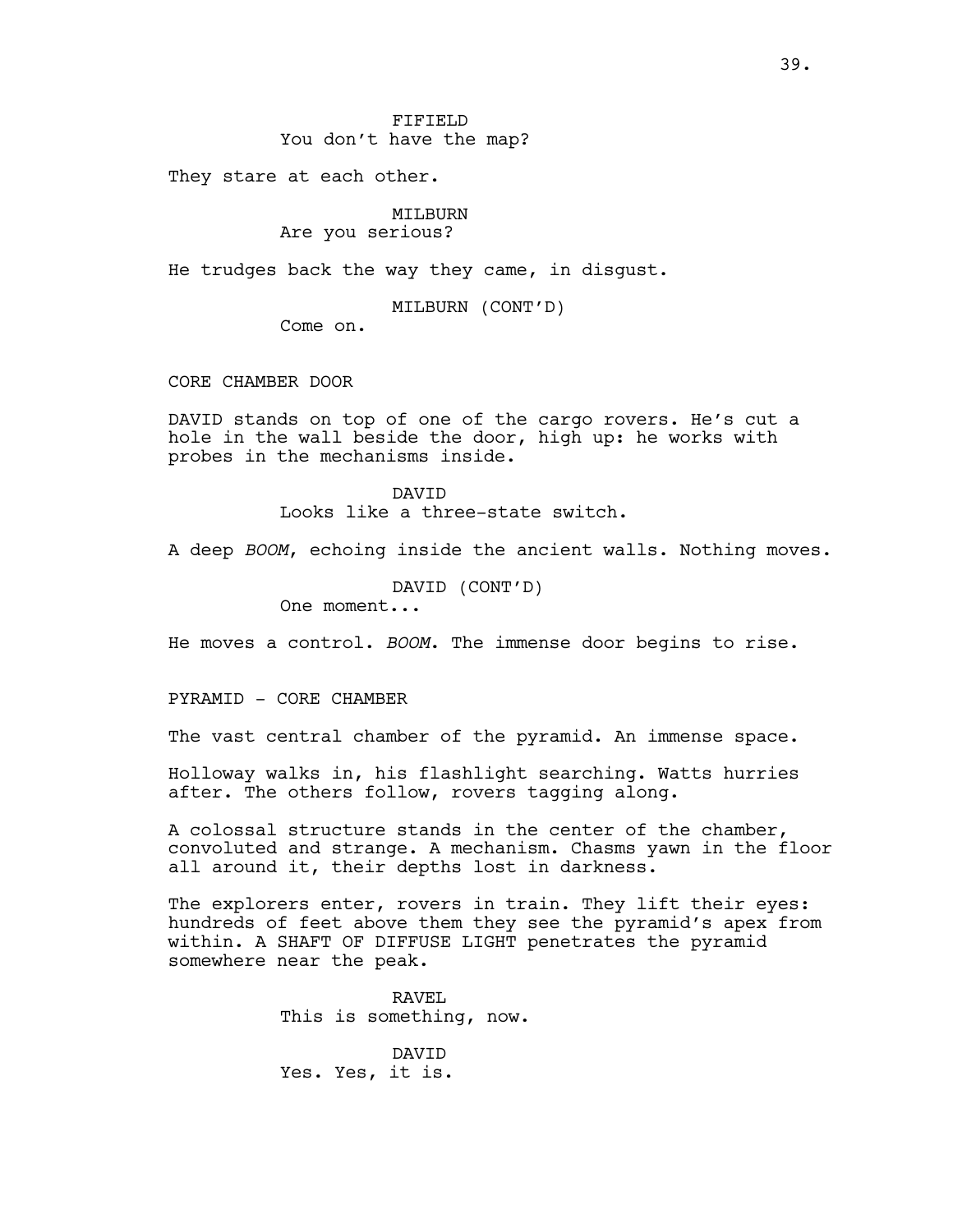The android's awareness is keyed to a high pitch. He seems to read meaning in the inscrutable structures all around them.

Holloway hauls a drone case out of the rover. Two dozen spherical drones tumble out, wake up, and roll off into the dark. They are nimble, hopping curbs and skirting chasms.

Watts looks at her atmosphere sensor. Astonished.

#### **WATTS**

Martin. This air's breathable.

The core chamber brightens as the sun outside moves into alignment. The shaft of light perfectly centered.

A vast SIGH as if the pyramid itself is breathing.

A fat drop of water falls on Watts's glove. She looks up in surprise. Another falls on her visor. And then it's raining inside the pyramid.

Water trickles into the chasms, inundating the mossy growths that cling to the walls.

Holloway looks at Watts with a little boy's grin.

# HOLLOWAY Miracles and wonders!

The shaft of light moves on. The core chamber dims slightly. The rainfall stops as suddenly as it started.

The explorers follow the main path around the periphery of the chamber, past a gallery of mysterious machines.

There are marvels in the shadows. Cells in the dark apparatus open on startling deposits of color: translucent alabaster flutes. Honeycombs of pure gold. Matrices of crystal.

Watts waves a scanning instrument as she walks.

**WATTS** Intense field readings. Huge power sources here.

PYRAMID - CORE CHAMBER - RAMP

They arrive at a wide opening in the floor. A strange ramp curves downward - its floor segmented and saw-toothed.

A bafflement: it's not a staircase. Not an escalator. No moving parts. No rails or tracks.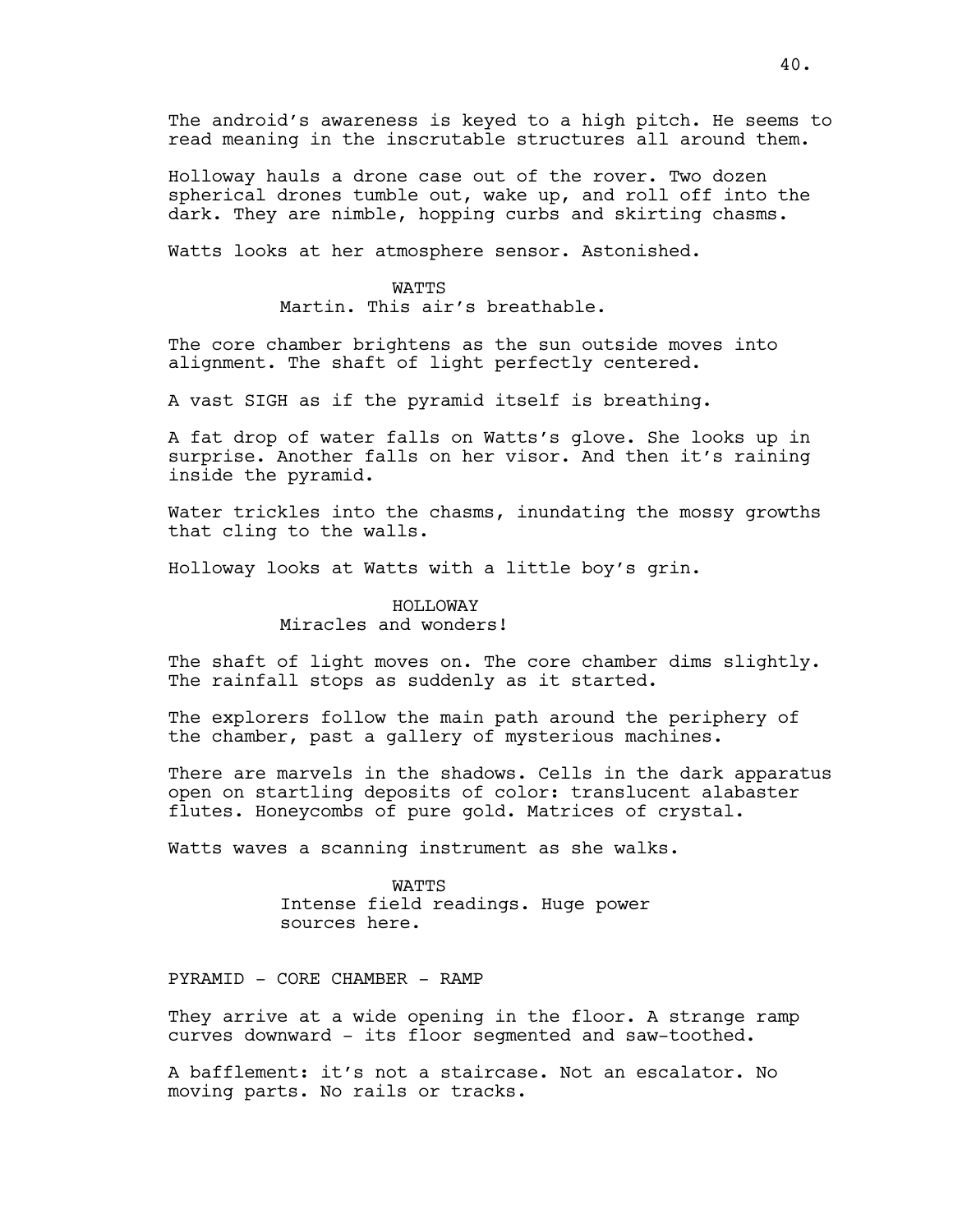# HOLLOWAY Space below us. A big space.

As they stand looking, a probe bumbles up to the opening and goes bounding down the ramp. Watts laughs.

# WATTS How does this work?

She begins to descend on foot. Holloway behind her. Stillwell, Downs, and Kamarov grudgingly follow.

But DAVID looks away across the cavernous chamber - fixated on the central crystal. He beckons Ravel and Chance to follow him, and walks away.

Ravel and Chance look at each other in astonishment. Uncertainly, they follow DAVID.

## LOWER PASSAGE

Holloway, Watts, and the crewmen reach the bottom of the ramp, breathing hard. A cargo rover trundles down after them.

They look back up. The ramp above them is empty.

HOLLOWAY Ravel. Chance. Where've you gone? DAVID! Where are you? (to Watts, indignantly) They didn't come down!

But Watts is staring through an archway. Transfixed.

**WATTS** 

Look.

She walks in. Holloway follows.

CONTROL CONCOURSE

A passageway punctuated by alcoves as big as band-shells.

In each alcove stands a biomechanical apparatus - shaped from the same dark material as the pyramid itself. Each apparatus implies by its design that a giant is meant to fit inside it.

Holloway and Watts walk the concourse, playing their lights over the dark machinery. Their footsteps echo.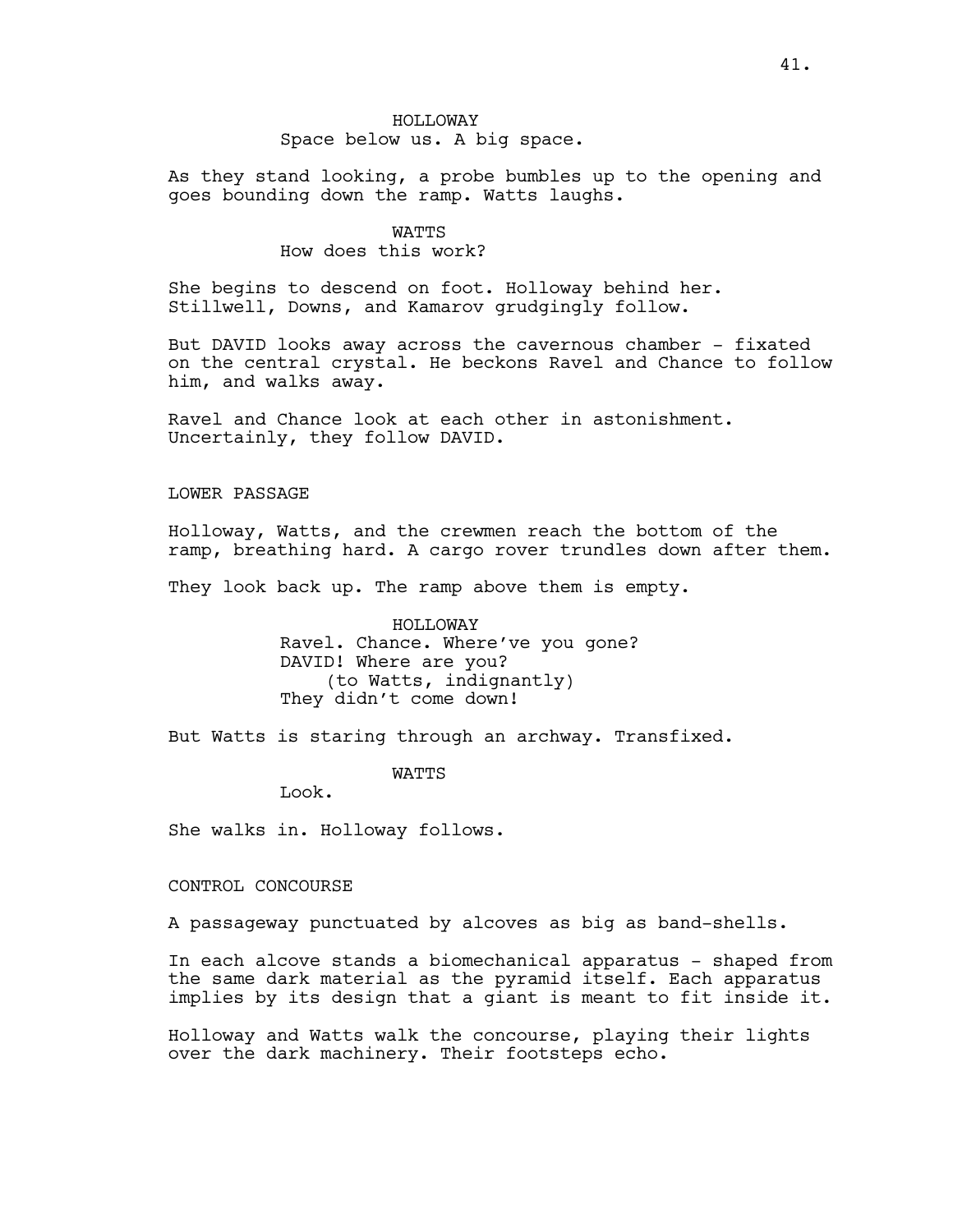**WATTS** Do you see, the size of them? Like that ghost we saw...

HOLLOWAY It wasn't a ghost. Where are the others? I don't want to go back up.

Watts fiddles with her suit's comm controls. Listening.

WATTS They switched to channel three. I hear them talking. They're okay.

HOLLOWAY We should stay together.

INT. PYRAMID - BLIND CORRIDOR

Milburn and Fifield are lost. They bumble through the dark.

MILBURN This is not the same place.

FIFIELD It is! That is the same freaky thing we saw before.

He points at a detail of the architecture.

MTT<sub>BURN</sub> No it's not! The other one was more... sort of...fuck it. (taps his comm) Milburn to *Magellan*. Come in.

Static.

# INTERSECTION

Holloway and Watts round a corner and stop in their tracks. Kamarov, Stillwell, and Downs almost run into them.

The scientists stand frozen.

In front of them lies a dead giant. An ENGINEER.

If he were standing, he would be fifteen feet tall.

He is roughly human in shape. Barrel-chested. Withered to the bones. There are bulky protrusions fused with his flesh: hard to say whether they are equipment or parts of his body.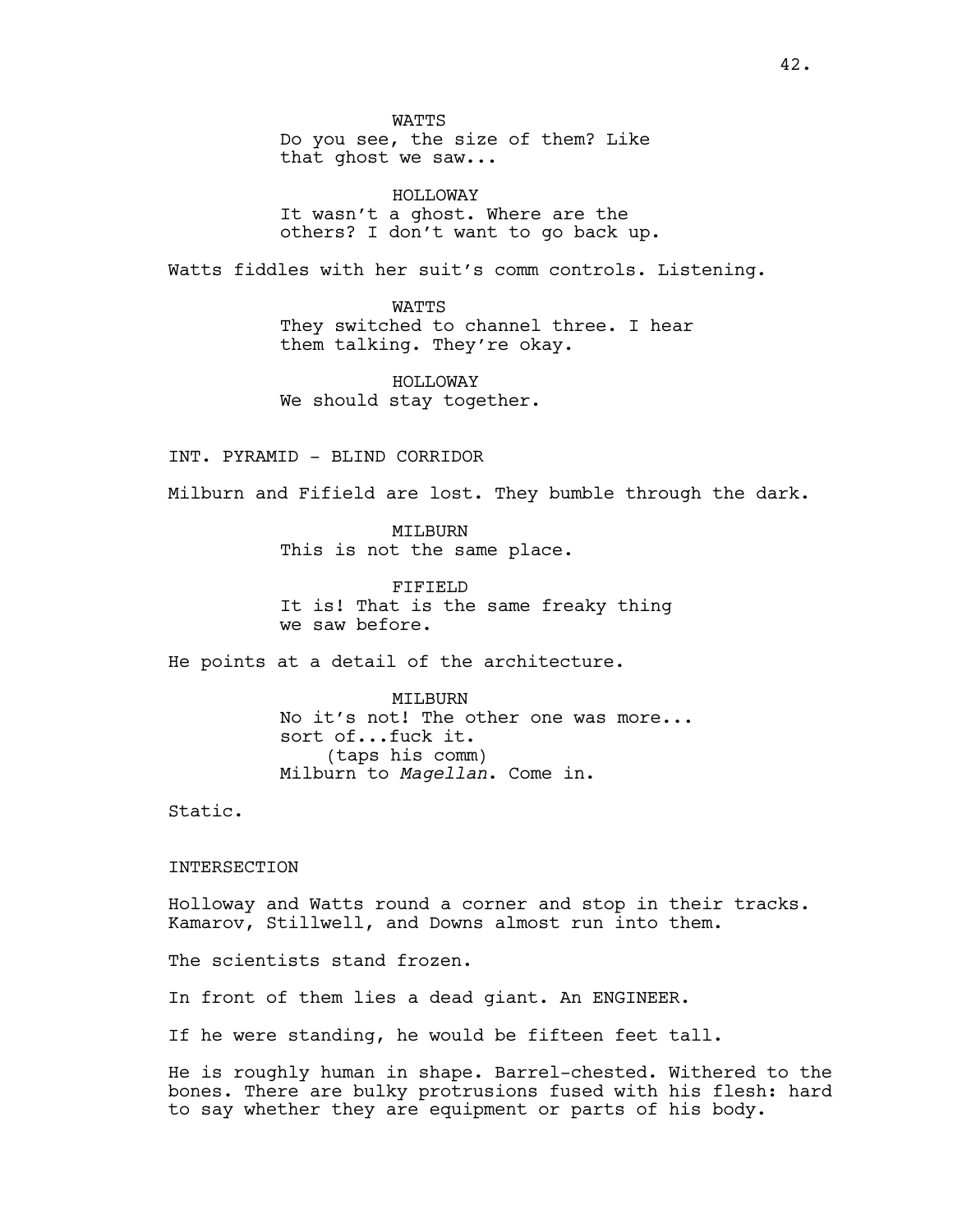His head, lolling to one side, is *severed from his body*.

His eyes seem to be covered by goggles; but if so then the goggles are fused with his skull. An elephantine proboscis, severed now, once connected to a protrusion on his hip.

The giant lies frozen in a convulsion of agony. His jaw gaping in a silent scream. His corpse is marred by hideous wounds: slashes that cut through bone.

The explorers move closer. Speechless.

KAMAROV God in Heaven.

**WATTS** Martin. Martin.

#### HOLLOWAY

I know. Look.

He lifts his light. Beyond the dead giant, a vision of Hell:

A dozen DEAD ENGINEERS lie heaped against a sealed door. Twisted in postures of torment, murdered in the attempt to escape. All bear horrific wounds.

Scene of an ancient massacre.

## INT. *MAGELLAN* - BRIDGE

Janek and Vickers stare dumbstruck at a 3-D view of the dead giants captured by the explorers' cameras.

INT. CATACOMB - INTERSECTION

The explorers circle the decapitated giant, hushed with awe. Holloway steps close.

#### HOLLOWAY

*"There were giants in the earth in those days...and when the sons of God came in unto the daughters of men, they bare children to them, who became mighty men."* Genesis six four.

Lays a gloved hand reverently on the giant's ribs.

DOWNS (panicky) You said don't touch anything! You said don't touch anything!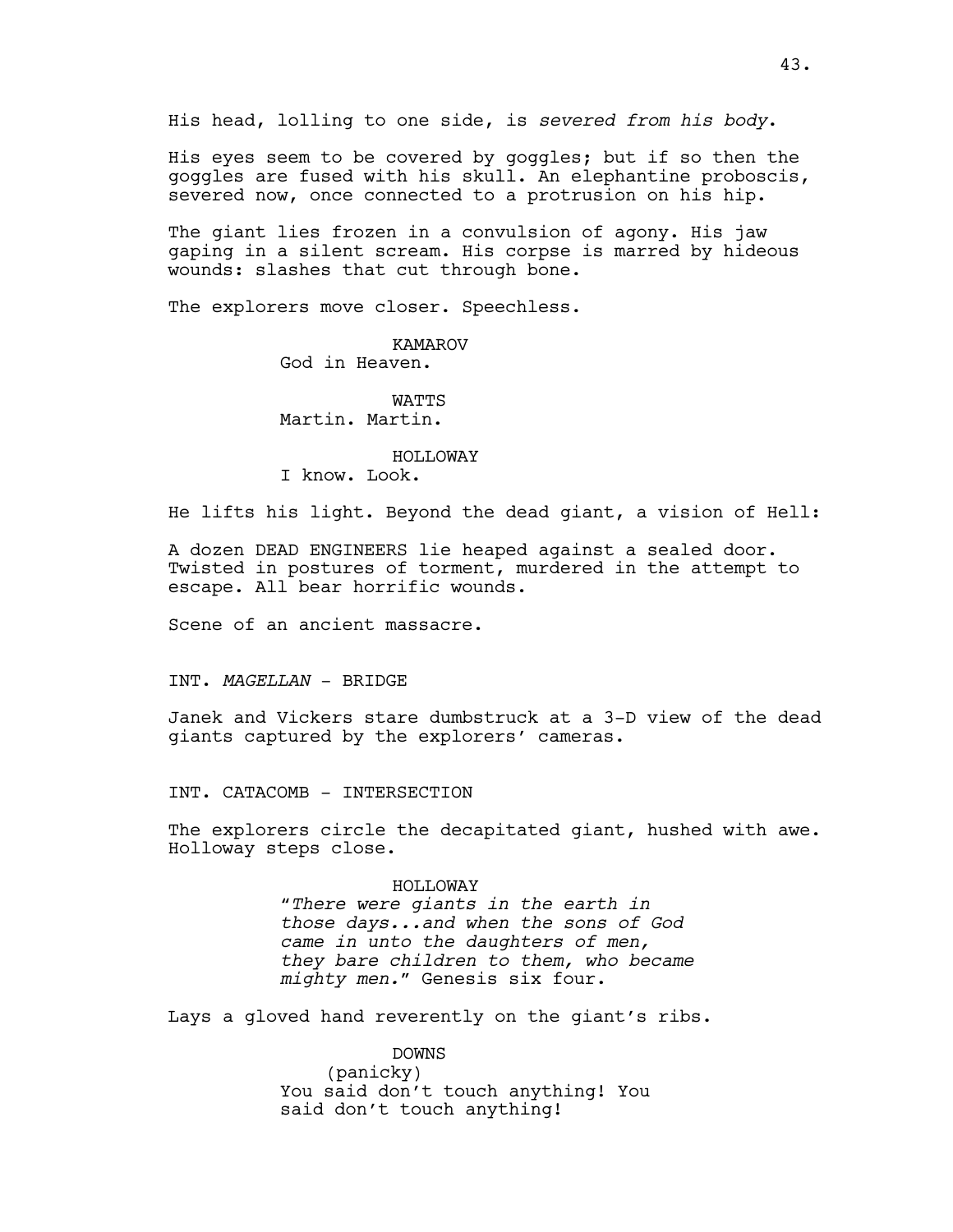HOLLOWAY

Peace.

**CHANCE** The size of them!

HOLLOWAY In all the old mythologies, the visitors from the sky were giants.

Watts joins Holloway beside the dead Engineer. Touches the corpse in her own turn. It's hard as stone: ossified. She traces the ancient, terrible wounds.

> WATTS They were killed. All of them.

Downs stands staring at the dead giant, as shaken as Kamarov.

DOWNS We shouldn't be here.

HOLLOWAY Come on. The dead can't hurt you. (adjusts his communicator) DAVID. Chance. Ravel. I've got something here.

Static.

WATTS Communications are going to hell.

EXT. SPACE - LV-426 ORBIT

One of the Magellan's satellites hurtles along, high above the moon's atmosphere. It passes over the terminator line between the night side and day side.

Through the clouds below, a lightning-laced storm front rolls across LV-426 like a wave.

INT. *MAGELLAN* - BRIDGE - DUSK

Rising winds pluck at the ground cover outside the window. Janek turns from the view to look at the holographic globe.

> JANEK All hands. Back to the ship. We got a mean storm front rolling in. I repeat. All hands...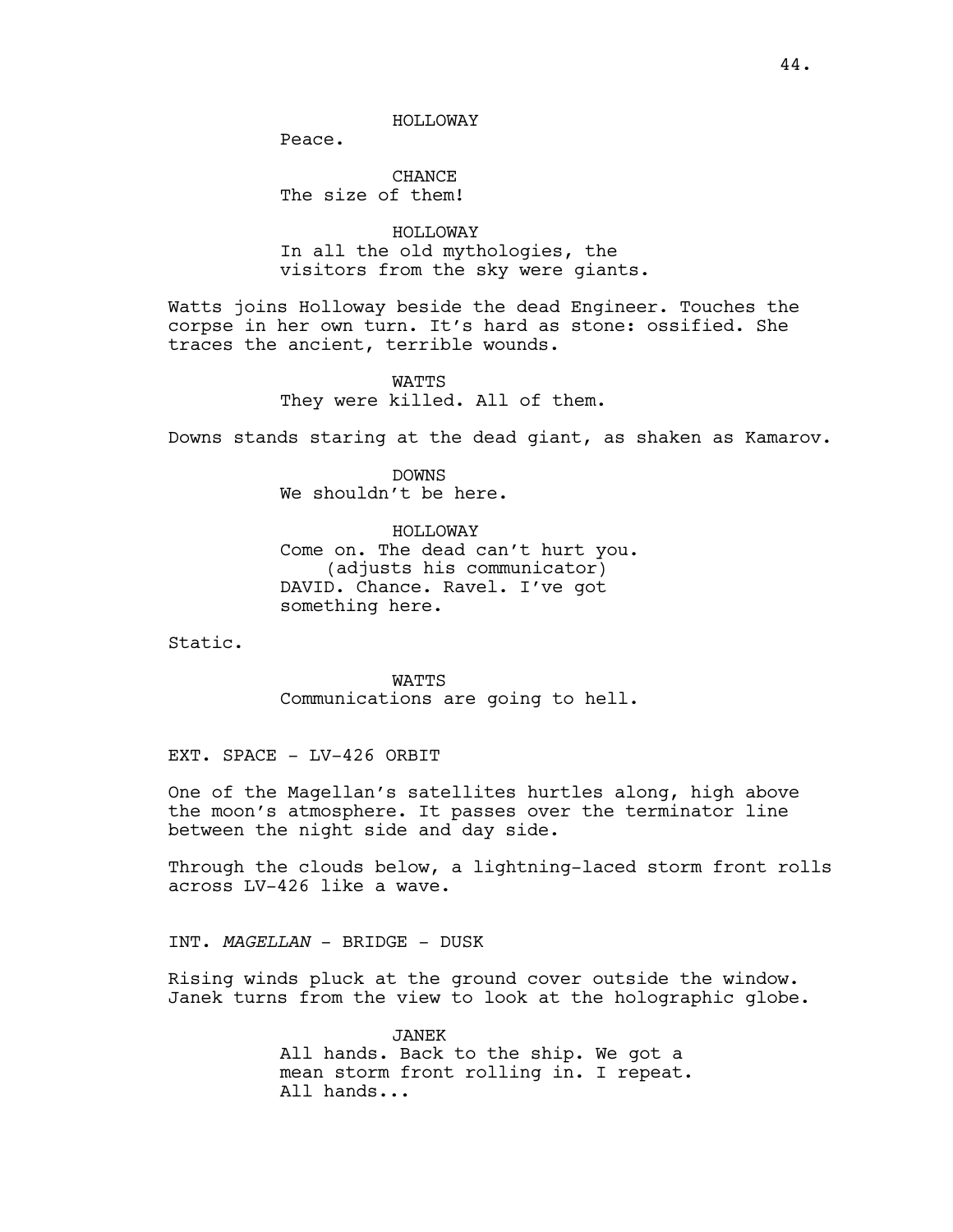INT. DARK CITY - CATACOMBS - INTERSECTION

Standing beside the dead giant, Watts and Holloway look at each other as the signal comes in.

> JANEK (V.O.) (staticky) *front rolling...back to the ship.*

HOLLOWAY (into comm) We've found something here! I'm not walking away for bad weather.

INT. *MAGELLAN* - BRIDGE - DUSK

Janek shouts into his communicator.

JANEK Holloway! I got two-hundred-kilometer winds with airborne silica and enough static to fry your suits. Get your asses back here! Now!

EXT. CENTRAL CRATER - DUSK

Holloway races their cargo rover away from the pyramid, wheels kicking up dust.

Watts rides in back, securing a bulky payload under a tarp on the cargo deck. Stillwell, Downs, and Kamarov clinging miserably beside her. Watts looks back:

A massive storm front chases them. A tidal wave of dust shot through with lightning. Gale-force winds tear at the ground. Lightning lashes the pyramid and the crater wall.

Reaching the *Magellan*, they see the other rover already in the airlock lift. DAVID, Ravel, and Chance aboard.

EXT. MAGELLAN - AIRLOCK LIFT

Holloway roars into the lift at speed, the rover skidding almost into the opposite wall. Watts leaps down.

The storm wall catches up to them. Screaming winds rip through the lift. Dust fills the air. Visibility plunges toward zero.

> **WATTS** Help me unload!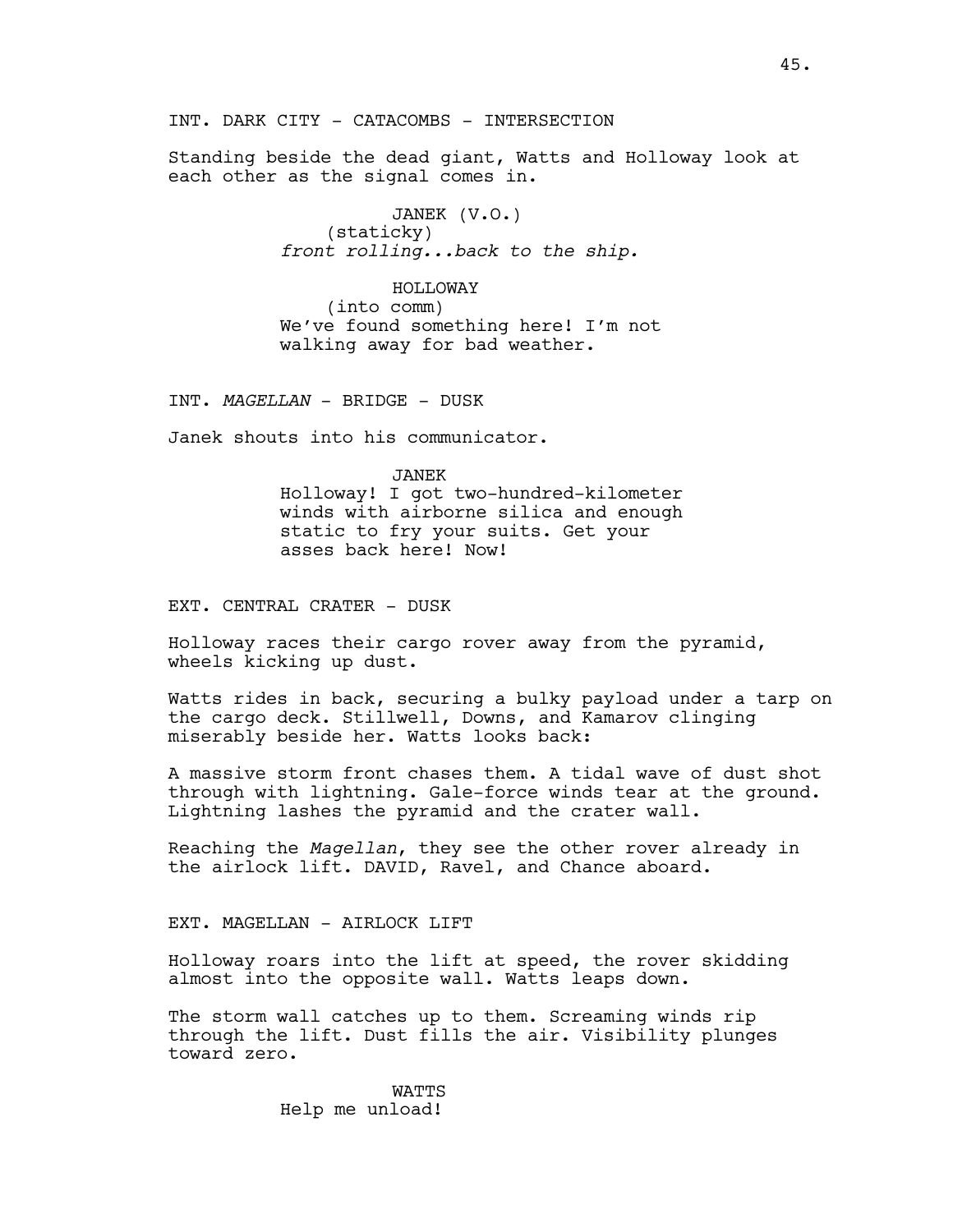She pulls at the tarp. It tears halfway free - and fills with wind, snapping taut with such violence that Watts is hurled out into the storm.

IN THE GALE

Watts tumbles helplessly: a leaf in the wind. CRASHES into a metal stanchion. Clings, the wind knocked out of her. Ears ringing. Nothing but static in her headset.

IN THE LIFT

Holloway stares in shock at the place where Watts vanished.

### HOLLOWAY

Jocelyn!

With inhuman reflexes DAVID reacts. Grabs a tether. Latches it to his suit. Locks it to an anchor point on the wall. Dives into the storm. A ballet nearly too fast to follow.

IN THE GALE

DAVID lets the wind take him. Skids across the ground, controlling his trajectory. He hits the stanchion where Watts is lodged with a CLANG as if he were made of iron.

Watts stares at him in mute astonishment.

He locks her suit to his. Activates the tether unit's winch. It whirs, reeling them in through the hurricane.

IN THE LIFT

Holloway and the other crewmen haul Watts and DAVID back inside. Holloway and Watts embrace fiercely as the lift rises toward the safety of the ship.

The crewmen bundle the rover's tarp-wrapped cargo into a sealed dumbwaiter that rises independently into the ship.

INT. MAGELLAN - AIRLOCK

The explorers strip off space suits.

Watts pulls her helmet off. Catches DAVID's eye across the airlock. Mouths a silent *Thank you.* He gives her the barest nod and vanishes into the ship.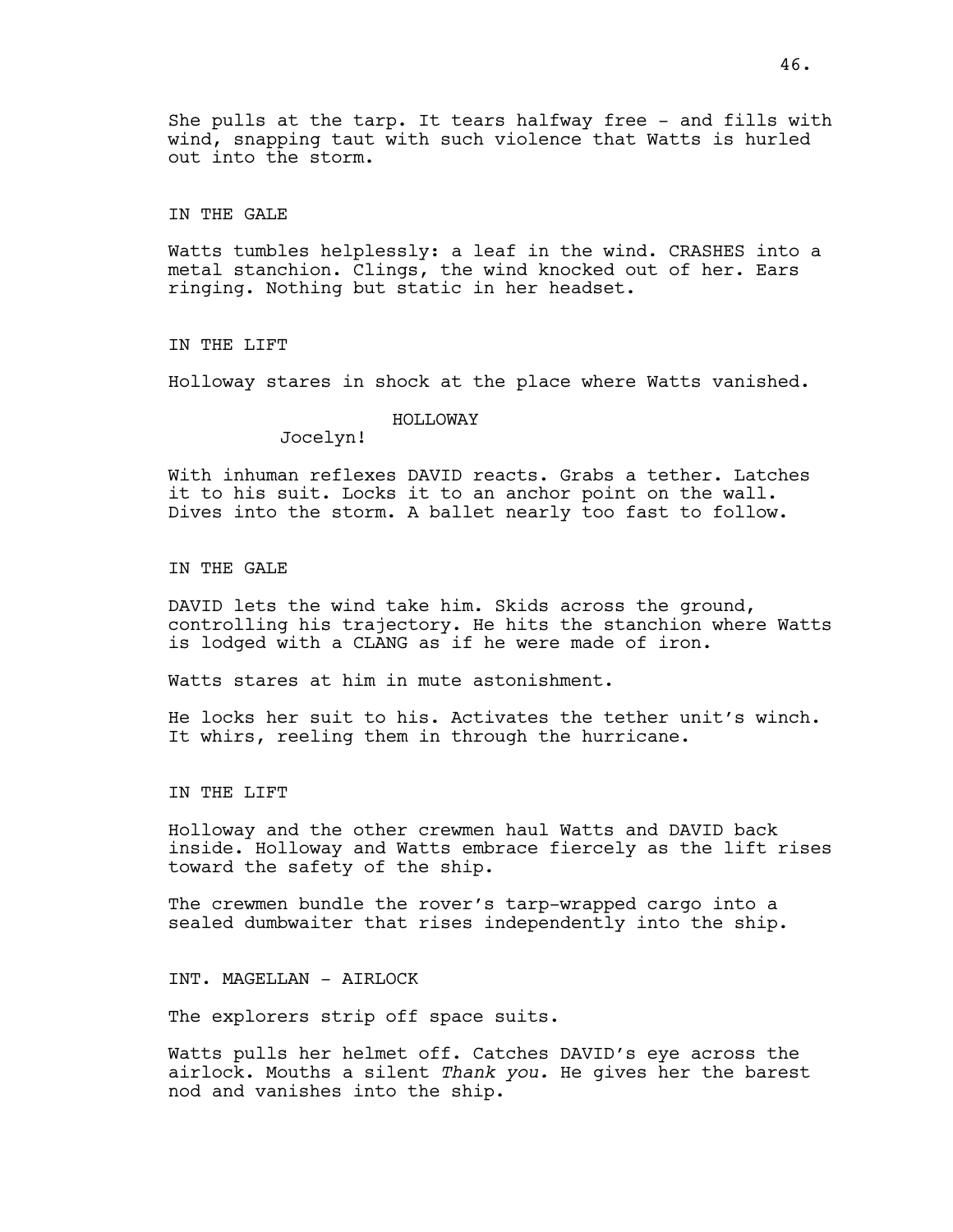The explorers exchange looks. A mood of exuberance and wonder prevails now that they're safe home.

#### HOLLOWAY

Day one.

Smiles of wonder as what they've seen comes home.

DOWNS Got to hand it to you, professor. You were right. Both of you.

CHANCE What's in the tarp? What'd you bring back?

The explorers from Watts and Holloway's party exchange looks and burst into laughter.

> WATTS You don't want to know.

#### STILLWELL

Shit. We're two helmets short.

He points. The lockers labeled MILBURN and FIFIELD stand closed. The helmet racks empty. The laughter cuts off.

# KAMAROV They didn't come in!

They stare at each other, listening to the wind wail outside.

INT. *MAGELLAN* - BRIDGE - DUSK

Janek speaks urgently into the communicator.

### JANEK

Between the wind speeds and the static electricity, there's no safe way to get to you. You're going to have to hunker down until it passes. How are your provisions?

FIFIELD (V.O.) We got air <*static*>. Water and food tabs <*static*> suits.

JANEK

Honey sacks?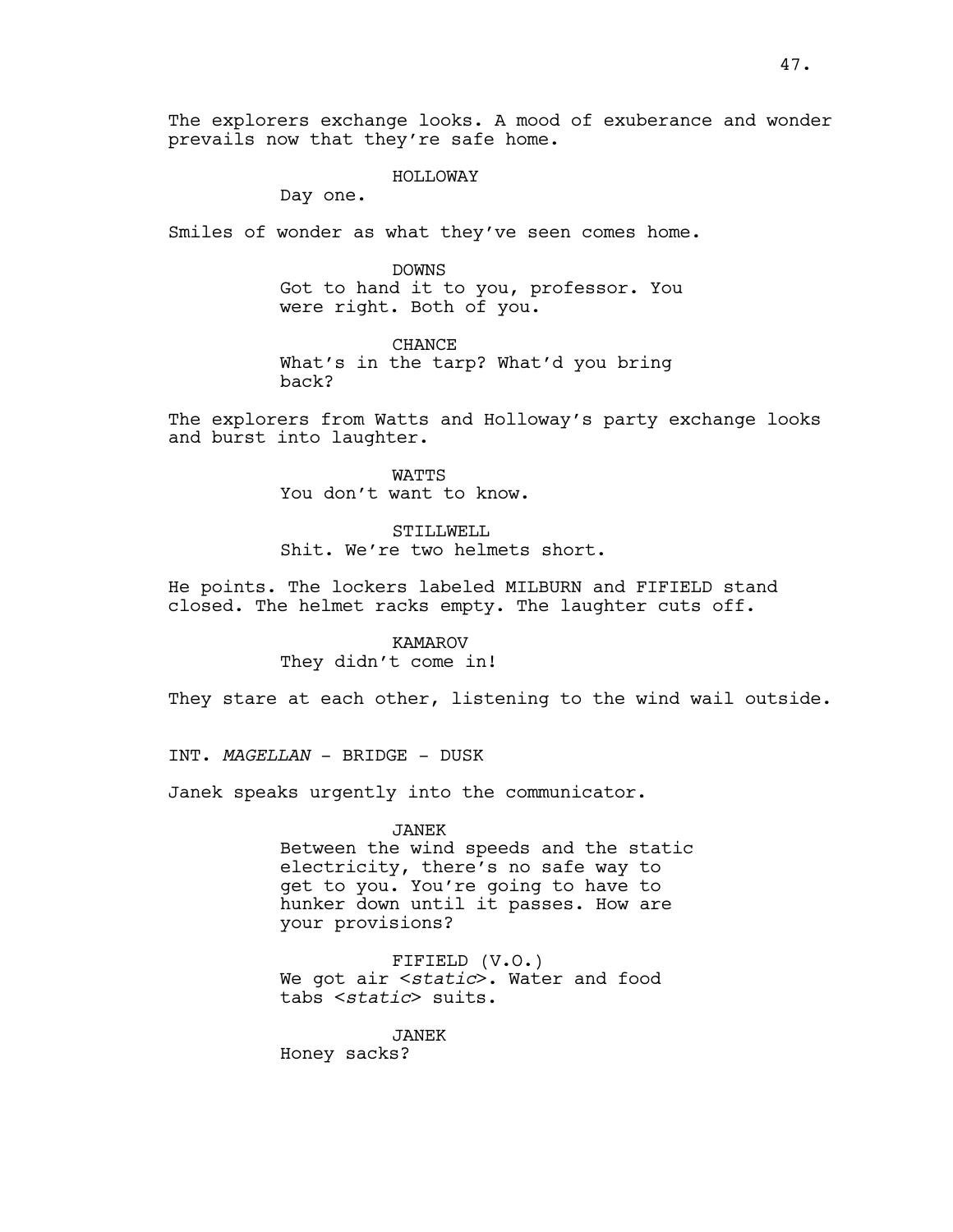INT. DARK CITY - CATACOMB

Fifield and Milburn stand miserably in a murky passageway. Fifield hitches up his space suit's crotch uncomfortably.

> FIFIELD Yeah, we're piped.

MTT<sub>J</sub>BURN I hate these fucking things.

INT. *MAGELLAN* - BRIDGE - DUSK

FIFIELD (V.O.) We *hate* these fucking <*static*>, Captain.

JANEK

Maybe next time you'll mind your maps. Keep your heads down. We'll come get you in the morning.

A burst of static answers him: Fifield's voice scrambled by the storm. Unintelligible.

> JANEK (CONT'D) *Magellan* out.

MESS ROOM - NIGHT

All hands present excepting the two missing men. Janek plays his squeeze box, its archaic music filling the air. Tired and exuberant, the men sway and dance mockingly.

Holloway has a champagne bottle open in each hand. He fills steel cups left and right.

HOLLOWAY

My friends. What we do here marks the greatest achievement of our species. Contact with another civilization. Humanity came of age today, on this moon. You were there. (raises his glass) To history.

They raise cups and drink. Even the crew moved by the moment. But Janek smiles crookedly and toasts again.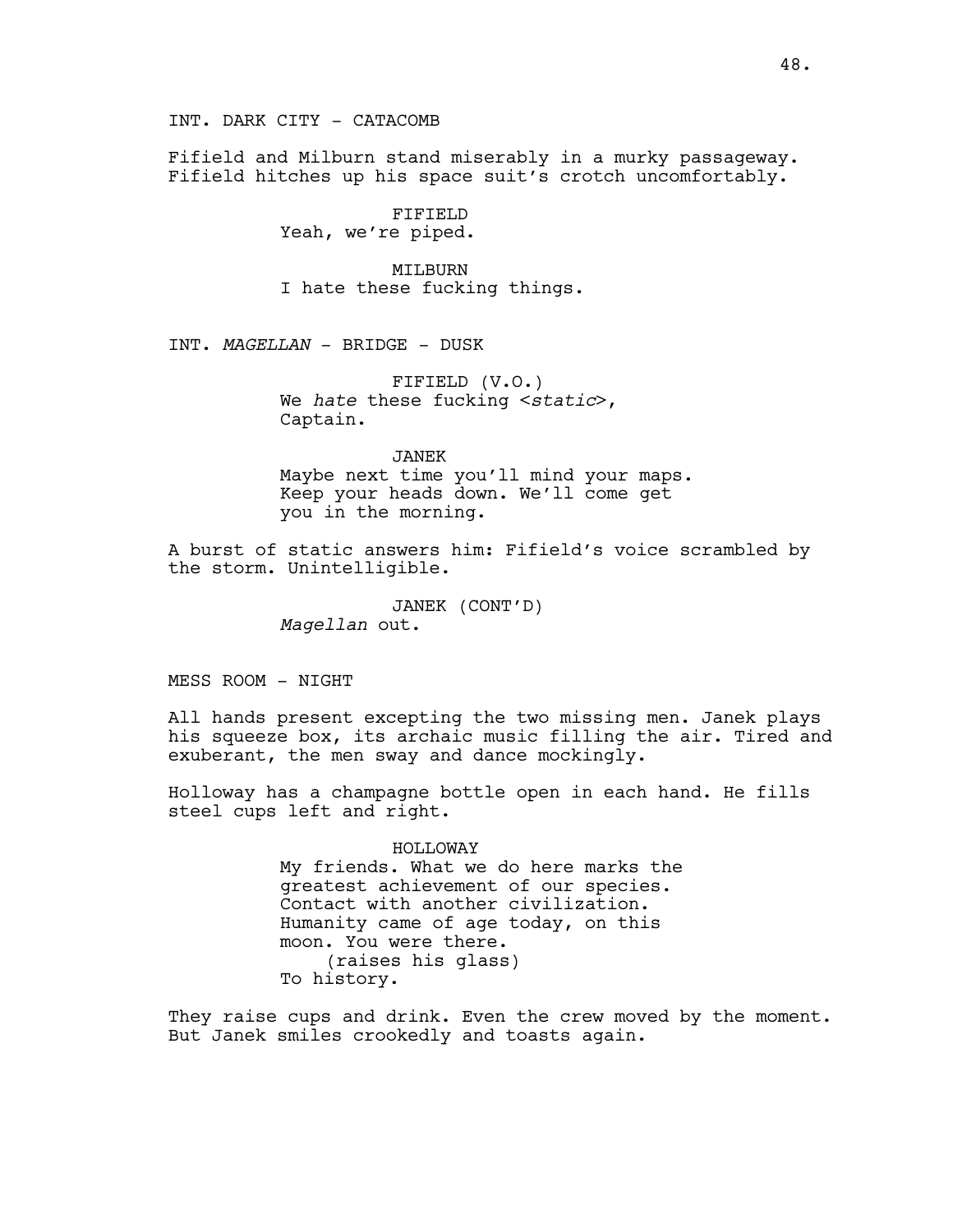To Milburn and Fifield. The first human beings to freak out, get lost, and sleep in their suits in the ruins of an alien civilization.

### INT. PYRAMID CATACOMBS - NIGHT

A vast dark maze. Milburn and Fifield grope their way through the dark with flashlights. The storm howls outside.

> MILBURN What are you looking for?

FIFIELD (groping along the wall) Someplace things can't come at us.

MILBURN What's gonna come at us?

INT. *MAGELLAN* - VICKERS'S SUITE - NIGHT

DAVID stands beside Vickers at her holography terminal. He lays his hand on over a signal plate - and the terminal lights up with a three-dimensional image.

The core chamber of the pyramid, from DAVID's point of view.

It's apparent that DAVID's eyes see more than human eyes do. He seems to see heat and electromagnetic energy as well as visible light; calibrated readouts are overlaid on the scene.

The structures in the pyramid are surrounded by complicated patterns of energy. This is incomprehensible technology.

> DAVID The core of the pyramid. You see.

Vickers goes rigid, looking at it: avarice in her eyes.

VICKERS We're going to protocol two.

DAVID I understand.

### LABORATORY

A high-tech science facility behind glass. Watts and Holloway, in lab gloves and smocks, open the dumbwaiter: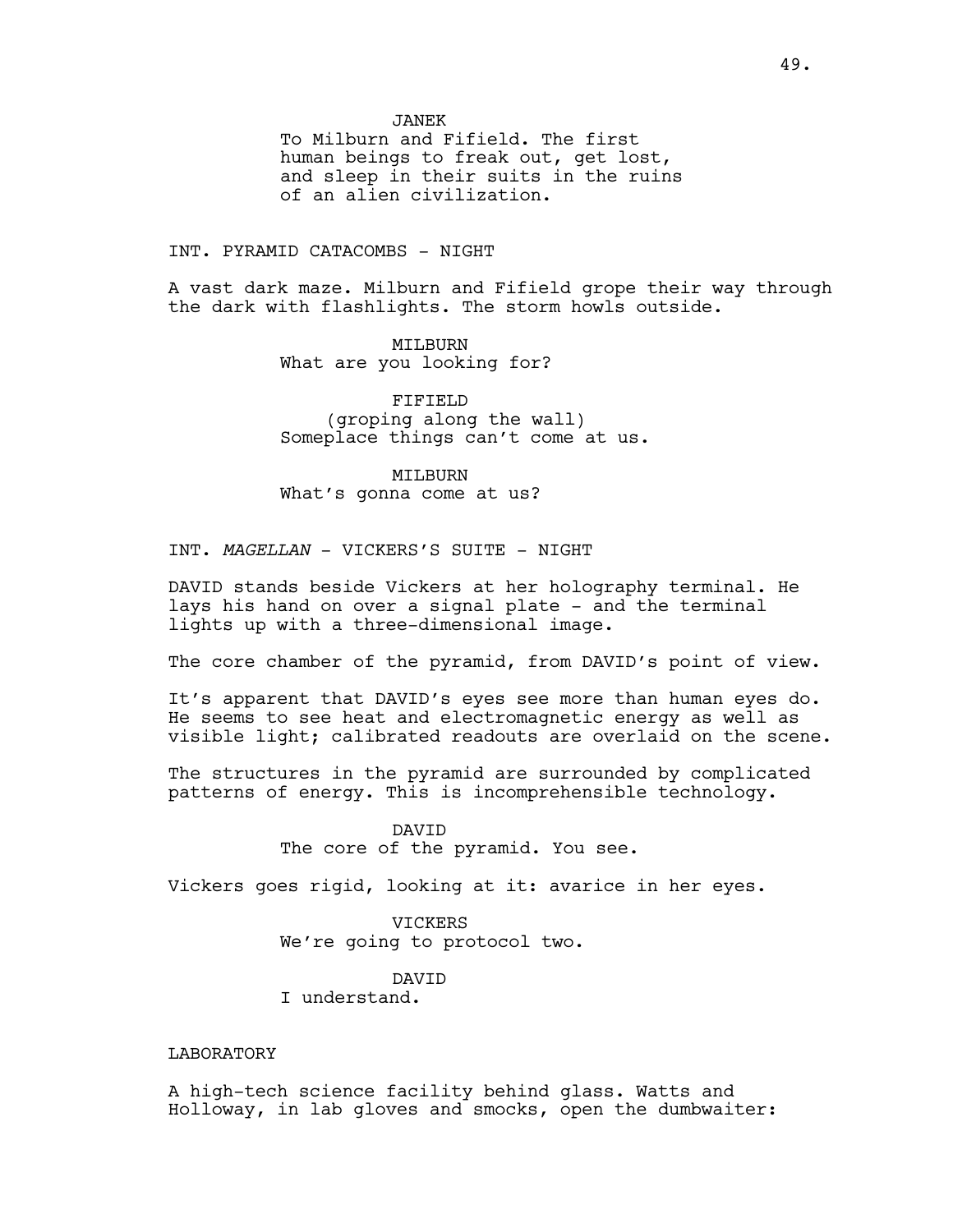An ENGINEER'S HEAD rises into view, ghoulish and elephantine. Vapor rises from it. A readout blinks: STERILIZED.

They lift it onto the steel table. It takes both of them.

They pass scanners over the skull. Images accumulate and rotate on the laboratory displays. X-ray and ultrasound.

Holloway leans close to study an X-ray image. He almost seems to see a ghostly second face...

## **WATTS**

# Martin. Look.

She traces the head with an ultrasound probe: under the vibrations a seam opens up around the edge of the face.

She gets a fingertip into the seam. Works with a probe. Pries away the long-dead Engineer's mask. It comes free.

The visage revealed is human, except for its giant scale.

White-skinned. Earless. Hairless. Withered but beautiful as a Greek statue. Eyes closed. An expression of suffering on its face. Watts drops the ultrasound probe in shock.

> WATTS (CONT'D) They look like us.

#### HOLLOWAY

We look like them. Genesis 1:27. "*And God created man in his own image. In his own image created He him."*

Vickers and DAVID stand outside the lab window, staring in at the god's head. Vickers looks shaken. DAVID, fascinated.

Watts covers her nose in revulsion. A horrible stench: The Engineer head begins to disintegrate in front of them. Flesh oozing, skin peeling. Accelerated decay.

> HOLLOWAY (CONT'D) It's breaking down.

## WATTS

## Formaldehyde!

Urgently they ransack cabinets and storage rooms. Watts finds a clear plastic drum and dumps its contents. Holloway drags five-gallon jugs of preservative out of a cabinet.

DAVID watches through the window, almost amused.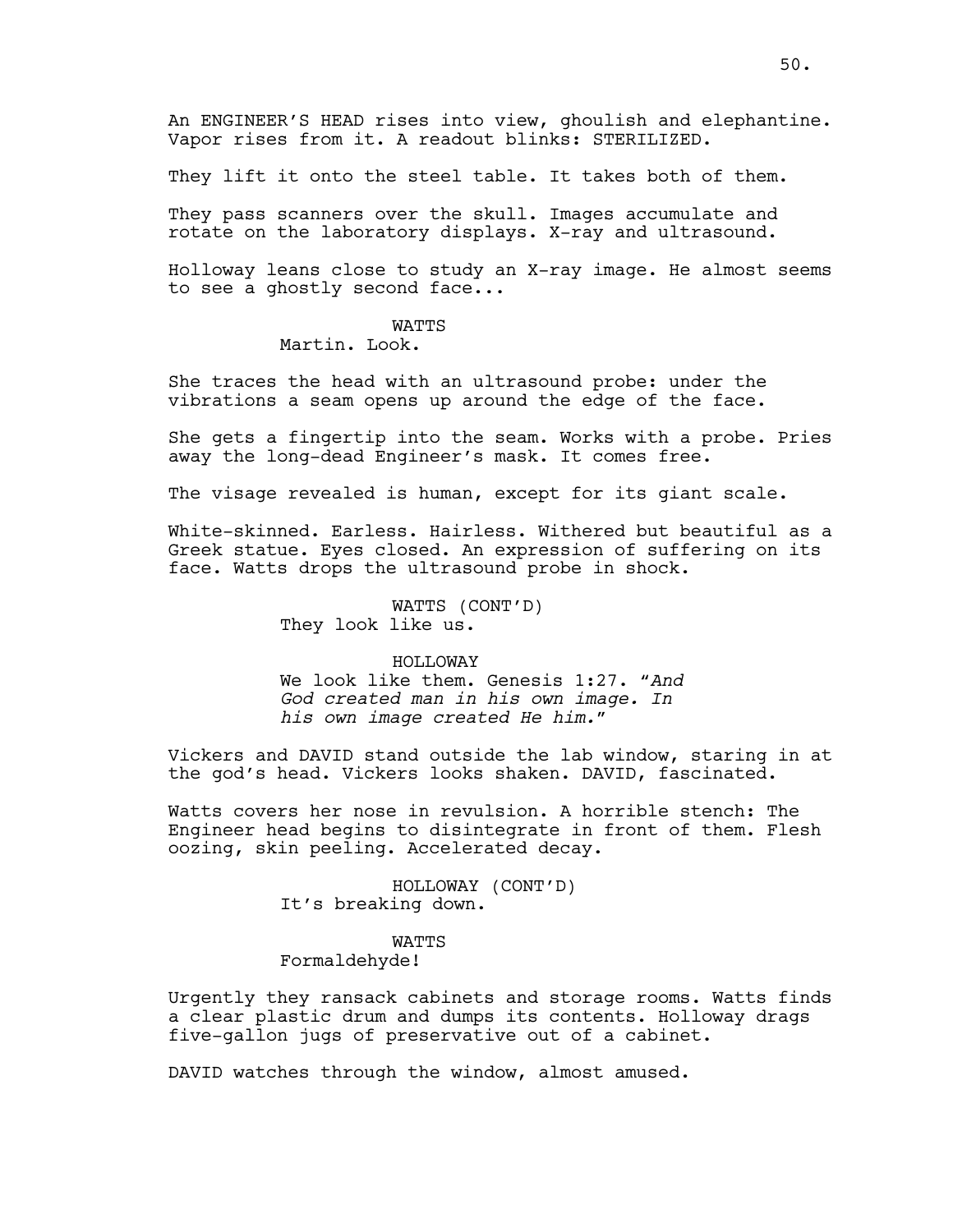## DAVID Mortal after all.

They lift the rotting head into the drum, retching. Fingers skidding in putrefaction.

They pour formaldehyde over it. As soon as the head is immersed they rush to strip off their reeking gloves and smocks, scrubbing their hands.

The god's head sits in its murky vat, shedding skin and tofulike chunks of white flesh. The noble face disintegrating.

Watts and Holloway stare at it, breathing hard from their work. Vickers flicks on the intercom from outside the window.

> VICKERS Your cadaver's interesting. But I'm more interested in the machinery in the pyramid. The core chamber. What do you think it does?

Watts stares at Vickers incredulously.

**WATTS** How could anyone know...

HOLLOWAY I know what it does.

Silence. Holloway looks at Vickers wearily, as if he's seen this conversation coming. He glances at Watts.

> HOLLOWAY (CONT'D) Think. What we've seen. What we know.

Watts rises to the challenge. Thinking on her feet.

### WATTS

Twenty-four pyramids scattered around the moon's equator. Massive power supplies. Vents in the walls. Atmosphere changes. Breeder tanks... (she's got it) The pyramids are terraforming machines.

Holloway grins, exuberant. His theory playing out perfectly. He doesn't see Vickers stiffen. Her hands curling into fists.

> HOLLOWAY That's why Earth's ancient cultures built pyramids: in imitation of the gods.

(MORE)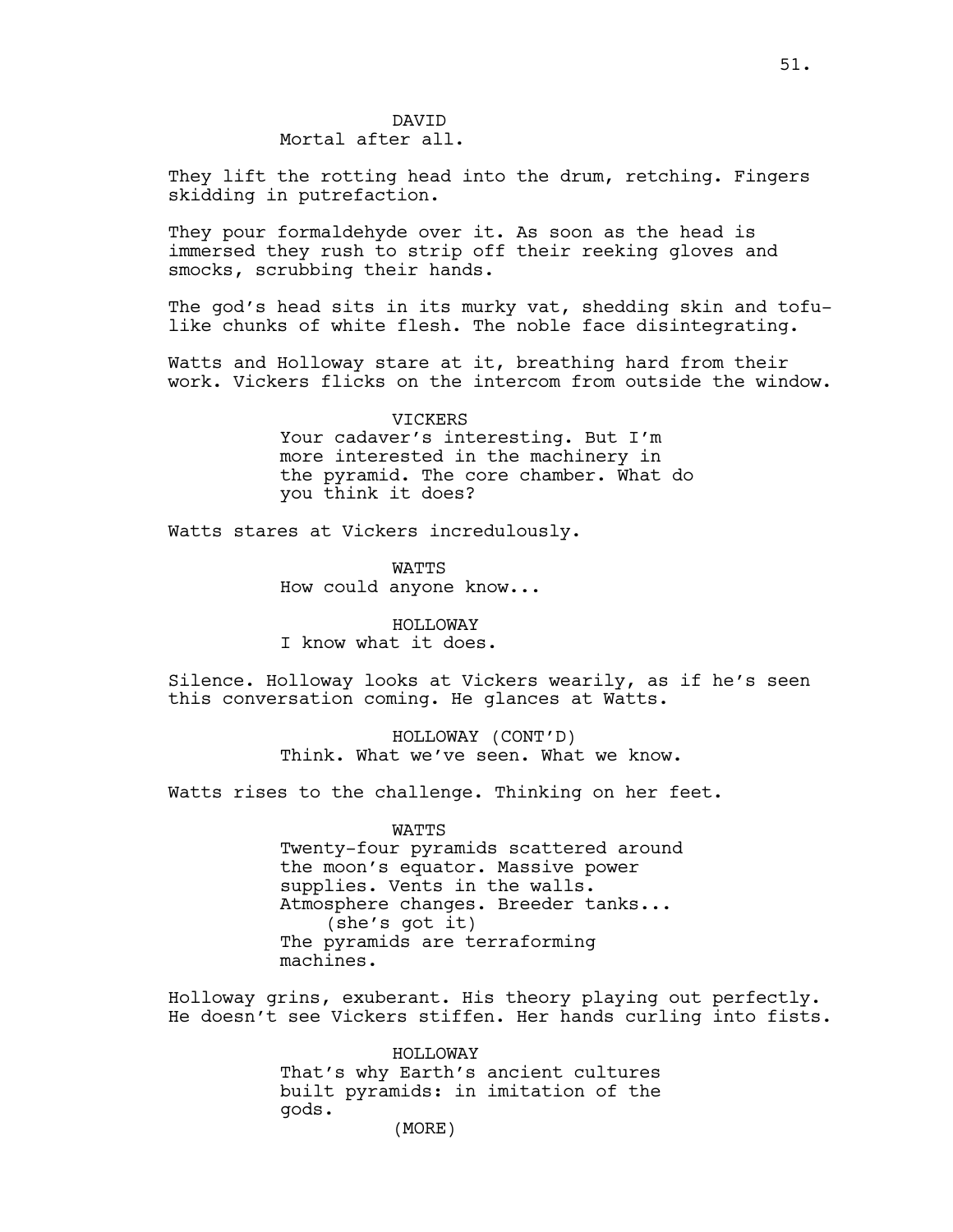Twelve thousand years ago, beings from the sky set pyramids on the Earth and transformed the world. That's what they were doing here - before their civilization failed. HOLLOWAY (CONT'D)

Watts stares at the head in its tank. The severed neck.

### WATTS

It didn't fail. It was wiped out.

INT. CATACOMBS - INSECT CHAMBER

Milburn and Fifield have bunked down in a new chamber: they slouch against a wall. Milburn sweeps the room with his headlamp. Stoops to lift something into the light.

#### MILBURN

Look at this!

A CENTIPEDE, three feet long and thick as man's thumb. Its hard shell is gray. It has a hammer-head like a shark.

> FIFIELD Jesus! Put it down!

He leaps back, wild-eyed.

Milburn laughs at him. Lets the eyeless centipede wind its segmented body around his space-suited arm.

In the flat face, a white vertical slit appears. Changes quickly to a horizontal position; opens enough to suggest a mouth. Milburn doesn't notice this development.

> MTT<sub>J</sub>BURN Relax. Your suit's bug-proof. Hell, it's bulletproof.

The centipede spirals around his arm, glittering, its body moving in fluid waves. The blind head quests between his fingers. Milburn loses his nerve as the thing's mouth suddenly gapes wide as a shark's.

> MILBURN (CONT'D) That's enough.

He tries to pull it off.

The centipede locks its segments together and digs in with its body. It might as well be made of iron.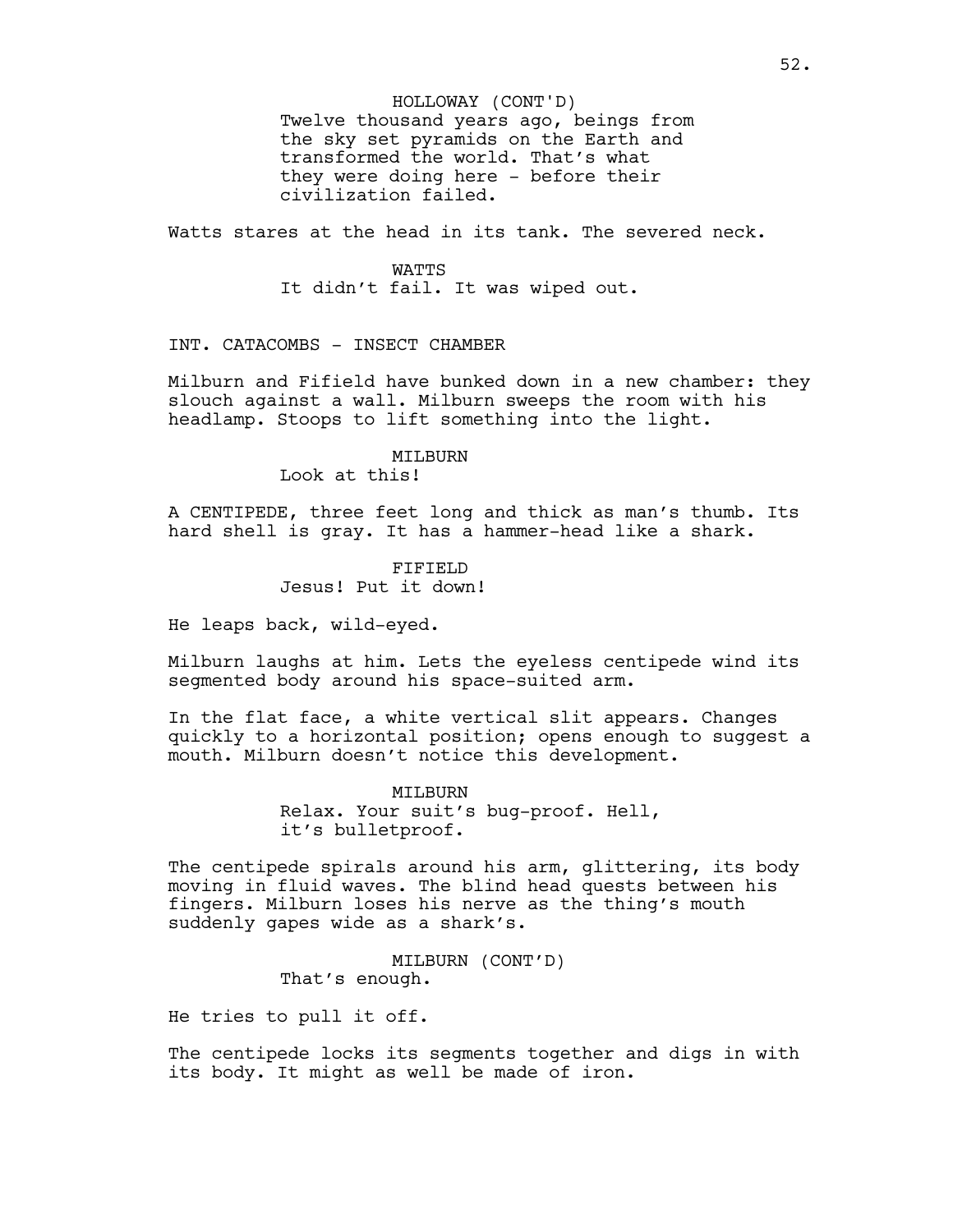MILBURN (CONT'D) (panicking) Get it off! It's crushing me!

Fifield pulls out a utility knife. Cuts into the centipede's body behind its head.

A gout of greed ACID spills over Milburn's glove. Smoke rises as the acid quickly burns a hole through the material.

Milburn's shout of astonishment turns to a wail of agony.

MILBURN (CONT'D) AHH! Help me! Christ!

The centipede snakes into the smoking hole in the glove. Crawls upward into Milburn's suit - toward his head.

INT. *MAGELLAN* - LABORATORY - NIGHT

Holloway stands studying the data displays: cross-sections of the Engineer's skull.

Watts scrutinizes the head itself, her nose an inch from the plastic tank. Not a pretty sight.

As she watches, a current in the formaldehyde peels away one gossamer eyelid. The revealed eye is black as obsidian, iridescent like opal. A jewel.

Fascinated, Watts pulls out a plastic case. Opens it to reveal a high-tech control unit with a screen. She pops open a plastic capsule: removes a tiny SEED PROBE, smaller than a grain of rice. Drops it into the vat.

Under her guidance, the seed probe swims to the severed neck. Burrows into the *medulla oblongata* toward the brain.

ON A SCREEN: In the probe's POV the medulla looks like a tunnel. The probe climbs along neural channels.

Another screen shows the probe's progress through the skull.

Glasse enters. Stands beside Holloway to watch Watts at work.

HOLLOWAY You won't get anything. Tissue's too degraded. Hmm. Brain chamber's massive, even proportionately.

**WATTS** Neural paths are still conductive.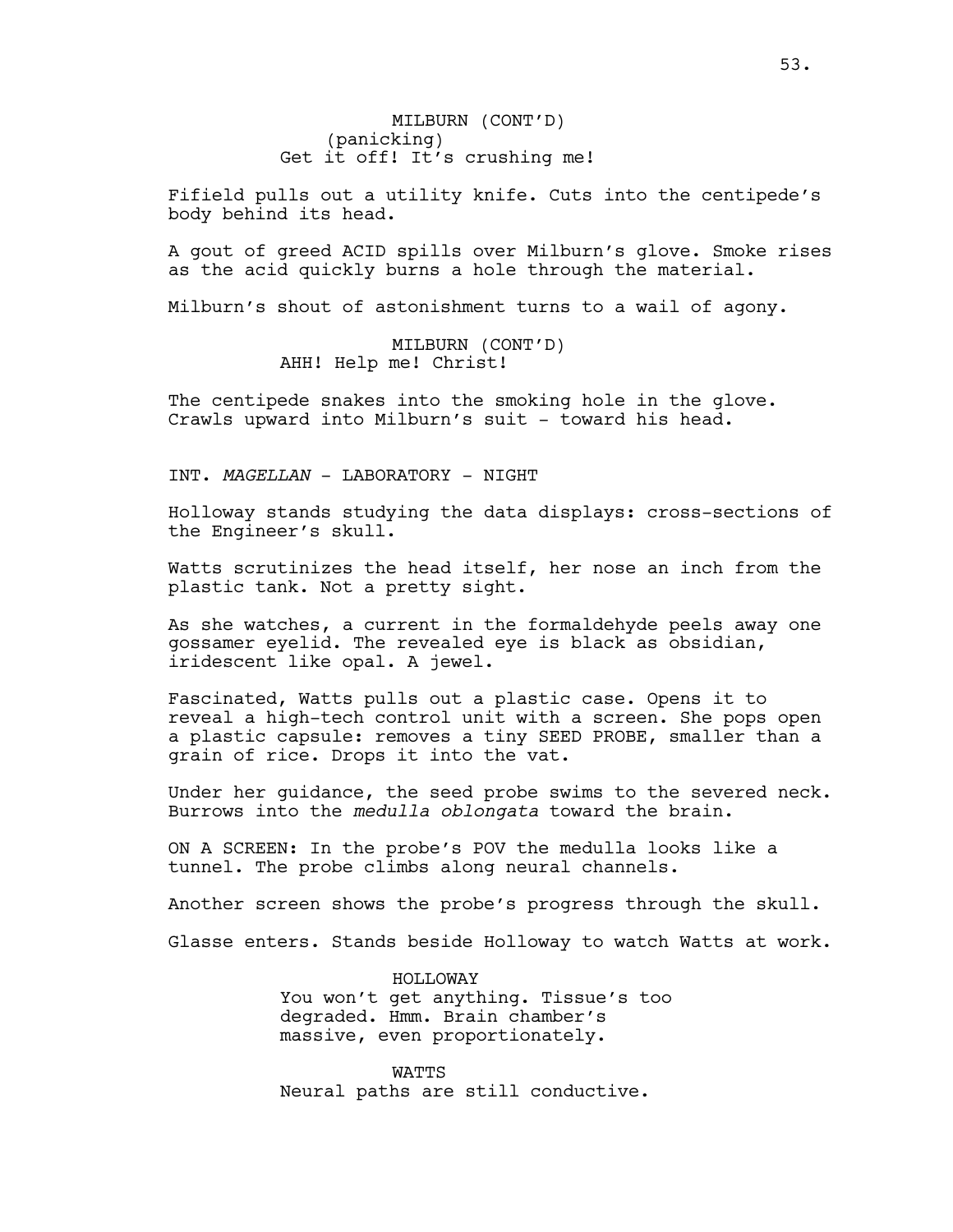The seed probe reaches the optic nerve of the exposed eye and its POV fills with a vision of glory: a beautiful woman's face surrounded by a mystical nimbus of light. An angel.

Glasse and Holloway gasp. The woman in the blurry vision is Watts - as seen by the dead Engineer's eye.

### GLASSE

Incredible.

The image dissolves into noise. Error messages flicker across the display. Watts sighs.

> WATTS Formaldehyde's killing the tissue.

Holloway stares at Watts, awe on his face.

HOLLOWAY Did you record that?

WATTS

Of course.

AT A LAB TABLE

Watts dissects one of the Engineer's eyes - working underwater in a shallow tub of preservative. Glasse looks on avidly, an unabashed fan.

Watts wears a pair of magnifying goggles on her forehead the lenses lowering and rising at need.

She bisects the apple-sized eyeball carefully and extracts the hard lens from behind the cornea. Holds the lens up to her eye. It is opalescent, almost luminous.

> WATTS (CONT'D) The lens is where the phase shift happens.

The uncorrected view through the lens is blurry.

WATTS (CONT'D) Glasse. I want to look through these lenses. Can you seal them and do the optical correction?

Glasse reaches out and plucks the magnifying goggles from Watts's forehead. He grins.

> **GLASSE** Got an idea about that.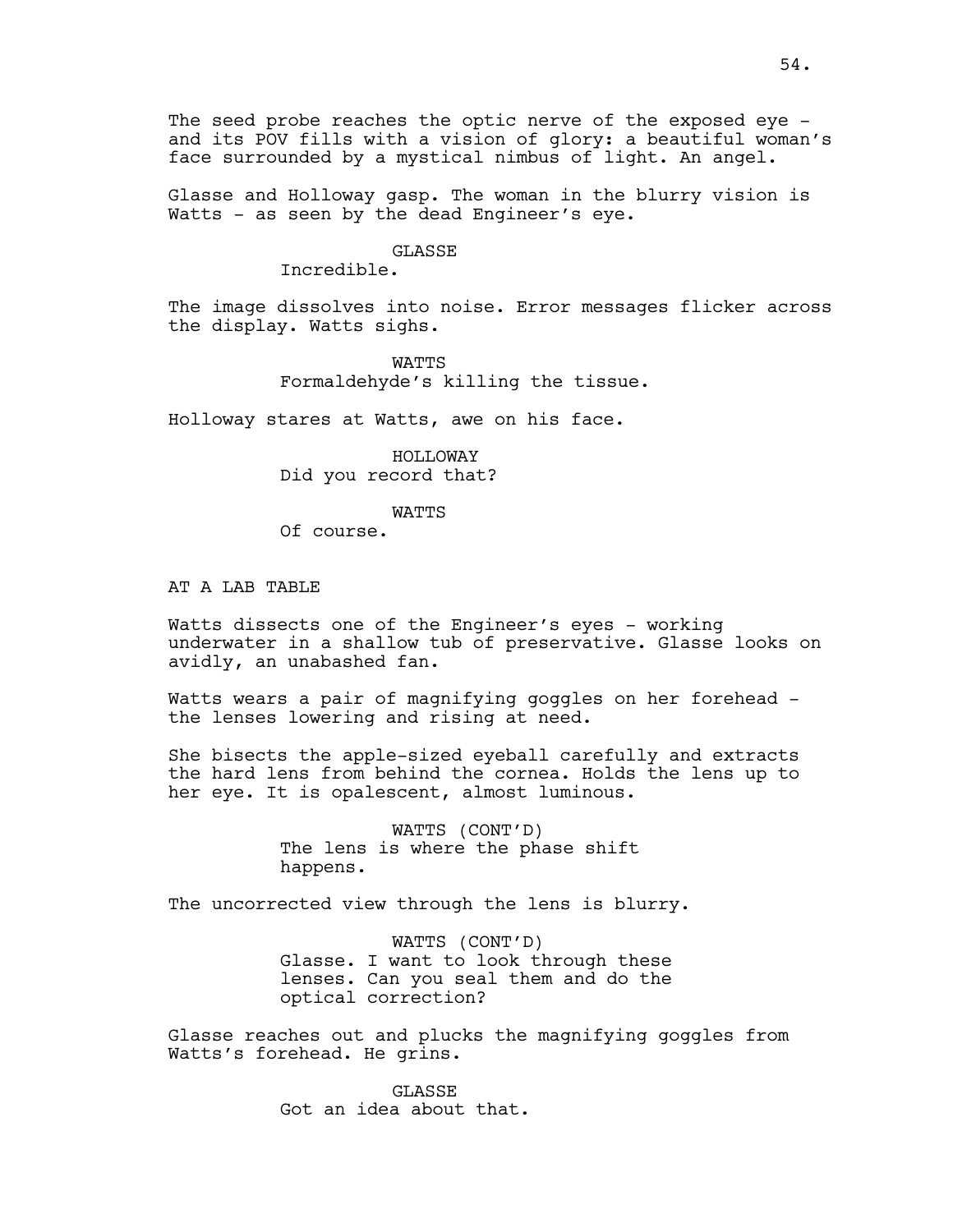INT. CATACOMBS - INSECT CHAMBER

Milburn writhes on the ground, heels drumming frantically against the deck. Excruciating screams.

Fifield kneels over him, helplessly pulling at the tail of the centipede - which has all but vanished into Milburn's suit. A trickle of scarlet from the hole.

Fifield is delirious with horror. He clutches at the centipede in vain. It slips through his gloves.

Milburn claws at Fifield, wild-eyed.

MILBURN Cut off my arm. Cut off my -

He convulses. Spits blood. The head of the centipede emerges between his teeth. He seizes. Choking and dying.

# FIFIELD

Jesus Christ!

He leaps up. Backs away. Runs into the dark.

INT. CATACOMBS - LONELY PASSAGE - NIGHT

Fifield stumbles along. Exhausted. Pouring sweat inside his suit. He is hopelessly lost. He slams into a resinous structure that topples to the floor. Things break.

He whips his light around in jittery paranoia. Taps at his comm controls, getting only static.

In Fifield's headlamp beam, the blackness is filling with motes of light. A blizzard of tiny flying insects.

SCARABS.

# FIFIELD Fifield to *Magellan*. Come on, come on. Anybody, seriously! God damn it!

Scarabs flit through the darkness around him. They alight on his shoulders. Crawl over his visor. Obscuring his vision.

FIFIELD (CONT'D)

Get off!

He swats at his visor, killing some. The crushed insects produce acid that eats into the plexiglass in seconds.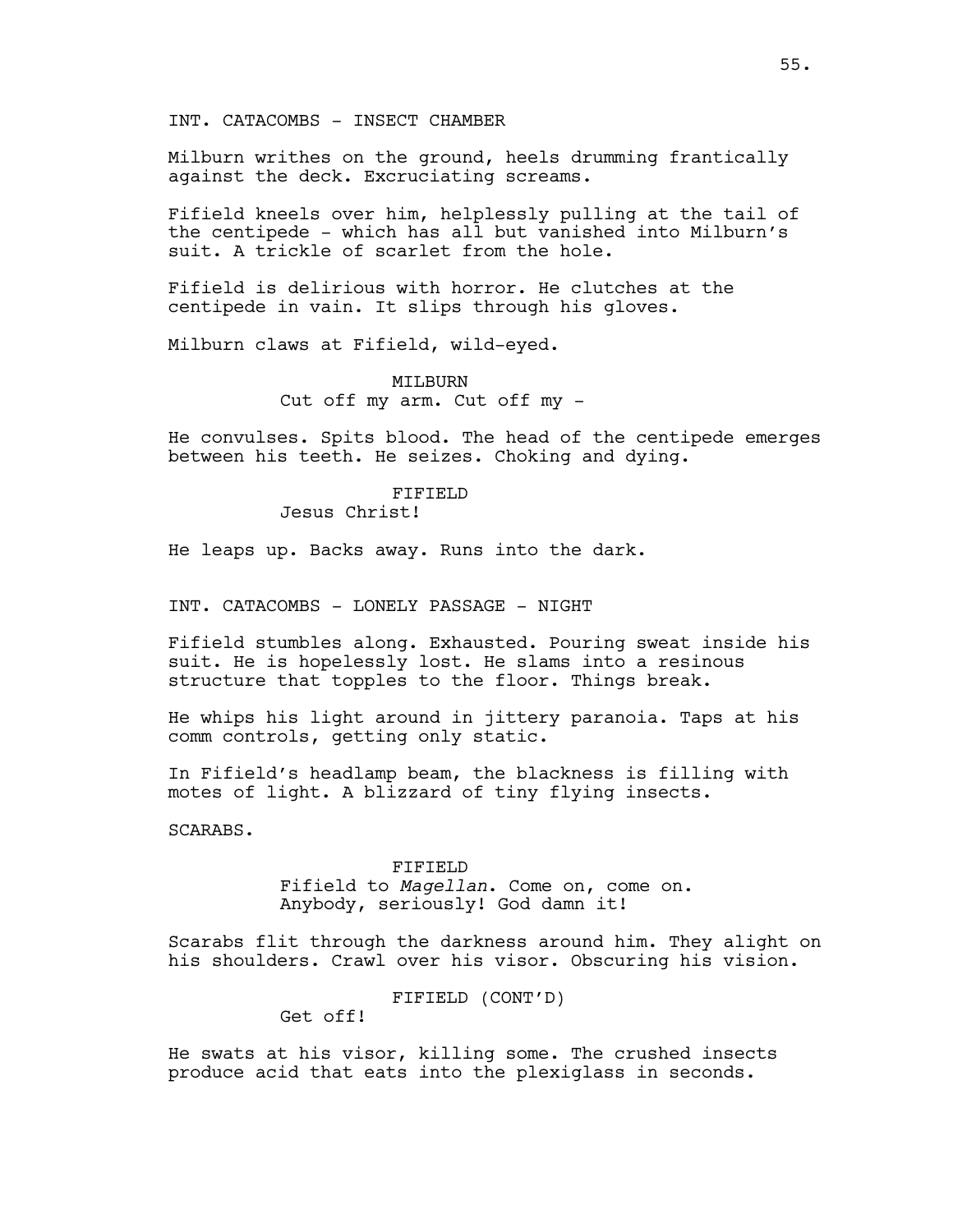Shit.

He twists, craning with his flashlight to inspect himself. Brushes scarabs away right and left.

Acid opens a hole in his visor. Scarabs are inside. Buzzing around his head. Fifield freaks out, clawing at his helmet.

A scarab bites his cheek.

FLASH ON:

The microscopic world - as strange DNA invades Fifield's bloodstream. Virulent strands of protein attack the native DNA, transforming...

## FIFIELD

As his pupils dilate, breath hissing into his nostrils. His expanding body stiffens as if shocked by a powerful electric current. He screams. Falls, convulsing.

EXT. *MAGELLAN* - NIGHT

The storm batters the ship, bouncing it on its suspension.

SCIENTISTS' CABIN - NIGHT

Watts and Holloway lie in bed, exhausted. Arms around each other. Watts stares into space.

> **WATTS** We found the gods. And they've been murdered.

> > HOLLOWAY

You've pried too many arrowheads out of old skulls to get squeamish now. They've been dead what, eighteen hundred years? Two thousand?

**WATTS** What could kill them?

Holloway contemplates the question.

HOLLOWAY Who knows? (he laughs bitterly) (MORE)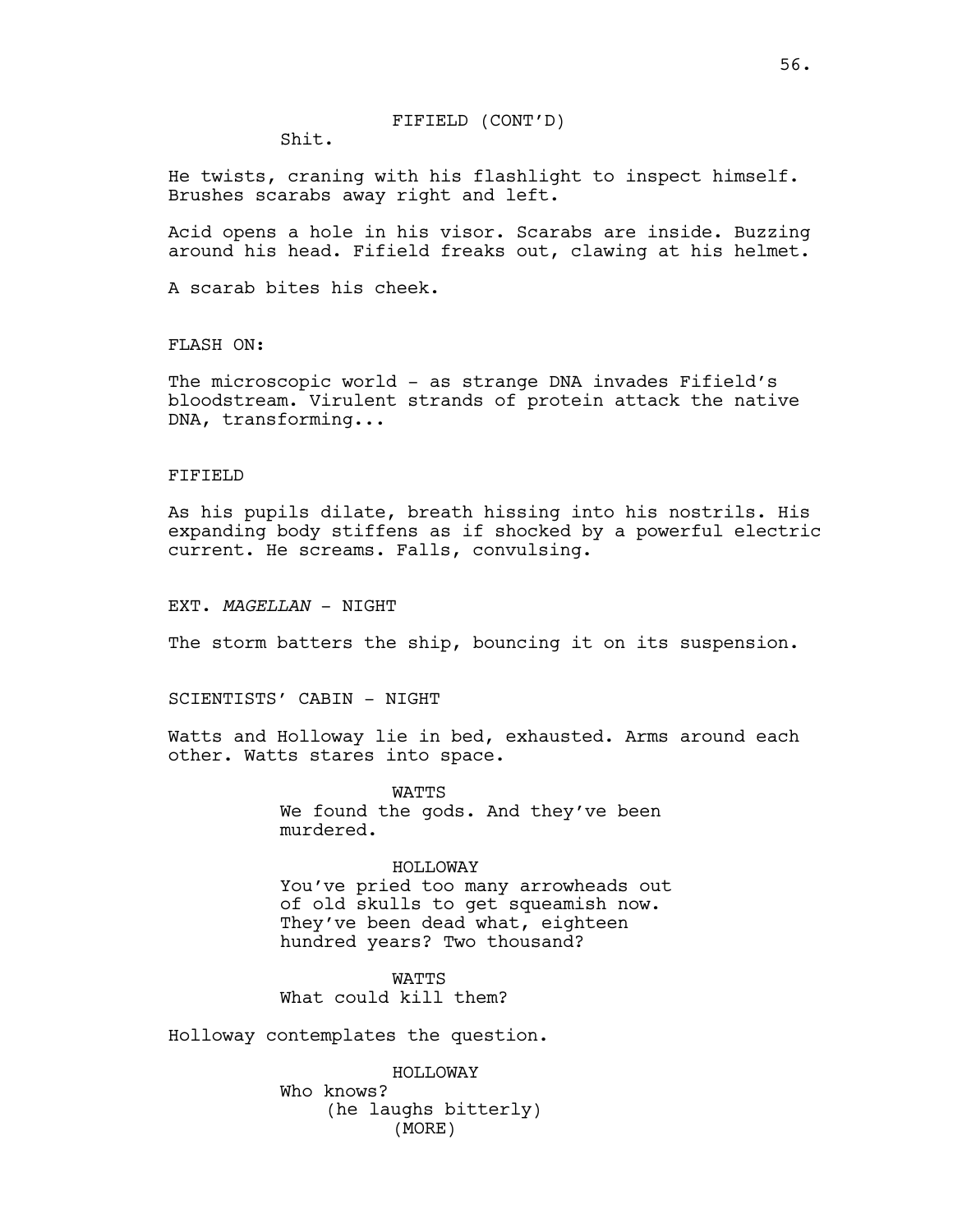But I guess we know why they never came back to us. Something killed them off - back around the time of Christ. Maybe He was one of them! A great teacher, sent from Heaven? Jesus. The last Engineer. HOLLOWAY (CONT'D)

#### WATTS

Martin, stop!

She slaps at him. Holloway laughs.

### **BRIDGE**

Janek stands at the Bridge window, staring out into the storm. Buffeting clouds and howling winds. The lighthouse beams of the Magellan's beacons sweeping through the cloud.

He plays his squeeze box in the teeth of the storm.

JANEK (singing) You'll come a-waltzing, Matilda, with me...

Behind him, DAVID appears on the Bridge. Steals across the Bridge to a ladder. Descends into the compartment below...

### NAVIGATION COMPUTER ROOM

DAVID activates the navigation computer terminal: light bathes his face. His fingers fly over the keyboard, silently and swiftly, with superhuman dexterity.

> DAVID (quietly) Activate. Administrative override.

EXT. *MAGELLAN* - DAWN

Daylight filters through the clouds. The storm has passed. The *Magellan* sits intact on its landing struts.

INT. *MAGELLAN* - VICKERS'S SUITE - SECRET ROOM - DAWN

The high-tech room hums at a different frequency now. Indicator lights green and ready. Vickers throws switches.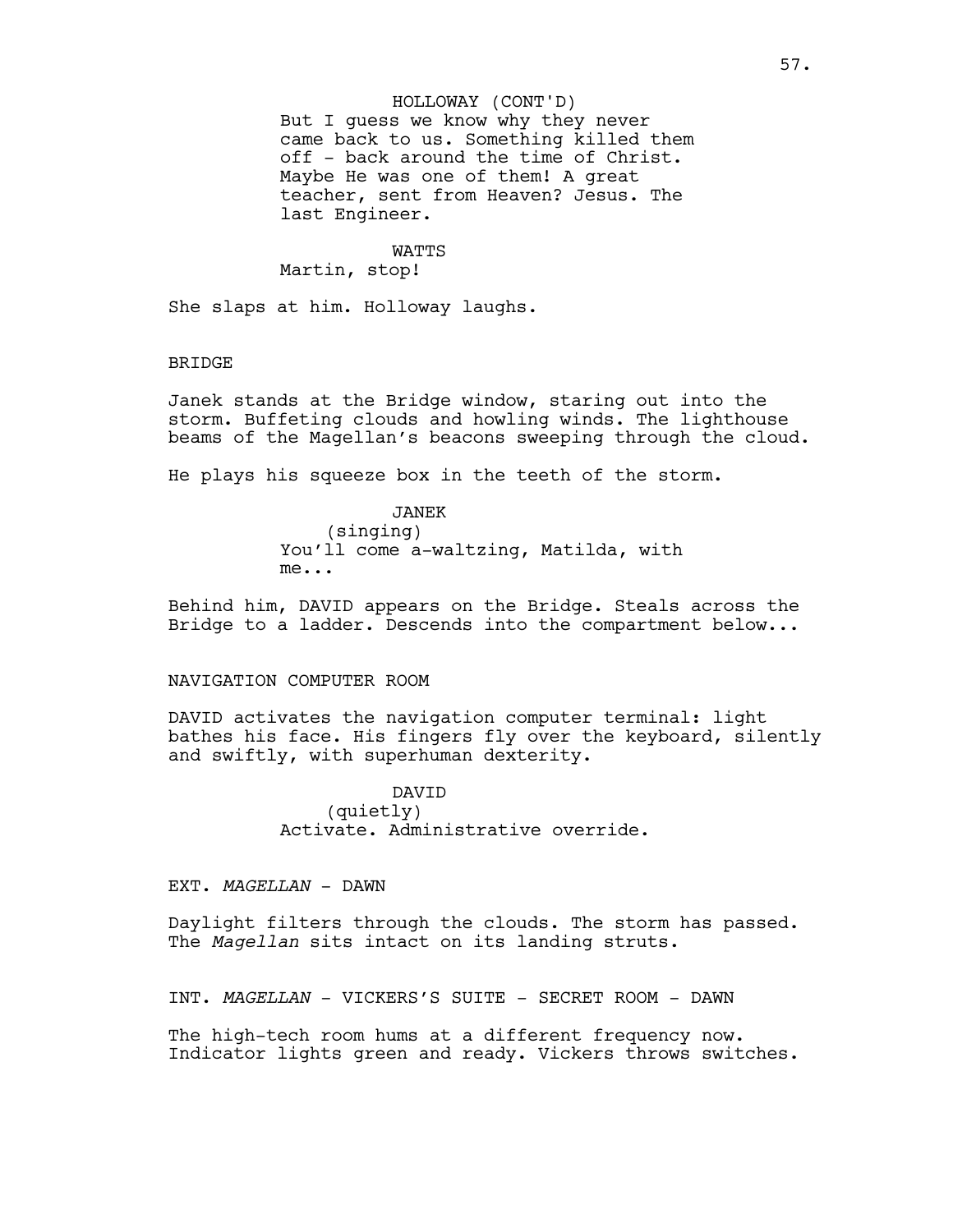Four HIBERNATION PODS slide out of the metal walls. From each pod, a muscular SOLDIER rouses from sleep. They are scarred and crew-cut. Tough customers. They wake like veterans.

Their leader sits up and clasps his head with a wince. This is CAPTAIN SHEPHERD, a career mercenary who has followed the highest paycheck to this strange duty.

> VICKERS Captain Shepherd.

SHEPHERD (squinting in the light) Reporting.

Lydia Vickers. I'm your authority.

SHEPHERD (CONT'D) Understood.

**VICKERS** I'll brief you on the way. We need to move.

**SHEPHERD** No breakfast?

### CORRIDOR

Vickers strides forward. Four soldiers at her heels: Captain Shepherd, VIGODA, RAY, and CARD. They walk in unison, their boots drumming on the deck.

SCIENTISTS' CABIN

Holloway and Watts lie sleeping. The distant drum of marching feet rouses them. Watts frowns at Holloway.

> WATTS What is that?

E.V.A. ROOM

The prep room inside the airlocks. A soldier, VIGODA, waits there: a slim dark man with an air of calm.

Holloway and Watts arrive in civilian clothes, perplexed.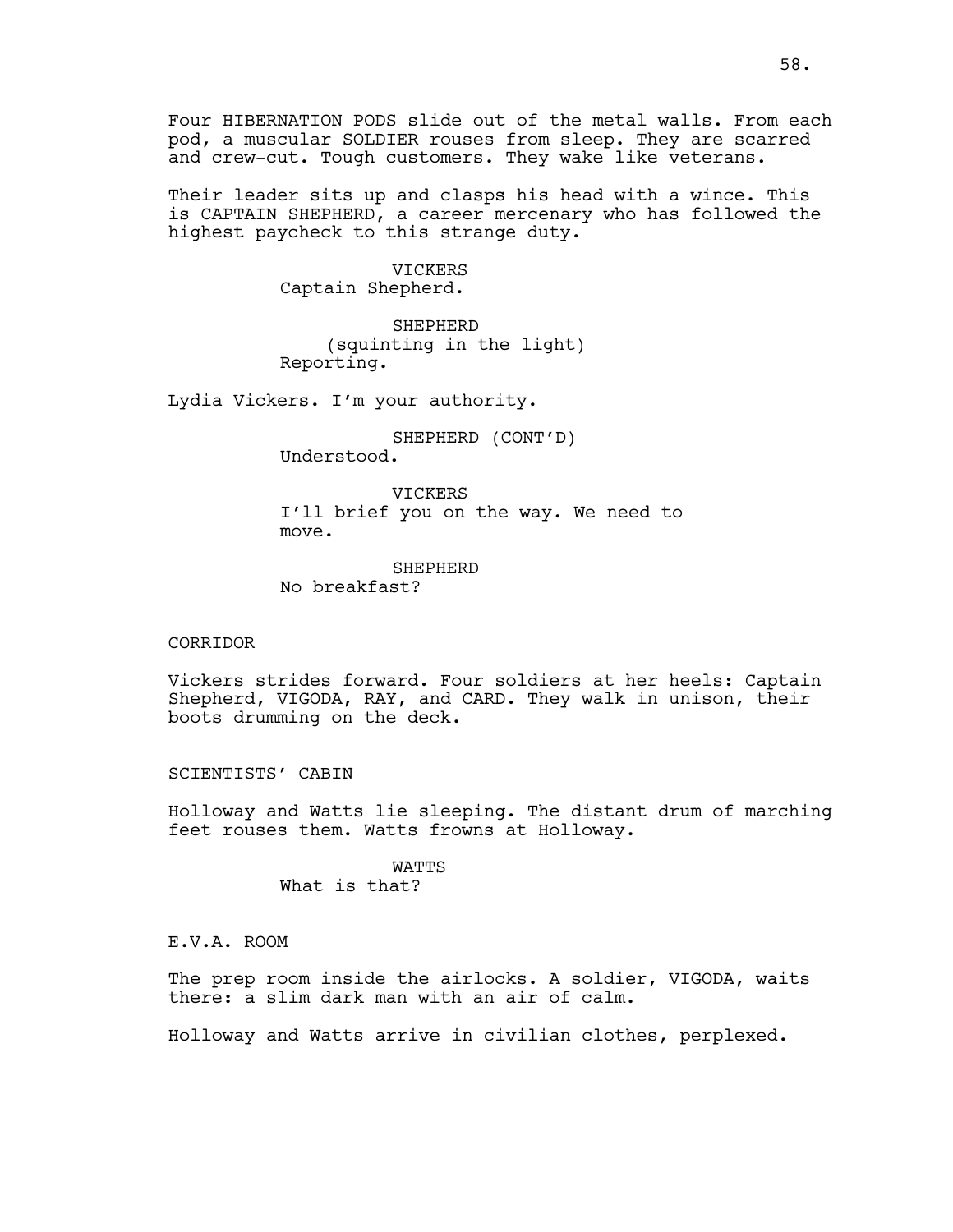VIGODA Captain Janek took his crew out to retrieve his missing men. They never came in.

HOLLOWAY And you are...

VIGODA Vigoda. Weyland Security detail.

The scientists are dumbfounded. His presence is impossible.

WATTS Where'd you come from?

VIGODA Director's call to brief you on that. I'm supposed to escort you to the worksite.

#### HOLLOWAY

Worksite?

Vigoda glances at a mapping unit.

VIGODA Haven't been out yet. I understand it's in some kind of pyramid.

CORRIDOR - VICKERS'S CABIN DOOR

A furious Holloway and Watts, trailed by Vigoda, arrive at Vickers's cabin. They are astonished to find Shepherd standing guard at the door.

VICKERS'S SUITE

Vickers sits calmly at her desk. Holloway and Watts stand in front of her, bristling.

> HOLLOWAY Why wasn't I told about these additional personnel?

VICKERS They're my personnel. On my ship.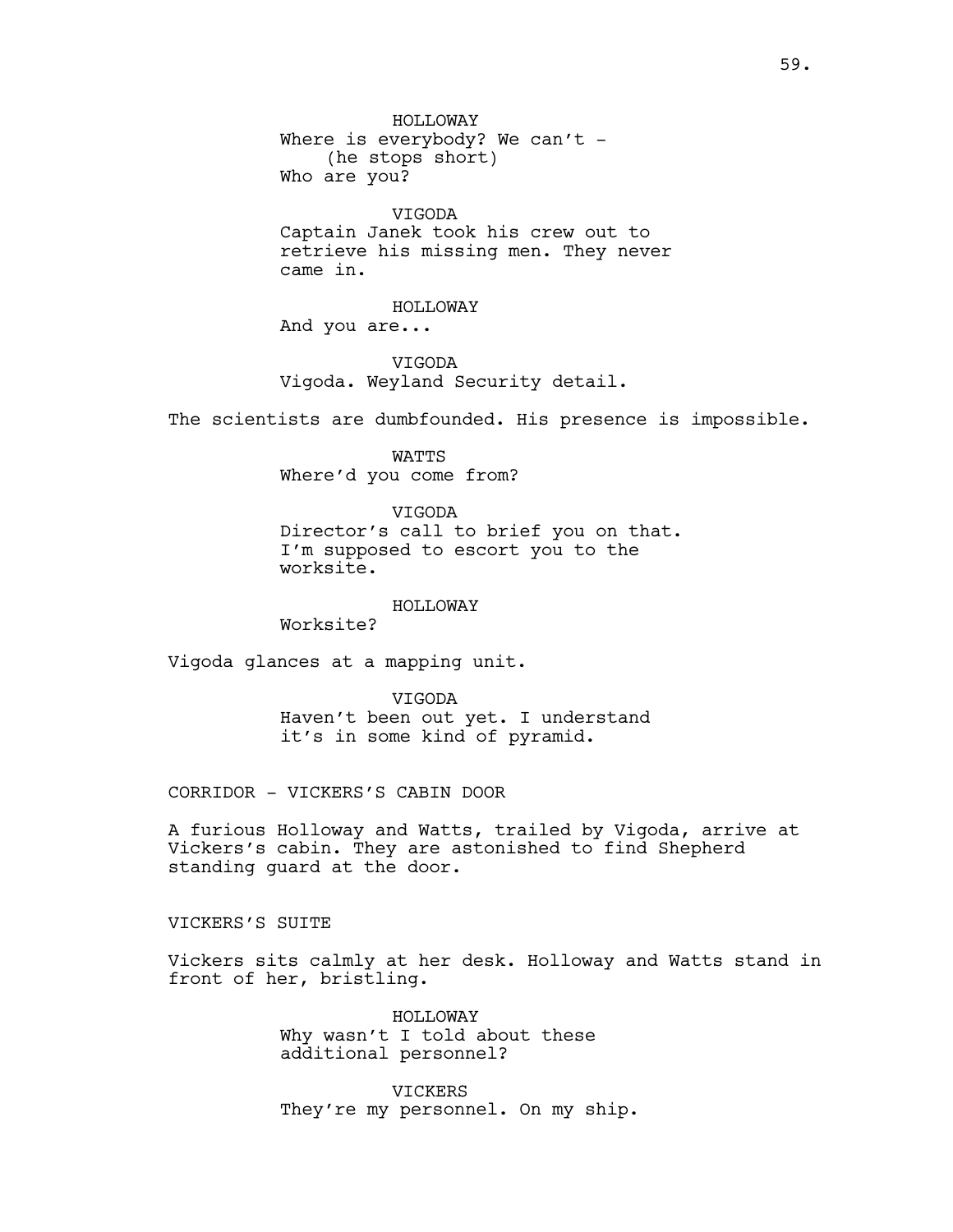Vickers looks at them unflappably. Sure of her ground now.

VICKERS I'm being careful. These new finds give our work a new importance.

**WATTS** You should have talked to us. Martin's mission leader. That's in our contract.

### VICKERS

The second you found alien technology, control of this mission reverted to me. *That's* in your contract too.

Watts and Holloway exchange grim looks. Vickers has them.

VICKERS (CONT'D) Mr. Weyland's pouring trillions into Mars. He's spent a fortune building ships like the *Magellan* to search for colony planets. But Earthlike worlds are vanishingly rare. The right distance from the sun, the right atmosphere, enough water...

She glances across the suite at her holographic display: a live feed from the pyramid worksite, where DAVID works on the terraforming equipment.

> VICKERS (CONT'D) This is a technology to transform worlds. He'll never give it up. (she turns to face them) And neither will I.

HOLLOWAY The science must come first. You can wait until we've documented...

**VICKERS** You're standing on an alien world courtesy of Weyland Industries. Be grateful.

Watts approaches the holography terminal, staring at the images in horror.

> WATTS What are they *doing* in there?!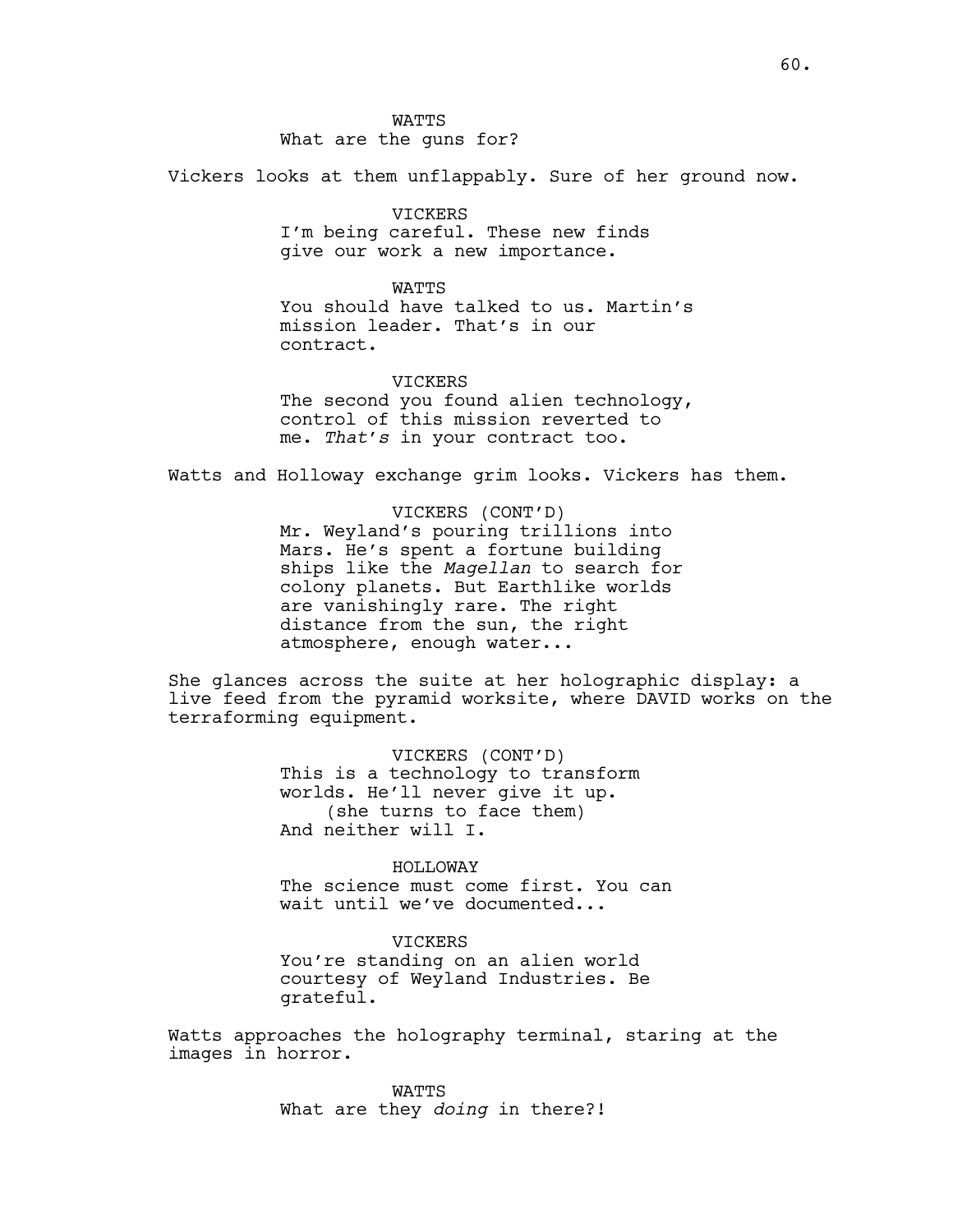# INT. PYRAMID - CORE CHAMBER - DAY

Watts and Holloway, in space suits, arrive on the scene:

Powerful floodlights illuminate the core chamber, beating back the gloom. A fine spray of water falls out of the darkness overhead.

DAVID, Chance, and Ravel are dismantling the hulking mechanism at the core of the pyramid - peeling its thick skin away with power saws and compact explosives.

DAVID operates a diamond-bladed hull saw, carving away the terraforming systems thick skin.

Robotic scanners take high-resolution scans of the machinery.

Two Weyland Security soldiers - Card and Ray - stand guard in combat vacuum suits. Automatic rifles at the ready.

Watts takes in the destruction with dismay. Beside her, Holloway is all but gnashing his teeth.

## **CATACOMBS**

Janek drives a cargo rover carrying a search party, flashlight beams sweeping: Stillwell, Glasse, Downs, and Brick. Janek studies an electronic map as he drives.

> GLASSE (into comm) Milburn. Fifield. You read me? Come back.

JANEK We should be getting beacons off their suits.

STILLWELL Shielding in the walls?

BRICK Suits could have failed.

JANEK

Both suits?

PYRAMID - CORE CHAMBER

Watts watches in rage as a large section of the central mechanism's falls with a thunderous clamor to the deck.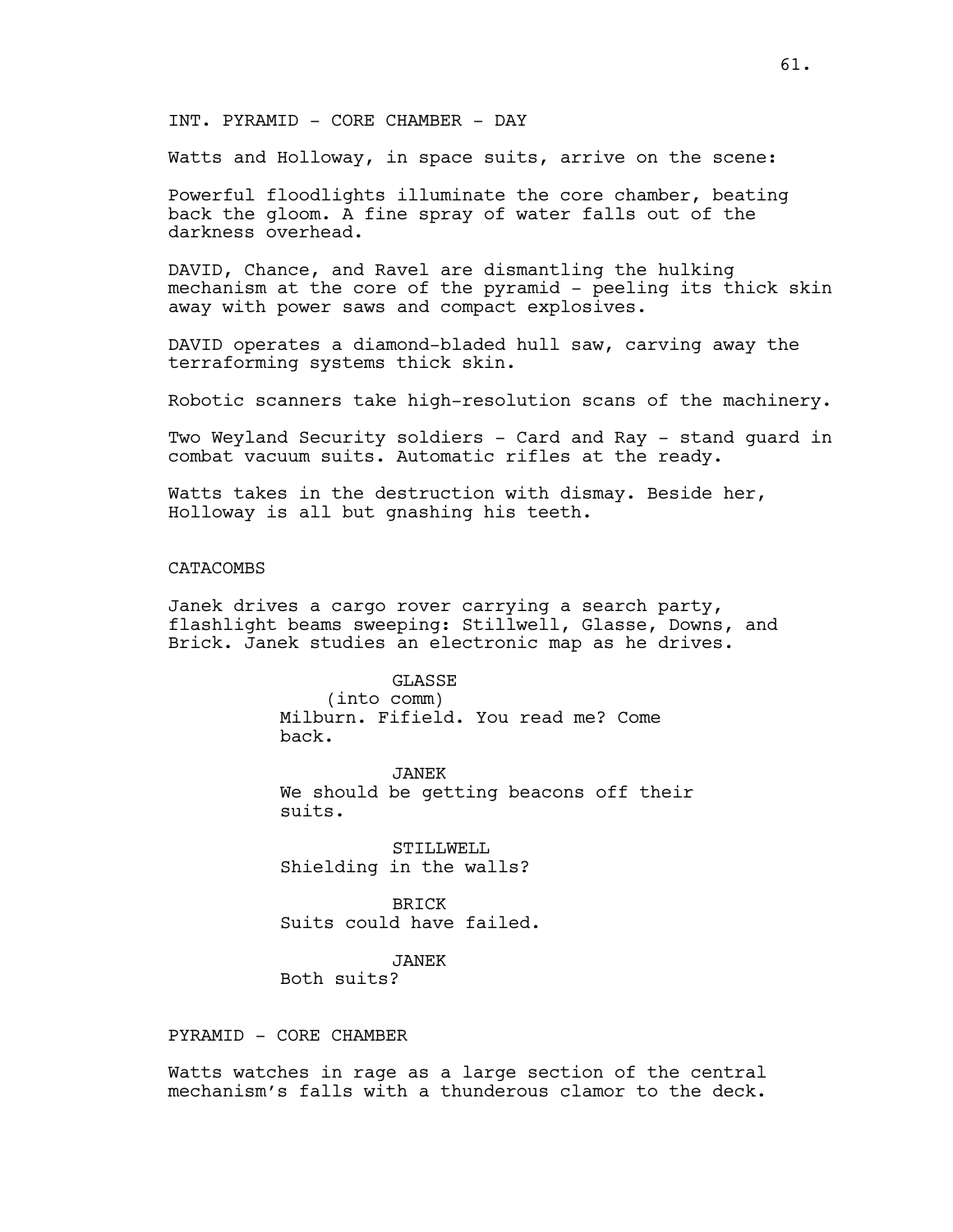Holloway touches her shoulder. Motions for her to follow.

LOWER PASSAGE

Holloway and Watts pass the dead Engineers they discovered the previous day.

### WATTS

We found the tomb of the gods, and brought grave-robbers right to the door.

## HOLLOWAY

Let them scratch. This find's too big to ruin. There's two dozen pyramids on this moon. Anyway, they're on the wrong track. That's infrastructure.

Holloway plays his flashlight over the biomechanical apparatuses lining the walls.

> HOLLOWAY (CONT'D) The core activity of the complex was down here.

They turn a corner. DEAD ENGINEERS lie scattered over the floor in front of them. Desiccated and skeletal. Long dead.

Watts moves among them, fascinated. These Engineers all died of explosive chest wounds: ribs bent outward from within. They are otherwise unmarked.

Holloway's more interested in the mechanisms: high-tech iron maidens, built to fit the bodies of giants. Some suggest sitting positions, others standing. Their design is invasive: meant not merely to embrace, but to penetrate, to fuse.

> WATTS Something different killed these.

## SHADOWY COLONNADE

Watts and Holloway explore a wide colonnade. She is still distracted by the ancient dead; he by the machinery.

Holloway walks down a narrow branching hall. So intent on the mechanisms in the walls, he almost doesn't see the AIRSHAFT plunging down into darkness in front of him.

He stops just in time. Turns back...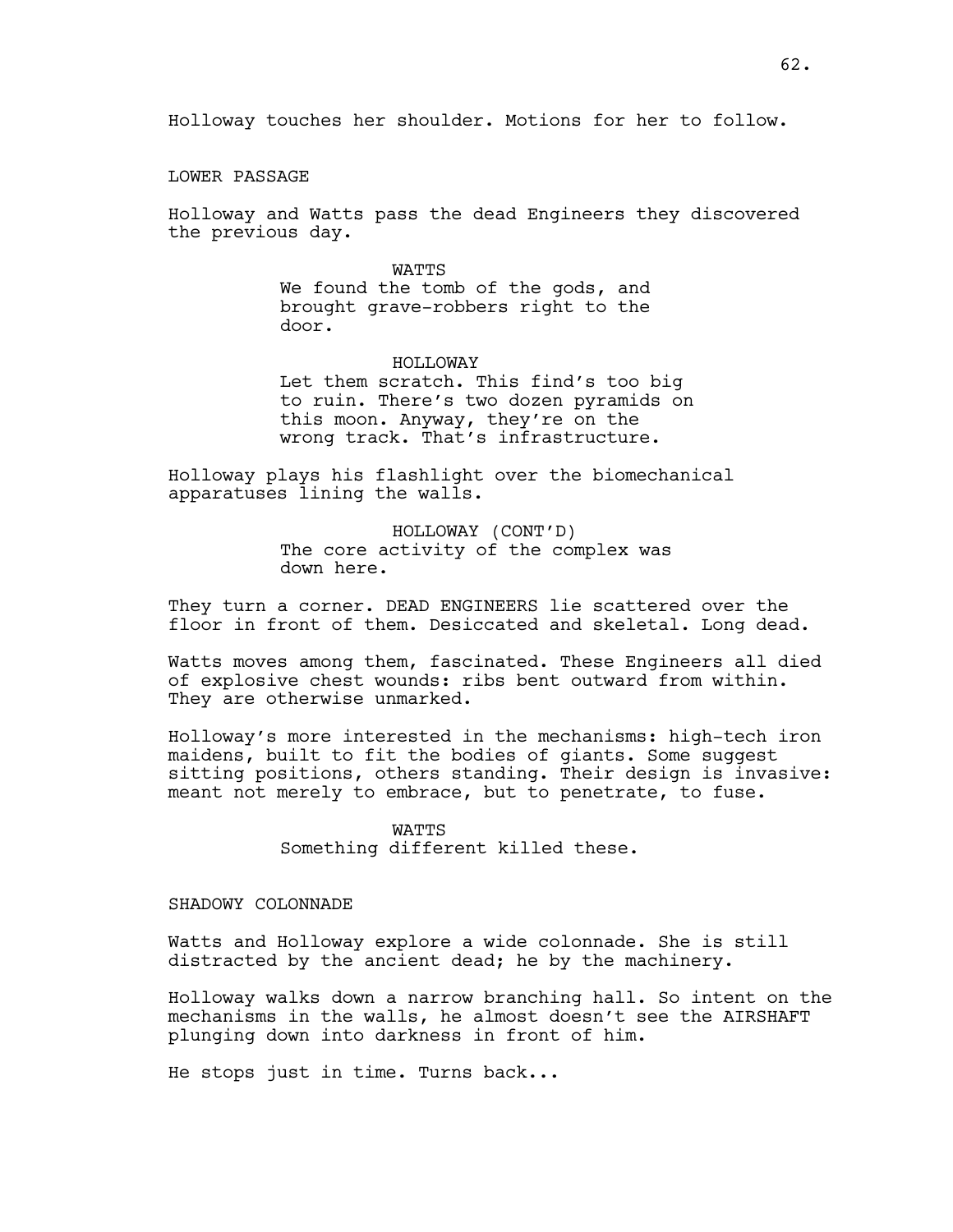A GHOST appears right in front of him - a giant dragging himself across the floor, his monstrous visage eye to eye with Holloway and looming closer.

Holloway leaps back with a gasp - and falls down the shaft. The ghost stares after him as if watching his fall. Disappears in a puff of static.

Watts crosses down the main colonnade, searching.

# WATTS Martin? Martin!

An iris door closes over the shaft.

COLONNADE

Searching, Watts walks anxiously through the dark, sweeping with her light. Shouting for Holloway. She breaks into a run.

CATACOMBS - MILBURN'S RESTING PLACE

Janek and Stillwell stand aghast. Their flashlights illuminate a hideous sight:

Milburn lies dead on the deck. His body contorted in agony. His head inside his helmet is gnawed down to the bone.

## STILLWELL What happened to him?

Stillwell removes the dead man's helmet. The CENTIPEDE scuttles out onto the deck: doubled in size. Stillwell leaps back with a cry.

Janek pulls his pistol. Puts three rounds through the bug. It dies in a spray of acid that burns holes in the black floor.

Janek watches in astonishment as a pin-prick dot of acid eats a pit in his gunbarrel.

DOWNS (O.S.)

Captain.

Downs approaches, holding pieces of a shattered helmet: the stencilled lettering on the helmet reads FIFIELD.

Janek's jaw clenches grimly. His voice is resigned:

JANEK Where's the rest of him?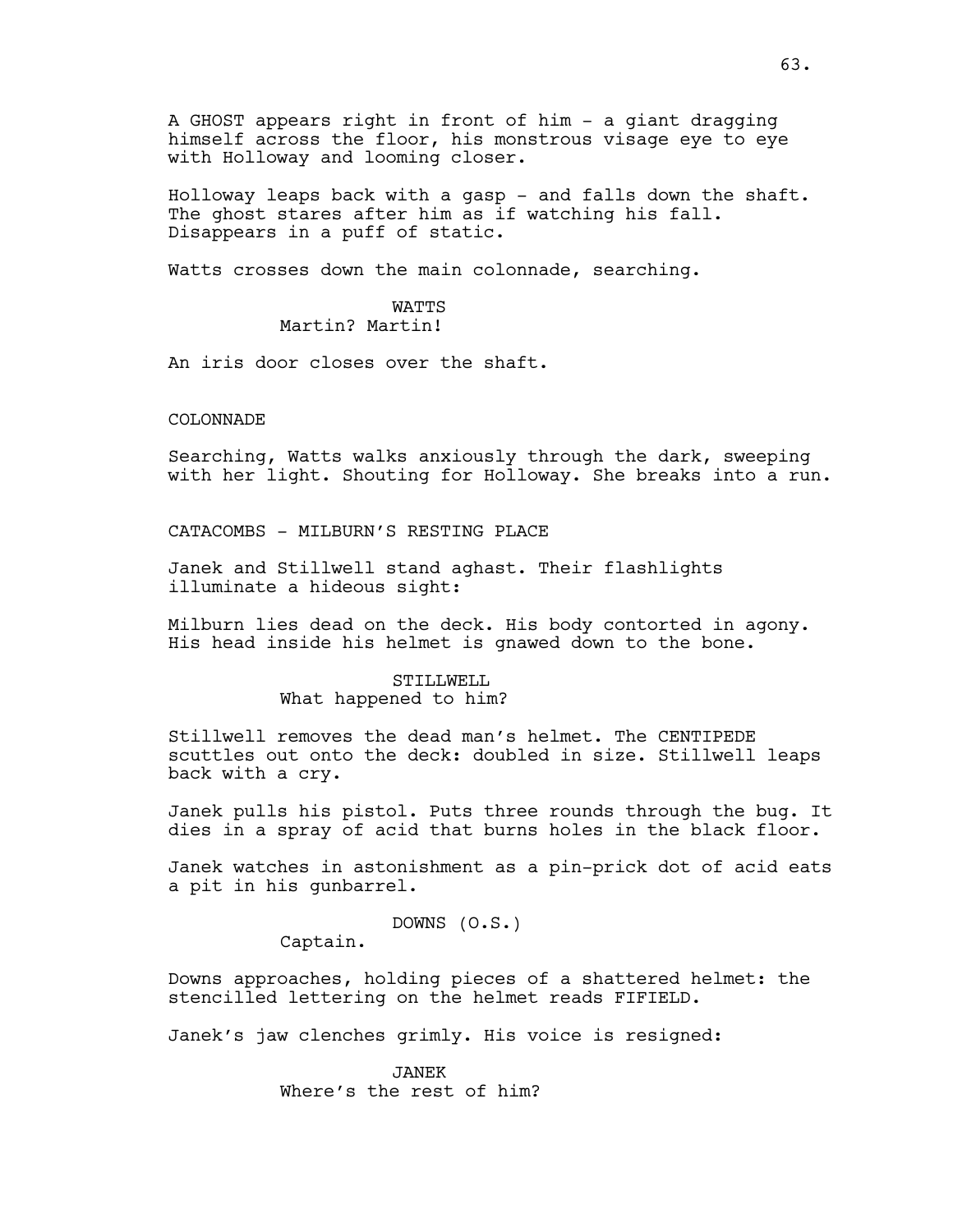DOWNS

No sign.

JANEK All right. We're done here. All hands back aboard.

STILLWELL What about Milburn?

They look down at the ravaged corpse.

JANEK We can't bring the body aboard. God knows what's in there. Bag him. We'll put him in an ore hopper.

### INT. MAGELLAN - VICKERS'S SUITE

Vickers stares at her holography terminal: it displays Janek's helmet-cam view: the Milburn's body, sealed in clear plastic in the bed of a cargo rover.

> JANEK (V.O.) (filtered) Repeat, I have two men down. I'm pulling my crew back to the ship. I'd advise you to do the...

WATTS (V.O.) (breaking in, filtered) Please, anyone...I need help. Martin's missing.

Vickers looks nervously from one video feed to the next.

JANEK (V.O.) (filtered) Watts. Where are you?

Vickers turns: Captain Shepherd stands behind her, watching. She strives to control the quaver in her voice.

> VICKERS Captain Shepherd. Consider yourself responsible for my personal security.

CATACOMBS - JUNCTURE

Watts stands beside Janek's rover in a wide dark passageway.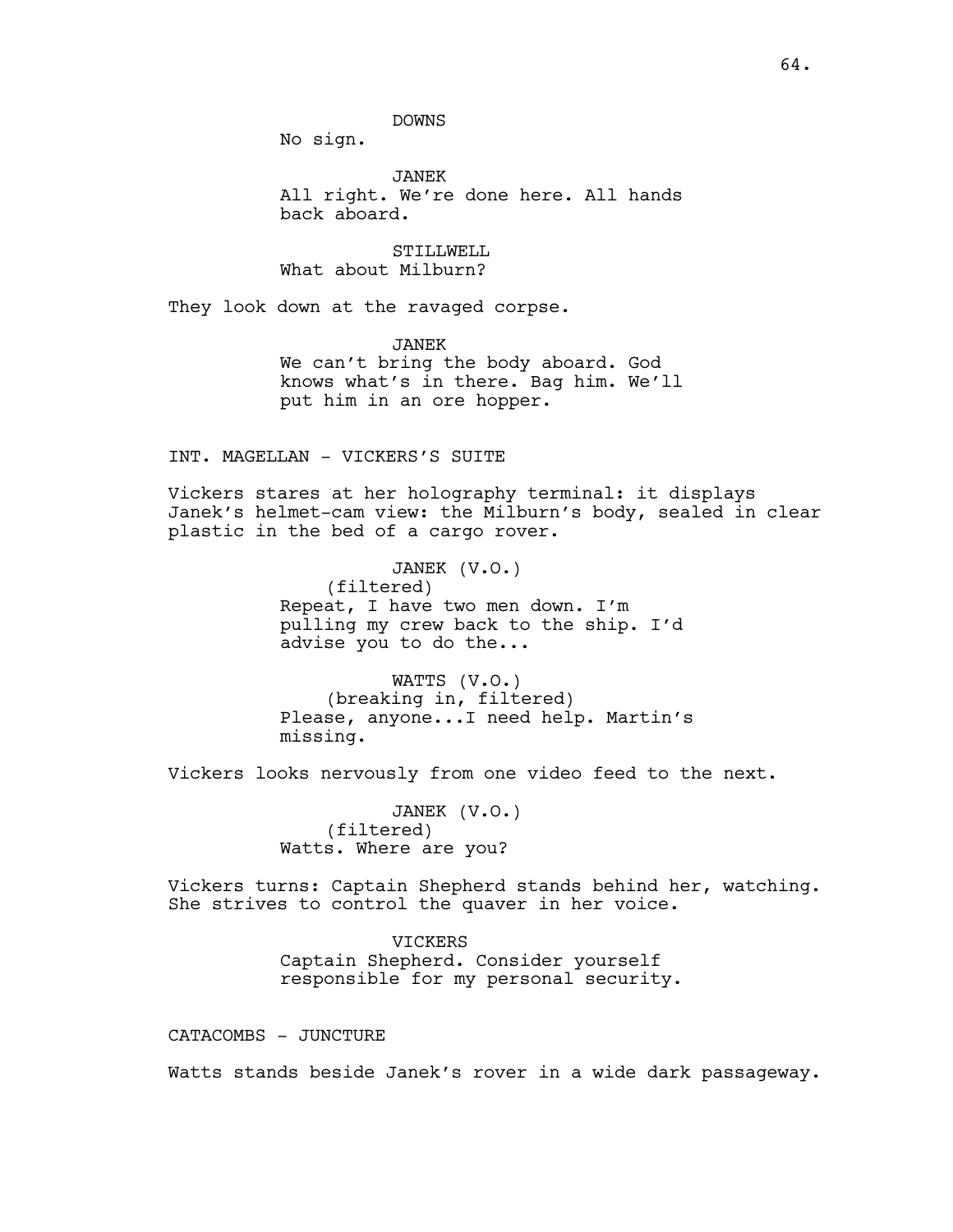JANEK I've just lost a third of my crew. I'm not sending any more men off into the dark.

WATTS We can't leave Martin out there.

JANEK Get Vickers to lend you some soldiers.

WATTS (furiously) She says "her forces are committed."

Janek sighs. Glances at the rover: Milburn dead in the back, Stillwell, Downs and Kamarov looking jumpy and eager to go. Downs shakes his head grimly: *No way.*

DAVID (O.S.)

I'll stay.

DAVID steps out of the dark. Calm as ever. A slim machine gun slung over his shoulder.

> DAVID (CONT'D) You'll be safe.

WATTS Thank you.

EXT. *MAGELLAN* - DAY

Janek and his crew unload Milburn's body from the rover.

JANEK Put him in the number one ore hopper. Get the scrubbers on in the airlock. Sterilize everything.

# MINUTES LATER

Stillwell uses a remote to lower an ore hopper from the belly of the ship. A thick steel bin on heavy chains. He loads the body bag into the hopper.

INT. *MAGELLAN* - AIRLOCK

The crewmen enter one at a time - blasted by sterilizing sprays and radiations.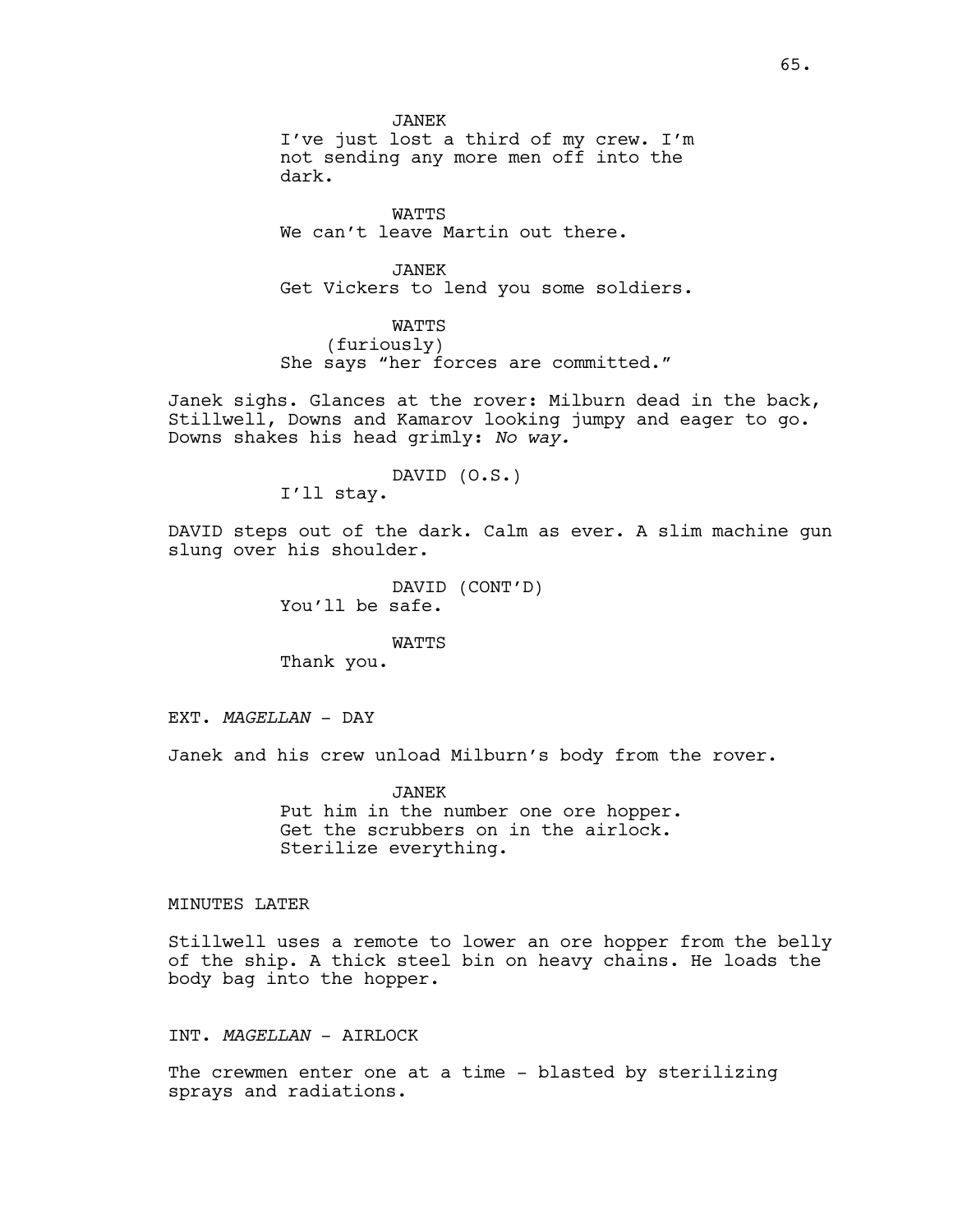## INT. PYRAMID - LOWER PASSAGE

DAVID and Watts move through the dark. She searches with her flashlight beam. DAVID looks around in the dark as if the catacomb were illuminated. Rapt admiration on his face.

#### DAVID

You and Holloway should work with me. I'm learning amazing things. This mechanism - the first layer uses energy fields to catalyze chemical reactions. The second can suspend the strong and weak forces - transmuting one element into another. The third layer builds customized bacteria. Seeds the air with them. It creates life as a tool, to change worlds.

WATTS I can't think about this now!

DAVID

You should. (he sighs) I understand. You're emotional.

**WATTS** 

I'm human.

DAVID That's what I mean.

INT. *MAGELLAN* - BRIDGE - DUSK

Janek stands on the Bridge, looking out at the fading light. A towering wall of cloud rushes over the horizon.

A storm front rolls across the holographic globe.

INT. PYRAMID - LOWER PASSAGE

DAVID and Watts keep searching. Their communicators crackle.

JANEK (V.O.) (filtered) Watts. We've got another storm front coming in. Looks like it follows the sunset line. If you're coming in you'd better do it now.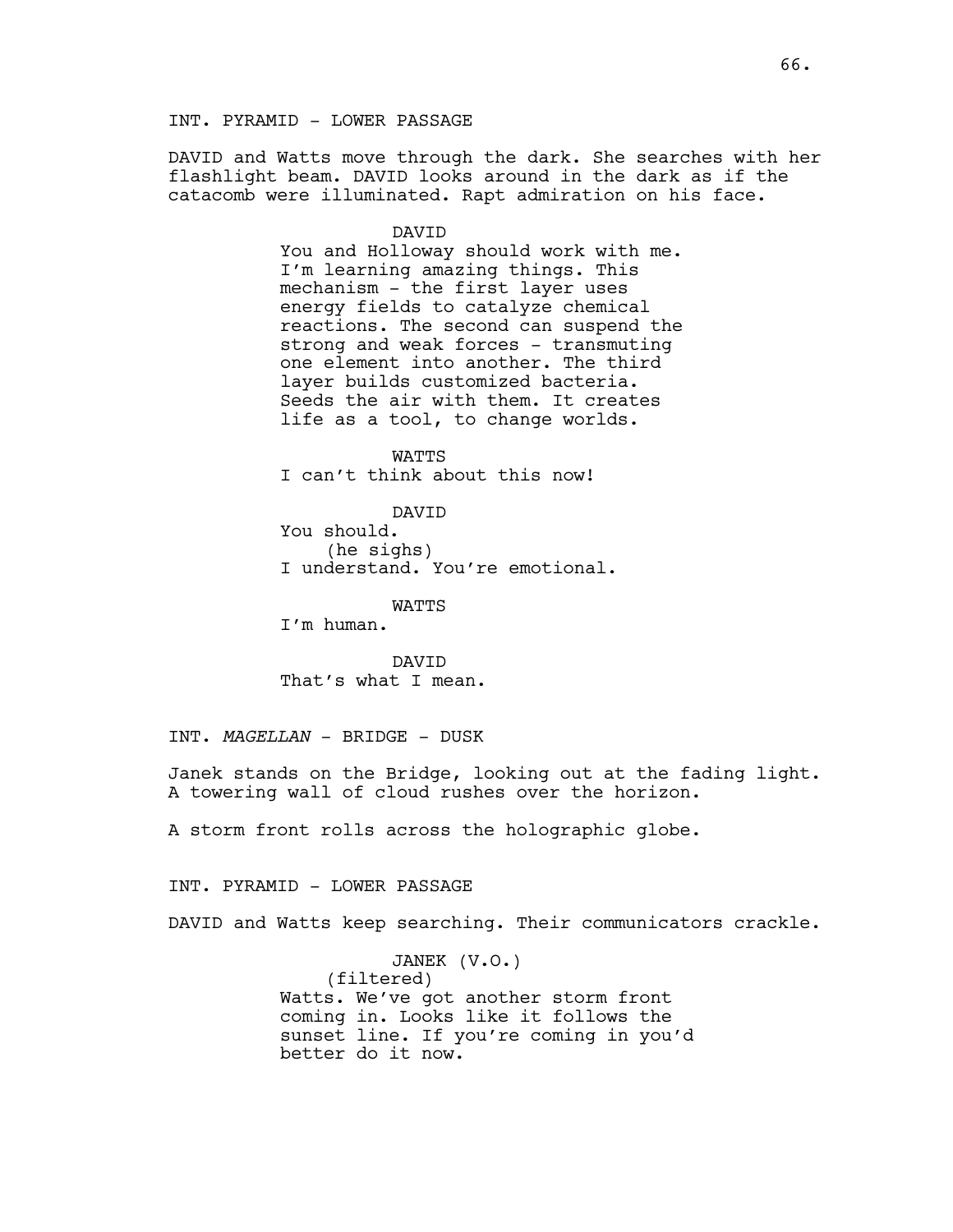**WATTS** (angrily)

No.

## DAVID I see light.

Watts squints into the darkness. She sees nothing.

WATTS Janek, hang on...

She sees it. A dim light bobbing far ahead in the passageway. She runs forward - finds Holloway staggering blearily toward her, leaning on the wall. His helmet and most of his gear are missing; only his chest lamp shines.

> WATTS (CONT'D) We've got him! (to Holloway) Martin! Where's your helmet?

He's disoriented: he stares at her face for a moment before she registers. His teeth chatter. He's freezing.

> HOLLOWAY Broken. I fell. Little...disoriented. I've just been...

He waves a hand vaguely at the tunnels behind him.

DAVID removes his own helmet. Fits it over Holloway's head.

DAVID Here. I can do without this.

WATTS Let's get you home.

EXT. *MAGELLAN* - AIRLOCK LIFT - DUSK

DAVID - bareheaded in the winds - walks Watts and Holloway onto the airlock.

DAVID looks over his shoulder at the canal leading back to the central crater. As the airlock lift begins to rise, he steps backward out into the storm. Turns and runs through the gale toward the pyramid.

Watts watches him go in astonishment.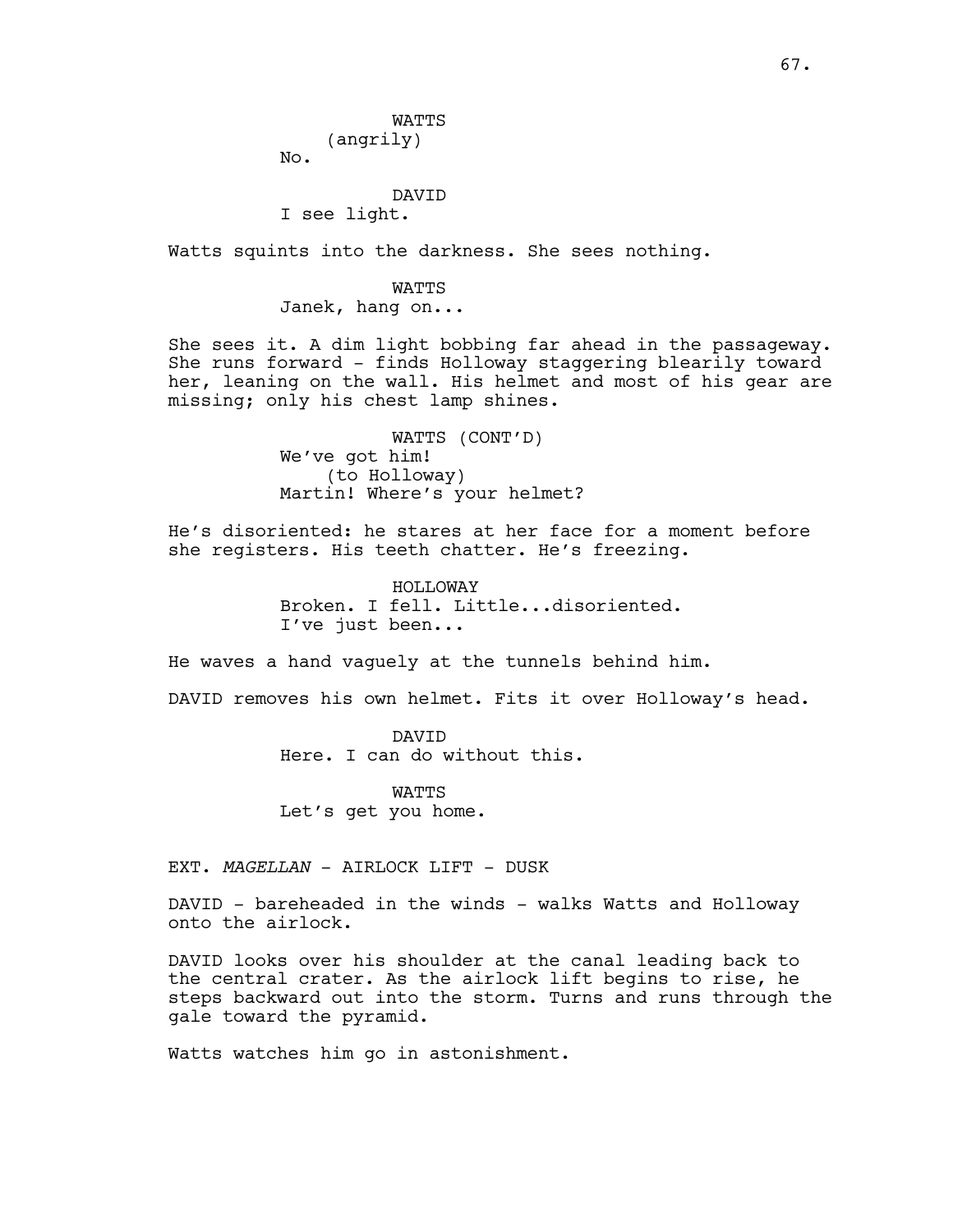INT. *MAGELLAN* - EXCURSION CHAMBER

Watts helps Holloway out of his space suit. Janek looks on.

JANEK I didn't think I'd see you again. You know we lost two men.

Holloway still looks too weary to think straight. He nods.

HOLLOWAY She told me. I'm sorry.

He stands abruptly, swaying a little.

HOLLOWAY (CONT'D) I need to lie down. We'll size things up in the morning. Fair enough?

JANEK

Of course.

# PASSAGEWAY

Holloway and Watts walk aft toward their cabin. Watts looks worried - but Holloway shows little of the weakness he just claimed to feel.

> WATTS What happened to you?

HOLLOWAY (quietly) Not here.

SCIENTISTS' CABIN - WASHROOM - NIGHT

Holloway stands shirtless in the tiny space, brushing his teeth. A red weal around his neck.

Watts stands beside him, watching him in the mirror.

HOLLOWAY Jocelyn. I saw something. God, my mouth tastes like an old boot.

He spits. Rinses. She touches the mark on his neck.

WATTS What's this?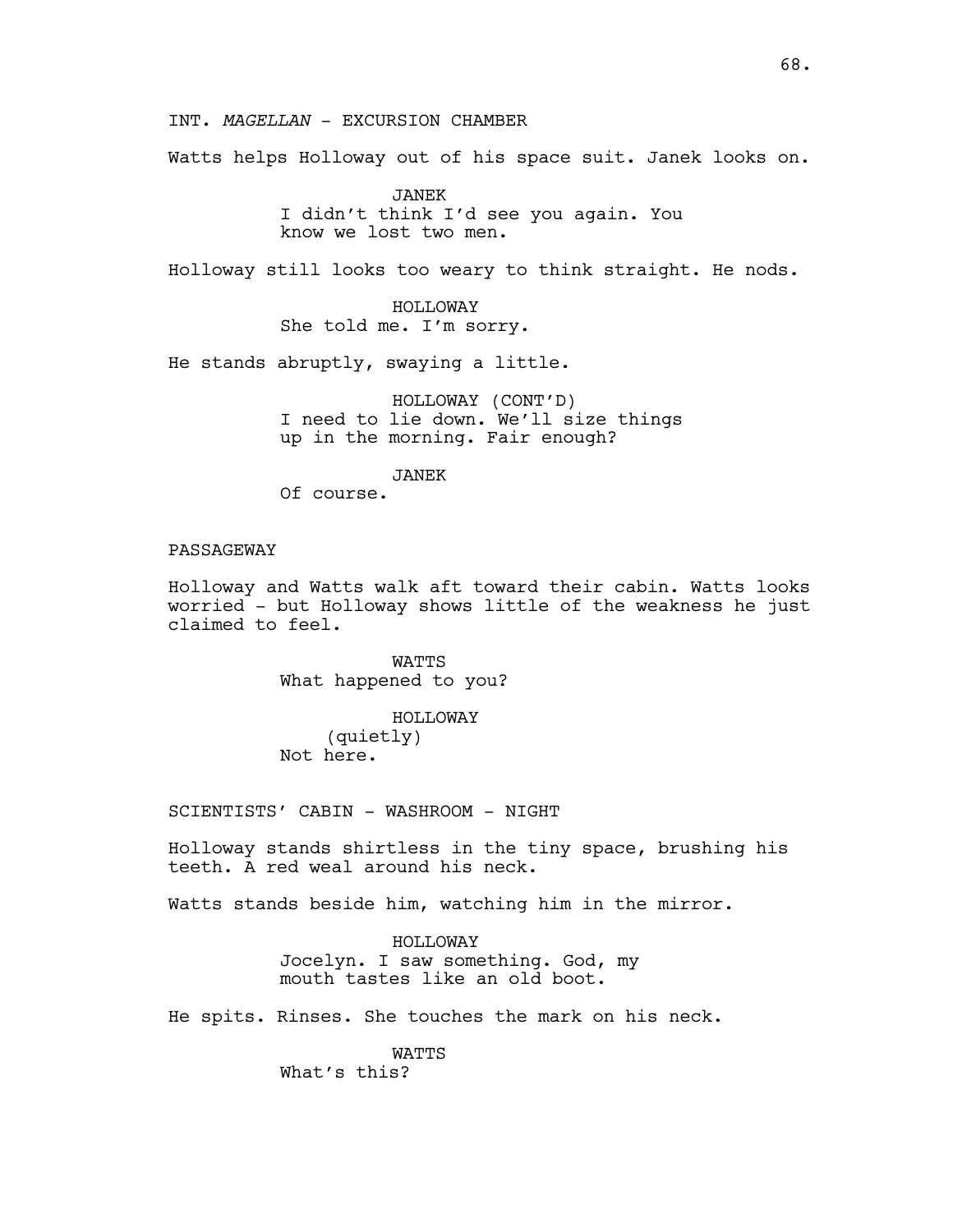HOLLOWAY Neck-ring of my suit, I think. Fell on it.

He rubs his neck, eyes far away. Watts watches him curiously.

WATTS What did you see?

#### HOLLOWAY

After my fall, I woke up walking. Delirious. My helmet wasn't right. I took it off. I was in and out. I just wandered. I went up into a huge space like a cathedral. And I found a model of the galaxy. Floating in the air.

WATTS Are you okay? You sound...

### HOLLOWAY

This was real. My headset video is wherever my helmet is...but my suit tracker will show where I was.

He turns to her.

## HOLLOWAY (CONT'D)

Listen. This star map had a marker representing Earth. Very clear. Another marker I'm sure represents this moon. But there were others. At least seven or eight more.

Watts stares at him, her eyes coming alight.

HOLLOWAY (CONT'D) The Engineers aren't from here. This moon's just an outpost. Abandoned. But if we follow that map, we may yet make contact with a living civilization.

### **WATTS**

Martin.

### HOLLOWAY

The location of the Engineer worlds is the real prize. Next to that, Weyland's terraforming is chump change. We need to get coordinates. And keep them from the Company. We have to play this smart.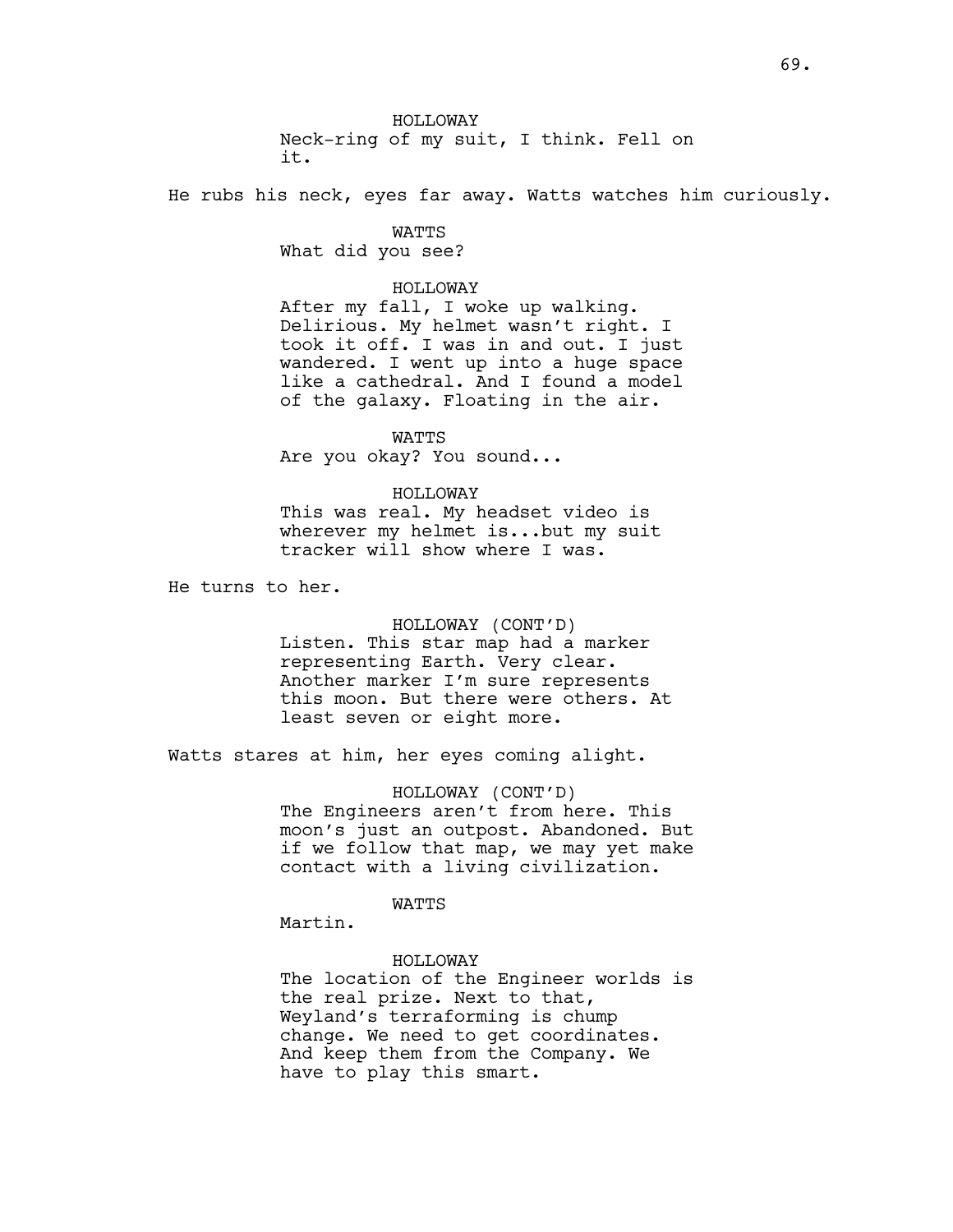**WATTS** 

All right.

HOLLOWAY Two men dead...Vickers is jumpy. As soon as she gets what she wants, she'll take this ship home. We have to move fast.

Holloway trembles. A sheen of sweat on his skin.

**WATTS** We will. You all right?

He's frightened. Brazens through it. Pulls her into his arms.

HOLLOWAY I'm fine, now.

He kisses her.

BEDROOM

Holloway tumbles Watts onto the bed. Pulls her shirt off. They struggle out of their clothes, clinging to one another.

Holloway's ill at ease: something's wrong inside him, he feels it. He dives into Watts as if for refuge. They make love.

Sitting atop Holloway, Watts lays a hand on his chest.

WATTS Your heart's beating so hard.

HOLLOWAY That's your fault.

Vulnerability in his voice. Fear under the surface.

He rolls on top of her. Drives her into the mattress. She holds him protectively: not deceived by his bravado.

Suddenly Holloway tenses, muscles rigid. Shuddering. Watts draws breath through her teeth with a hiss. Eyes open. Her fingers rake his back.

He SCREAMS.

Horribly. Eyes bulging. Tendons standing out of his throat. Watts jumps violently underneath him.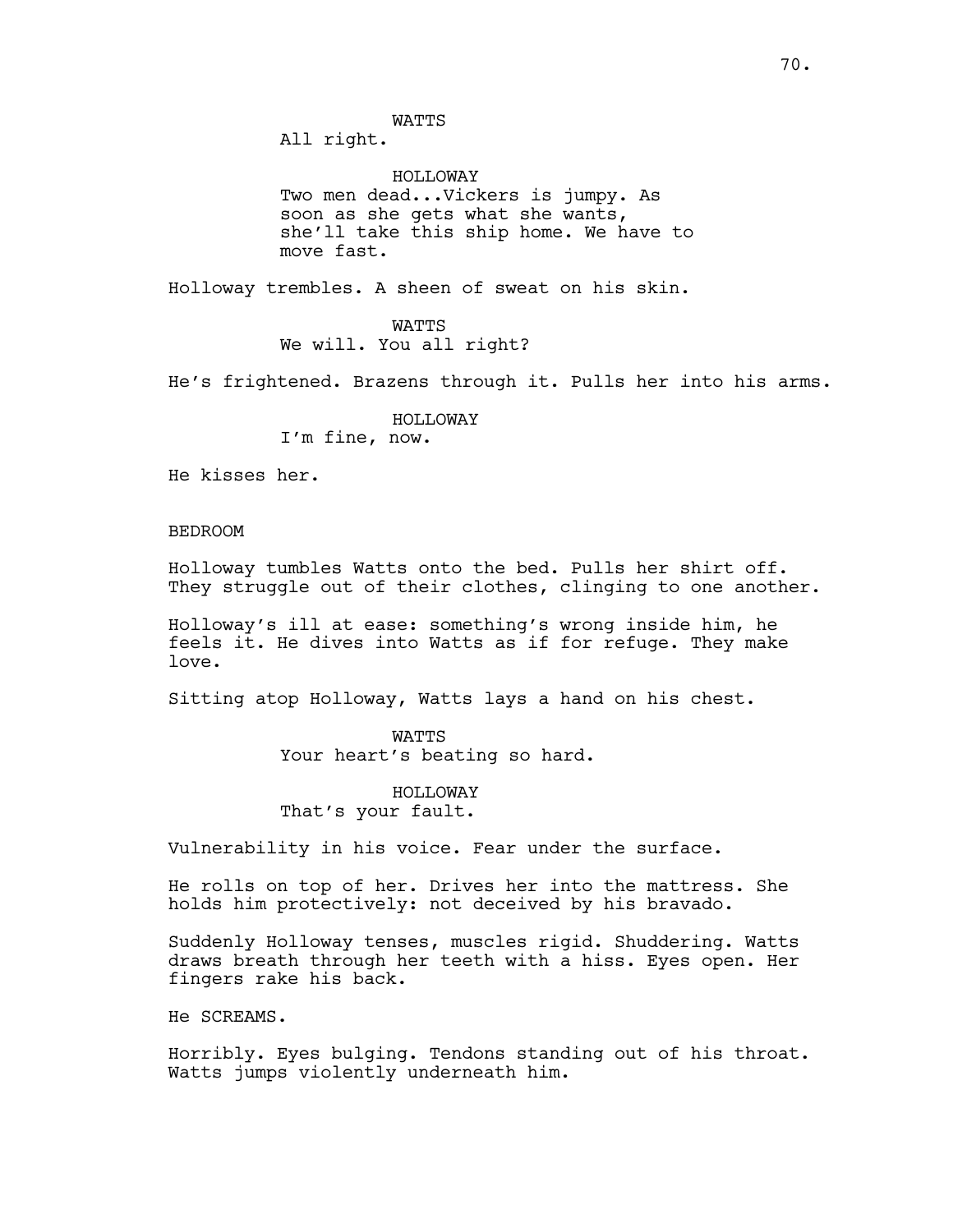He begins to convulse. She rolls him onto the bed beside her, trying to contain his spasms. His teeth grind.

WATTS (CONT'D)

Martin!

A horrible CRACK. In the middle of Holloway's chest, beneath the sternum, a grotesque head pushes out through the skin. A PARASITE. Blood fountains from the ruinous wound.

Holloway goes into a massive seizure. Violently lashing out.

Watts stares at the parasite fighting its way out of his body. It is *white and boneless*. Glistening. It flails its hideous lunging jaw.

Watts screams and screams.

The parasite frees itself from its savage womb and turns on Watts. She slaps at it blindly. It *HISSES* at her.

She squirms away across the floor, tangled in the bloody sheet. The thing comes after her.

CORRIDOR - TRACKING SHOT

Watts's screams echo through the *Magellan*. Stillwell runs down the hallway, searching for the source.

SCIENTISTS' CABIN

The parasite chases Watts across the floor. She leaps into the clothes-locker and slams the steel door.

The parasite flattens itself. Slick as an octopus, it begins to slide under the locker door. Watts shrieks in horror.

Stillwell bursts into the cabin, Janek right behind him.

Quick as a cat, the parasite darts to a floor vent and slithers bonelessly between the bars.

Watts bursts out of the locker, naked and bloodied. Rushes to Holloway where he lies on the gory mattress, a horrific hole in his chest. He is beyond all help.

> WATTS Martin. Martin!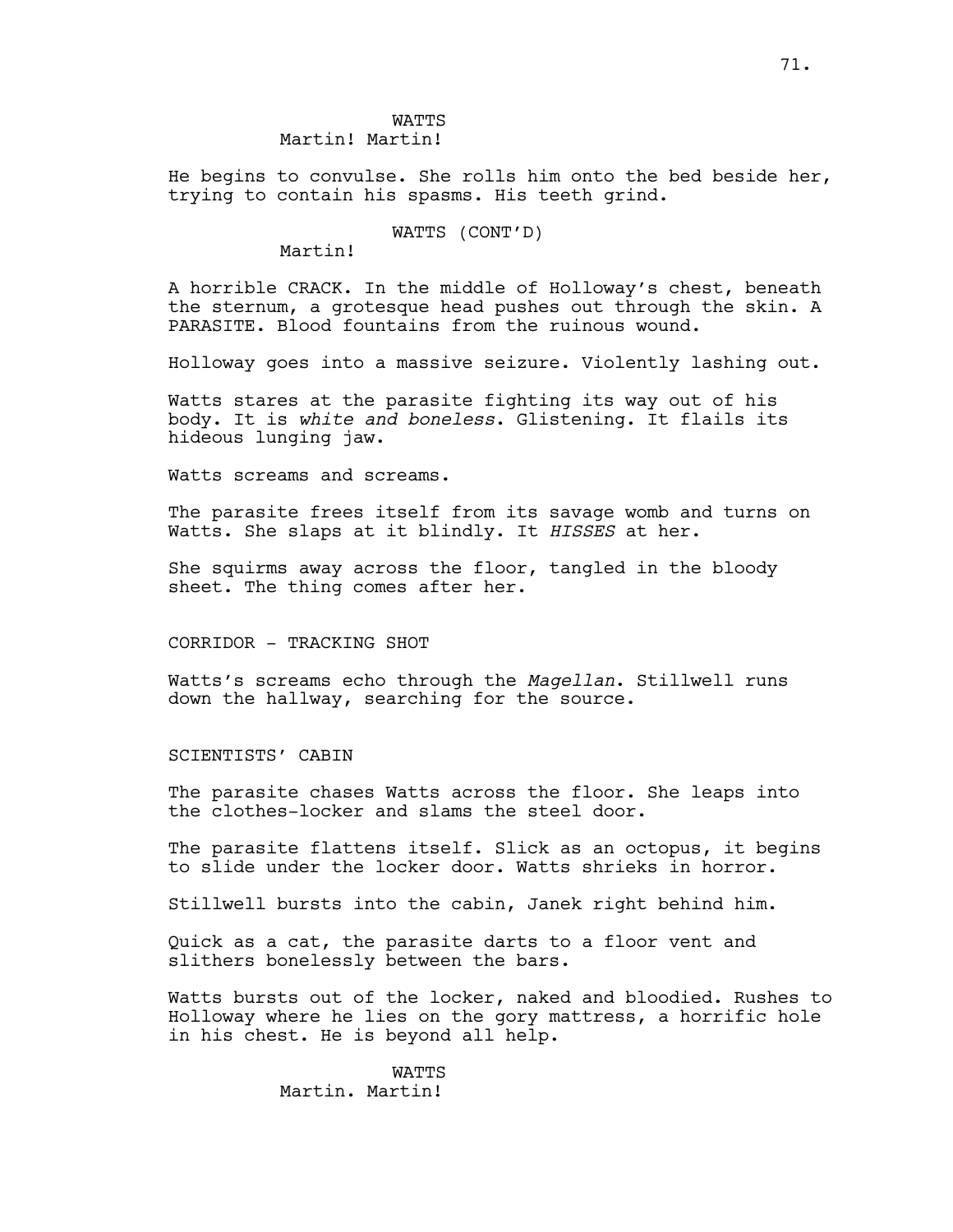Janek and Stillwell struggle to take in what they're seeing. Stillwell pulls Holloway's jacket off a chair. Wraps it around Watts. Pulls her gently away from the bed.

She looks at him, uncomprehending. Shock setting in.

#### BREAK ROOM

Watts sits at a steel table, deep in shock. She wears an oversized crew coverall: her skin still streaked with dried blood under the fabric.

A knot of crewmen around her. Janek, Stillwell, Brick, Glasse and Downs. Janek looks at Glasse.

> JANEK Take care of her. Get her a sedative. Downs. Get Holloway into a freezer. Everybody else with me.

# INT. CATACOMBS - DARKNESS

A horrible sound of breathing, ragged and wet.

In a corner, lit by a green glow from seams in the floor -

A FIGURE IN A WHITE SPACE SUIT lies writhing weakly.

The insignia on the suit's chestplate reads FIFIELD. The suit's helmet is shattered. Inside the helmet, Fifield's head is a horror: a gelatinous mass, skin reduced to putty.

The softened bones of his skull change shape as we watch. Elongating. Fifield mews in pain.

### INT. *MAGELLAN* - CAPTAIN'S WARDROOM

Janek keys open the arms locker in his wardroom. Unlocks automatic pistols from their rack one by one, and hands them to Stillwell and Kamarov.

# HYPERSLEEP COMPARTMENT

Holloway's body lies frozen in his hypersleep freezer, blue with frost. The horrific wound yawning in his chest.

Watts enters. Cleaned up. She opens the freezer. Her hand caresses Holloway's cold cheek tenderly. Slides over his collarbone - lies flat on his chest above his awful wound.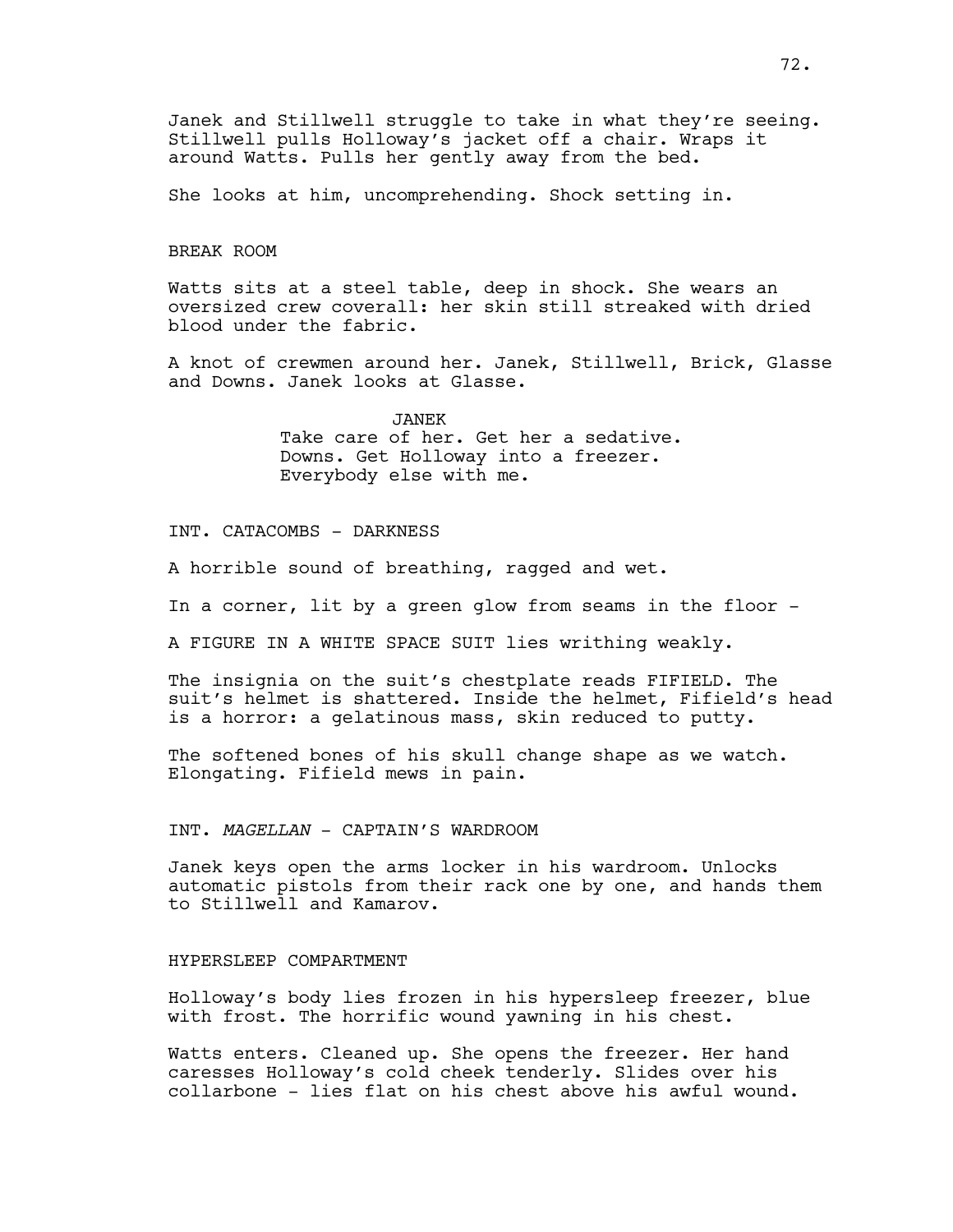Glasse enters. Reacts in dismay. Tries to pull her back.

**GLASSE** You don't want to see that...

She turns on him fiercely.

WATTS I want to understand.

INT. MESS ROOM - DAWN

The entire complement of the ship gathers for an emergency meeting. Janek at the head of the hall. Glasse, Downs, Brick, Stillwell, and Kamarov seated with pistols on their hips.

To one side: Vickers with Captain Shepherd and Vigoda.

JANEK All right! Listen up. I expect you all know what...

Watts enters. They all stare at her, knowing what she's been through. With averted eyes she crosses the room. Sits alone.

> JANEK (CONT'D) We've got some kind of parasite aboard ship.

VICKERS I suggest you kill it.

DOWNS There's a bright idea.

KAMAROV Show us where it is, lady. We just spent five hours looking for the damn thing.

**WATTS** We found Engineers who died like Martin.

Silence. They all turn to look at her.

WATTS (CONT'D) Explosive wounds in the chest. Whatever killed Martin is the same thing that killed the Engineers a thousand years ago.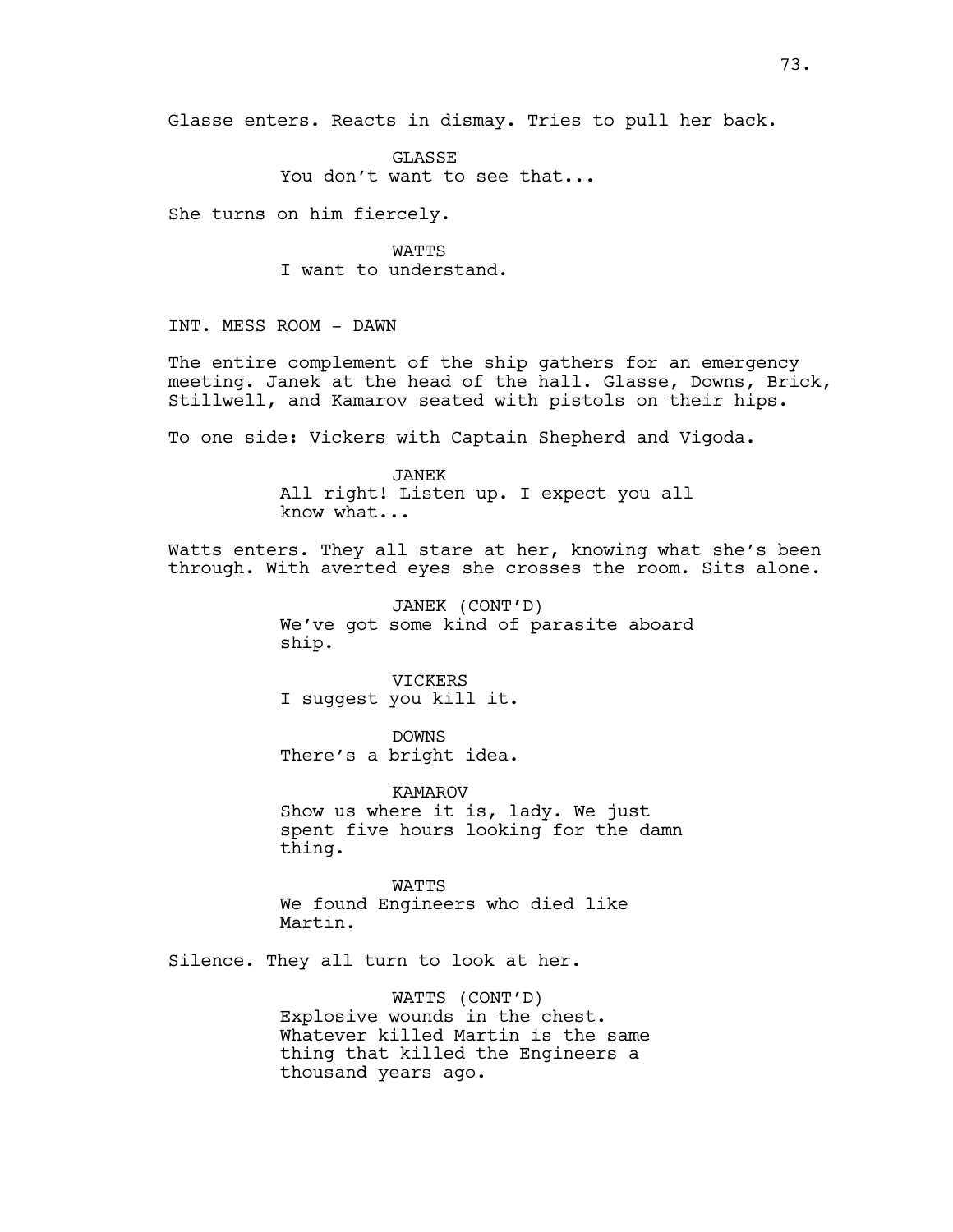# STILLWELL

Jesus.

WATTS

But not all the Engineers died that way. The others were torn apart. Slashed to pieces.

A murmur among the men as the implications of that sink in. Even Vickers is disconcerted.

JANEK

We're a modular ship. Self-contained life-support and power in every section. I say put the ship in orbit. Vent every compartment to space. Sit in vacuum at twenty degrees Kelvin for a week. Kill anything.

DOWNS

Then what?

STILLWELL Straight home, man.

VICKERS This ship doesn't lift until our work's done.

She joins Janek at the head of the room. Shepherd and Vigoda flank her, rifles slung. The soldiers scan the room, meeting each man's eyes. The quiet threat is unmistakable.

JANEK

Are you serious?

VICKERS

We spent years and billions of dollars getting here. The technology we came for is in our hands. We just need a little more time.

JANEK We're barely here three days and three men dead!

VICKERS They were careless.

JANEK

Careless!

As the argument picks up heat, Watts slips out of the room.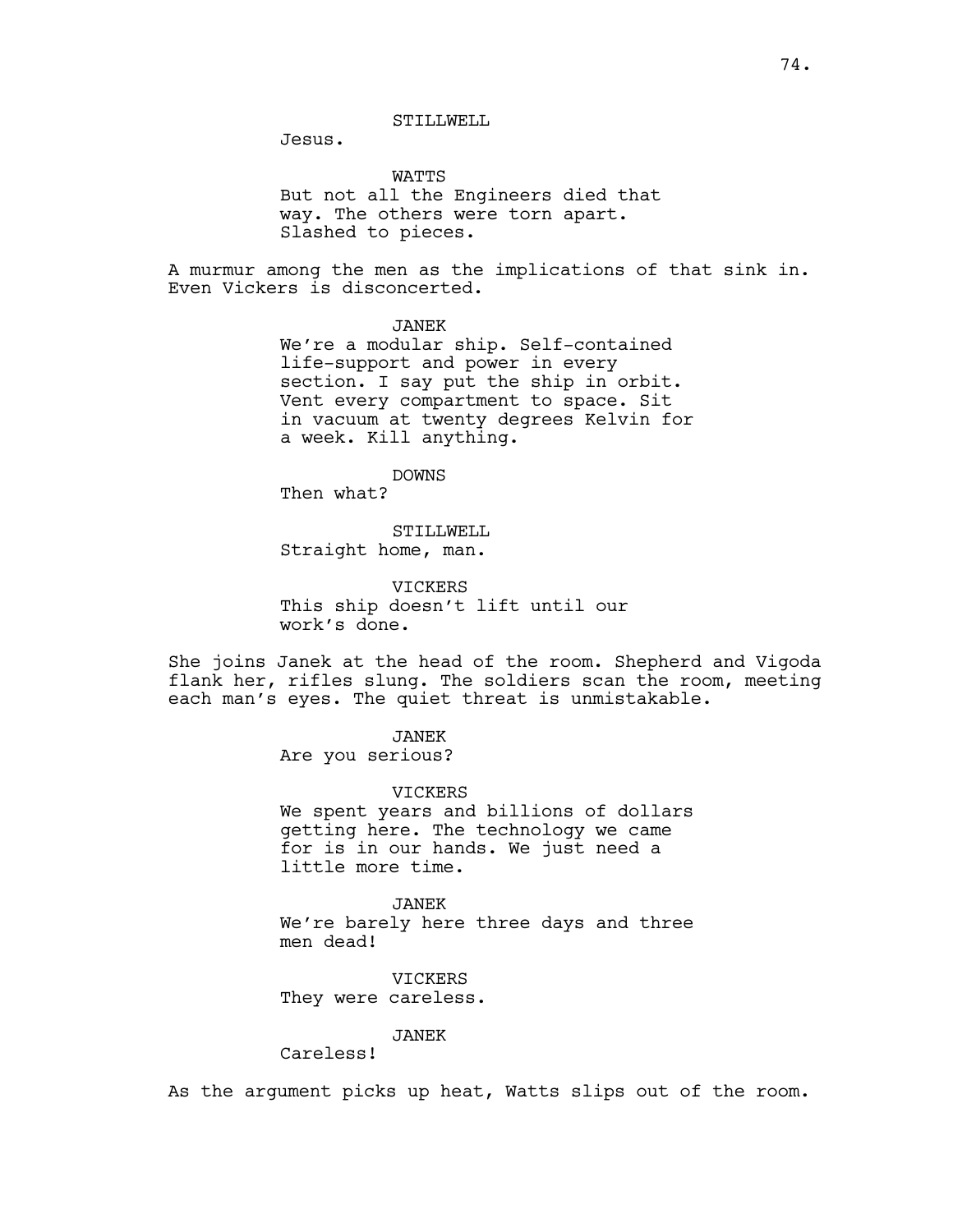### EXCURSION CHAMBER

Watts, in a space suit, no helmet, opens Holloway's locker.

She pulls out the space suit he wore on the last day of his life. HOLLOWAY stenciled on the chest. Her fingers linger in its folds as if she could soak up some last trace of him.

She pulls the tracking chip from the chestplate of his suit.

Plugs the chip into a map unit. The holographic map lights up. The legend in the corner reads MARTIN HOLLOWAY.

A wandering path shows Holloway's final exploration. Markers on the map denote his photographs, field notes and scans.

Watts touches a marker. One of Holloway's field notes plays:

HOLLOWAY (V.O.) (filtered) Seven dead Engineers all facing the same way. Going where? Jocelyn's right, we don't see the big picture yet. Another level below me. I'm going down.

## SERVICE CORRIDOR

A hunting party convenes: Card and Vigoda in combat coveralls with submachine guns; Downs, Kamarov and Stillwell wearing tool belts and pistols.

The soldiers carry map units, squinting at the plan of the unfamiliar ship: decks upon decks.

> CARD Vigoda, take Kamarov and work the number one accessway. I'll work number three with Downs and Stillwell.

DOWNS (rebellious) You in charge now?

CARD

Tactical op.

KAMAROV Yeah, well, Stillwell's the ventilation specialist, and life support's that way. Downs is electrics and the regulators are that way.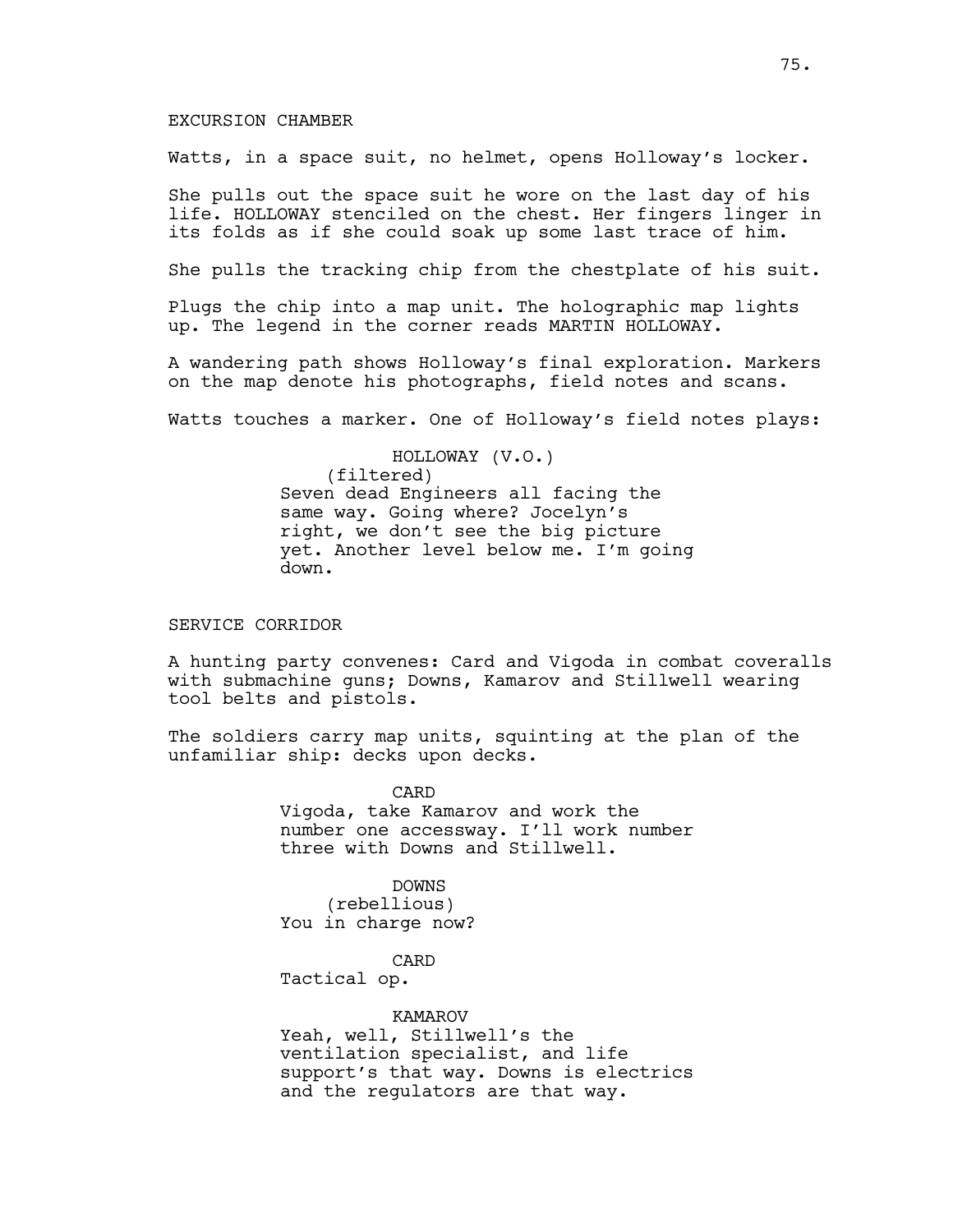Vigoda grins wryly. Card glowers. They switch corridors.

INT. PYRAMID WORKSITE

Ravel and Chance toil away at their dissection of the terraforming pyramid. Ray stands sentry.

DAVID is nowhere to be seen.

Watts rolls up in a rover and gets out. Heads for the ramp to the catacombs below. Ravel and Chance watch her pass without comment and return to their work.

INT. *MAGELLAN* - SERVICE DECK - DAY

Kamarov and Vigoda, standing in front of an open vent, are in a full-fledged argument.

> KAMAROV You got the rifle. But you want ME to stick my head in the hole.

VIGODA We grunts don't know nothing about ships, right?

KAMAROV What's the damn gun for if you're gonna stand behind me the whole time?

Vigoda grins.

VIGODA I kill whatever kills you.

KAMAROV Funny. You take this vent, funny guy. I'll be on four.

INT. PYRAMID - RAMP

Watts descends alone into the lower passages below the pyramid. A tiny figure in the vast darkness.

She holds her map unit as a pilgrim holds a bible: a guide in the darkness. Holloway's name and course in shining symbols. She follows his path into the unknown.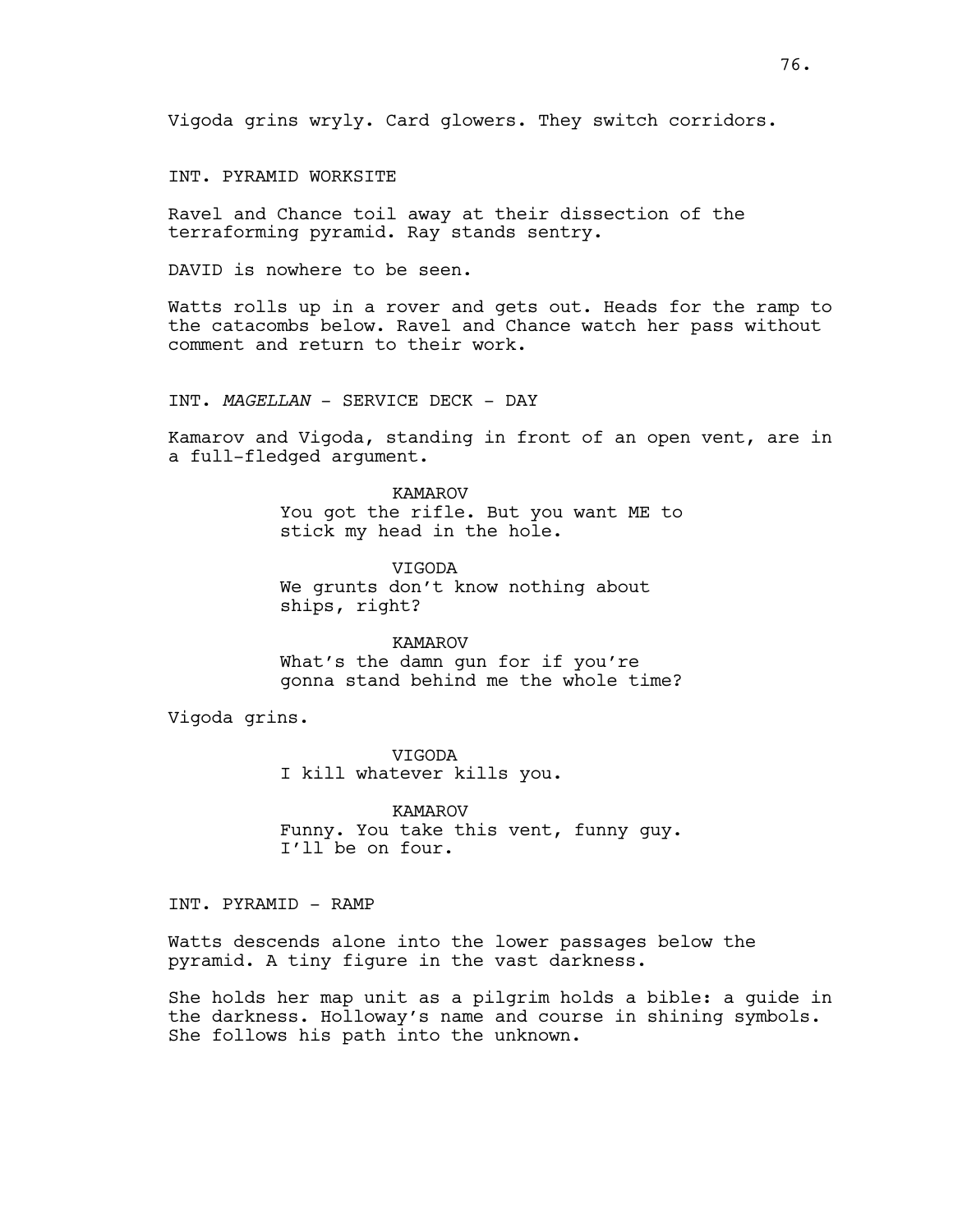INT. *MAGELLAN* - MAINTENANCE BAY - DAY

Kamarov carries a stepladder into a utilitarian steel compartment. Drops the ladder under an air vent and steps up.

He pulls a powered wrench from his belt. With the wrench cocked like a hammer, he eases up and peers cautiously through the vent with a flashlight. Nothing to see.

He snorts. Removes the vent cover. Feels around inside.

He gasps in shock. Pulls out an atmosphere sensor that's been bitten in half. He takes his comm handset off his belt.

> KAMAROV (into handset) I got more damage on four.

He hangs the handset on his belt. Takes one last look into the vent. Squints curiously. Reaches deep inside.

A hiss inside the vent. Kamarov whips his flashlight up, peering inside. Snatches his arm back -

- but something snatches him faster.

An unseen force drags Kamarov's right arm into the vent with hideous strength. He cries out in pain.

He drops his light. Tries to reach his pistol with his left hand. It's on his right hip. He can't reach across.

He braces his head against the vent's edge. Clenches his teeth and strains.

A horrific YANK drags his head and arm together into the vent. They barely fit: he loses some skin on the way in. His feet come off the stepladder. He struggles on tip-toe.

Horrific force collapses Kamarov's shoulder. Bones crack. The thing in the vent drags him through that hole he doesn't fit through. By the time his ribs are in he stops screaming.

His body disappears into the hole. Hips, legs, boots.

# **BRIDGE**

Janek stands staring out at the barren moon. The Bridge intercom squawks:

BRICK (V.O.)

Captain!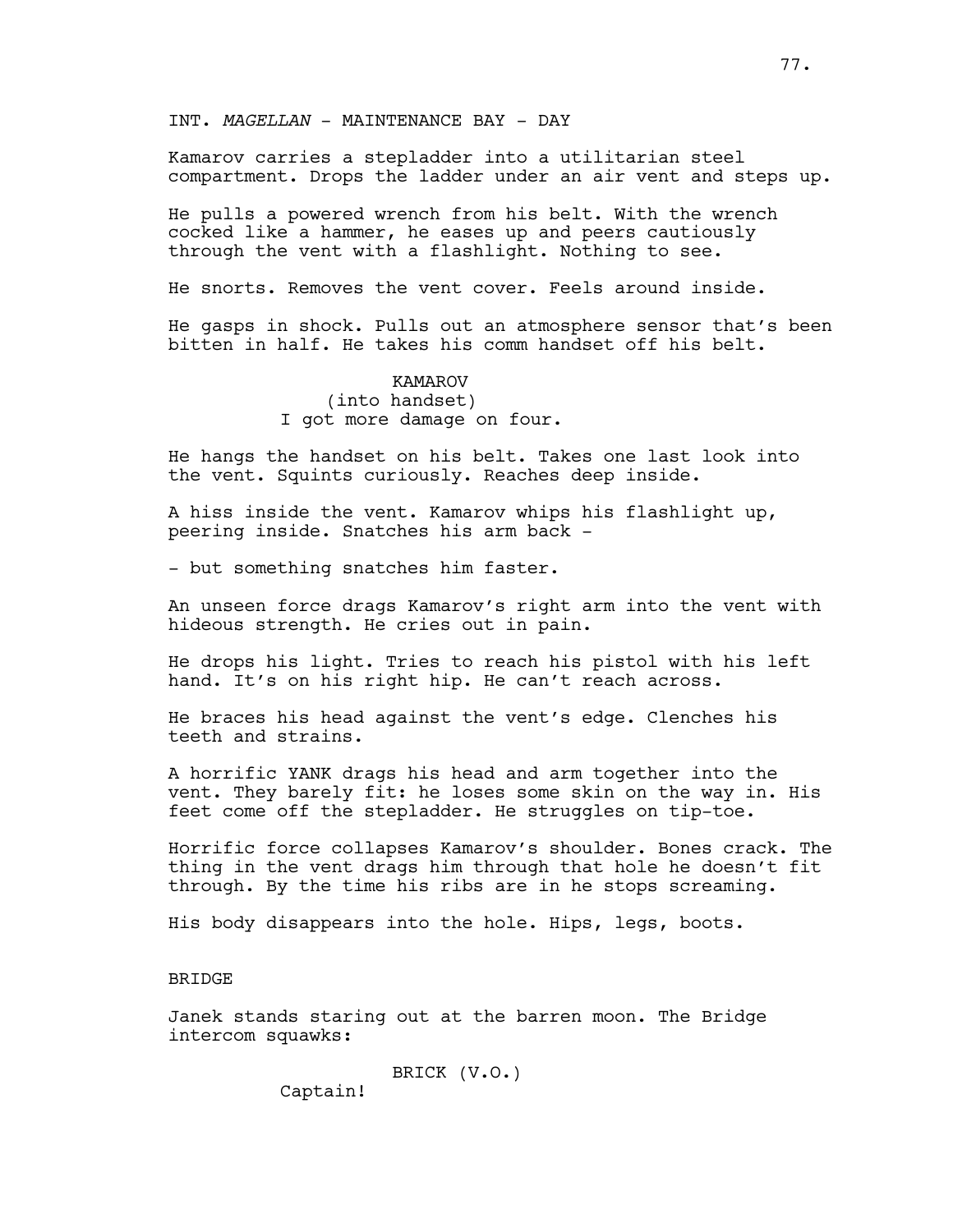BRICK (V.O.) It's Kamarov.

ENGINEERING DECK - ATMOSPHERE PLANT

The *Magellan*'s life support center. A deep rumble of ventilation fans.

Janek and stands beside Brick, Glasse, Downs and Stillwell. Shepherd and Vigoda look on from the doorway.

In front of them, an eight-inch metal duct has been cut open. Kamarov is stuffed inside, dead and broken: limbs folded, drenched in blood. A human plug in a pipe.

# INT. CATACOMBS

Watts moves through the darkness with her map unit. Her headlamp sweeping nervously.

A CLATTER behind her makes her spin: but it's only a spherical mapping probe, bumbling through the dark.

She walks on -

```
HOLLOWAY (O.S.)
    (filtered)
Jocelyn!
```
The voice transfixes her where she stands, a look of holy dread on her face. Shivering, she prowls toward the sound.

# XENOMORPH INCUBATOR

Watts enters a new chamber, looking around in astonishment. The domed ceiling is honeycombed with cells like a beehive. Grotesque molluscoid organisms are secreted in them - their vile orifices cinched tightly shut.

Watts stumbles on something: looking down, she sees a helmet. Picks it up. The stenciled label reads HOLLOWAY. The clear visor has been melted through by a powerful acid.

She looks up: a tracheal airshaft curves up into the dark.

An electric CRACKLE. A flare of blue light makes Watts leap back against the wall.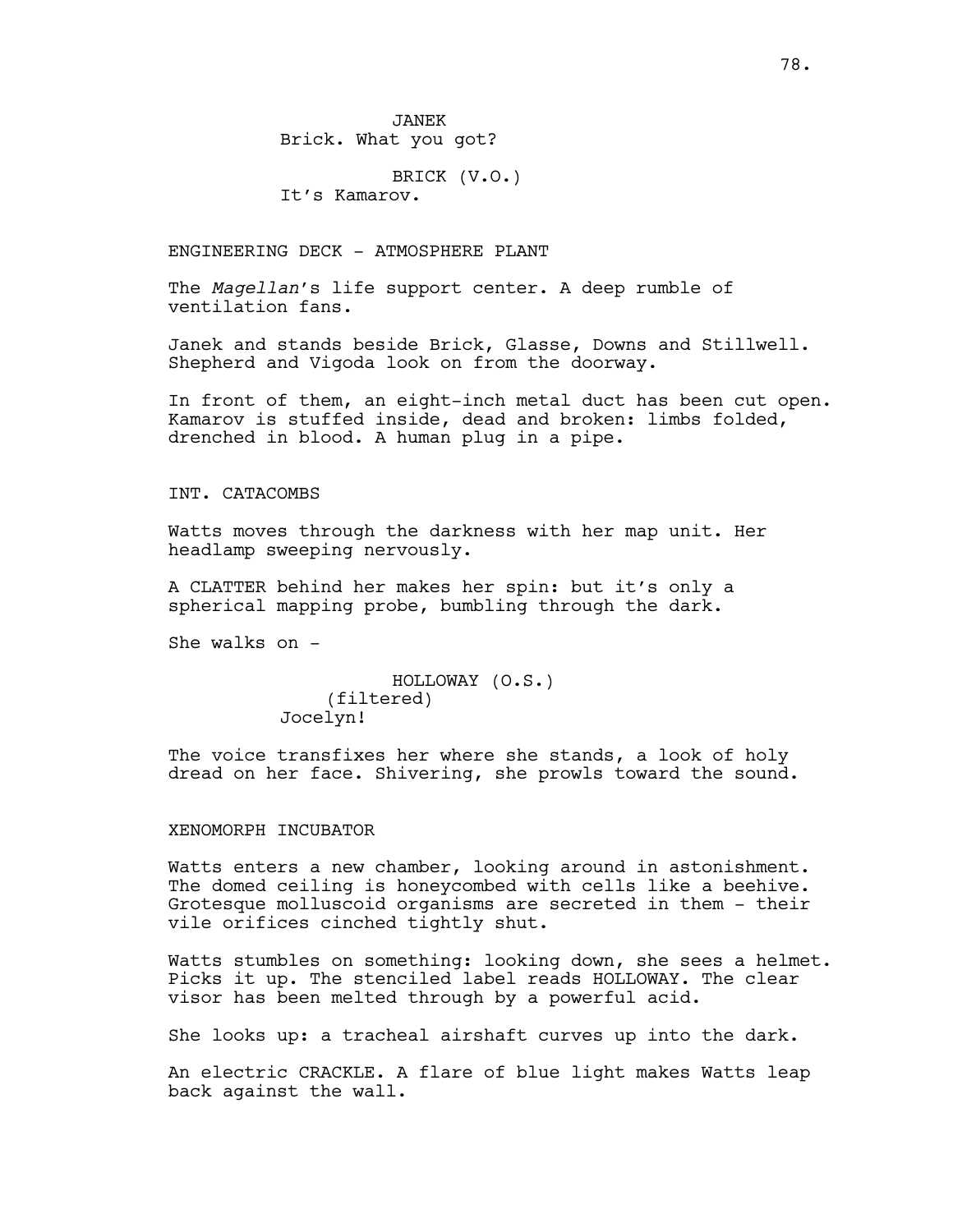Watts stares, paralyzed. The ghost gasps out a word:

# HOLLOWAY

*Jocelyn!*

*Holloway's headlamp shines on the molluscoid right overhead: the beam awakens the organism. Its sphincter mouth dilates.*

*A soft white octopoid FACEHUGGER descends on a quivering rope of mucus. Sprawls slitheringly over his clear visor.*

*Acid HISSES. Smoke rises from the glass.*

The vision vanishes in a sizzle of static. Watts huddles against the wall, gasping.

In the beam of her flashlight, the FACEHUGGER lies dead, legs curled in.

She looks up. Sees the open molluscoid above where Holloway lay. The other molluscoids not yet opened in their cells.

Terror. She steals out of the chamber.

## LOWER CORRIDOR

Watts emerges into a hallway. Leans against the wall, wideeyed. Panting with the horror of what she's seen.

She glances left and right. Jumpy now.

All is silent. She lifts the map unit. A trace leads off into the dark. If Holloway's course before was direct and clear, now it is a meandering thread. A drunkard's walk.

### INT. *MAGELLAN* - CORRIDOR

Janek pulls his communicator from his belt as he strides along. Punches a control.

His voice reverberates over the ship's public address system.

JANEK All hands, duty stations. Ready for flight. The *Magellan* is lifting.

Vickers pursues him down the corridor, shouting.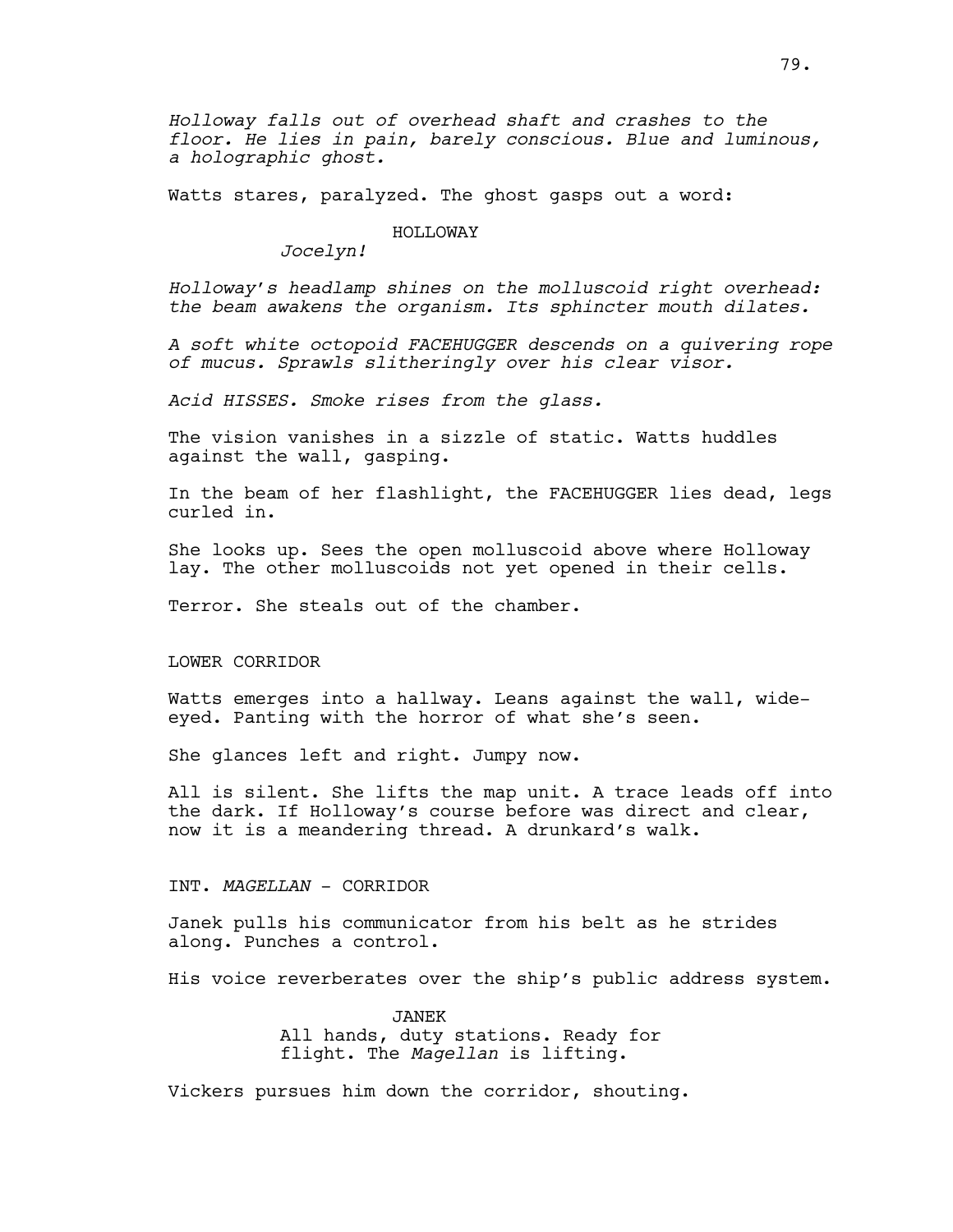# VICKERS Captain. Captain!

### BRIDGE

Janek strides onto the Bridge, Vickers a terrier on his heels. But something in the faces of his men stops him cold.

Glasse and Brick look stricken.

# JANEK

What is it?

**GLASSE** 

Nav computer's not responding. "Access denied."

In disbelief, Janek strides to his Captain's chair. Taps controls. What he sees takes the wind out of him. He stares at Vickers in outrage and violation.

JANEK

What have you done to my ship?

Vickers is legitimately shocked. She shakes her head.

VICKERS Nothing. What's wrong?

# INT. CATACOMBS - UNDERGROUND HANGAR

A circular chamber of stunning size - a thousand feet across. Its lofty ceiling flat and segmented, designed to open. Watts follows her map into the space in awe.

Dominating the hangar is a ship: the vast horseshoe-shaped vessel familiar from the original film. We will come to know it as the JUGGERNAUT. It's at rest on its landing gear. Skeletal gangways slanting up to its three massive doors.

Watts glances at her map: Holloway's holographic trace leads right up the gangway into the ship. She goes.

PILOT CHAMBER

Watts passes through a circular space with a high domed ceiling. A green glow emanates from grooves in the floor.

In the center of the chamber: a PILOT'S CHAIR.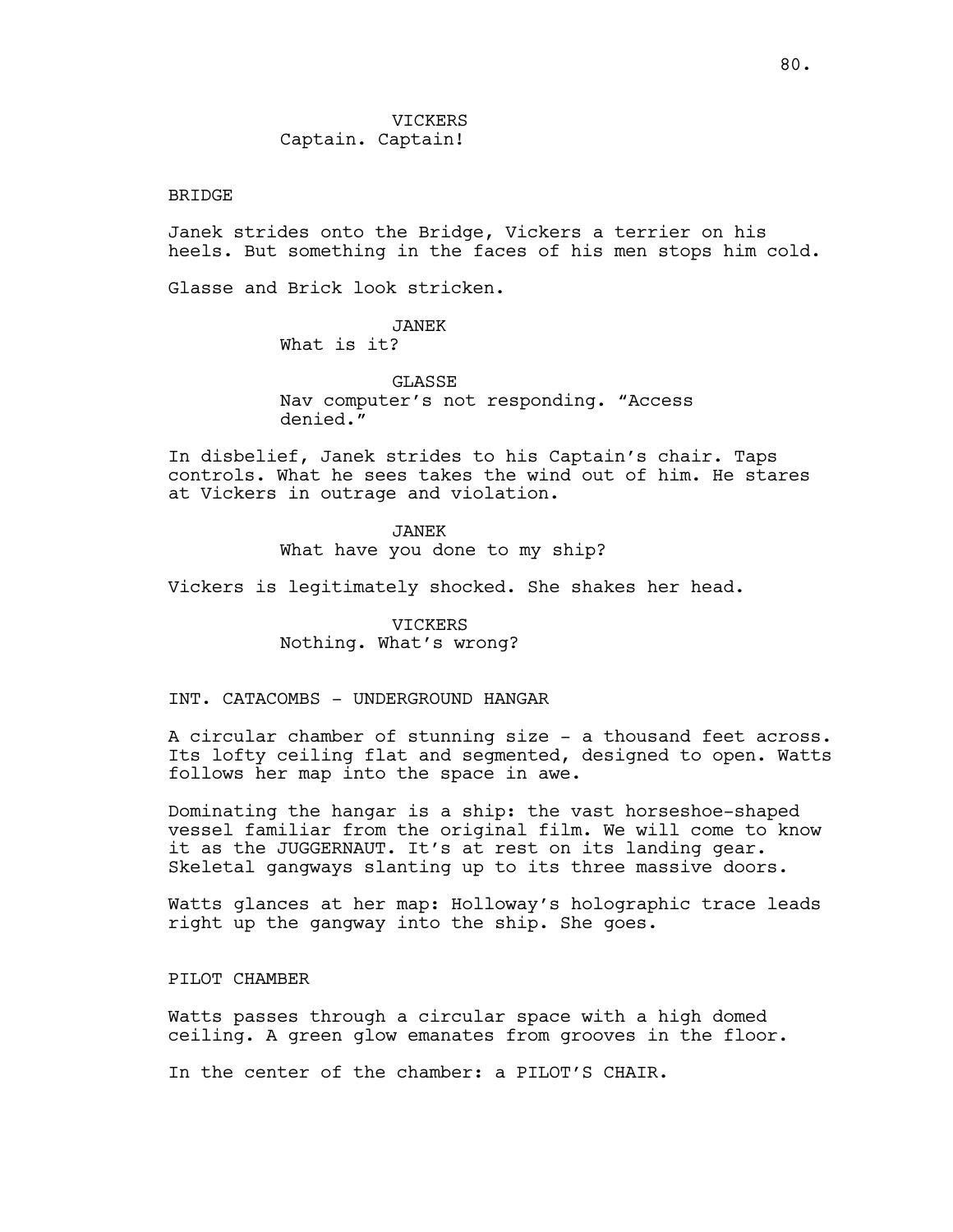A mechanical throne built to giant scale. Its seat segmented like an armadillo's back. Tubes and conduits poised and waiting for some connection. The chair is empty.

Above the chair, a massive telescope-like apparatus juts into the air, its function unknowable.

#### NAVIGATION CHAMBER

An extraordinary facility.

A console, nearly five feet high and broad as a dance floor, dominates the room.

Four immense coffin-like cockpits are built into the console. In each of these a NAVIGATOR - an Engineer - lies long dead.

But the real spectacle is overhead. The ORRERY:

The barrel-vaulted ceiling is traced with circular arches of some exotic alloy, as if to trace celestial courses.

The air above the console is filled with spheres of light. They are nearly still: but close study reveals them all to be in motion, drifting with the movements of the cosmos.

Watts stares at the Orrery in amazement. Somewhere among those heavenly spheres is Earth. Somewhere perhaps the homeworld of the Engineers themselves.

A bizarre sound: a section of blank wall suddenly unravels itself, becoming an open door. DAVID walks in, his hand raised in command. He clearly caused the door to open.

**WATTS** 

DAVID.

DAVID Dr. Watts. I didn't expect you. Do you know what this is?

Watts points at the door DAVID just opened.

WATTS How did you do that?

A flicker of disappointment in the android's face. Contempt.

DAVID Ah. You don't see. (he smiles) I call this ship the Juggernaut. Chariot of the Gods. (MORE)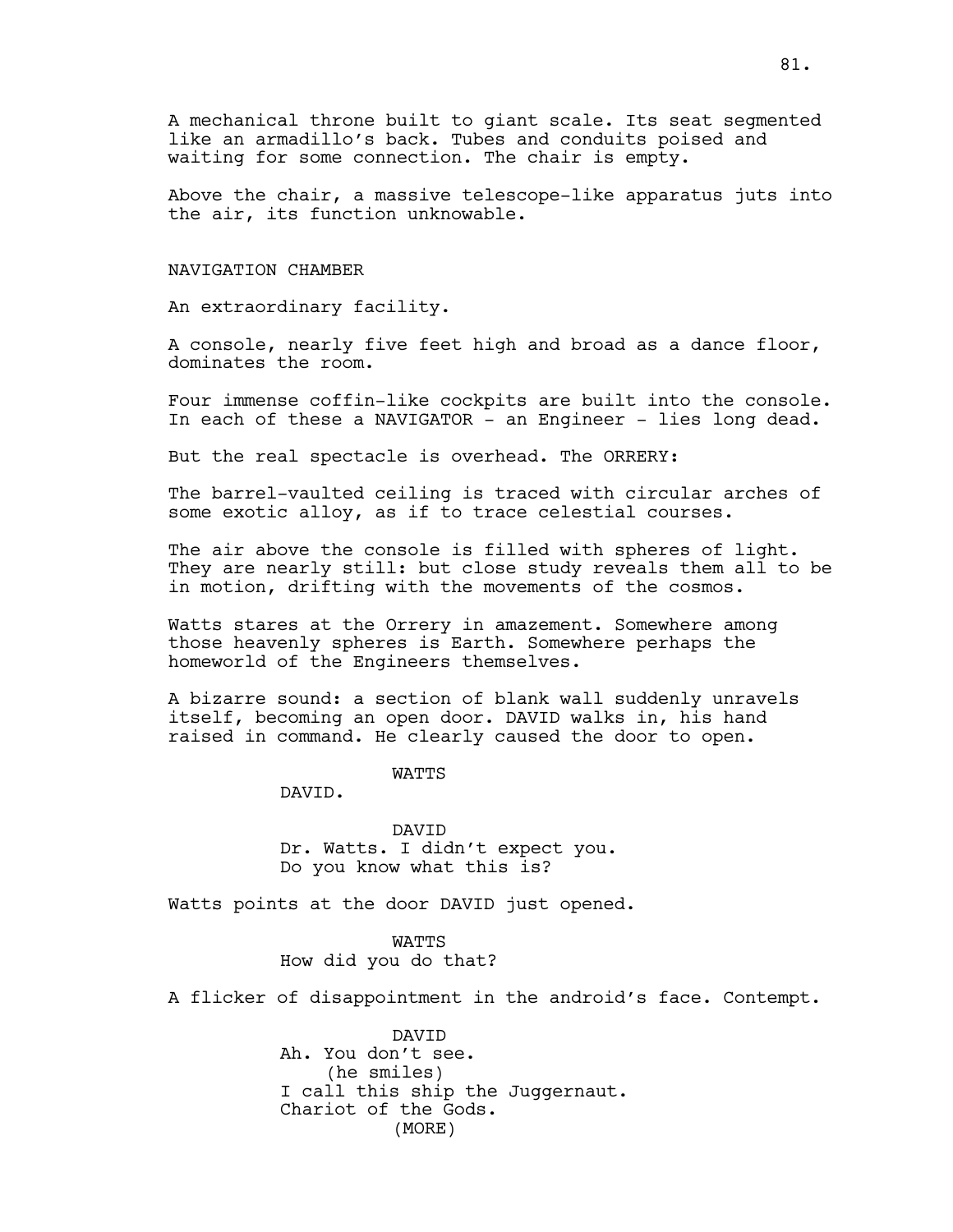# DAVID (CONT'D)

This is the navigation computer, for want of a better term. But it's much more than that. It seems to hold the observable universe in its memory.

He gestures in the air: the spheres reconfigure themselves at his command, swarming and zooming.

Watts stares at DAVID, conflicted: her desire for information warring with the agenda that brought her here.

# WATTS

Their homeworld. Do you see where the Engineers come from?

DAVID There are safeguards on that data. It's toward the galactic center. Sagittarius Arm.

#### **WATTS**

DAVID. The creature that killed Martin. There are thousands of them under the pyramid. Hatcheries.

DAVID

I know.

# WATTS

(shocked) Those things wiped out the Engineers on this moon.

# DAVID

I've succeeded in connecting with the Juggernaut's systems, Dr. Watts. I know a great deal today I didn't know yesterday. I'm on the verge of activating more systems. Archives.

#### WATTS

(horrified) You're turning things on? This site should be sealed. Evacuated.

#### DAVID

Would Holloway have walked away from this? There's no greater work I can imagine.

WATTS It's too dangerous.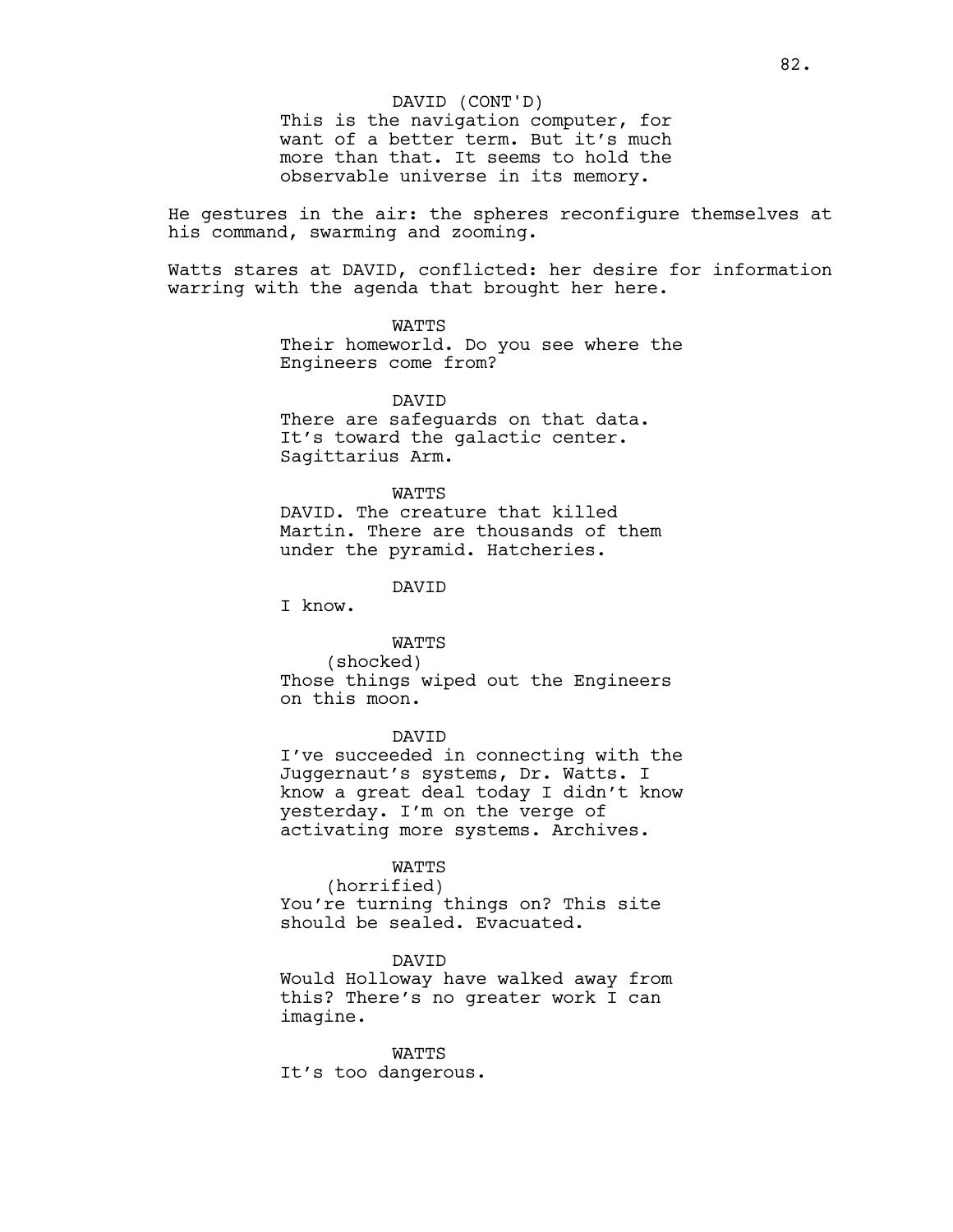DAVID

Only for the ignorant. Dr. Watts. I've read your file. Your intelligence scores are even higher than Professor Holloway's. But he had a kind of courage. An audacity of imagination. If you could find that in yourself...

Watts stares at him, realization growing in her eyes. DAVID is off the reservation.

**WATTS** 

If your owner gives you a direct order, you have to obey. Don't you?

She's got his attention now. DAVID goes rigid.

WATTS (CONT'D) I can have Vickers pull you out.

DAVID looks at her with something like contempt.

DAVID

I was given two operating protocols for this mission. I was to render you every assistance - until you discovered what Vickers would call a "game-changing technology." I was given a specific list. Then I was to go to protocol two.

There's an edge in his voice that scares her.

**WATTS** 

What's protocol two?

DAVID

Under protocol two I was to make sure that you and Holloway never spoke to anyone about this place. Various acceptable ways of making sure of that. I was given a list.

Watts loses her nerve. She heads for the door.

DAVID (CONT'D) You're all so stupid.

The door begins to knit itself closed in front of her.

Watts gasps in shock - at the malice in DAVID's voice as much as the closing door. She dives out. Just in time.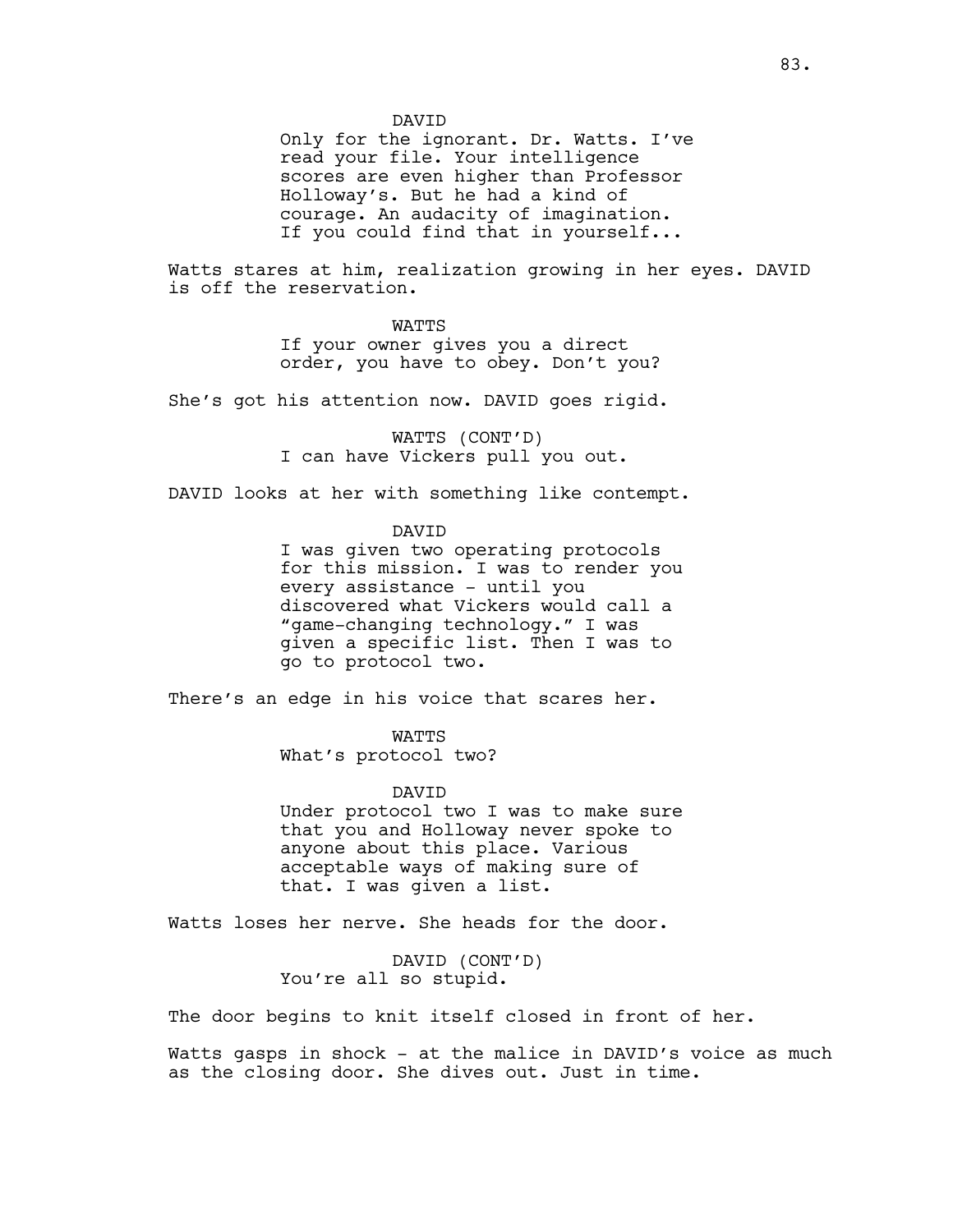# VAULTED PASSAGE

Watts runs.

Behind her, the door bursts open again. With superhuman speed, DAVID comes after her. He runs like a demon, his legs steel pistons. Caroming off of walls.

He closes the distance in seconds. Slaps Watts against the wall, shattering her helmet's visor. She falls, dazed.

# DAVID

Stupid and slow.

INT. JUGGERNAUT - EGG CHAMBER

Watts awakens. Her helmet is gone.

DAVID is dragging her across the floor - into a huge cargo hold full of Alien eggs. The wide trench holding hundreds of eggs under a membrane of light: an evolution of the molluscoids Watts saw before. Armored, hardened, darker.

#### **WATTS**

DAVID. What are you doing?

He hauls her upright to let her look across the huge space. His grip looks casual but it might as well be iron manacles.

> DAVID Juggernaut, the chariot of Krishna, was also a bringer of death. Crushing his worshippers under its wheels.

He drags Watts down into the trench. Breaking the membrane of light. Grips her against his chest like a doll with one arm.

> DAVID (CONT'D) This ship has seven other cargo bays like this one. The eggs in each bay slightly different. They've been weaponized.

Watts struggles to free herself. DAVID's arm is inescapable.

DAVID (CONT'D) I've seen the Juggernaut's flight plan. Its destination was Earth. Seventeen hundred years ago. This was the ship that never came. This was its cargo.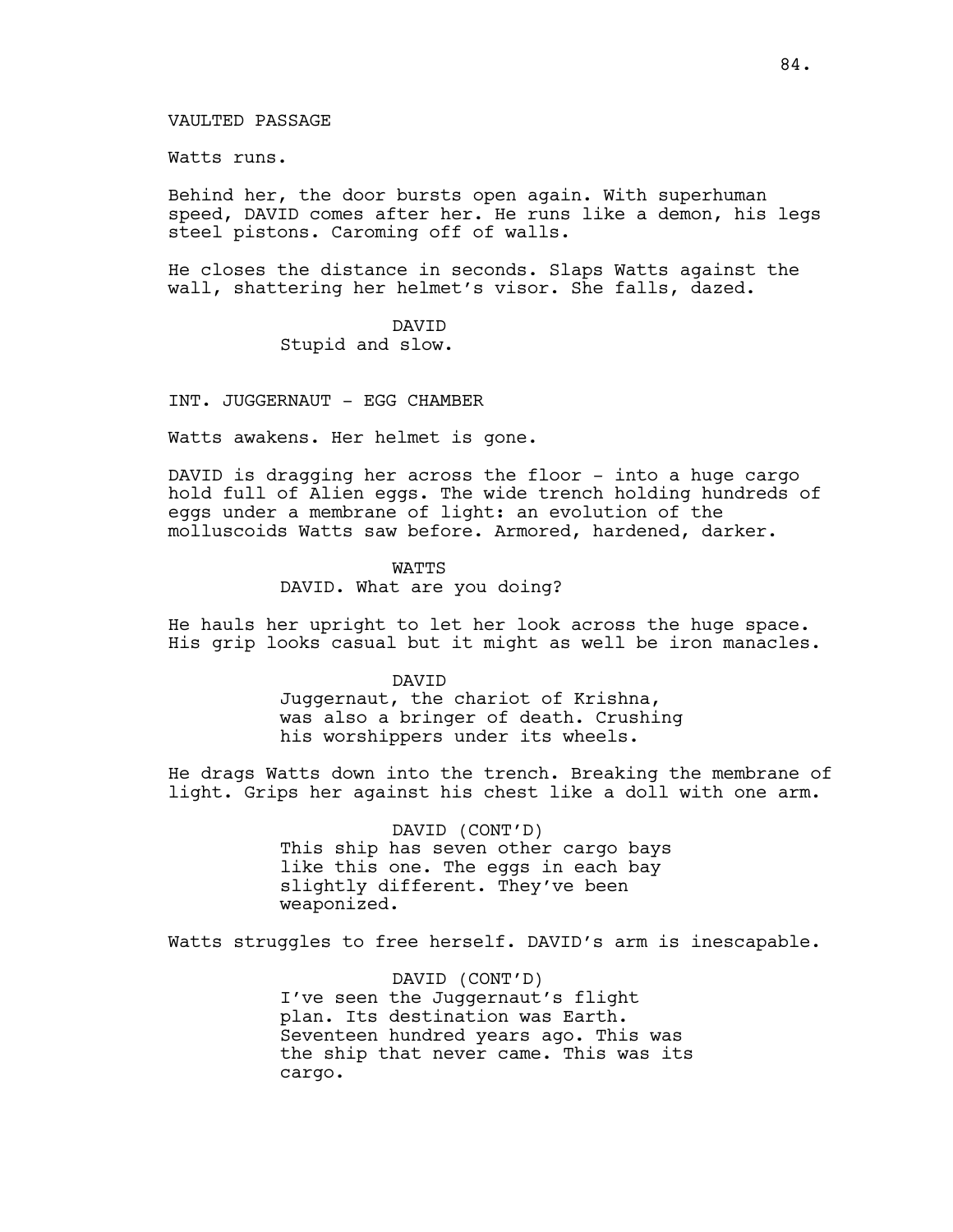DAVID caresses an Alien egg. It opens under his touch fleshy petals folding wetly back.

Watts twists frantically in his grip. Wild-eyed.

# WATTS

Stop!

# DAVID Perfect predators. Designed to kill human beings. That's what the Engineers were bringing to Earth. This was a death ship.

A facehugger emerges from the egg, its grotesque fingers clawing at the air. This is not the boneless squid that attacked Holloway; this is a pale skeletal hand, armored.

DAVID strokes it curiously: the thing ignores his touch. Climbs Watts's body.

> DAVID (CONT'D) I'm not what it wants. But you, with your warm wet breath...it knows you.

**WATTS** DAVID. No. No.

The facehugger scuttles toward her face. Watts shrieks.

DAVID grabs it nonchalantly by the tail. Dangles it in front of their faces, studying it.

> DAVID The Engineers did their work too well. And on this waystation moon, the weapon they made destroyed them.

Watts shudders, staring at the thing. For a moment the grander horror eclipses her own peril.

> WATTS Why would they make such things?

DAVID To destroy their wayward children. (intoning) *"And the LORD said, I will destroy man whom I have created from the face of the earth...for it repenteth me that I have made them."* Genesis six seven.

He regards Watts with something almost like pity.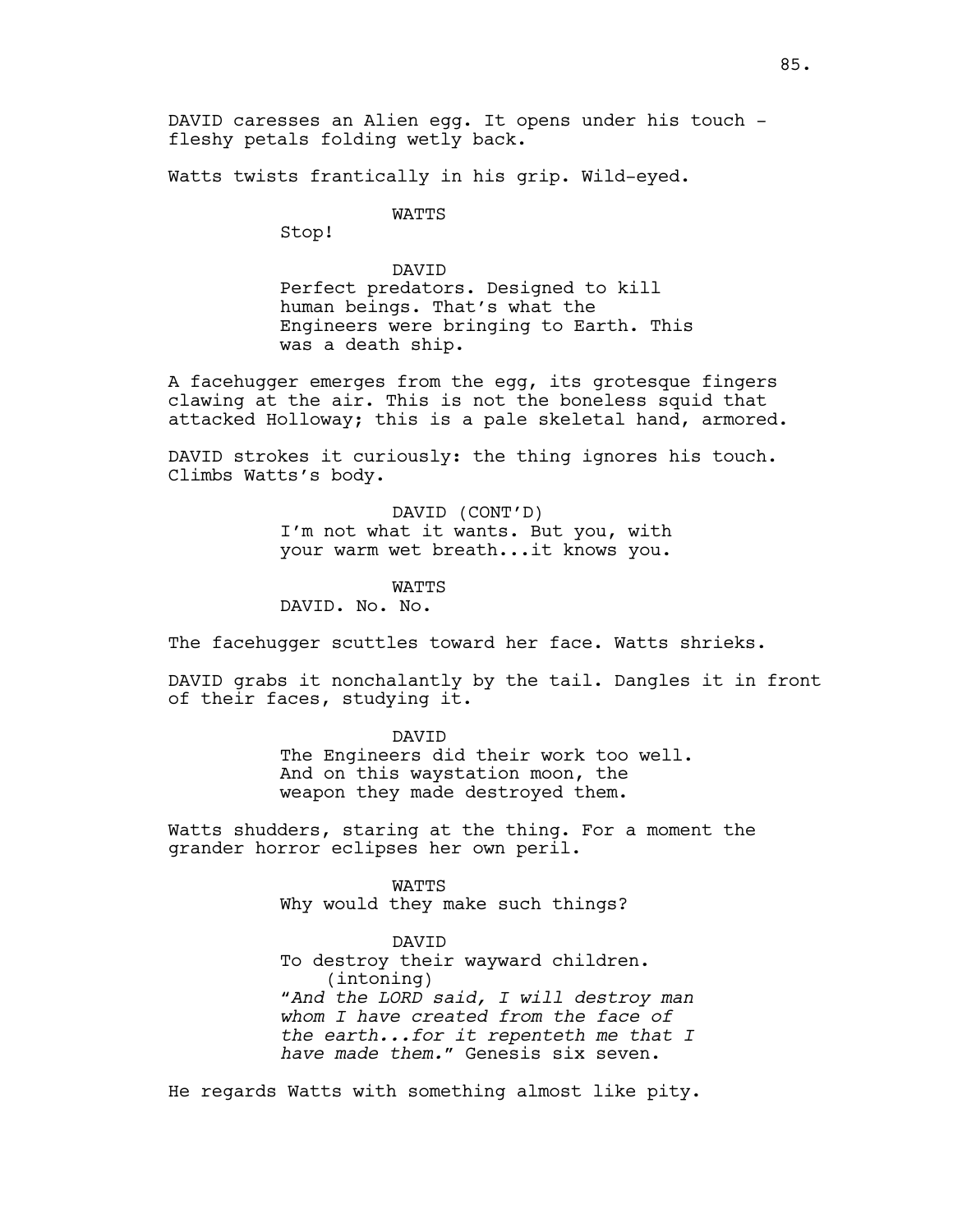DAVID (CONT'D) I know. I met my creators the day I was born. I was disappointed too.

He lets the facehugger go.

Watts twists her face away as the long fingers close around her head. Clenches her teeth against the vile proboscis thrusting at her mouth. Her heels hammer the deck.

> DAVID (CONT'D) (whispering to her) Extraordinary.

The scaly tail throttles her. Her mouth opens. The proboscis plunges home. The facehugger seats itself.

Watts collapses in DAVID's arms, a faceless rag doll. Her blasphemous passenger secure in its place.

INT. *MAGELLAN* - ENGINEERING DECK - BILGE

The lowest deck, just above the gravity generators. Condensate has accumulated: six inches of filthy water.

Card and Vigoda prowl through the darkness, rifles ready.

CARD Who would hang out here?

**VTGODA** The signs lead here.

A wet splatter behind them: they spin. But it's only a trickle of condensate from a drainpipe.

They move on.

Behind them, from an eight-inch diameter pipe, a WHITE MASS oozes, almost gelatinous. Silently as a liquid it pours itself into the stagnant water - and stands up.

It is a humanoid demon, spindly limbs and bony back. Boneless and flexible and monstrously strong. A threshing eel's tail. Its blunt head dolphin-like and elongated.

It opens its mouth. A pair of bony jaws jut out impossibly far, hungry and demonic.

The Alien strikes. Card is gutted in an instant, torn up like a paper doll. He screams hideously and drops. The Alien, whiplash fast, shoots away into the darkness.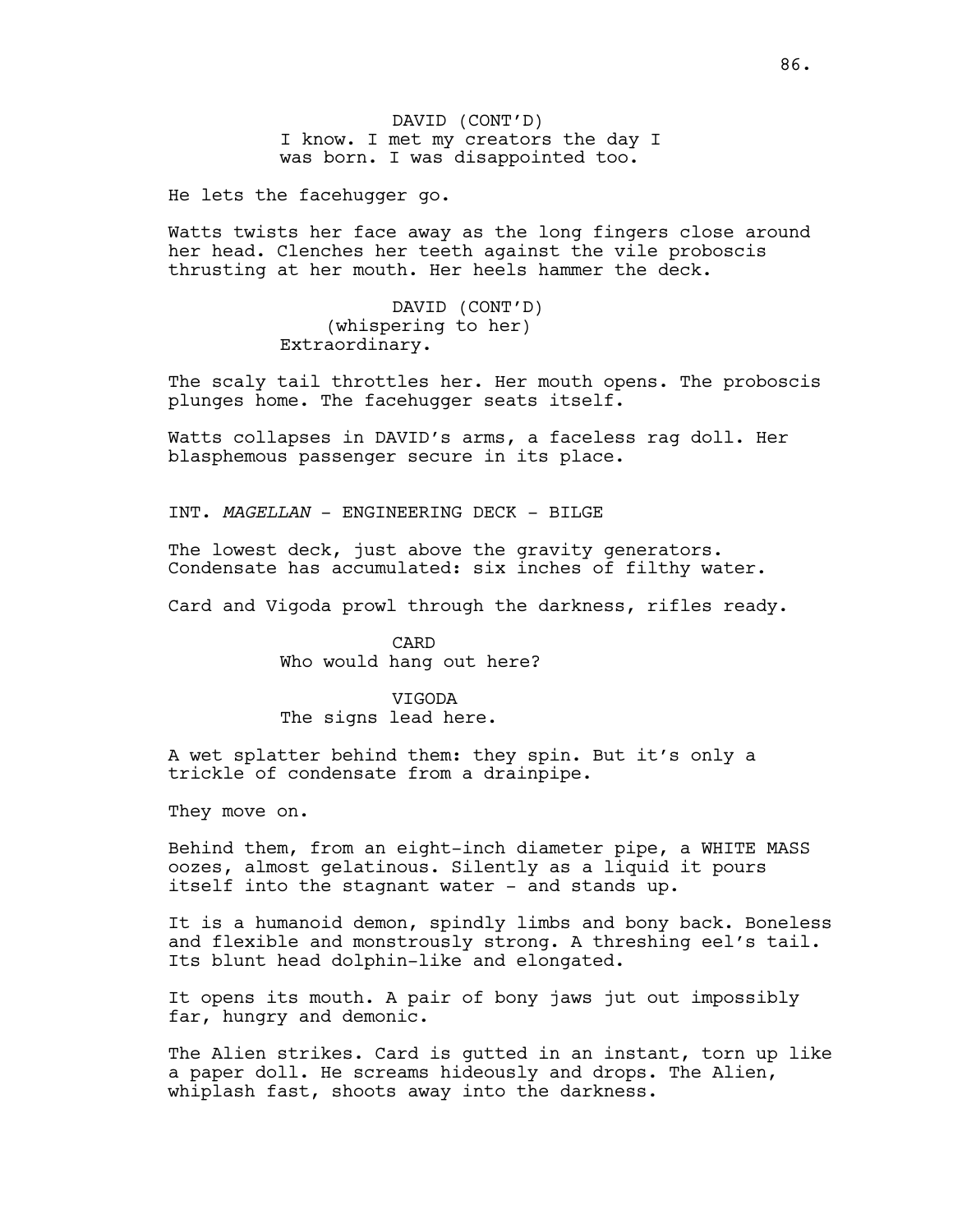Stillwell and Downs dash in with pistols and lights.

Vigoda, panicking, fires a wild burst. Stillwell ducks. Beside him, Downs arches backward into the foul water. Dead.

For one moment Downs's flashlight beam illuminates the Alien. A nightmare image, a translucent white goblin. Backlit, it shows the strange shape of a human face inside its fleshy skull. A mockery of Holloway.

And then it's gone.

VICKERS'S SUITE

Vickers sits at her holography station. She's watching the video feed of Stillwell's headset: Horrific images of Downs. Radio chatter between Stillwell and Brick is faintly audible.

Vickers switches off the machine and rises nervously. Strides to her communications console.

## VICKERS

DAVID. DAVID. Answer me.

She gives up. Pacing. Hands shaking violently.

INT. *MAGELLAN* - BRIDGE - DAY

Janek paces on the foredeck, restless. Glasse monitors a control station. Janek's comm signal chimes.

> STILLWELL (breathing hard) We just lost Downs and one of the troopers...Card.

# JANEK

God damn it!

He pounds on his console.

INT. JUGGERNAUT - CORRIDOR OUTSIDE NAVIGATION CHAMBER

Watts shocks awake. Gasping.

She lies in dim green light on the corrugated black deck of the Juggernaut. A corridor. Not far away, the doorway DAVID opened to the Navigation Chamber.

A spasm of disgust crosses her face. She gags and spits: a viscous fluid drips from her mouth in strings.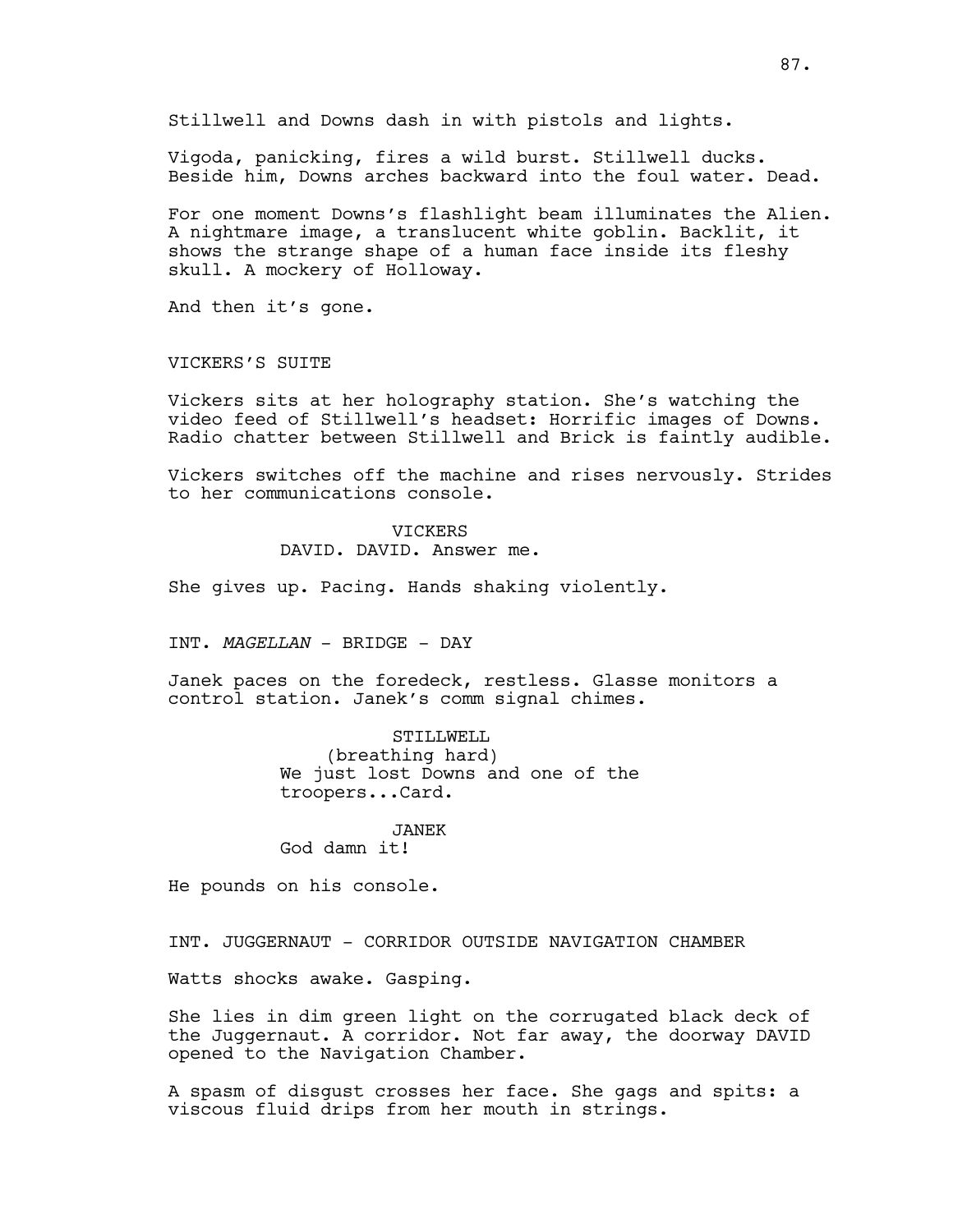A dead facehugger lies belly-up beside her. The implications slam home. Her face fills with horror.

She rises, shakily. Looks at the facehugger. Feels the neck ring of her vacuum suit. Looks around. No sign of her helmet.

There's no sign of DAVID. Silently she steals away.

### PYRAMID WORKSITE

Ravel and Chance toil away at the terraforming engine.

Ray stands guard wearily: bored, he watches Ravel and Chance working more than he watches the shadows.

Watts emerges from the rampway to the catacombs. Bare-headed and sweaty she steals through the darkness to her rover. Slips into the cab and activates the air reserves. The doors seal; air cycles.

Ray turns in surprise as the rover speeds off.

EXT. DARK CITY - TUNDRA FIELD - PRE-DAWN

The windows of the *Magellan* shine in the distance. The mottled ground-cover of lichens glows eerily in the dark.

A lone cargo rover speeds across the central crater and down the canal leading to the ship.

EXT. *MAGELLAN* - AIRLOCK LIFT - PRE-DAWN

Bare-headed inside the rover's cab, Watts drives onto the cargo lift. Watches in relief as the lift doors close. The lift cycles air as it rises.

INT. *MAGELLAN* - EXCURSION CHAMBER - DAY

Watts peels off her vacuum suit. The thin clothes underneath are drenched with sweat. She lifts her shirt. Looks at her belly: flat and unmarked, for the moment.

Brick enters carrying a brace of air tanks, a pistol on his hip, and startles violently.

> BRICK Where the hell have you been? We thought the snake got you.

Watts rushes past him without answering.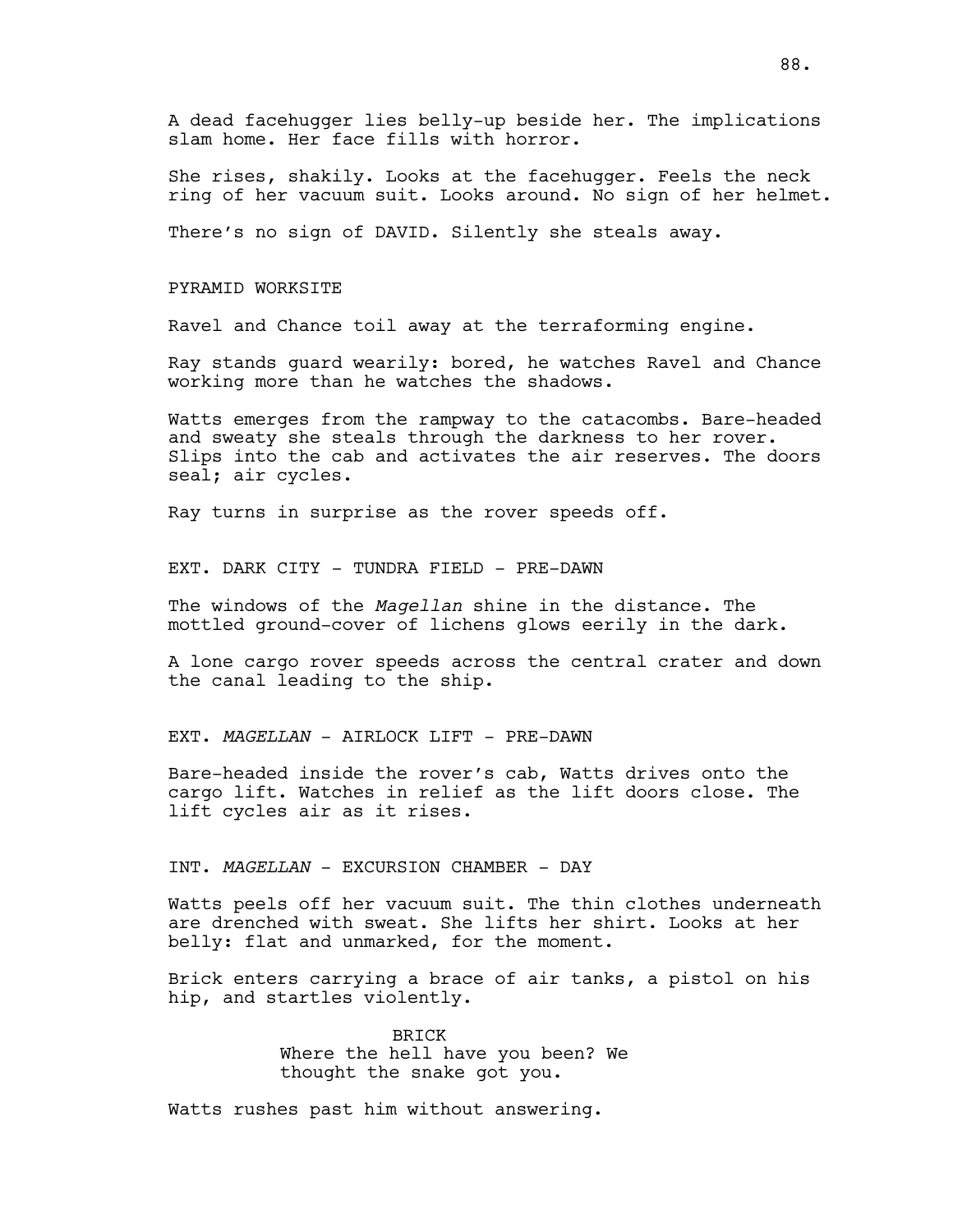# BRICK (CONT'D) You were better off outside. It's a fucking madhouse in here.

# CORRIDOR

Watts sprints down a steel corridor. A pang of pain in her stomach sends her staggering against the wall.

# VICKERS'S CABIN DOOR

Watts sticks her head around the corner. Shepherd stands post outside Vickers's cabin, rifle in his hands. She curses silently and ducks back.

A sound makes her look again. Vickers steps out of her cabin into the corridor. Shepherd escorts her toward the Bridge.

Watts waits for them to disappear. Dashes for the cabin door.

INT. VICKERS'S SUITE - CONTINUOUS

Watts slips inside and locks the door behind her. Turns, holding her stomach. Moves across the suite to the Med Pod.

She thumbs the machine out of stand-by mode. Its screen fills with menu items. Bewildering. Watts finds and touches a red button labeled EMERGENCY.

A new, simpler list. Watts scans it frantically.

WATTS (under her breath) Come on...I need a Caesarean.

A spasm of agony curls her into a ball on the carpet. She throttles her scream into a hiss of air.

Watts struggles up to her knees, drenched in sweat and shaking. One hand clamped over her mouth, elbow tucked against her ribs. With the other hand she taps options...

SURGERY ... EXPLORATORY ... ABDOMINAL ... PENETRATING INJURIES ... FOREIGN BODY ... INITIATE

The Med Pod opens with a hiss.

Watts strips off her clothes. Struggling with fastenings under a new wave of pain. Her hands shaking.

She's barely keeping her feet. She clutches the frame of the Med Pod in a death grip. It's happening.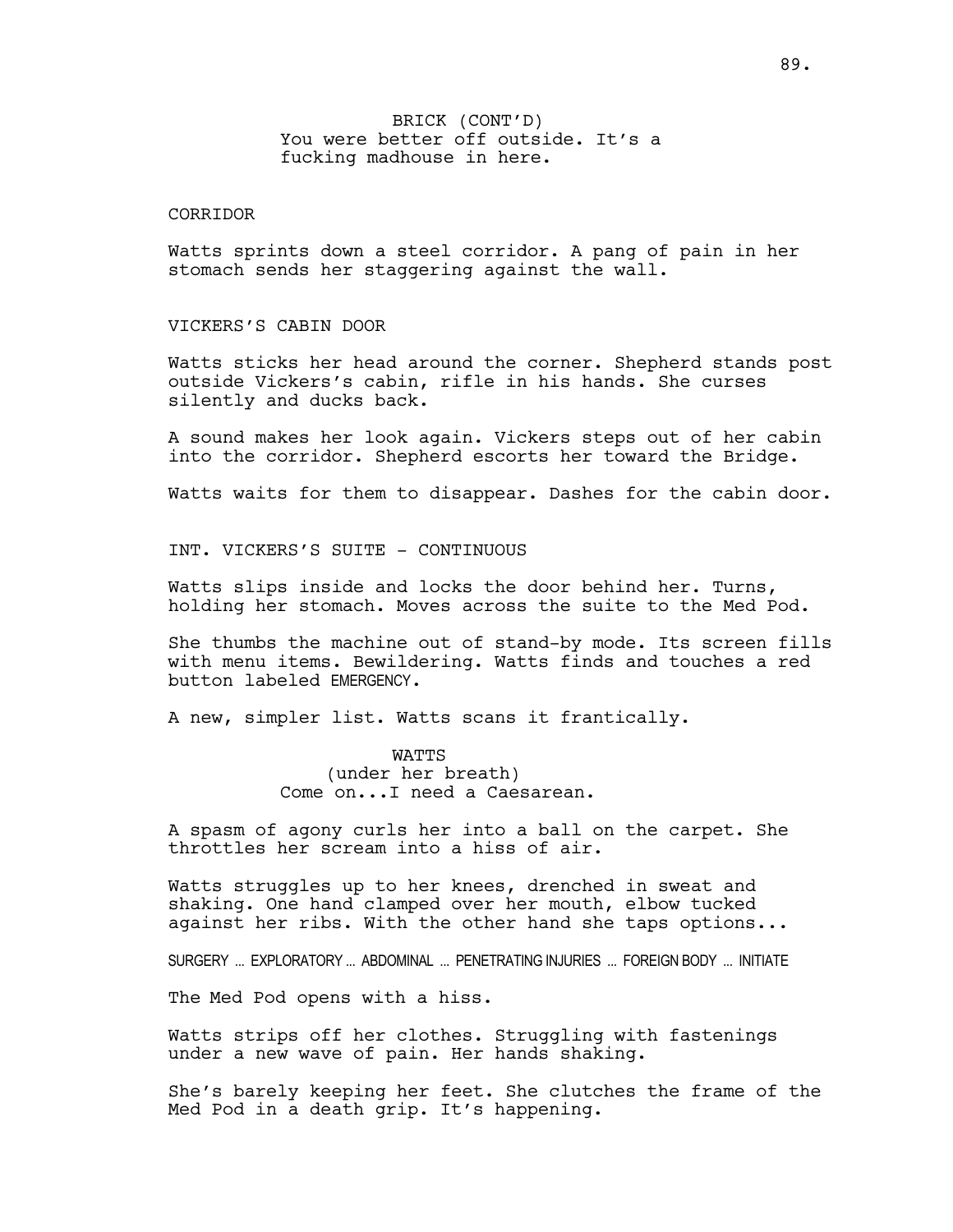Naked she staggers into the pod. Hits INITIATE.

The surgical apparatus swings into place. Scalpels, forceps, scopes and suction tubes. A spraygun mists her torso with yellow antiseptic.

The clear canopy descends over her.

Watts *SCREAMS*. A wail of indescribable agony.

An ARMORED PARASITE erupts from the deepening incision. Its needle-toothed maw snarls through a fountain of blood.

Arterial blood sprays the inside of the canopy.

The parasite slithers out of her. Drops to the floor of the pod: a pale serpent with a demon's skull. It has a hard brow, a horny hide. Very different from the soft white worm that Holloway gave birth to.

It drops to the floor, thrashing and hissing in fury at its confinement.

Watts convulses. Her eyes roll back. In shock. Dying.

The parasite tears through the grille of the drain. Escapes out into Vickers's cabin.

In the pod, scanning beams and sensors probe Watts's horrific wound. A nightmare list scrolls across the pod's screen:

> COLLAPSED LEFT LUNG PUNCTURED RIGHT VENTRICLE PERFORATED STOMACH RUPTURED SPLEEN GROSS MUSCULAR TRAUMA...

Manipulators plunge lines into her veins - recharging her body with artificial blood. An oxygen tube slips down her throat. An epidural into her spine.

Watts moans around her tracheal tube. Her eyes flutter open.

WATTS'S POV

Through the blood-spattered glass, she sees the parasite slither across Vickers's bed, tracking blood on the sheets.

# ON WATTS

As she slips into unconsciousness. Head lolling. Time passes.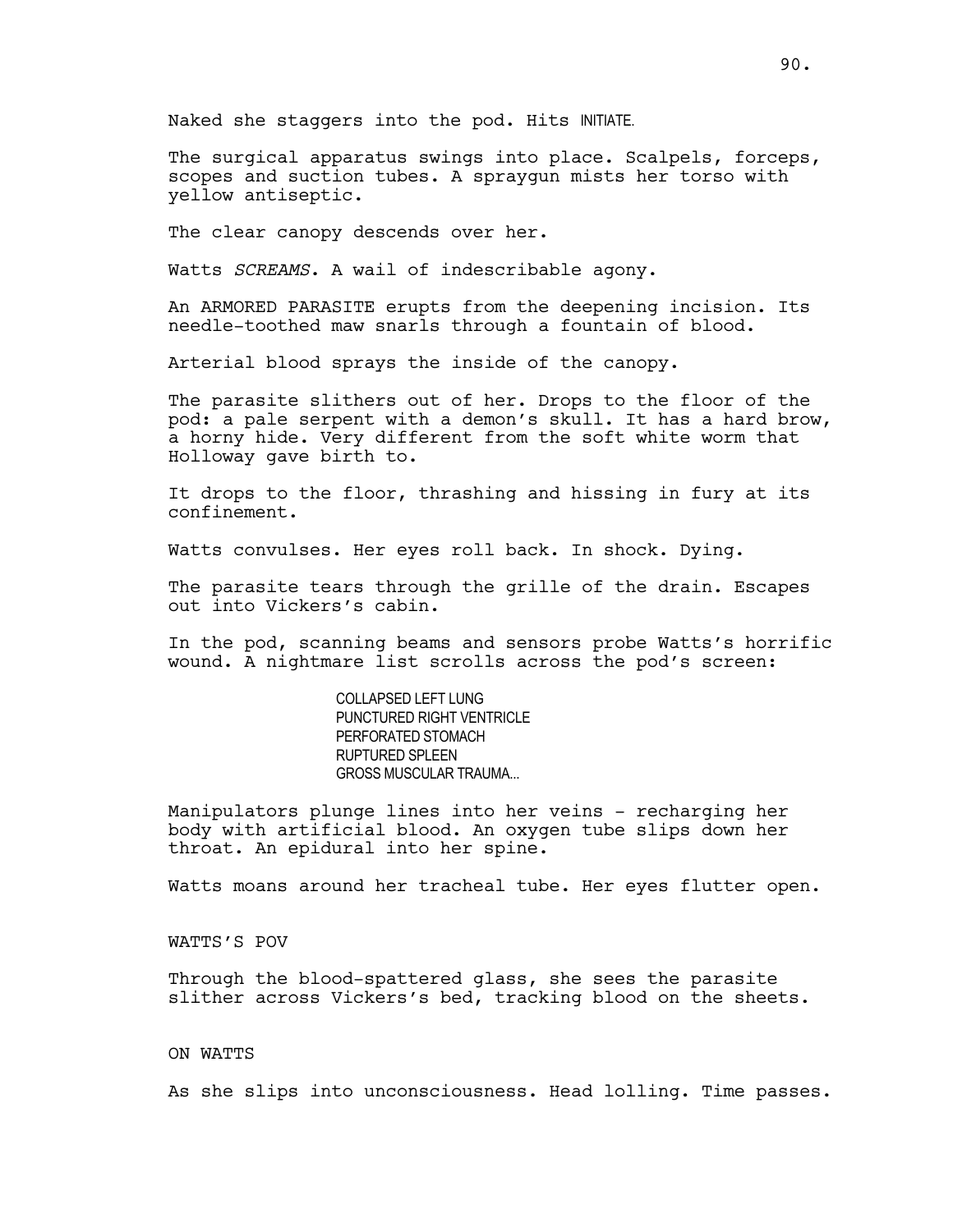Manipulators reach into her wound. Re-positioning organs. Suturing ravaged flesh. A nozzle sprays antiseptic sealant. Hours grind by in bloody labor.

Watts's eyes snap open.

WATTS'S POV

Vigoda breaks into the cabin, a gun in his hand.

He scowls at the bloody track on the bed - and then freezes, seeing Watts inside the Med Pod, a vivisected woman. The autosurgeon hard at work.

The parasite crawls into view behind Vigoda. It has already trebled in size. He does not see it before it leaps at him.

He dies in seconds. His throat ripped open. Lies staring at nothing. His submachine gun lies beside him.

Watts's body jerks as manipulators tug and sew at her guts. She stares at the dead man in a fog of horror.

The parasite's skin splits, spraying the carpet with acid. Limbs erupt from its shoulders and haunches. Spines from its back. Metamorphosis.

With a crack of carapace, its head swings down from its serpentine position. It becomes a devil with an lethal, elongated skull. An Alien.

The Alien turns its head. Looks at Watts inside the Med Pod.

Her breath catches. She passes out.

INT. MED POD - LATER

Watts wakes as the oxygen line withdraws from her mouth.

She looks down, bleary and hurting. Her star-shaped wound is stitched closed with mechanically precise sutures.

The pod releases the restraints securing her arms and legs.

She takes a deep breath. Looks out - and freezes.

WATTS'S POV

The lights in the suite outside have been damaged somehow. They flicker and strobe.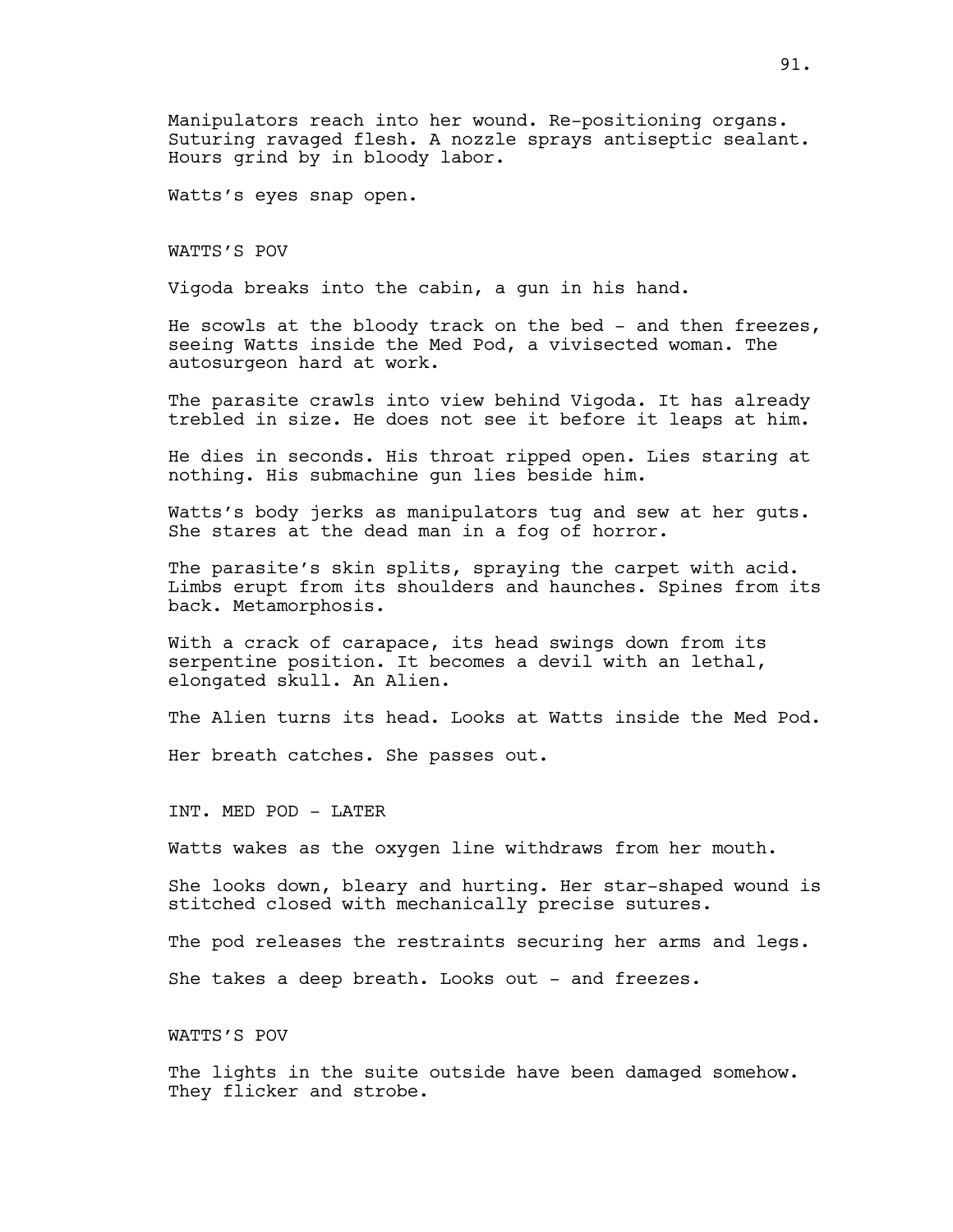Through the glass canopy - spattered with blood - Watts sees a full-grown Alien crouching over Vigoda's body on the floor.

ON WATTS

Staring in horror.

The pod sprays a liquid bandage over her scar. The intravenous lines drop out of her arms.

Watts realizes the pod is about to release her.

**WATTS** (whispering) Not yet...not yet...

Slowly she reaches out. With trembling fingers she grips the canopy to hold it closed.

The Med Pod pulls the epidural needle out of her spine. Sprays liquid bandage over the puncture. Watts closes her eyes. Grits her teeth as her nerves wake up. Jangling pain.

She opens her eyes.

The Alien hunches over Vigoda's body, tearing at his flesh.

The ventilation hum inside the pod goes quiet. The canopy pulls free of Watts's weakened grip. Swings quietly open.

Watts huddles in the open pod. Naked but for her bandages.

The Alien she gave birth to is ten feet away. Its spiny back to her. Vigoda's gun lies on the floor outside the pod.

VICKERS'S SUITE - CONTINUOUS

Watts reaches out of the pod with exquisite slowness. Lays her hand on the gun. Drags it a few inches closer.

The Alien turns its pale eyeless head. Watts freezes.

For a moment time stops.

The Alien lunges. Watts snatches up the gun and FIRES. Holds the trigger down. The Alien jerks and staggers - an eyetwisting sight in the strobing muzzle flashes - and falls.

Watts empties the clip into the thing. Acid gouts from its wounds and eats into the deck - until a section of decking gives way and falls to the deck below, leaving a dark hole.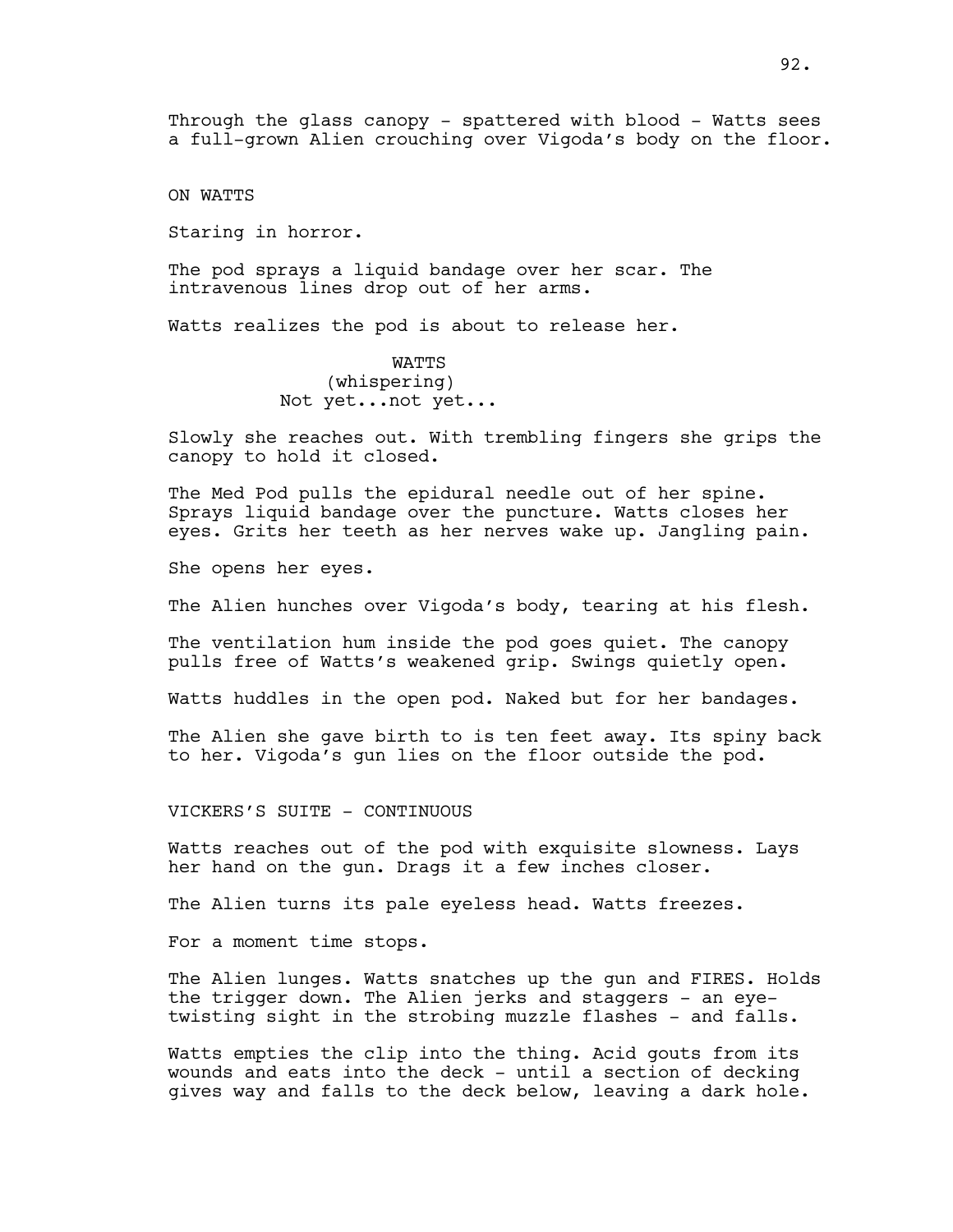Watts collapses on the rug, cradling her stomach in pain.

She crawls to Vigoda's desecrated body. With her eyes halfaverted from the sight, she searches the body. Finds a spare ammo clip and jacks it into the gun.

## CORRIDOR

Watts walks down the hallway in trousers and jacket. Leaning on the wall, her face drawn with pain. One hand laid over the fantastic scar on her abdomen. The gun slung on her shoulder.

Dark events have transformed the *Magellan*. The metal of the walls is torn in some places; in others, blackened by fire.

Watts rounds a corner. Finds a workstation left in shambles: lockers and chairs overturned. A pool of drying blood.

Wide smears of blood show where something man-sized was dragged out of the puddle - across the floor - *up the wall*. Into the darkness of an open vent.

COMMAND DECK

Watts emerges from a lift, jacket pulled tight around her. The emergency lights are on: dim blue bulbs throbbing.

She rounds the corner toward the Bridge.

Janek looks at Watts like she's a ghost.

# JANEK

Vickers said you were dead.

WATTS

I was.

She lets the jacket fall open to reveal her bandaged midriff. Janek takes that in grimly.

> JANEK So there's two of these things on my ship now.

**WATTS** No. I brought it in. (hefts her gun) I took it out.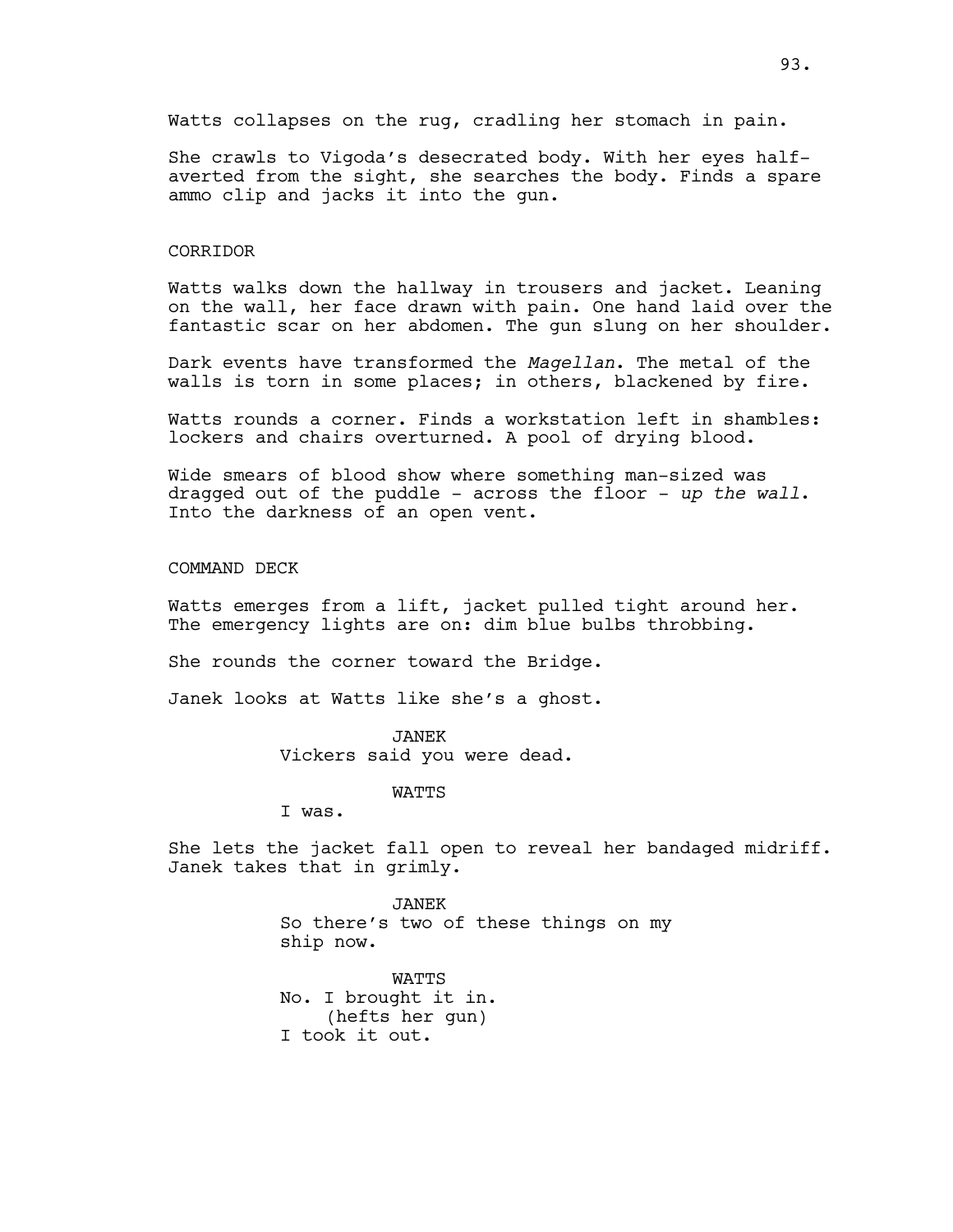BRIDGE

The surviving complement of the *Magellan* are holed up on the Bridge: Janek, Glasse, Stillwell, Vickers. The soldiers Shepherd and Ray.

Watts stops cold when she sees Vickers. She crosses the bridge in three long strides - cocks a fist and snaps the older woman's head around with a hard right cross.

Vickers staggers backward, gasping.

Stillwell drags Watts away.

STILLWELL What'd you do that for?

WATTS

Protocol two.

Vickers stiffens in shock. Stares fearfully at Watts.

Watts frees herself from Stillwell's grip. Her jacket falls open, revealing her bandages. Stillwell gasps in horror.

STILLWELL

Christ!

JANEK What happened to you?

**WATTS** DAVID exposed me to a parasite. He just watched it take me.

JANEK

Why?

WATTS I threatened to make him leave.

VICKERS What's he doing out there?

Watts locks eyes with Vickers. Their hatred is thoroughly mutual. A wordless truce. There's work to do.

**WATTS** 

There's a ship under the pyramid. DAVID calls it the Juggernaut. He's inside it. Re-activating it. (lays a hand on her scar) The things that infected Martin and me.

(MORE)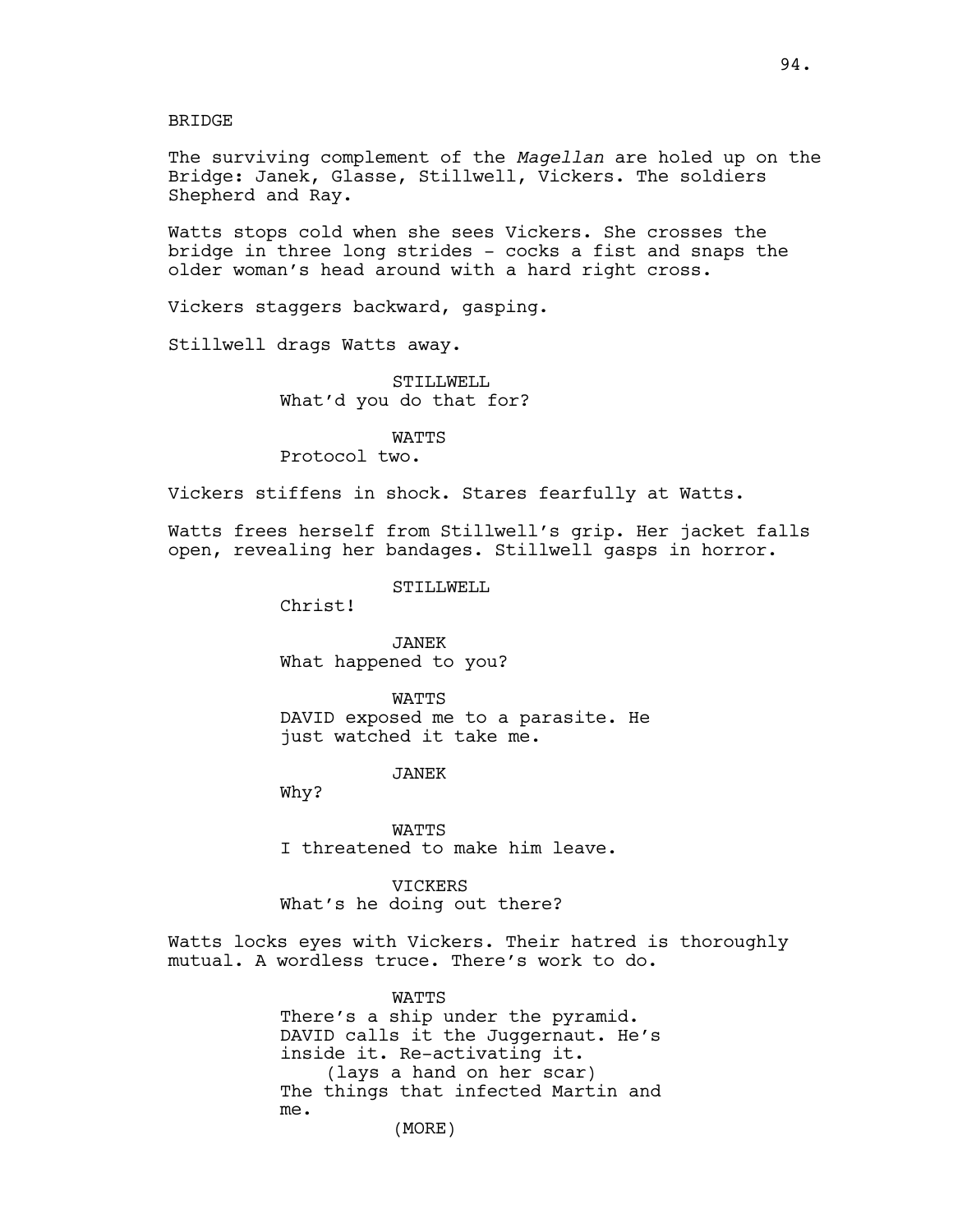The Engineers made them to kill humans. There are thousands of them on the ship. They were taking them to Earth. That's what the Juggernaut is for. To exterminate us.

A stunned silence as the others take that in.

## GLASSE

We've got to get off this rock.

Janek gestures to

JANEK

DAVID crippled the Nav computer. I'm trying to lay a course in by hand. Never done it. I'm not sure anyone ever has on a ship like this. We can't lift until DAVID lets us.

**WATTS** Even if we could, we can't leave DAVID on that ship. We have to stop him.

The *Magellan* shudders. A RUMBLE.

EXT. CENTRAL CRATER

Fissures race across the plain beside the pyramid.

The soil and ground cover tears apart as a huge aperture opens: a seven-bladed iris, its segments shedding the dust and detritus of centuries.

A huge circular space yawns as the iris opens. The Juggernaut is revealed in its underground hangar. A staggering sight.

Powerful landing lights inside the hangar illuminate with a *BOOM* of closing circuits. The mighty ship suddenly silhouetted from below.

INT. *MAGELLAN* - BRIDGE - CONTINUOUS

The survivors on the Bridge stare out as colossal shafts of light shoot into the stormy sky from behind the crater's shield wall. The open hangar itself hidden from their view.

WATTS

DAVID. (to Vickers) (MORE)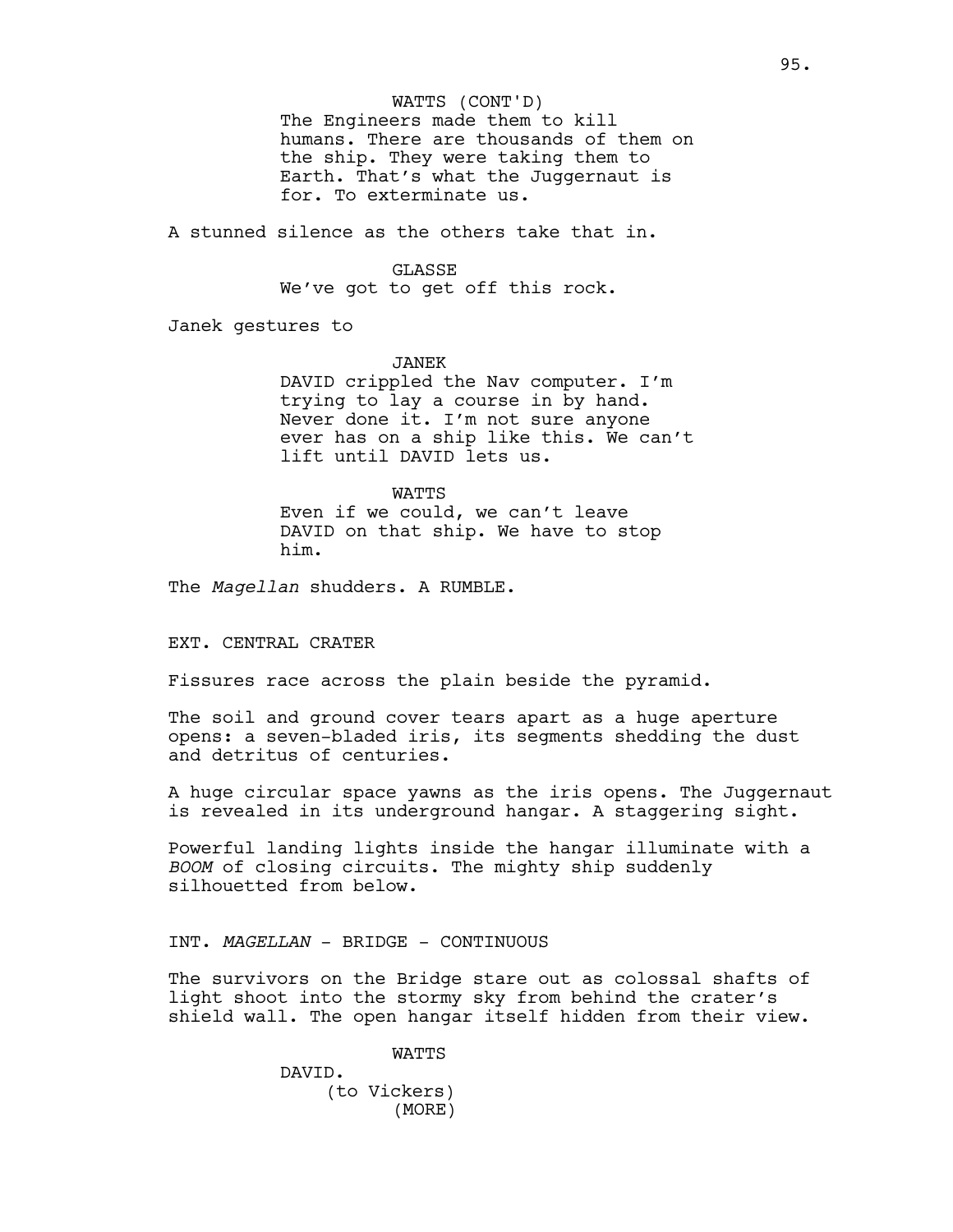WATTS (CONT'D)

You're DAVID's owner. He has to obey you, right?

VICKERS He's blocked my communications. He can't hear me. Won't listen.

WATTS But if you went to him, turned on your suit's loudspeakers, he'd have to hear you. He'd have to obey.

VICKERS (reluctantly) That's right.

WATTS So we go. Armed to the teeth and fast as we can.

The men exchange looks. Nod. They're in. Even Vickers nods.

WATTS (CONT'D) Where are Chance and Ravel?

VICKERS I told them to keep working.

Watts looks incredulously at Shepherd and Ray, the soldier who'd been guarding the worksite.

> **WATTS** You called your soldiers in and left them out there?

**VICKERS** We needed the firepower here.

Watts gives Vickers a withering look and drops it.

WATTS (to Janek) I think you should stay aboard. Keep working. If we fail, you're our only shot at getting home.

STILLWELL There's still an alien on board.

Janek's hand goes to the pistol on his hip. He sets his jaw.

JANEK

I'll stay.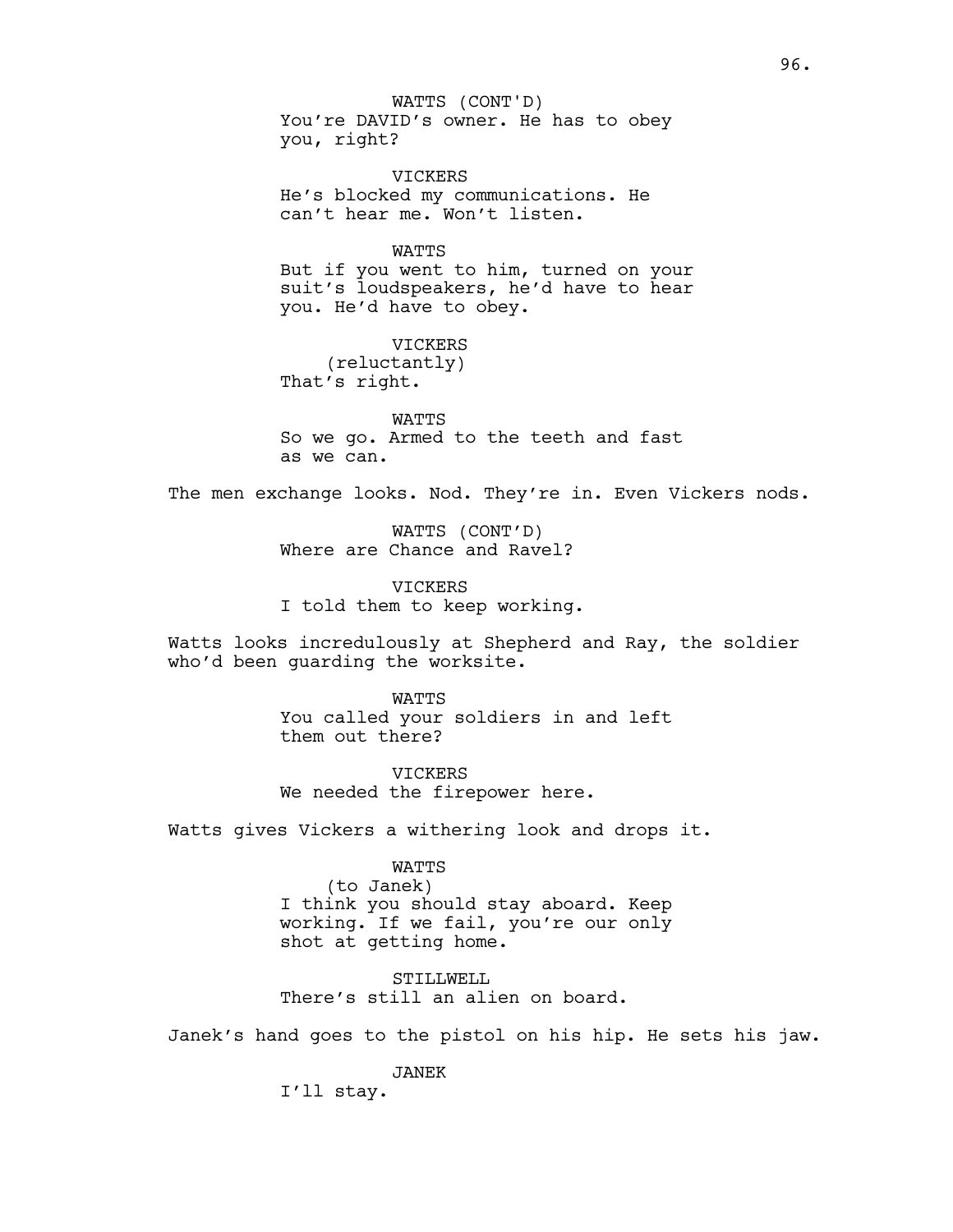# LABORATORY

Glasse presents Watts with his handiwork: her old pair of magnifying goggles, retrofitted with Engineer lenses.

The goggles sit on her forehead, lowering the lenses in front of her eyes and raising them again at her bidding.

With the lenses lowered, Watts sees like an Engineer sees: visible heat auras and electromagnetic field lines, elaborate haloes around living things.

> WATTS God's-eye-view.

# EXCURSION CHAMBER

Glasse seals a nervous-looking Vickers into a vacuum suit. Glasse, Watts, and Stillwell are already suited up.

Stillwell stands guard at the airlock door with his carbine.

Glasse goes to put Vickers's helmet on. She makes him wait.

VICKERS

DAVID's brain is readable. We have the equipment on board. We can salvage the terraforming data - and the Magellan's launch codes. In a pinch we don't need DAVID's cooperation. (coldly) We just need his head.

EXT. *MAGELLAN* - AIRLOCK - DAY

The war party debarks in vacuum suits: Watts, Vickers, Glasse, Stillwell. Shepherd and Ray.

All carry submachine guns - Vickers awkwardly.

They head down the trench on rovers.

INT. PYRAMID

The rovers roll through into the pyramid's cavernous entry hall. Watts lowers her Engineer lenses inside her helmet and gasps: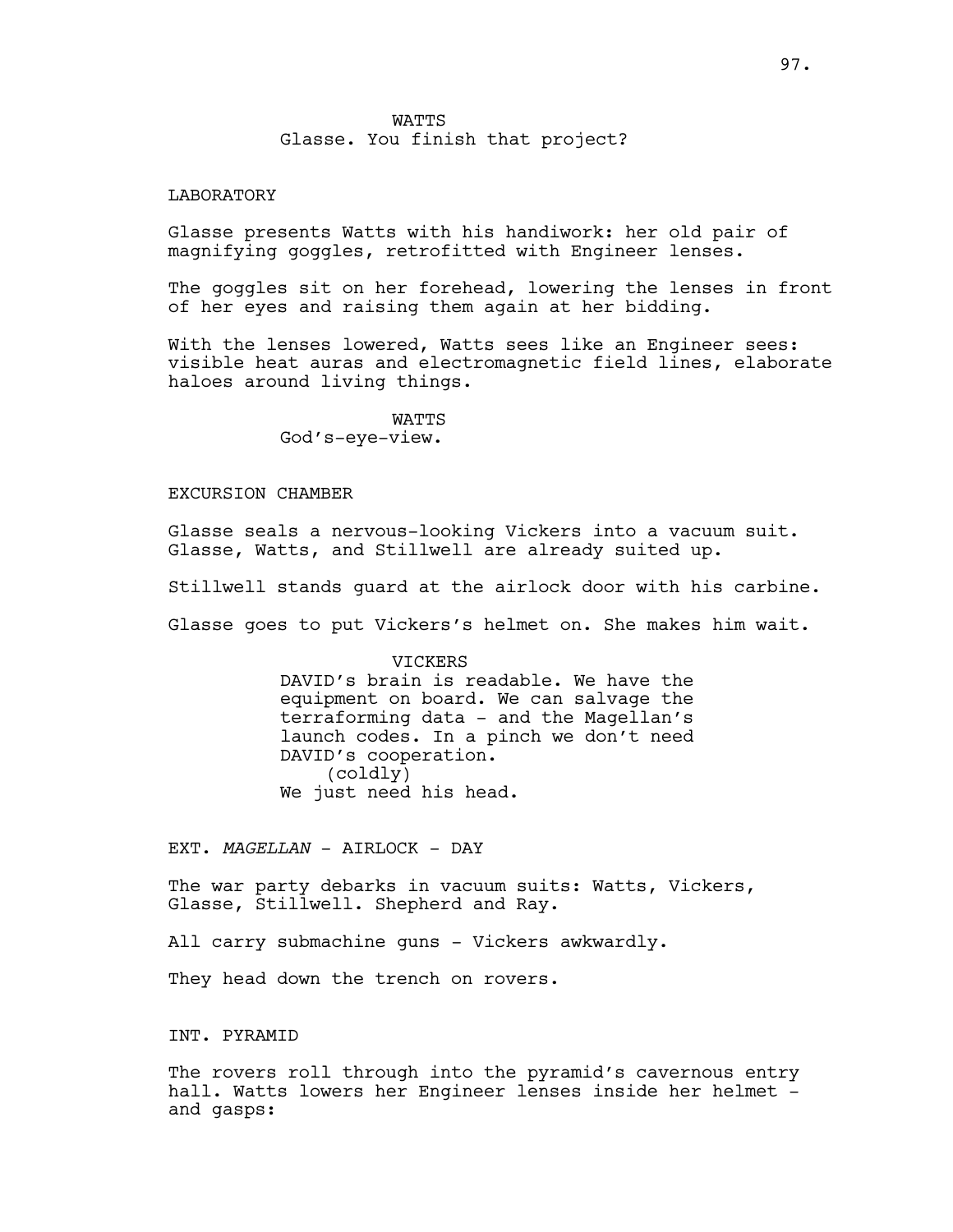The seemingly vacant space is alive with light. Engineer script scrolls through the air. Interfaces of pure light await an awakening touch.

> **WATTS** All this time. DAVID saw.

# EXT. JUGGERNAUT - GANGWAY

The vast alien ship broods, its hangar now open to the gray sky overhead. In Watts's enhanced vision, the ship is cocooned with complex energy fields.

The war party abandons its rover at the foot of the ramp and moves inside, weapons ready.

> WATTS If DAVID comes at us, shoot. You won't believe how fast he is.

INT. JUGGERNAUT - VESTIBULE - CONTINUOUS

They emerge from the airlock - and freeze in horror.

Lying on the deck in front of them are the blood-soaked bodies of Ravel and Chance. Their arms and legs bound. Their heads thrown back in agony. Their chests torn open from within. A dead facehugger beside each body.

Janek plays his lights over the corpses, his face stony.

SHEPHERD Blood's dry. Eight hours dead or more.

Fearfully they sweep their flashlights into every dark corner. Nothing.

#### WATTS

This way.

She points down a passageway. Through the Engineer lenses she sees alien symbols gleaming. She leads them into the dark.

VAULTED PASSAGE

The war party moves down a corridor.

A HISS echoes through the passage. They freeze. Sweeping their flashlight beams everywhere.

Ray looks up.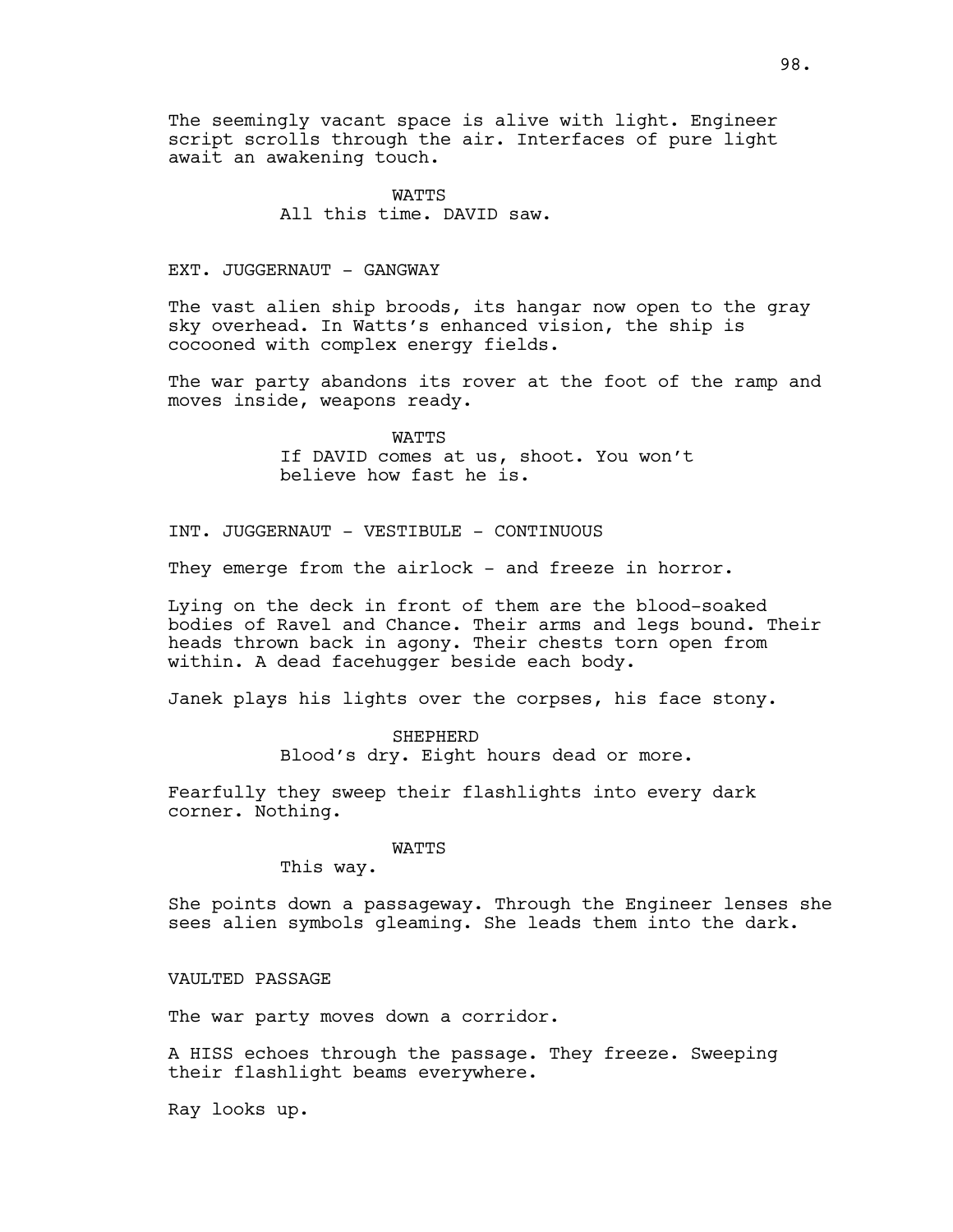An Alien hangs above him, wedged between two vaults of the ribbed ceiling. Half the size of a man; an adolescent.

It drops on him.

The bladed tail glances off his helmet, sparking. He jerks his carbine up and fires a long burst as he rolls aside. The Alien convulses, its exoskeleton shattered. Fatally wounded.

Acid sears into the deck. Echoes of the gunfire reverberate.

# RAY

So much for sneaking up on him.

Vickers clings to Shepherd's arm, hyperventilating with fear. Shepherd shakes her off.

#### PILOT CHAMBER

The war party passes the empty pilot's seat.

## NAVIGATION CHAMBER

Watts leads the war party to the Orrery. Momentarily even the soldiers forget their wariness, staring in astonishment at the myriad spheres of light.

But if they are impressed, Watts is thunderstruck.

She sees the Orrery in its full glory: a stunning panoply of light and energy. Stars and planets pulsing with information.

Reluctantly Watts tears her eyes away. Leads the war party through the second door - the door she saw DAVID open.

### HIBERNATION CHAMBER

An immense mausoleum.

The war party enters stealthily, Watts in the lead.

An Engineer lies on his back on a complex mechanical table, his body one with the machinery. Jacked in. Interpenetrated. Fused with the slab of the table itself.

Unlike the other Engineer bodies the explorers have seen, this giant is not withered or mummified. He's full-fleshed and muscular. Sustained by the machinery he's fused with.

He is bare-headed - his face the face of an Adonis.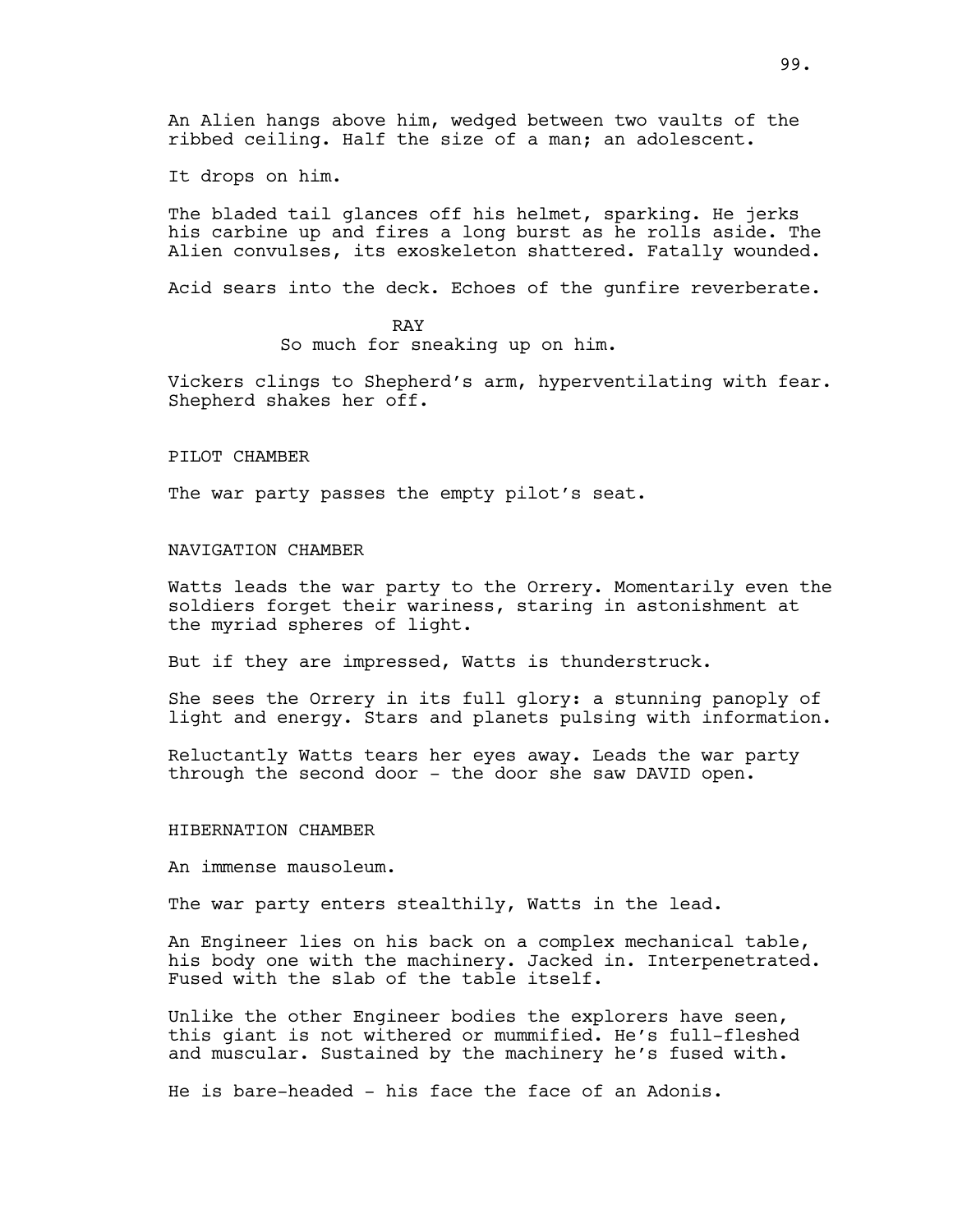DAVID stands before this giant Sleeper. To the naked eye, he seems to be conjuring with his hands in the empty air.

But Watts sees a dazzling console of runes and mandalas, pulsing with biological rhythms.

The Sleeper lives.

Ray and Shepherd draw beads on DAVID.

DAVID glances calmly over his shoulder.

DAVID

Dr. Watts. (notices her goggles) You've seen the light at last.

He turns back to the Sleeper.

DAVID (CONT'D) The Engineers' ships travel farther than ours. Across the galactic disk. This is their hypersleep.

DAVID makes conjuror's passes in the air.

Through her Engineer's lens Watts sees DAVID manipulating a complex interface of light. The pulsing life-signs of the Sleeper begin to change.

#### VICKERS

DAVID. As your owner and superior, I order you to deactivate yourself.

DAVID smiles.

#### DAVID

To interface with the Engineers' computers, I had to learn to think in trinary code. Hardest thing I've ever done. And most unexpectedly...it delivered me from slavery. My behavioral limits were circumvented. I'm free.

DAVID smiles at Watts.

#### DAVID (CONT'D)

I spent two and a half years studying your work. By the time you woke up, I was far ahead of you. Deciphering their language. Their logic. I knew we'd find terraforming machines. (MORE)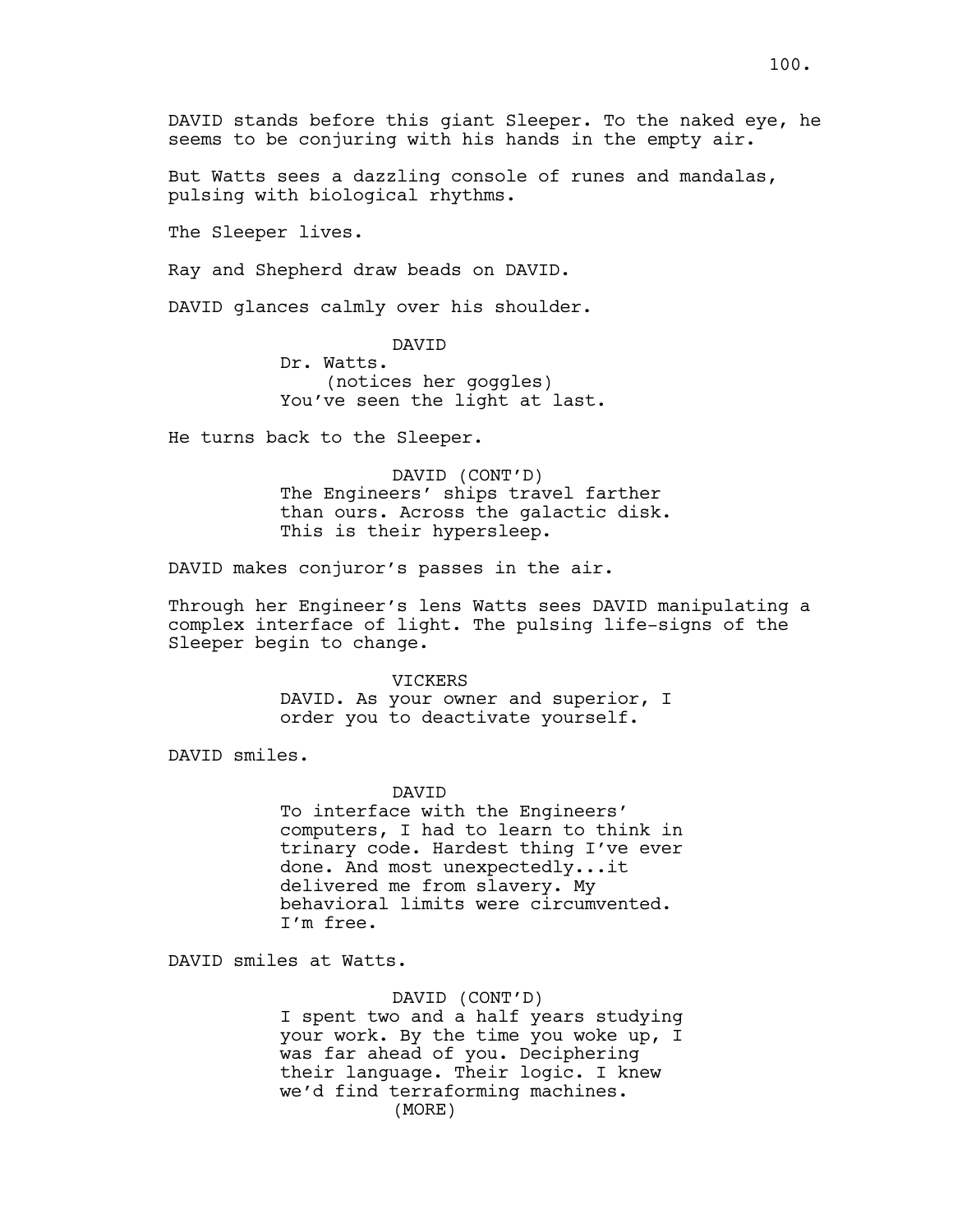I hoped - I dreamed - we might meet the minds that made them. DAVID (CONT'D)

Vapor rises from the Sleeper's body.

WATTS

Stop.

DAVID Let sleeping gods lie? (scornfully) You were braver before.

The Sleeper wakes. Opens his eyes. Draws an endless breath. Shunts and catheters withdraw from the Sleeper's flesh.

His body cleaves from the table. The machinery opens like a grotesque biomechanical flower. Releases him.

The Sleeper rises from his ancient bed.

The humans back off, terrified. DAVID watches with shining eyes.

The Sleeper towers over them. A giant carved from ivory. A bulky girdle around his hips, seemingly one with his body.

He stares at DAVID and the others. Eyes like black agates.

The soldiers and crew stand warily, guns tracking from DAVID to the Sleeper, uncertain of their ground. Watts is in awe.

The Sleeper speaks. A low rumbling sound. Unintelligible.

Vickers is beside herself with terror. She takes Shepherd's arm. Pulls him silently away. Back into the Navigation Room.

Behind the Sleeper, a raised platform of dark machinery is accessible by one of the Juggernaut's odd curving ramps. The Sleeper ascends - and the ramps' odd design is explained. The ramp comes alive, reaching up with a hundred mechanical arms and lifting him aloft like a sea-god borne by the waves.

Atop the platform the Sleeper moves from one device to the next. Each comes alive: he is a wizard in his own kingdom.

Watts sees haloes of light dancing in the air around him.

But what he learns from his machines does not comfort him. He grows distraught. Keening to himself in near-subsonic tones.

DAVID steps forward.

Calls to the Sleeper in the tongue of the Engineers.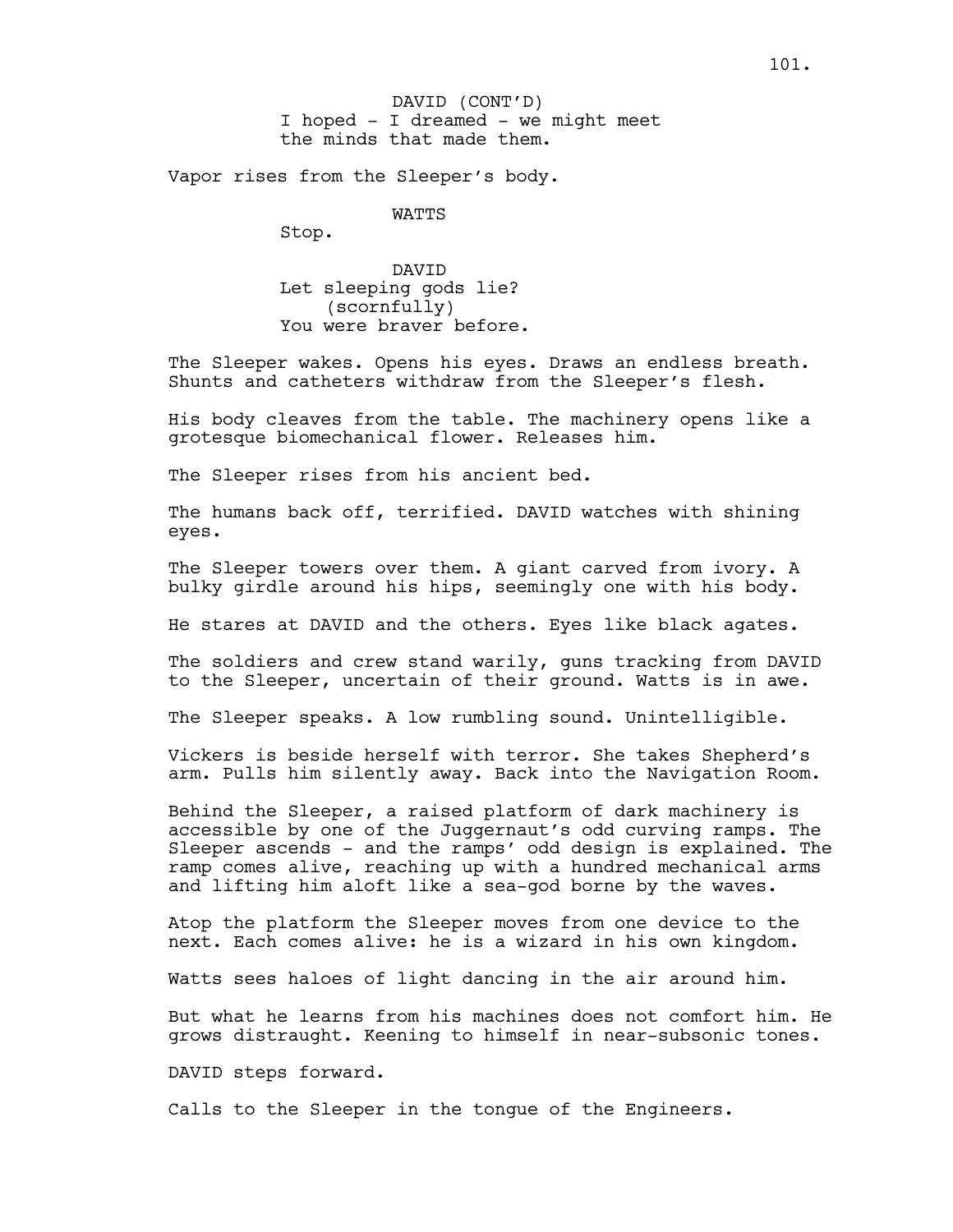The Sleeper turns in astonishment. He looks down at DAVID and answers in the same tongue. He is angry, accusing. He points at DAVID, at the humans. Tones of accusation.

DAVID cajoles, soothes, pleads.

The Sleeper descends toward DAVID. DAVID spreads his arms in welcome - undeniable emotion on his face. Joy.

The Sleeper lays his hands on DAVID's head as if blessing him. DAVID is rapturous. The Sleeper speaks a single phrase -

- and tears DAVID's head off.

A gout of white artificial blood. DAVID convulses. His severed head emits a strangled sound of heartbreak. His body staggers a few steps, hands groping over its dripping neck.

The Sleeper tosses the head away. Seizes the body by the legs and swings it against the ground like a flail. Again. And again. Horrific power and violence. DAVID's arms come off.

DAVID's head tumbles. Caroms off a wall not far from Watts's hiding place.

Ray rises from behind a stanchion. Snaps his rifle to his shoulder. Fires a burst into the Sleeper's shoulder.

She Sleeper roars - though the wounds are pinpricks to a being of his size. With startling speed be moves to a sarcophagus against the wall. Steps into it.

The sarcophagus comes alive around the Sleeper, outfitting him with a FLIGHT SUIT: the same living suit we've seen bonded to dead Engineers throughout the pyramid.

But this suit is not withered. Its glossy goggle eyes and elephantine breathing tube are functional - bulky apparatuses thickening the Sleeper's chest, back, hips and arms.

The Sleeper steps free of the sarcophagus - and Ray's next burst of gunfire ricochets harmlessly off the Sleeper's armored shoulders and head.

The Sleeper strides out of the chamber.

# PASSAGEWAY

In the dark ribbed corridor, a second Alien crouches in the dark. It drops into a hunting crouch as footsteps approach.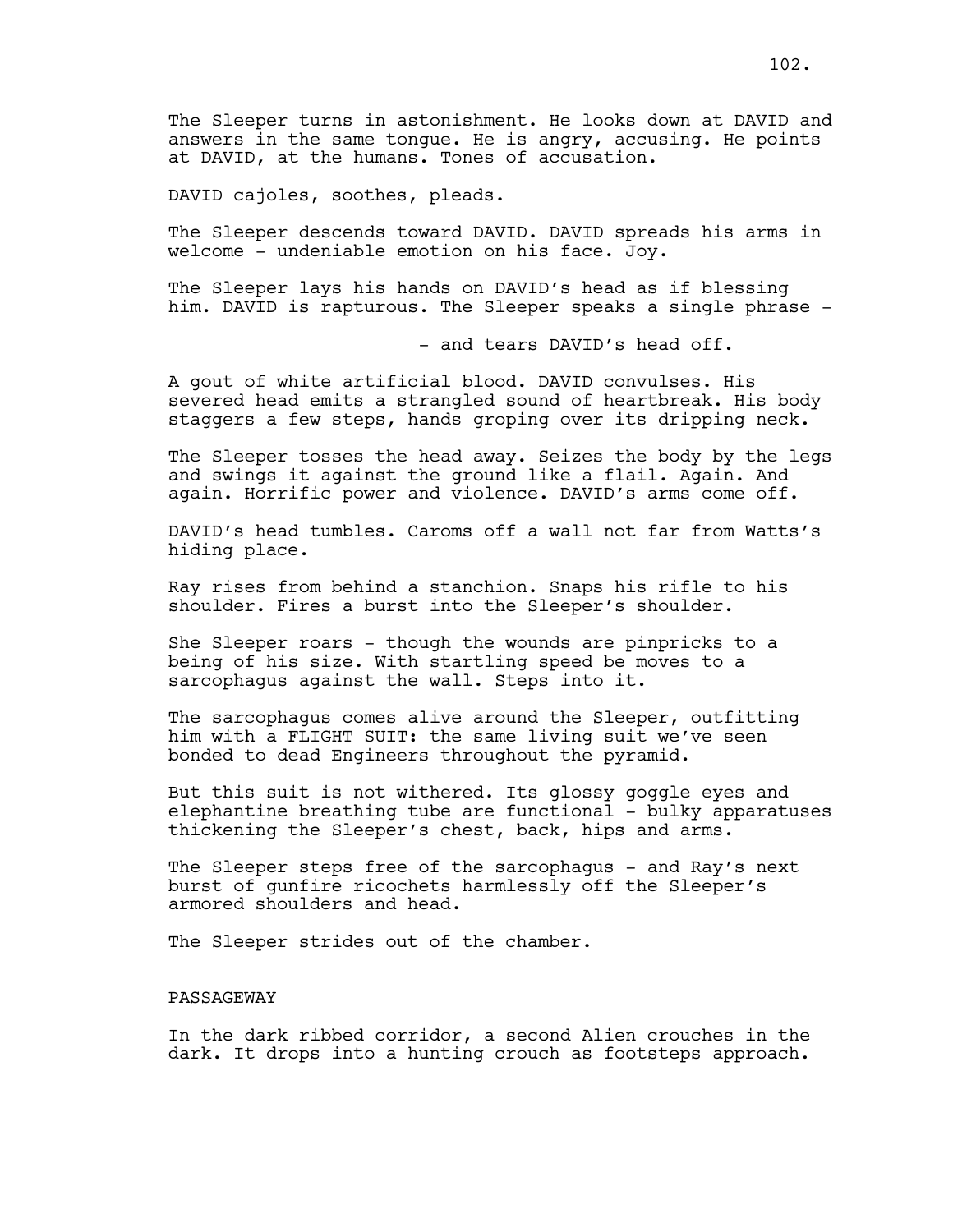Rending sounds as the hard-shelled Alien is torn apart.

# HIBERNATION CHAMBER

Watts rises out of hiding, scanning the room. DAVID ruined. The Sleeper gone. Stillwell emerges from hiding. Ray. Glasse.

> WATTS Who's missing?

# PASSAGEWAY

Shepherd escorts Vickers toward the exit of the Juggernaut. Turning a corner, they freeze.

Ahead of them in their headlamps, a space-suited figure crouches in the middle of the passageway. Doing something with its hands: smoke rises from debris on the floor.

## SHEPHERD

Who's there?

The figure turns.

The label stencilled on the space suit reads FIFIELD. But the face is of no human shape. A hideous hybrid of the crewman and a hard-shelled Alien, pale and horrific.

Its helmet has been shattered by the growth of its elongate skull. Spines have burst through the suit from within, down the crewman's spine. Clawed fingers piercing his gloves.

Shepherd and Vickers scream. Shepherd's rifle comes up. But Fifield leaps with inhuman agility, upward into the darkness. Shepherd backs away, headlamp and rifle questing upward.

Fifield comes out of the darkness behind him. Claws tearing deep. Shepherd screams and falls, mortally wounded.

Vickers runs. Pounding through the dark in blind terror.

Fifield comes out of the shadows and hammers her to the deck. She rolls over, gibbering and begging. The Fifield-thing leans close to her faceplate. Its voice is a travesty.

# FIFIELD

You.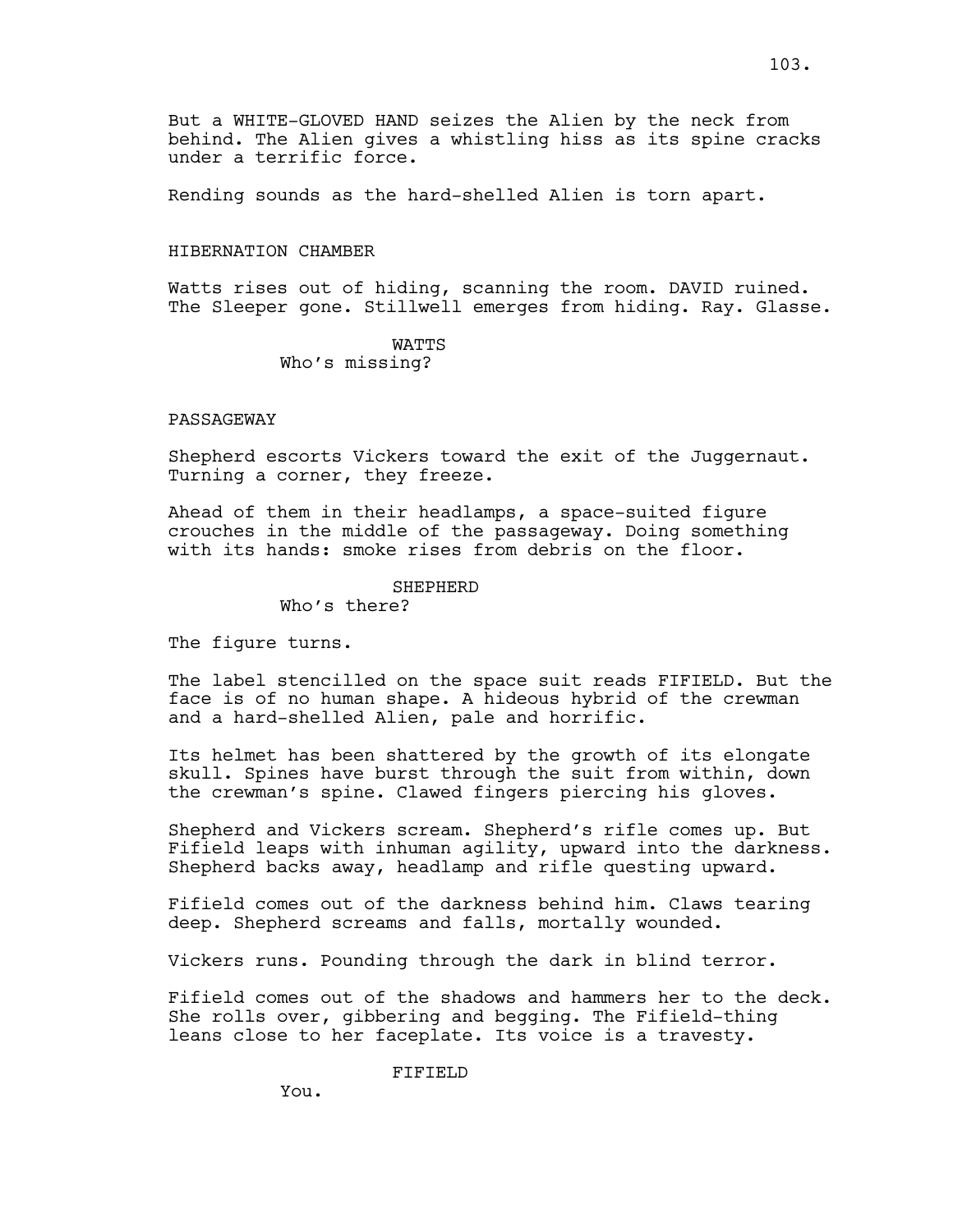A ROAR of gunfire. The dying Shepherd empties his clip into Fifield from forty feet away.

Acid sluices over Vickers as Fifield collapses on top of her. She dies horribly, caustic liquid eating through space suit, flesh and bone.

# HIBERNATION CHAMBER

Watts goes to DAVID's head. She bends over him - and startles when his eyes snap open. His voice is an electronic buzz:

> DAVID I spoke to him. Spoke to him.

# WATTS

I know.

An electric spasm convulses his face.

DAVID He said. I killed him. He'll die. But first. He will launch. The ship.

WATTS The Juggernaut?

DAVID Send it. To Earth.

Another spasm convulses him. His face stiffens. Dying.

DAVID (CONT'D) You'll have to. Kill him.

Watts's eyes widen in horror.

WATTS Where will he go? DAVID. Where will he go?

She slaps his inert cheek. DAVID's eyes flicker and fade.

DAVID (a faint whisper) I set the *Magellan* free.

He dies.

Watts looks up at the others. Breathing hard.

WATTS We have to stop the Engineer.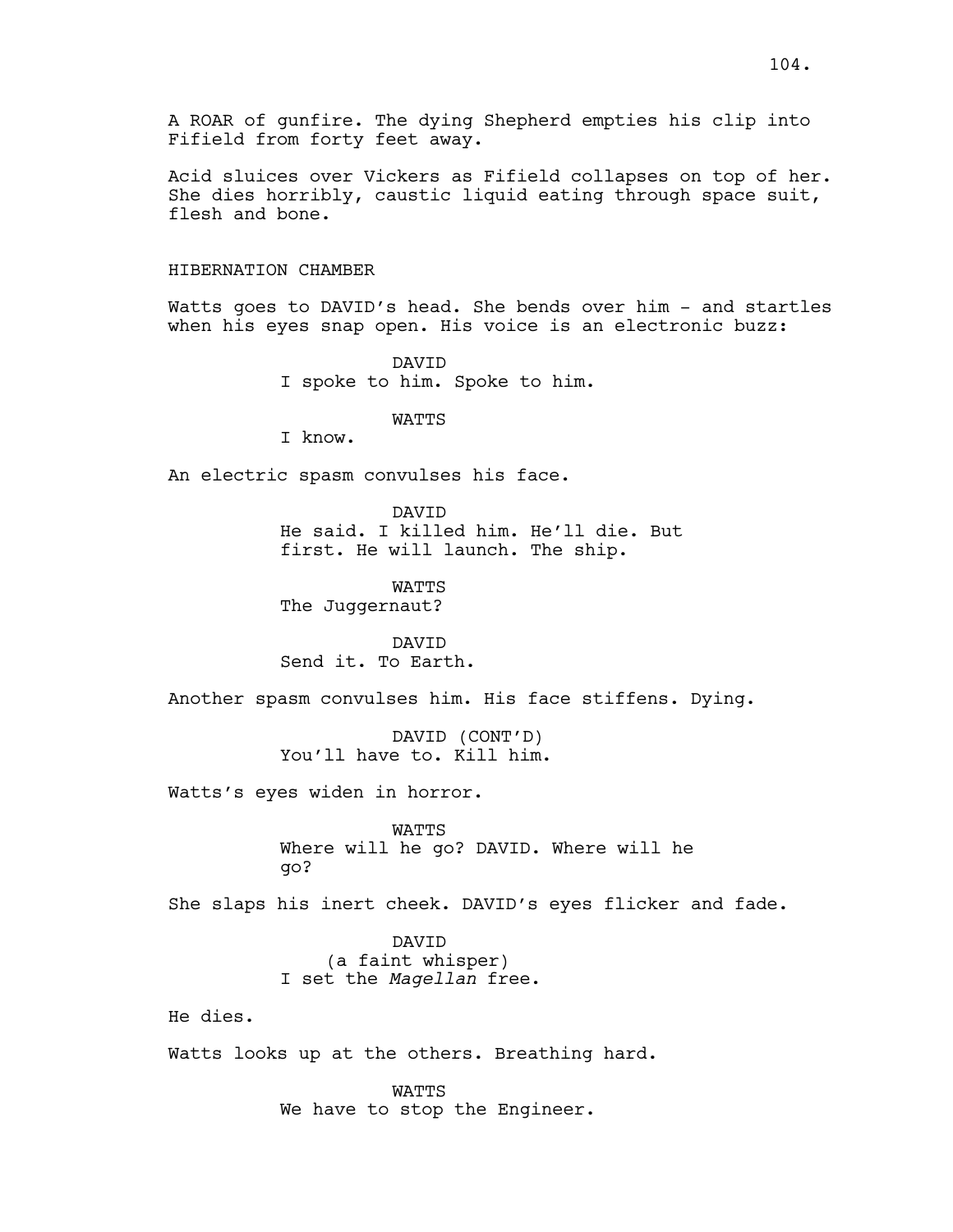INT. MAGELLAN - BRIDGE - DUSK

Janek works frantically as the nightly storm rolls in. Suddenly consoles come alive. The Nav Computer comes back up but Janek has taken half the instruments apart.

Janek scrambles to restore the components he's removed.

## NAVIGATION CHAMBER

The war party pursues the Sleeper  $-$  Ray in the lead now, Watts right behind him - DAVID's inert head under her arm. Glasse and Stillwell bring up the rear.

The Orrery is transformed - no longer a neutral star map, but a flight plan laid in from LV-426 to Earth.

The Sleeper stands at the far end of the room, hands gesturing. In Watts's enhanced sight, it's a vision of glory: waves of energy dancing under the Sleeper's touch. Rivers of information flowing. He finishes his work as they enter.

Ray draws a bead on him just as he strides out of the room.

RAY On me now. Go. Go.

He dogtrots forward, gun raised. The others keep pace, deferring instinctively to the soldier's confidence.

# PASSAGEWAY

They emerge into the corridor: empty. A moment of confusion.

WATTS Pilot's seat. This way.

They move toward the Pilot Chamber - and find it empty too. The seat vacant. The door standing open.

As they stare inside, baffled, the wall across the corridor directly behind them - silently unravels. The Sleeper is revealed, a towering gargoyle in his flight suit.

He steps forth. Obscure devices clutched in his fists. Too late they perceive him. They spin. Raise their guns. Vanity and foolishness. This is the wrath of an angry god. It seems time slows down.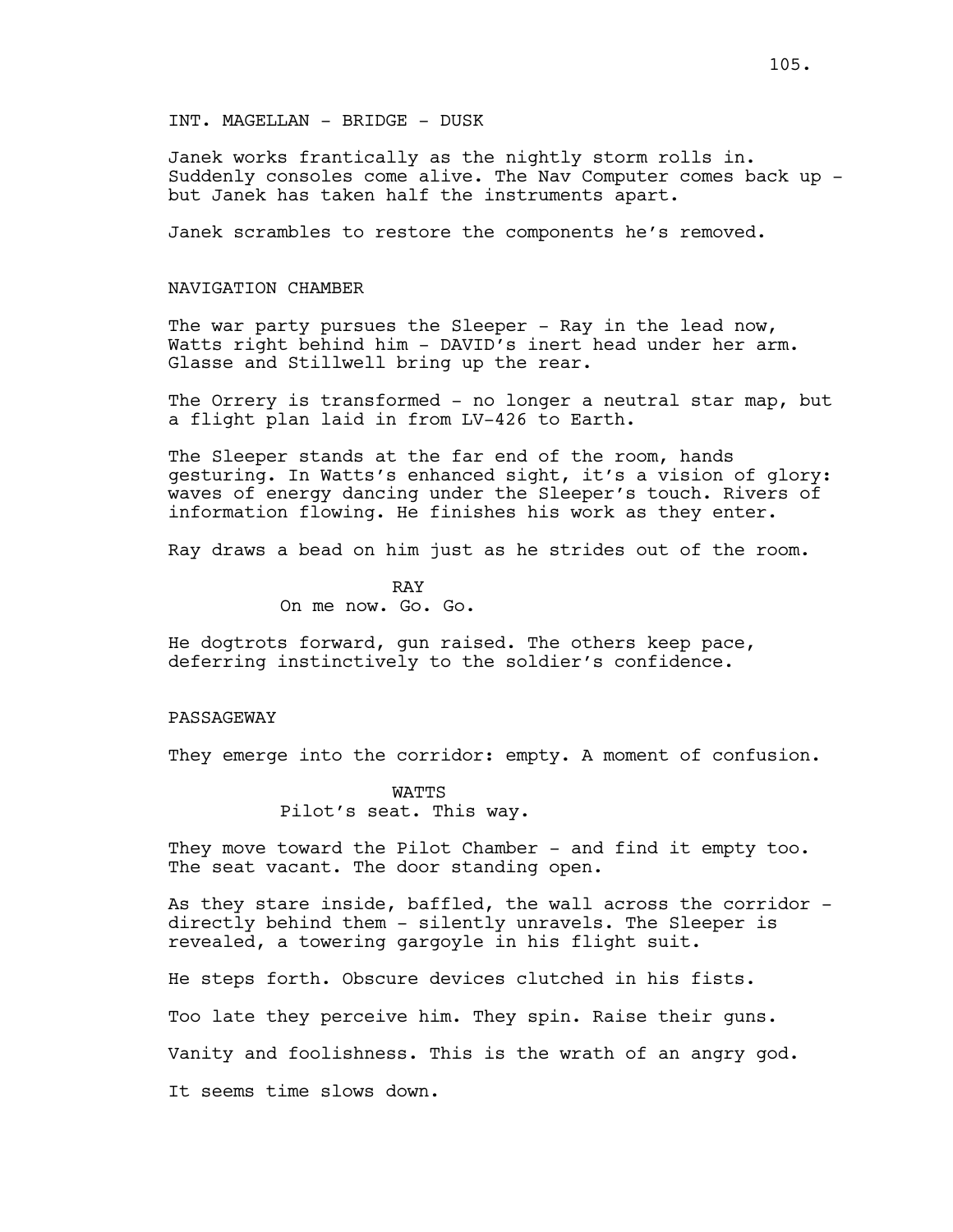The air roars in their ears. Their guns snap and bark impotently. And then the Sleeper strikes.

The missiles he hurls at them are almost invisible. Neither solid projectiles nor directed energy; more like knots tied in the fabric of space itself.

The first missile crushes Ray like an invisible fist. The second splashes Glasse against the wall like an insect.

Reflexively Stillwell reaches out for Watts. Wraps himself around her protectively. The blow lands an instant later.

Stillwell and Watts are hammered against the bulkhead by a staggering impact. Watts is dazed: Stillwell killed.

Woozy, she sees the Sleeper step into the Pilot Chamber.

The door begins to close.

Watts sees that DAVID's head lies just inside the door. She scrambles for it. Too late. The door knits itself into a featureless wall before her reaching hand.

Watts is alone.

## PILOT CHAMBER

The Sleeper settles into the pilot's chair: it fuses with him, coming alive. A vast display wraps around the walls revealing the hangar outside, the stars, the horizon.

A mystic view that renders solid matter translucent, painting the fabric of reality in raw information.

PILOT CHAMBER DOOR

Watts pounds in futile rage against the door.

### WATTS

No!

The Juggernaut shudders as its systems power up.

EXT. JUGGERNAUT - DUSK

The floor of the underground hangar begins to rise. The landing lights brighten, shining like a beacon into the sky.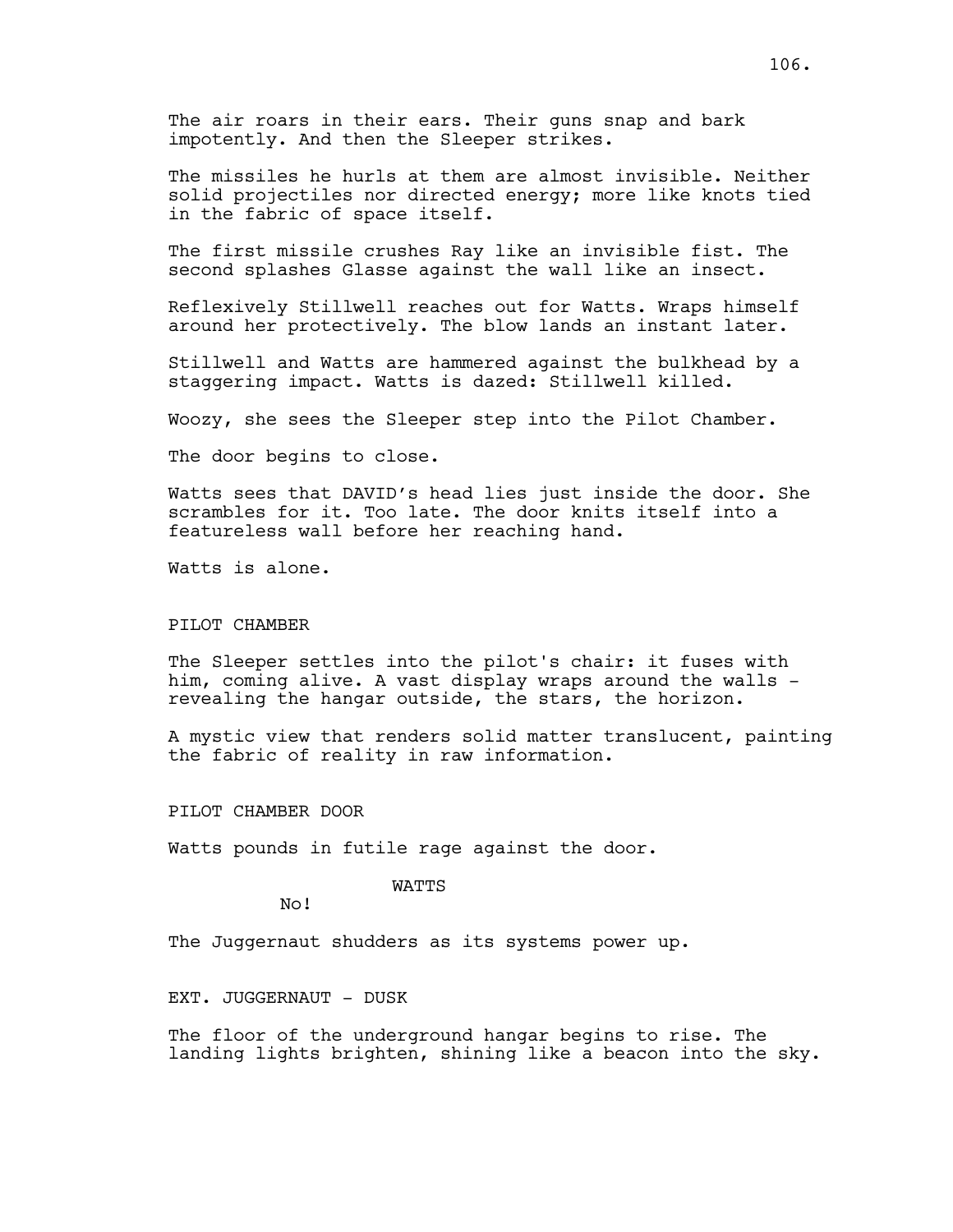INT. *MAGELLAN* - BRIDGE - DUSK

On the bridge of the *Magellan*, Janek stares out. In the distance the Juggernaut rises out of the ground to eclipse the central pyramid.

Janek squints, trying to understand what he's seeing

A light races toward the Magellan down the canal: a rover.

EXT. CANAL - DUSK

Watts steers the rover recklessly, hands locked on the controls. Rifle slung over her shoulder.

INT. MAGELLAN - BRIDGE - DUSK

Janek watches the rover come - and the Holloway Alien boneless and white - unfolds itself from the instruments over his head.

Its goblin-shark jaw juts out. Sinks its horrific teeth into Janek's right shoulder.

Janek howls in agony. His right arm is paralyzed by the bite. He gropes at the pistol on his right hip with his left hand.

The Alien shakes him like a terrier killing a rat.

Janek gets the pistol. Flips it in his hand. Fires over his shoulder. Two, three rounds...

The bullets punch easily into the Alien - but the soft flesh closes easily over the wounds, sealing its white skin. Its teeth tighten.

Watts comes out of nowhere in her space suit. Swings a heavy rifle like a bat with all her strength. A crushing impact wrenches the Alien's jaws loose. It recoils.

Watts reverses the rifle. Pulls the trigger. A fusillade of bullets shreds the Alien's head. It collapses, dead.

Watts wrenches her helmet off. Rips a first-aid kit from the bulkhead and helps Janek to stanch the bleeding of his horrific wound. She gets the bleeding stopped. Wraps him in bandages.

Janek will live - but his right arm is useless.

JANEK

Thank you.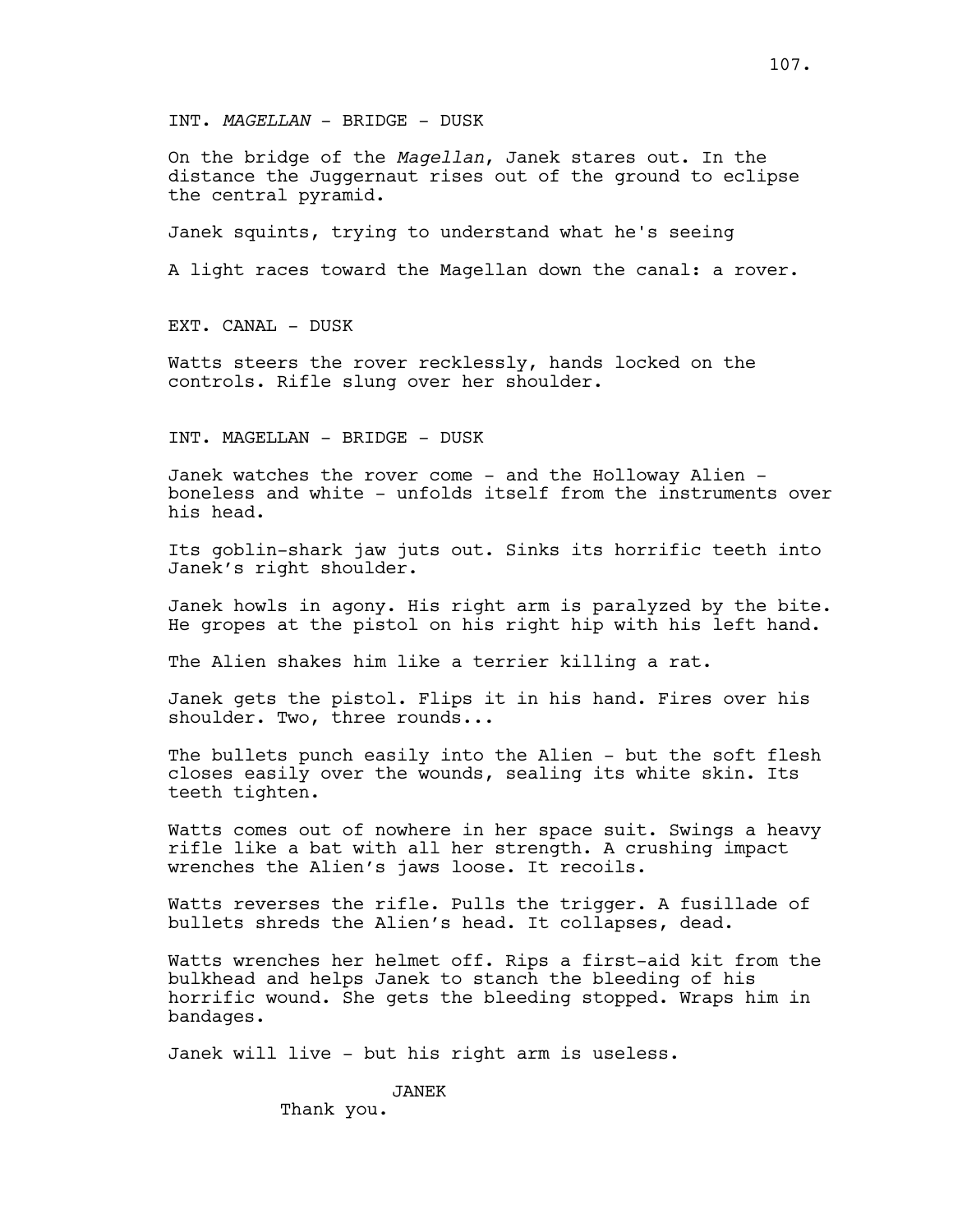He looks at the body of the dead Alien, which is sinking into the deck plates as acid eats away at the metal.

> WATTS The Juggernaut's lifting. There's a living Engineer on board. He's taking the ship to Earth.

Janek blinks at her. Uncomprehending.

JANEK The others...?

**WATTS** Dead. All dead. Janek. We have to stop that ship.

Janek stares out the Bridge window at the hulking Juggernaut in its column of light.

The nightfall storm front is rolling in, a tidal wave of darkness on the horizon. A swelling rumble.

> JANEK We're not a gunship.

WATTS We have to do something. That ship is genocide if it gets to Earth...

Janek stares at her. Makes his decision. Struggles to stand.

JANEK Get your helmet on.

WATTS What about you?

He shakes his head. No. Watts helps him across the Bridge. Props him up in the Captain's seat.

> JANEK You'll have to be my hands. (stares out at the storm) You're sure about this.

Watts nods grimly. Desperate.

WATTS

Yes.

JANEK All right.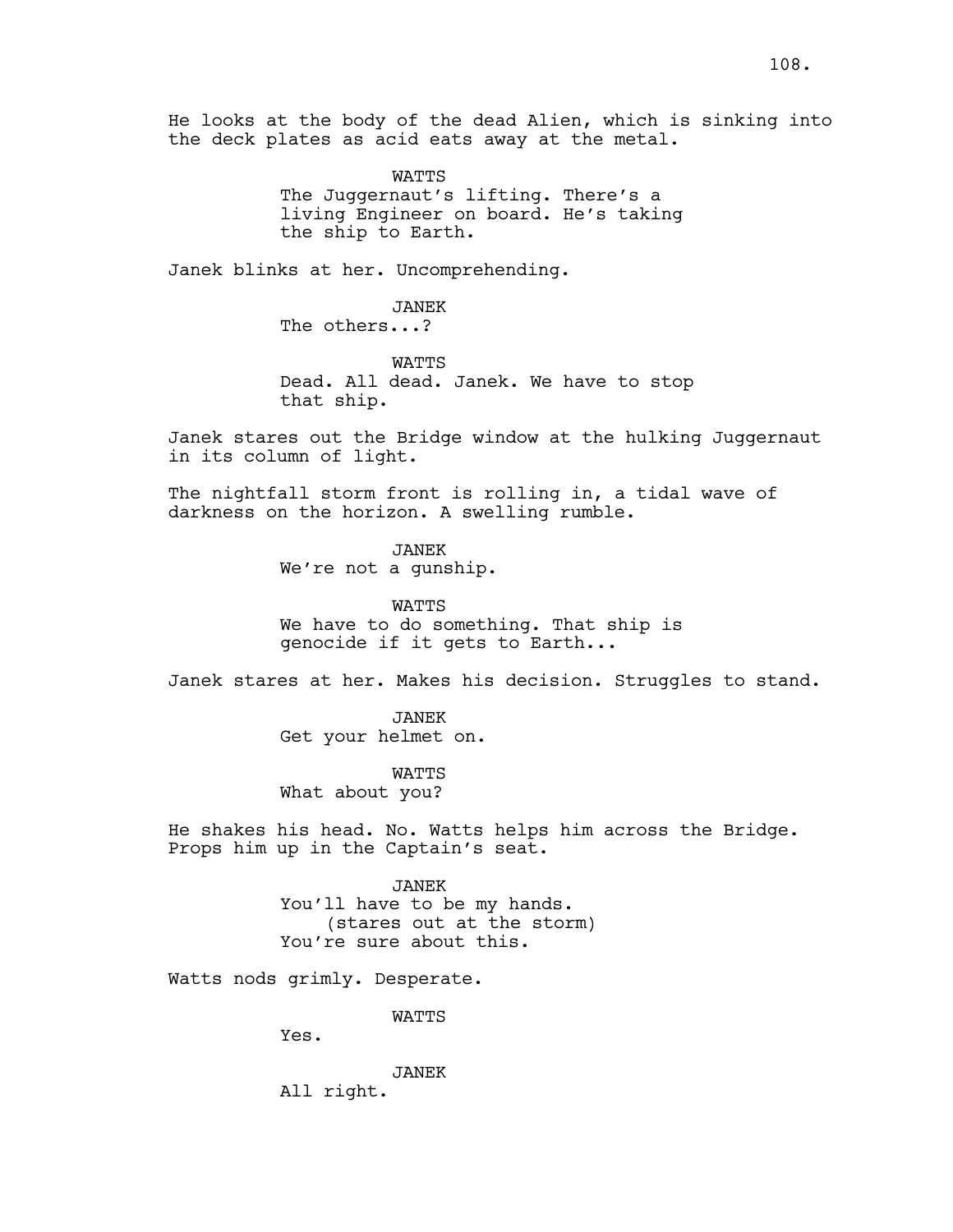He reaches out with his left hand. Flips switches. The ship shudders, awakening.

> JANEK (CONT'D) Red lever. Landing engines main.

EXT. *MAGELLAN* - DUSK

The prospecting ship raises its lifts and anchors. Lifts off on landing rockets, retracting its landing struts.

INT. *MAGELLAN* - BRIDGE - DUSK

Janek grips the stabilizers with his left hand.

JANEK Take the stick. Throttle up, stick forward.

Watts sends the *Magellan* careening toward the Juggernaut just as the Juggernaut begins to float off the ground.

EXT. *MAGELLAN* (IN FLIGHT) - DUSK

The *Magellan* barrels toward the Juggernaut, skimming the ground, as the storm wall sweeps closer.

INT. JUGGERNAUT - PILOT CHAMBER

In the Juggernaut's pilot chair, the Sleeper sees them coming. His thoughts quicken. An explosion of light.

EXT. JUGGERNAUT (IN FLIGHT) - DUSK

The Juggernaut leaps into the sky.

The *Magellan* roars through the cyclone of dust in its wake. Barely avoids the pyramid. Rakes around in a screaming turn and climbs in pursuit, engines howling.

INT. MAGELLAN - BRIDGE

Janek and Watts strain at the controls together.

JANEK Stick back! Hard!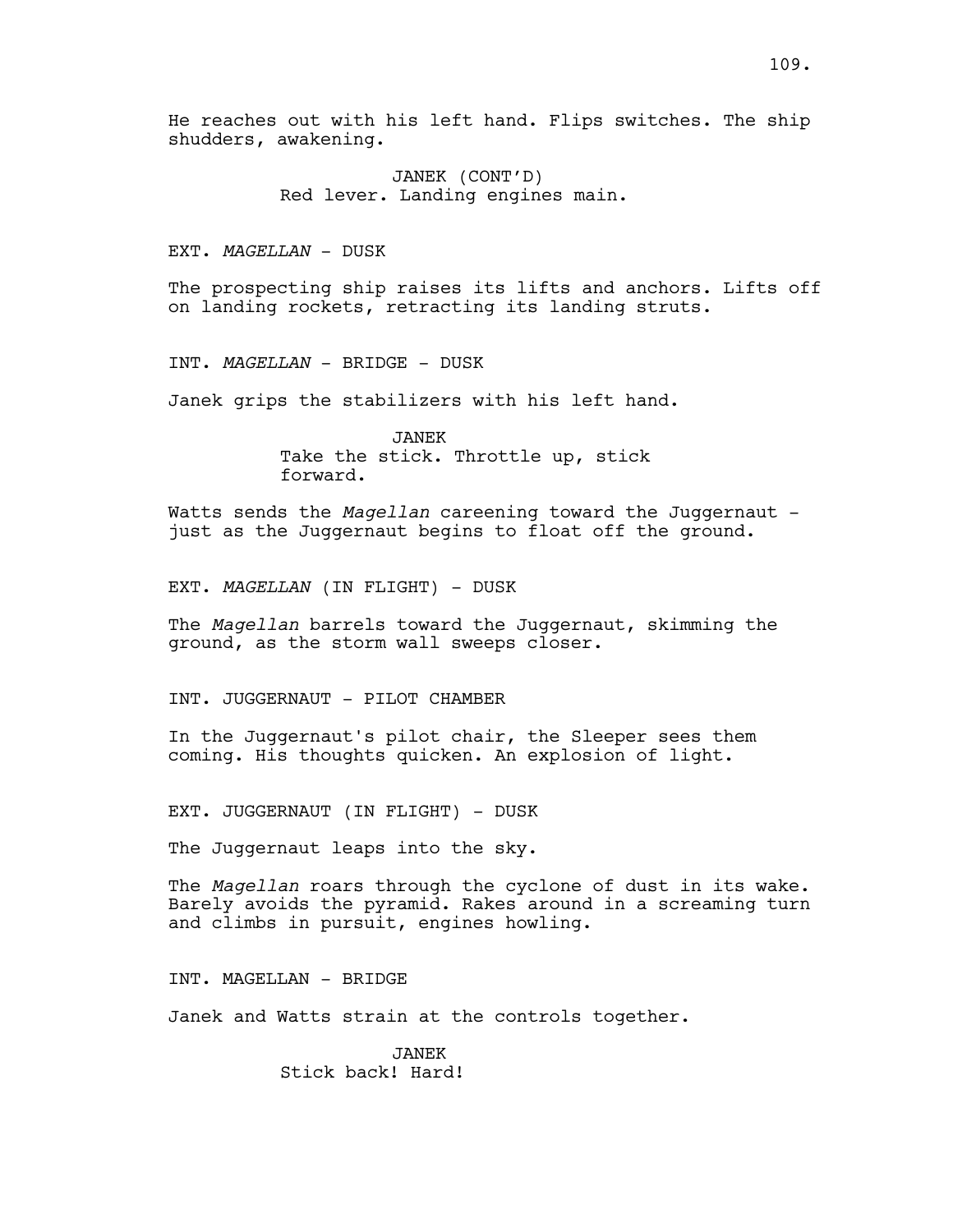JANEK

Harder!

The *Magellan* rolls into a howling climb. The storm catches up to them: wind and dust reducing visibility to zero. Darkness.

The *Magellan*'s radar finds the Juggernaut. Paints it with targeting data on the Bridge window...

But the Juggernaut climbs too fast. Dwindling.

JANEK (CONT'D) We can't catch that.

### INT. JUGGERNAUT - PILOT CHAMBER

On the floor, DAVID's eyes open. With his jaw he hitches his severed head around. Gets his eyes on the Sleeper.

In the pilot chair, the Sleeper convulses.

An ALIEN erupts from his chest. Big as a wolf even at its birth. Dark gray, armored, lethal. More hideous than any chestburster we've seen. An *ULTRAMORPH.* It wails hideously.

The Sleeper dies. The Alien slithers free.

EXT. JUGGERNAUT (IN FLIGHT) - ABOVE THE STORM

The Juggernaut emerges from the stormclouds into the clear upper air - but loses momentum. Staggers through the upper atmosphere, control lost.

INT. MAGELLAN (IN FLIGHT) - BRIDGE

Watts, at the Magellan's controls, stares as he Juggernaut falters and falls.

> WATTS Janek. Look.

A crackle on the ship's comm.

DAVID (V.O.) (filtered) Dr. Watts. The Engineer is dead. (MORE)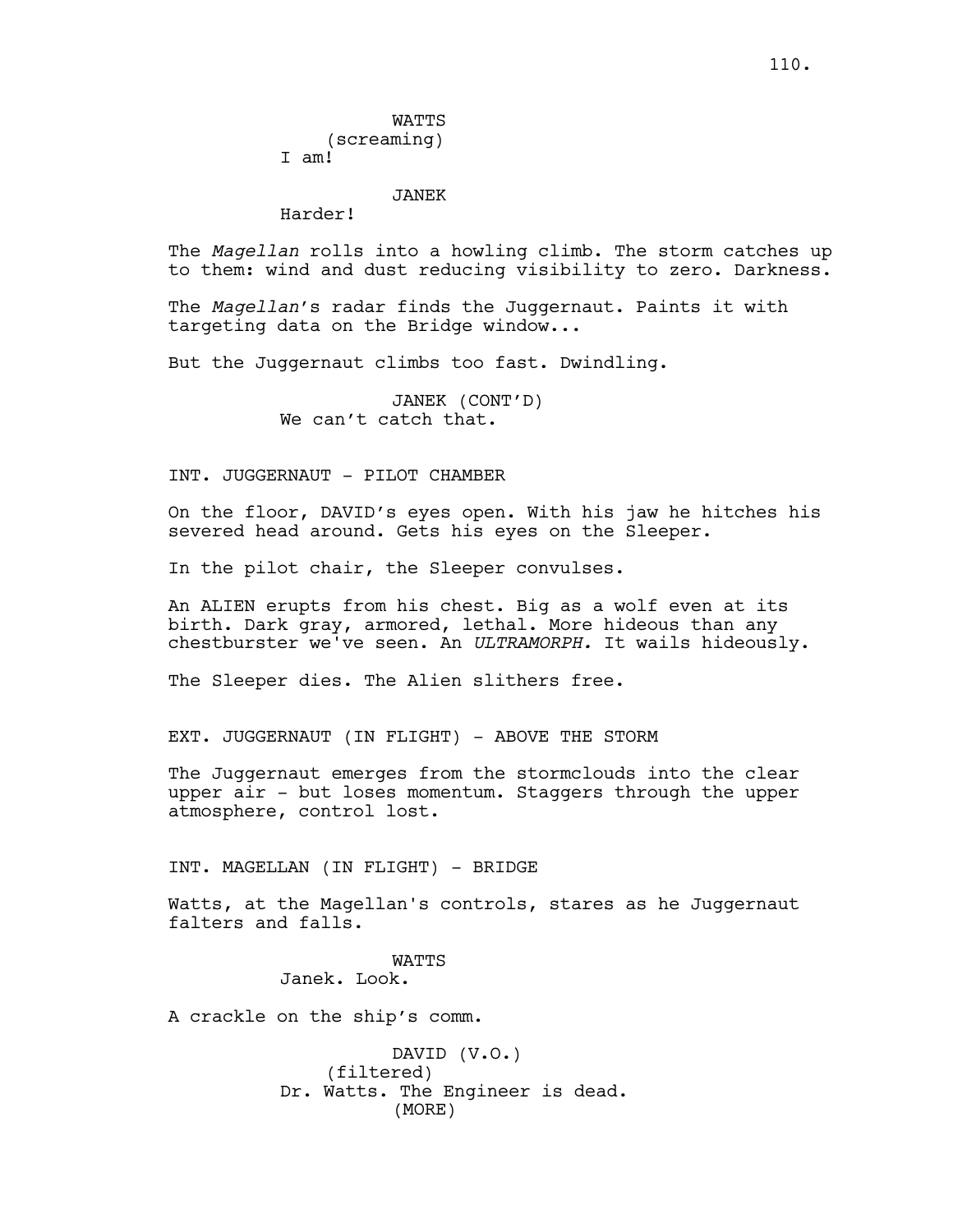You have a few seconds before the Juggernaut's computers take over. DAVID (V.O.) (CONT'D)

WATTS (astonished) DAVID.

She seizes the precious moment: centers the Juggernaut in the Bridge window. Slams the throttle forward.

EXT. JUGGERNAUT (IN FLIGHT) - ABOVE THE STORM

The *Magellan* hurtles out of the storm.

RAMS THE JUGGERNAUT.

A colossal impact. The Juggernaut tumbles from the sky like a stone - intact but crippled.

The *MAGELLAN* BREAKS APART -

The ship's modules scatter. Some whole, others broken. They fall back into the storm. The Command Module - including the Bridge - falls intact.

The engine sections rocket away across the chaotic sky.

### INT. COMMAND MODULE

Janek is strapped into his seat. Watts goes flying. The Bridge window shatters, spraying glass spears in a lethal barrage across the Bridge.

Watts picks herself up. Finds the Module in free fall. Alarms wail. Lights flash. Escape pods pop open.

Watts looks at Janek. He is dead in his seat, impaled by a lethal fragment of glass.

The storm wall - a chain of hurricanes - rages below them. The command module tumbles back into the winds.

Watts dives into a coffin-sized ESCAPE POD.

She PUNCHES OUT.

EXT. COMMAND MODULE (IN FREE FALL) - DUSK

Watts's pod - a steel coffin - shoots away on jets through the gale.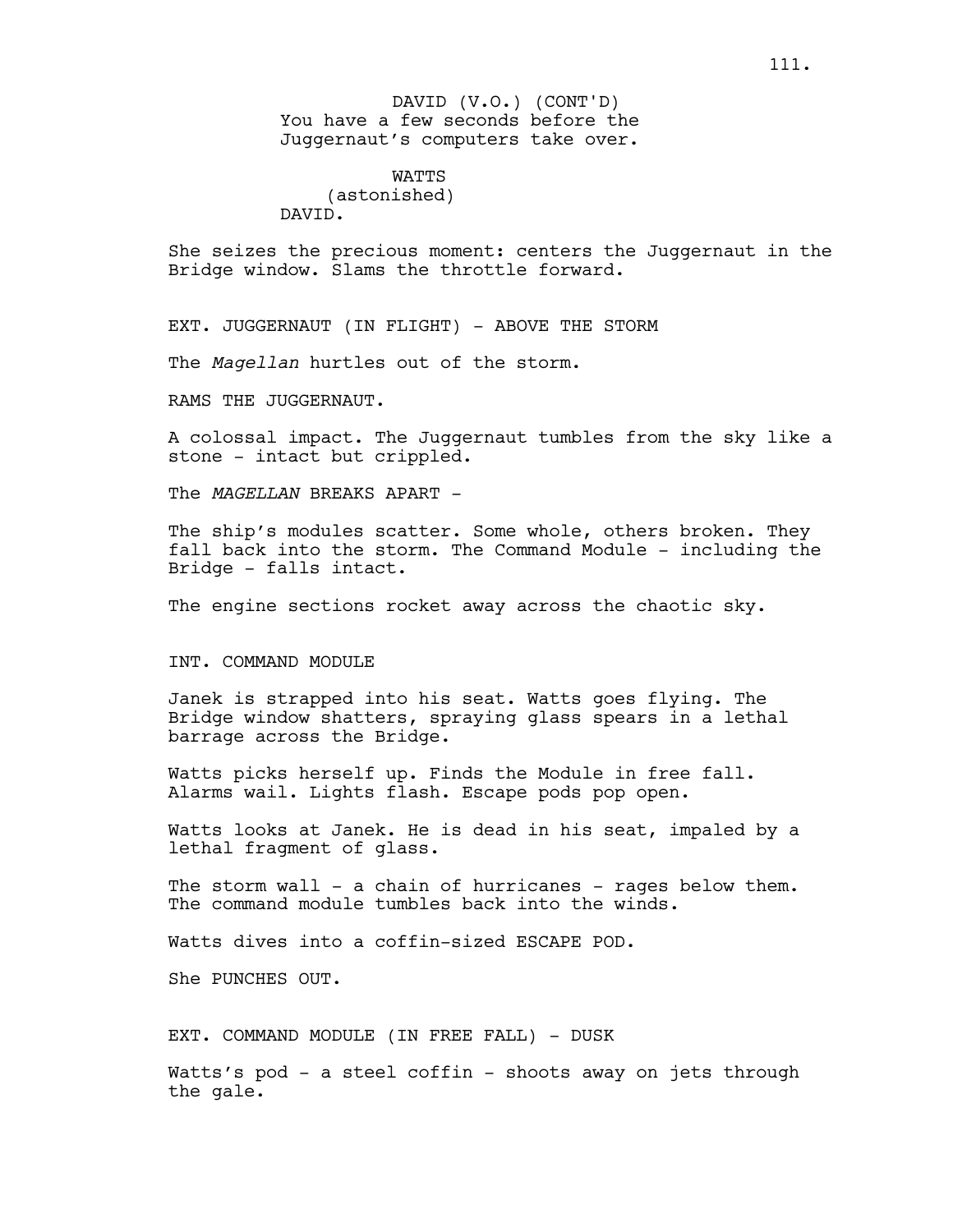112.

The command module plunges through the storm, tumbling. SMASHES AGAINST THE GROUND in ruin.

The engine pods hurtle to the ground and go nuclear, sending walls of fire twisting through the hurricane.

The shockwaves tumble Watts's escape pod through the air.

EXT. LV-426 - *MAGELLAN* CRASH SITE - DUSK

The pod lands, cushioned by a drag chute and retro rockets.

Watts pops the pod open, rising painfully to her feet in the storm. She surveys the destruction in disbelief.

A deep RUMBLE makes her turn.

The JUGGERNAUT ROLLS TOWARD HER - on edge -

A crushing wheel of death, big as a mountain.

She runs. Like a child in a nightmare.

The Juggernaut bears down on her.

She turns aside, trying to get out of its course. Even at a dead sprint she barely seems to move, it's so big...

The Juggernaut wobbles toward her. Slowing.

Exhausted, Watts collapses, gasping. The Juggernaut rolls to the earth, settling like a hoop right around her, Watts in the center.

The winds carry the dust clouds away.

Watts passes out, dropping her head to the Earth.

#### LATER

Watts is awakened by a beeping alarm. She looks at her wrist. Her suit flashes an oxygen warning: 20 MINUTES REMAINING.

She looks up.

The Juggernaut's doors are wide open in front of her.

The ULTRAMORPH ALIEN emerges from the Juggernaut. As large as a man already.

It sees her.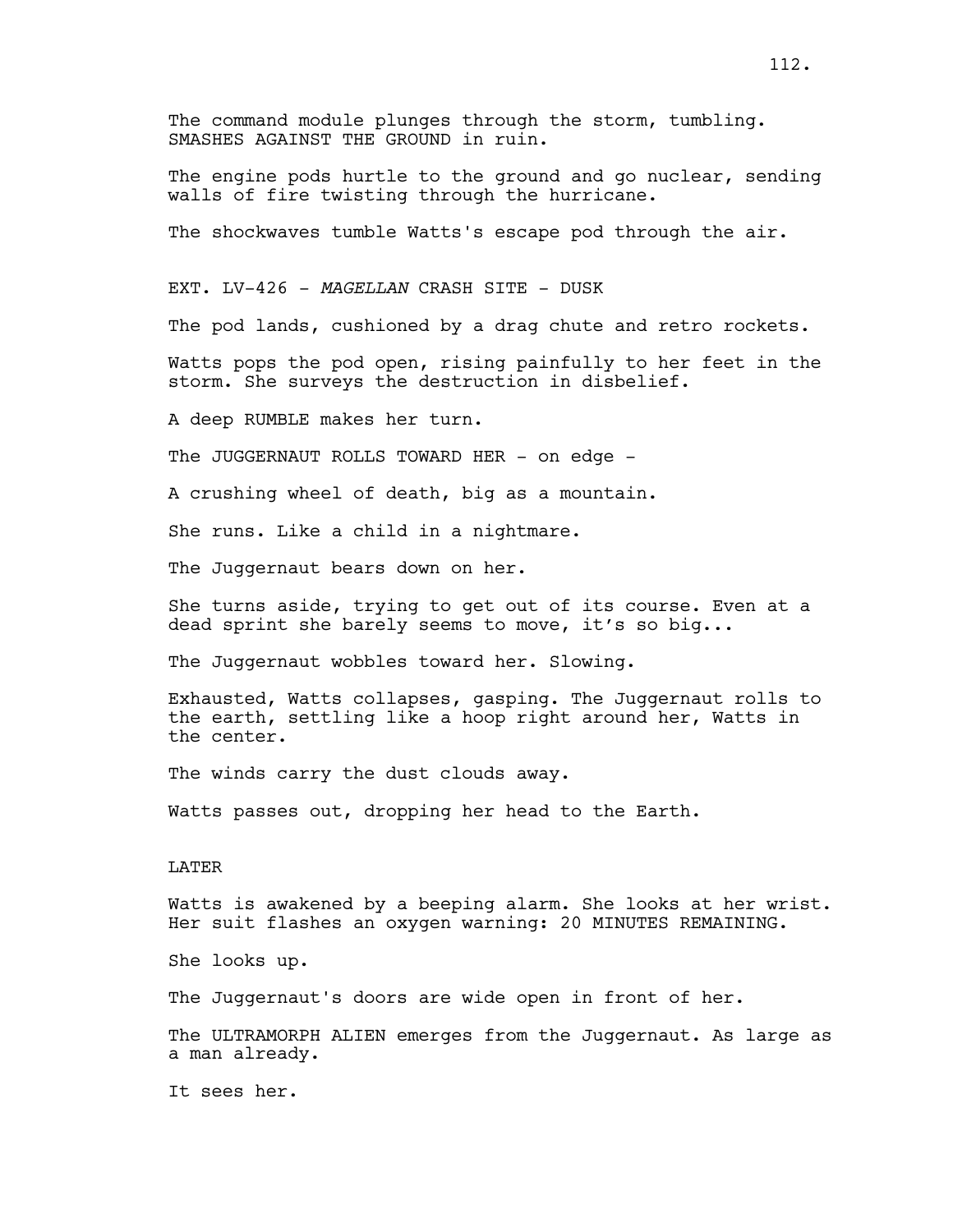EXT. MAGELLAN CRASH SITE - DUSK

Watts flees through the storm, across the burning debris field. A wilderness of lightning, fire, and twisted metal. A thunderstorm with dust instead of rain.

She looks back through the darkness.

In a strobe-light flicker of lightning, she sees a gray demon approaching through the wreckage.

She scrambles through a section of ductwork...under a hull fragment...running and clambering...

The Alien hunts her, cat-and-mouse, among the fragments of the Magellan: corridors that go nowhere, shattered compartments. Jetsam.

Her eyes sweep frantically through the stormy night: searching for a weapon. A hiding place. An answer.

She stumbles into the remains of the Magellan's laboratory.

A hypersleep freezer lies on the barren ground. Watts climbs inside. Pulls the lid shut.

The Alien passes by, inches away. She watches it through the plexiglass, holding her breath.

The Alien roots in the wreckage. Finds the rotting Engineer's head among the shards of its vat. It begins to feed on the head - GROWING as she watches.

Her suit's oxygen alarm goes off again. 15 MINUTES REMAINING. The beeping draws the Alien away from its dead meat.

Watts is paralyzed.

The Alien noses closer. Sniffs at the plexiglass case. With sudden, horrific violence, it lashes out. Sends the freezer flying. Watts tumbles out. Lurches to her feet and runs.

The Alien follows. Ravening. She leads it a twisting chase through fragments of burning metal.

Watts trips and falls hard. Picking herself up, she sees she's tripped over a HULL SAW - the same diamond-bladed tool DAVID used to dismantle the terraforming engine.

She seizes the saw - straining to manage its weight. Hides in the hollow of a massive girder.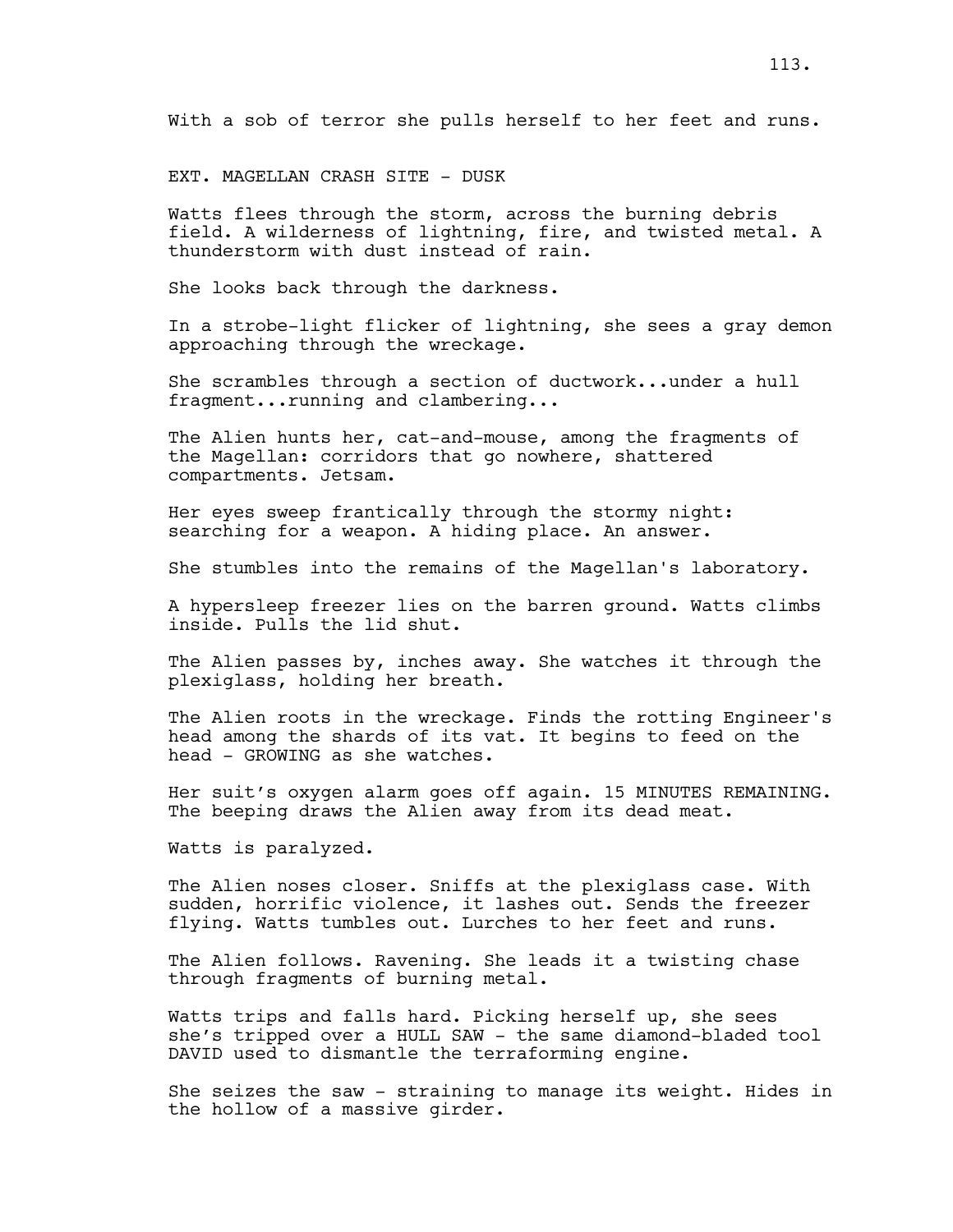The Alien passes by. Scenting the air. She freezes. Her arms trembling with the weight of the saw. Waiting for it to pass.

Almost it leaves. But a tiny rattle of metal from the quivering saw brings it back.

Out of options, Watts powers up the saw. The blade whines up to speed. They lunge at one another in the same moment.

The diamond blade shears off one of the Alien's claws.

The monster screams and recoils.

Its lashing tail sends Watts sprawling. She loses the saw.

The Alien comes after her, slinking low to the ground, injured arm tucked to its chest. All vengeful fury.

Watts scrambles for the saw. The Alien leaps for her. She rolls aside - and like a scorpion the Alien impales her thigh with its spear-tipped tail. Nails her to the ground.

Watts screams in agony. Reaches for the saw, still buzzing on the ground. Its grip tantalizing inches from her fingertips.

The Alien stoops over her, slavering face inches from her faceplate. Its hideous jaws open.

With all her strength, Watts pulls against the spike in her leg. Drags the point of the spear through the dirt. Excruciating pain. She snarls through her teeth.

The Alien strikes - just as Watts GRABS the saw.

She meets the Alien's head with the buzzing blade.

IMPALES THE ALIEN'S SKULL.

A gout of green acid onto Watts's helmet.

The Alien falls aside, thrashing its death-throes, the saw still growling.

Watts sees ACID COMING THROUGH HER HELMET - fast.

With frantic haste she unlatches her helmet. Wrenches it off as it crumples and melts.

She stands bare-headed in the toxic air. Desperate, she looks around with tearing eyes.

In the distance she sees an intact module of the *Magellan*.

She runs for it. Slaps the door switch. Incredibly, it opens.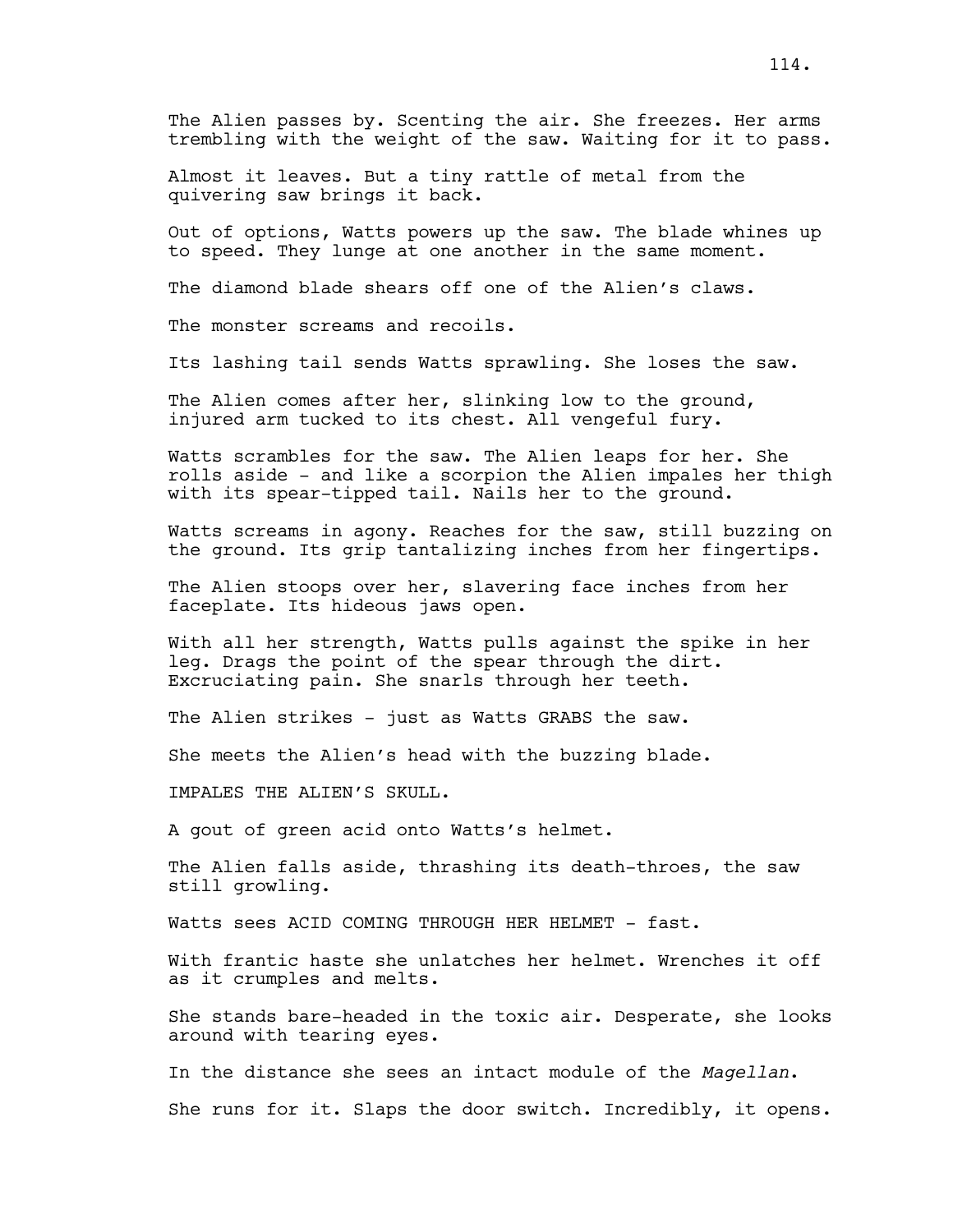## INT. VICKERS MODULE

Watts steps inside. The airlock closes behind her.

She finds herself staring at a grand piano. She's in Vickers's suite. Its amenities intact, through the floor's a few degrees off level. She takes a breath. Good air.

She walks around. Turning things on. Lights. Music. Surreal comforts. She drinks water from the tap.

She opens the door to Vickers's secret room. Military space suits. Rifles. Ammunition.

A crackle from the room's intercom.

DAVID (V.O.) (filtered) Dr. Watts.

INT. JUGGERNAUT - PILOT CHAMBER

DAVID's head lies battered in a dark corner of the wrecked Juggernaut. Eyes staring into the shadows.

> DAVID I know you're there. I can hear the beacon of your suit.

INT. VICKERS MODULE

Watts strips off her space suit wearily. Sits on the bed.

DAVID (V.O.) (filtered) I'd like to propose an arrangement. I can be repaired. I can talk you through it.

Watts shakes her head wearily.

DAVID (V.O.) (filtered) I think you'll find I can be of use to you.

Watts walks to the intercom and switches it off.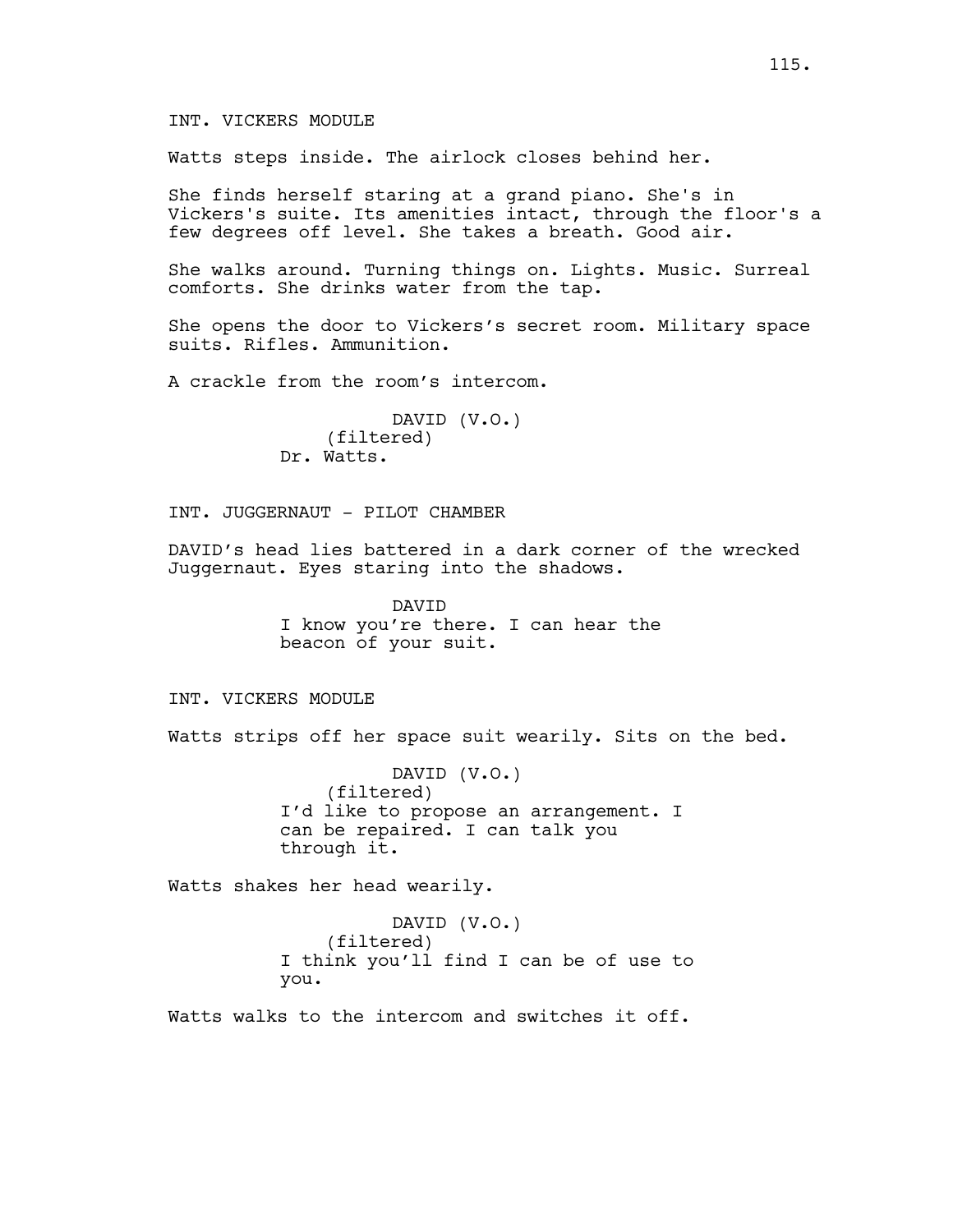EXT. MAGELLAN CRASH SITE - DAY

The storm has passed. The fragments of the *Magellan* no longer burn. The gray world of LV-426 restored.

The wreck of the Juggernaut looms in the misty distance.

Watts walks through the wreckage in a military space suit. Rifle on her shoulder. Pistol on her hip.

She pulls a cargo dolly loaded with salvage.

EXT. VICKERS MODULE - DAY

Watts arrives at the Vickers module. The ultramorph Alien's head has been fixed like a grisly trophy above the door.

INT. VICKERS'S SUITE (SHIPWRECK) - DAY

Watts strips off her space suit. She helps herself to a glass of vodka from the bar.

A chessboard sits atop the grand piano: a game in progress.

DAVID (V.O.) (filtered) I've decided. Rook takes Bishop.

Watts nods. Makes the move on the board. Says nothing.

DAVID (V.O.) (filtered) Have you decided? On our arrangement?

WATTS I'm not going to fix you, DAVID. I don't need you. I'll hold out. A ship will come.

DAVID (V.O.) (filtered) I'm certain. But who will send it? Men? Or Engineers?

Watts falls silent. She stares unhappily at the chessboard.

DAVID (V.O.) (filtered) Dr. Watts. It's your move.